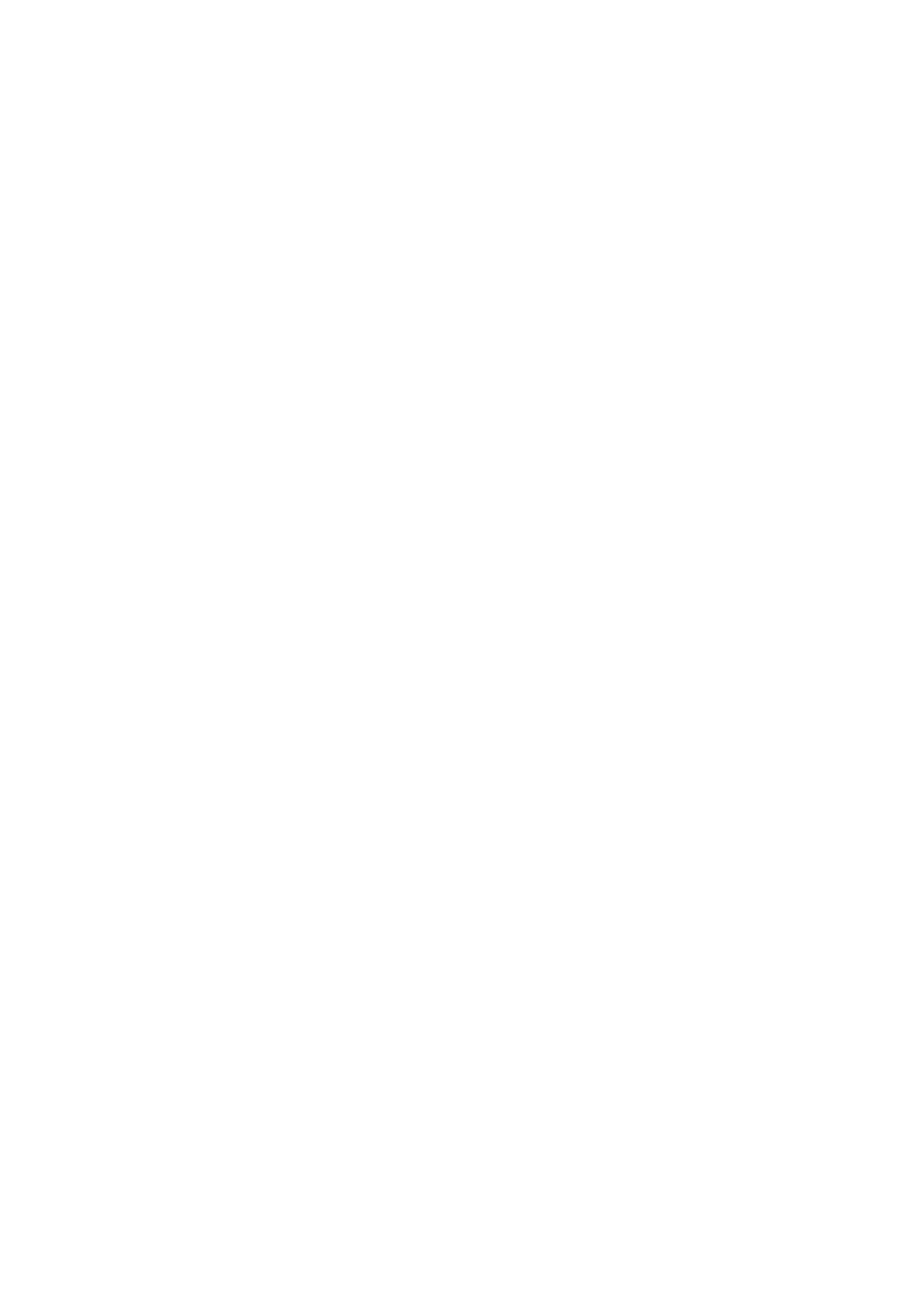# **Renewable Heat Incentive**

Consultation on proposals for a domestic scheme

Presented to Parliament by the Secretary of State for Energy and Climate Change by command of her Majesty

20<sup>th</sup> September 2012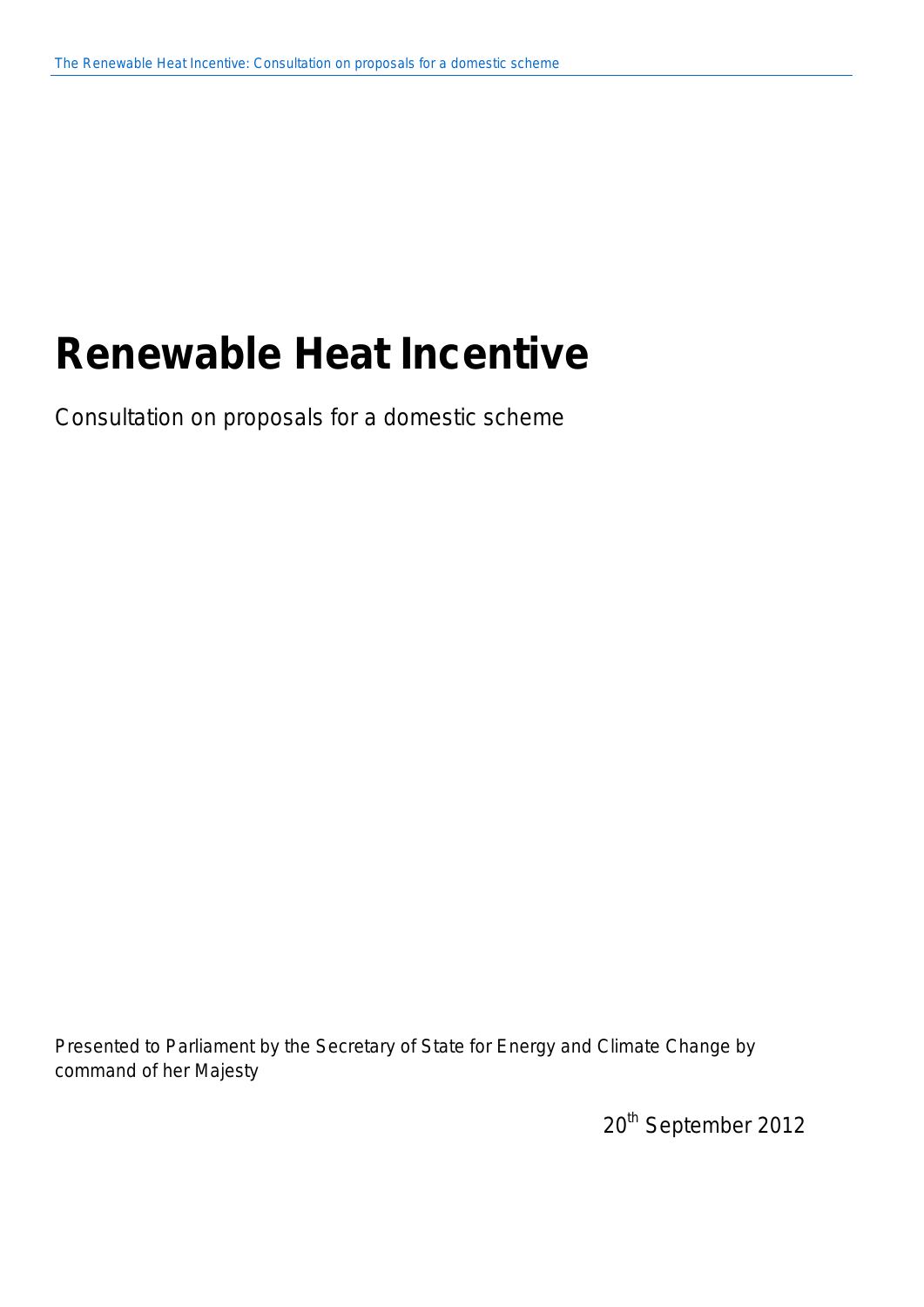Department of Energy and Climate Change 3 Whitehall Place London SW1A 2AW

Telephone: 0300 068 4000 Website: [www.decc.gov.uk](http://www.decc.gov.uk/)

© Crown copyright 2012

Copyright in the typographical arrangement and design rests with the Crown. This publication (excluding logos) may be re-used free of charge in any format or medium provided that it is re-used accurately and not used in a misleading context. The material must be acknowledged as crown copyright and the title of the publication specified.

For further information on this consultation, contact: Renewable Heat Incentive Team Department of Energy and Climate Change 3 Whitehall Place London SW1A 2AW Telephone: 0300 068 4000 Email: domesticrhi@decc.gsi.gov.uk

The consultation and Impact Assessment can be found on DECC's website: <https://econsultation.decc.gov.uk/>

Published by the Department of Energy and Climate Chang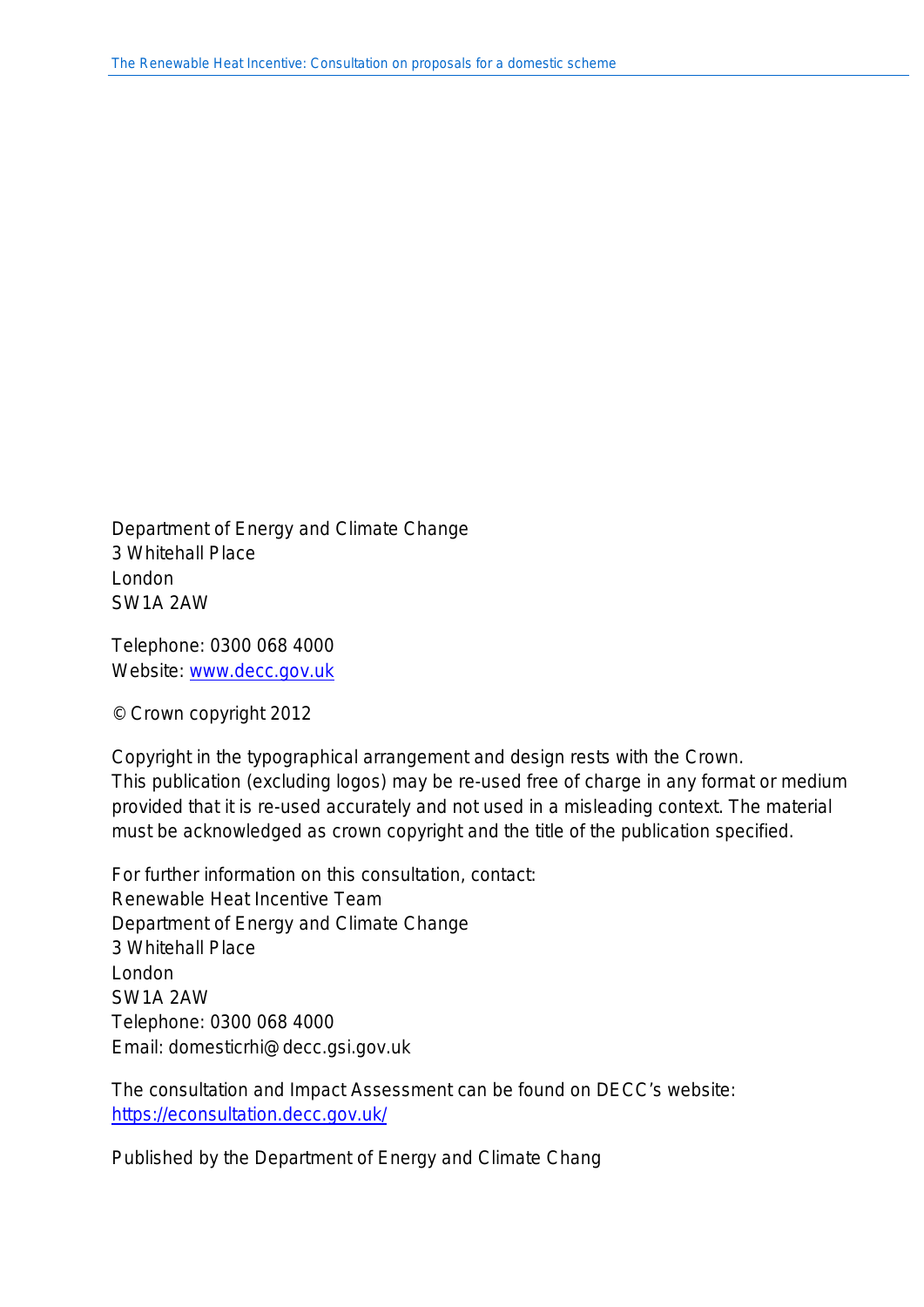# <span id="page-4-0"></span>**Ministerial Foreword**

Over the next 20 years we must achieve a revolution in the way this country heats its homes and businesses. We currently use almost half of our energy for heating and it is imperative that we drive a step change in both where this energy comes from and how it is used if we are to not only meet our renewables targets but reduce our carbon emissions, as well as improving security of supply. This is going to be a huge challenge but we are taking the initial steps. We launched the first phase of the RHI last year for the non-domestic sector and we are making good progress in delivering renewable heat on the ground but we now need to start making headway in the household sector.



In March this year, we published our Heat Strategy which set out the overarching pathway for how we can achieve this change in the nation's heating. It showed that over the rest of this decade we need to lay the groundwork for the mass rollout of renewable heat in the domestic sector in the 2020s. Working with industry, we need to help raise awareness of the technologies amongst the public, establish the market on a stable and sustainable footing and drive the innovation that will reduce costs and improve performance. Our intention is that the RHI will mean that people become able to not only make their homes greener but save money too. The proposals in this consultation set out options open to all but designed to support in particular those who are most likely to benefit from renewable heat now: those who live in off gas grid areas and therefore use more expensive fossil fuel to provide their heat in the form of heating oil or solid fuels.

The market for renewable heat has clearly changed since the Government of the day last consulted on a domestic RHI in 2010. The uptake of microgeneration technologies, such as Solar PV, under the FITs scheme has shown that renewable systems can become commonplace in this country's homes. However, the action we were required to take in order to protect the budget has shown that it is vital that we get the policy right and strike the correct balance in order to give the market the certainty it needs to be able to grow with confidence. The proposals set out here reflect how we think this could best be achieved, but there are many areas where we are considering the options and for which we also need to test our evidence and assumptions. I want this to be a genuine and full consultation process, with the views and evidence you provide being properly reflected in the final policy.

I look forward to hearing your views and would like to thank you in advance for providing a response to the consultation.

### **The Rt Hon Greg Barker MP**

#### **Minister of State Department of Energy and Climate Change**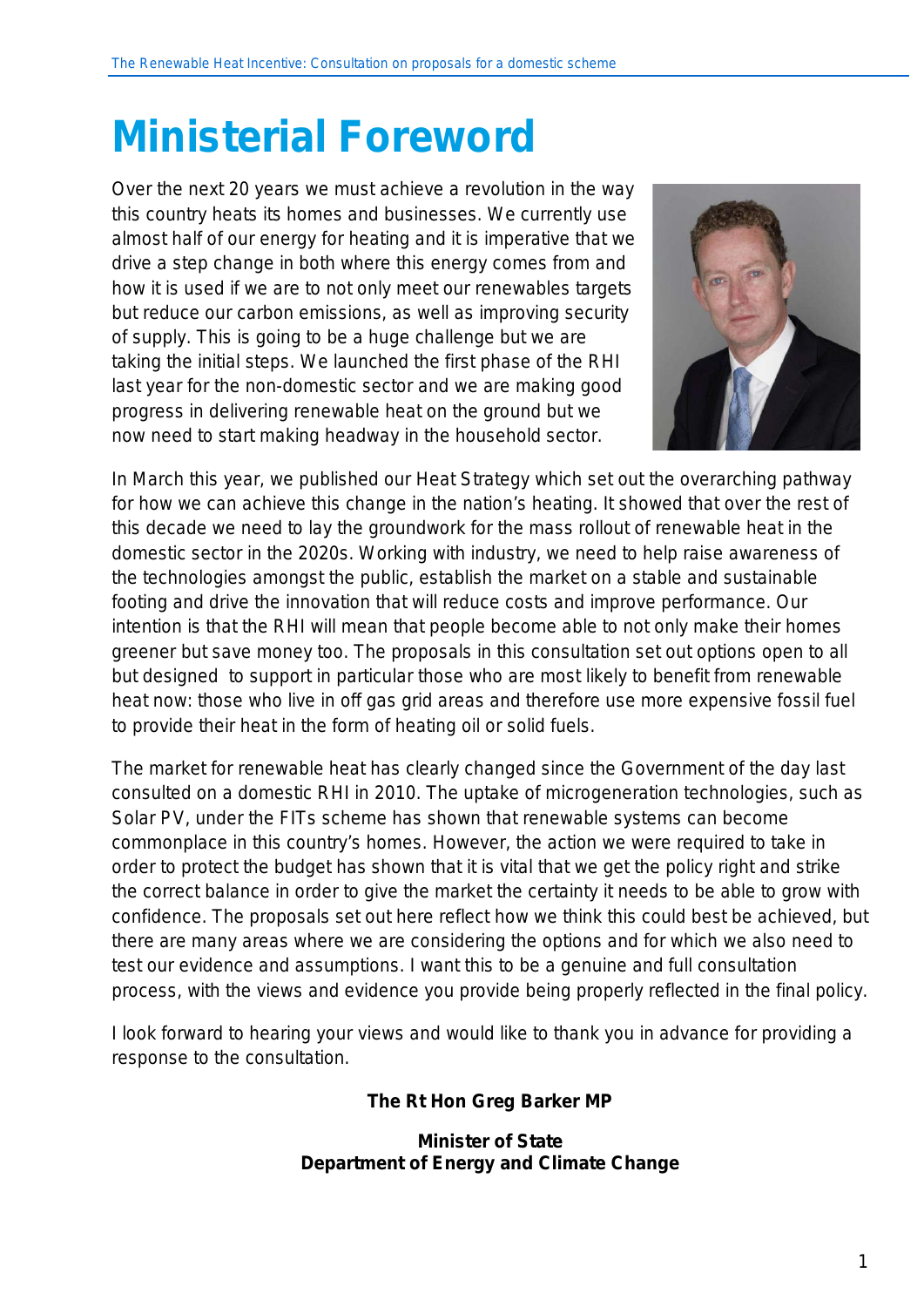# <span id="page-5-0"></span>Contents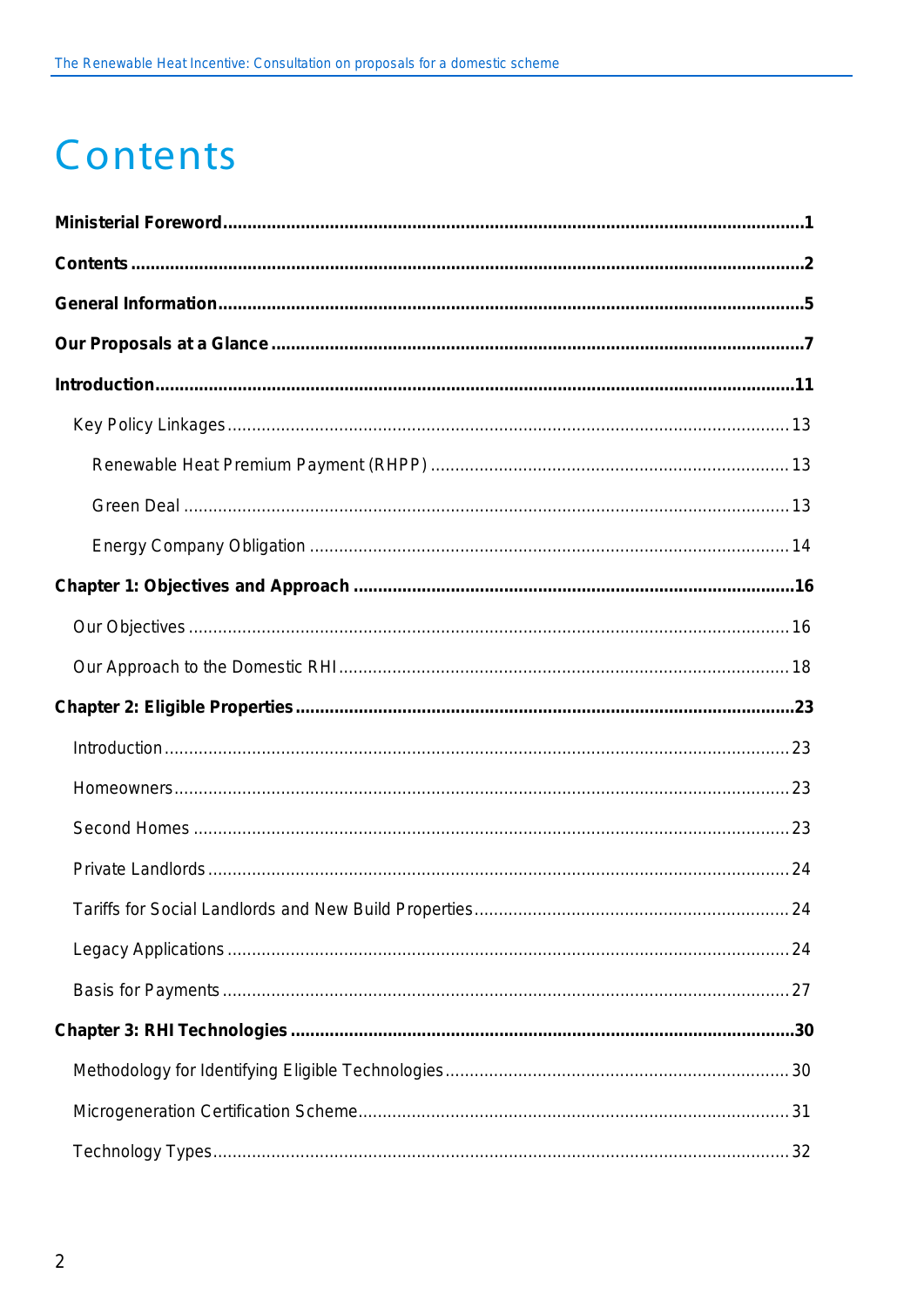| Multiple Renewable Heating Installations other than those Including Solar Thermal40 |  |
|-------------------------------------------------------------------------------------|--|
|                                                                                     |  |
|                                                                                     |  |
|                                                                                     |  |
|                                                                                     |  |
|                                                                                     |  |
|                                                                                     |  |
|                                                                                     |  |
|                                                                                     |  |
|                                                                                     |  |
|                                                                                     |  |
|                                                                                     |  |
|                                                                                     |  |
|                                                                                     |  |
|                                                                                     |  |
|                                                                                     |  |
|                                                                                     |  |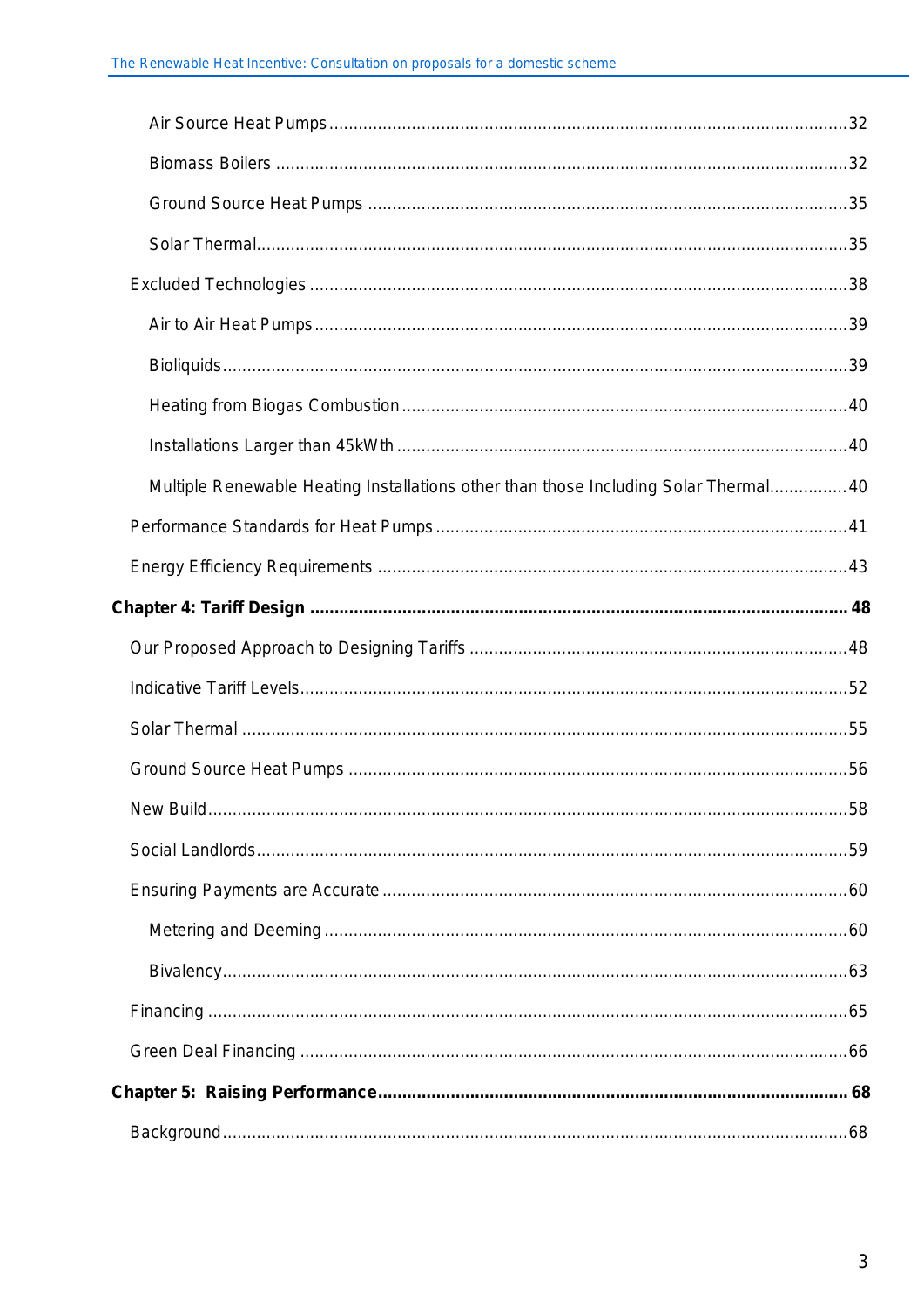| Option 1: Additional Financial Support for Systems that include a Metering and Monitoring Service |  |
|---------------------------------------------------------------------------------------------------|--|
| Option 2: Varying RHI Tariffs for Heat Pumps so that they are Linked to the SPF Measured in the   |  |
| Option 3: Introducing a Higher Seasonal Performance Factor (SPF) for Heat Pumps as an             |  |
| Option 4: Enhanced Monitoring of Installations for Evaluation of the Domestic RHI (Including all  |  |
| Option 5: An Uplift in Tariff for Systems with Solar Thermal Installed Alongside other Renewable  |  |
|                                                                                                   |  |
|                                                                                                   |  |
|                                                                                                   |  |
|                                                                                                   |  |
|                                                                                                   |  |
|                                                                                                   |  |
|                                                                                                   |  |
|                                                                                                   |  |
|                                                                                                   |  |
|                                                                                                   |  |
|                                                                                                   |  |
|                                                                                                   |  |
|                                                                                                   |  |
| A System of Degression for Budget Control Under the Domestic Scheme 96                            |  |
|                                                                                                   |  |
|                                                                                                   |  |
|                                                                                                   |  |
|                                                                                                   |  |
|                                                                                                   |  |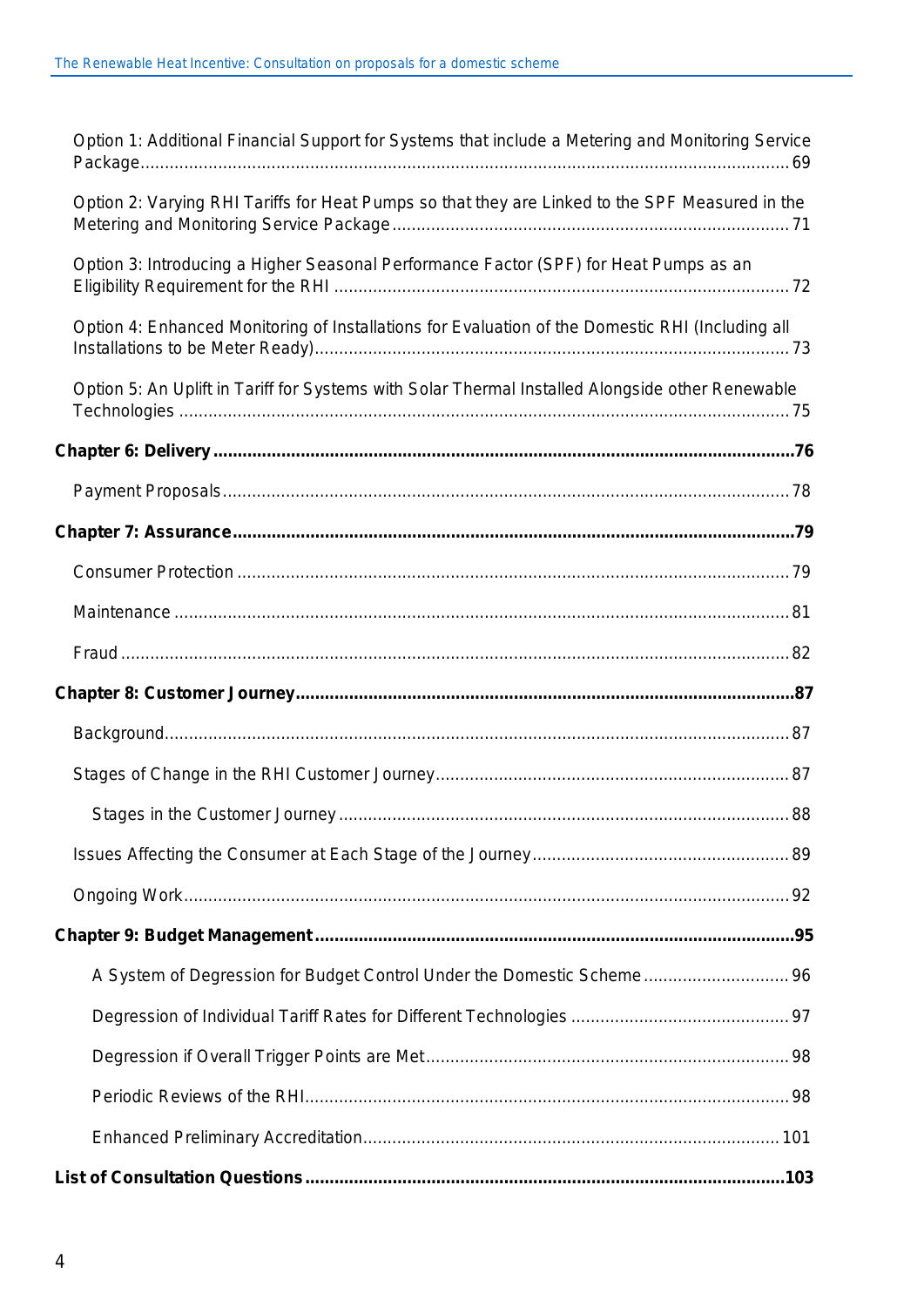# <span id="page-8-0"></span>General Information

#### **Purpose of this consultation**

This consultation document sets out our current proposals for the design of a domestic RHI scheme and covers eligibility criteria, indicative levels of support, assurance mechanisms and budget management. It also considers and seeks your views about additional measures that we might take to ensure continued improved performance of renewable heat installations (particularly heat pumps) and how to ensure that the customer experience of the domestic RHI is as effective and user-friendly as possible.

**Issued:** 20<sup>th</sup> September 2012

**Respond by: 7<sup>th</sup> December 2012** 

## **Enquiries to:** The Renewable Heat Incentive Team Department of Energy & Climate Change, 1st Floor Area B 3 Whitehall Place, London, SW1A 2AW Tel: 0300 068 4000 Email: [domesticrhi@decc.gsi.gov.uk](mailto:domesticrhi@decc.gsi.gov.uk) Consultation reference: **URN 12D/330** – Renewable Heat Incentive - Consultation on proposals for a domestic scheme

#### **Territorial extent:**

This consultation applies to England, Scotland and Wales.

#### **How to respond:**

#### **The closing date for responses is: 7 December 2012**

Online responses are preferred and can be submitted via DECC's consultation hub at the following link: <https://econsultation.decc.gov.uk/>

If you are unable to submit your response online please send it in an email to: [domesticrhi@decc.gsi.gov.uk](mailto:domesticrhi@decc.gsi.gov.uk) . Alternatively, hard copy replies should be sent to the address above.

#### **Additional copies:**

You may make copies of this document without seeking permission. An electronic version can be found at: [www.decc.gov.uk/rhi](http://www.decc.gov.uk/rhi)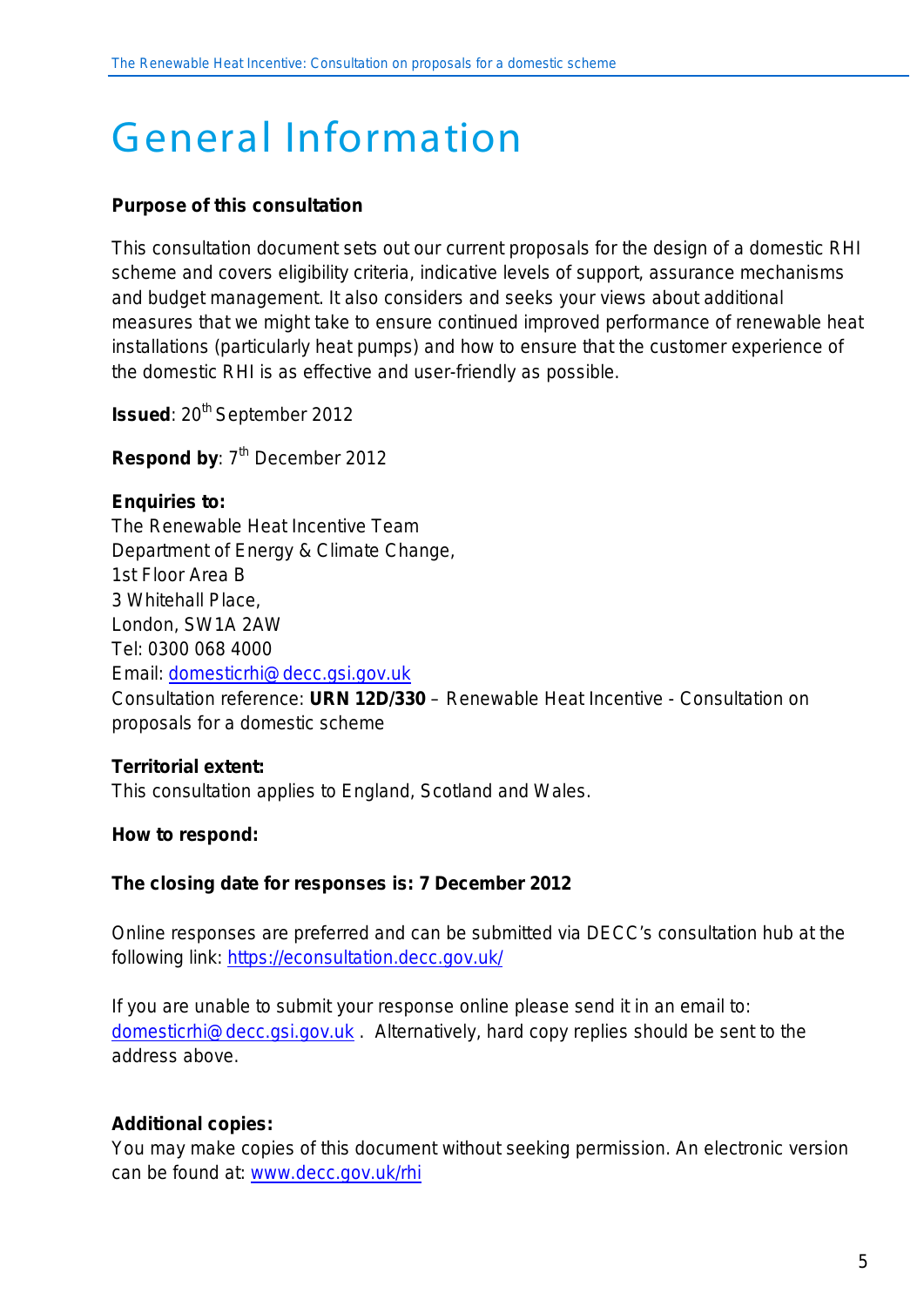Other versions of the document in Braille, large print or audio-cassette, including a Welsh version, are available on request via the enquiries address above.

#### **Confidentiality and data protection:**

Information provided in response to this consultation, including personal information, may be subject to publication or disclosure in accordance with the access to information legislation (primarily the Freedom of Information Act 2000, the Data Protection Act 1998 and the Environmental Information Regulations 2004).

If you wish information that you provide to be treated as confidential please say so clearly in writing when you submit your response to the consultation. It would be helpful if you could explain to us why you regard the information you have provided as confidential. If we receive a request for disclosure of the information we will take full account of your explanation, but we cannot give an assurance that confidentiality can be maintained in all circumstances. An automatic confidentiality disclaimer generated by your IT system will not, of itself, be regarded by us as a confidentiality request.

We will summarise all responses and place this summary on our website at [www.decc.gov.uk/en/content/cms/consultations/.](http://www.decc.gov.uk/en/content/cms/consultations/) This summary will include a list of names or organisations that responded but not people's personal names, addresses or other contact details.

#### **Quality assurance:**

This consultation has been carried out in accordance with the Government's Code of Practice on consultation, which can be found here: <http://www.cabinetoffice.gov.uk/sites/default/files/resources/Consultation-Principles.pdf>

If you have any complaints about the consultation process (as opposed to comments about the issues which are the subject of the consultation) please address them to:

DECC Consultation Co-ordinator 3 Whitehall Place London SW1A 2AW Email: [consultation.coordinator@decc.gsi.gov.uk](mailto:consultation.coordinator@decc.gsi.gov.uk)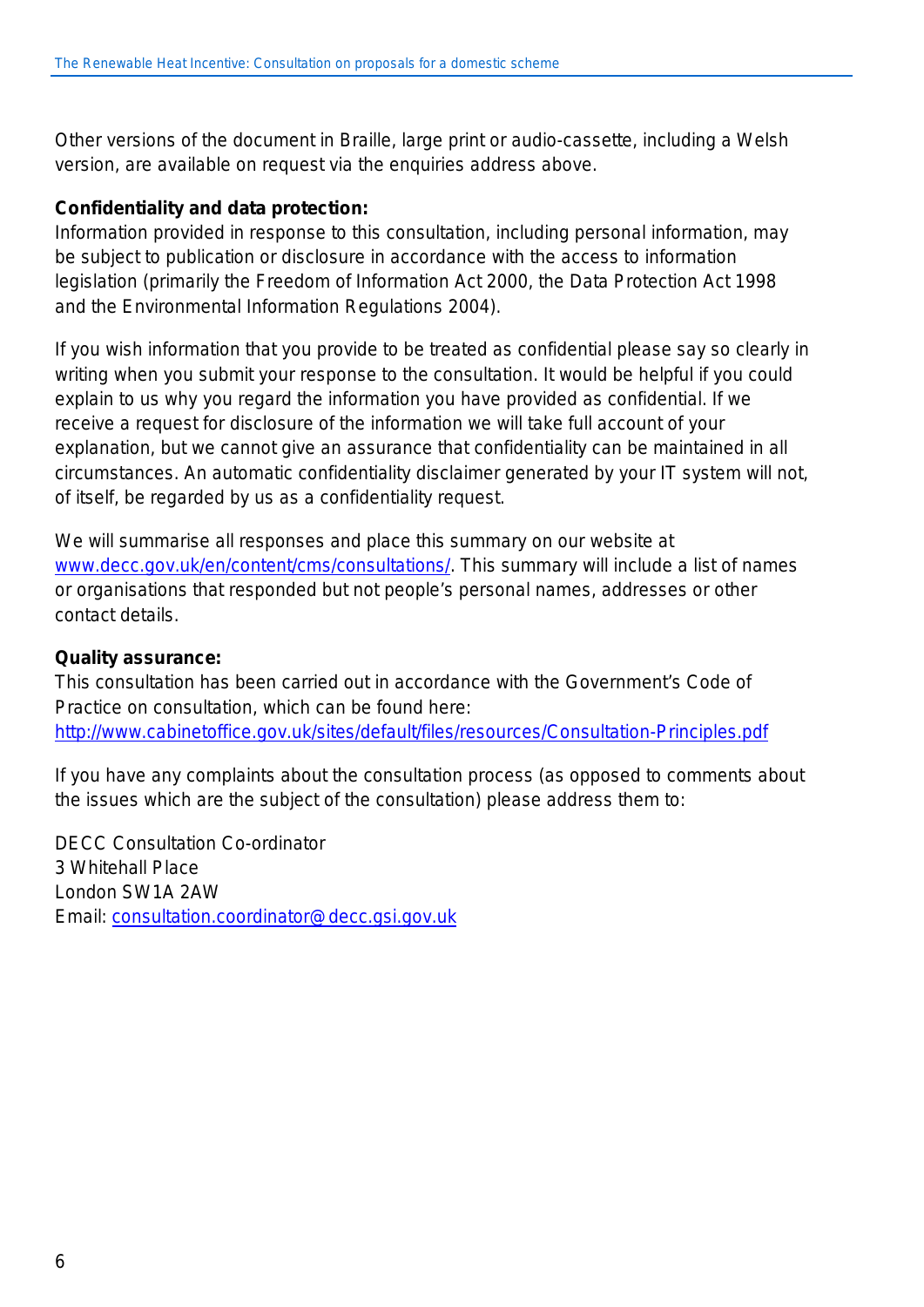# <span id="page-10-0"></span>**Our Proposals at a Glance**

This section provides a brief overview of the proposals included in this consultation and is intended to provide an indicative picture of what the scheme could look like under this approach. However, our proposals are based on a number of assumptions which we are testing through this consultation. There are also a number of issues which are still to be resolved, and on which evidence is sought. Changes to the proposals are likely to affect the level of subsidy offered and/or the shape of the scheme described here. Investment decisions should therefore not be made on the assumption that the proposals set out here will not change.

### **What is the domestic RHI seeking to achieve?**

We are proposing to introduce a domestic Renewable Heat Incentive (RHI) to support households to move away from using fossil fuels for heating and to contribute to the UK's target on renewable energy deployment by 2020.There is also a longer term objective, outlined in the ["Carbon Plan"](http://www.decc.gov.uk/en/content/cms/tackling/carbon_plan/carbon_plan.aspx) (published in December 2011), which is to prepare the country for the mass deployment of renewable technologies in the next decade to help meet the Government's ambitious carbon reduction targets. The [Heat Strategy](http://www.decc.gov.uk/en/content/cms/meeting_energy/heat_strategy/heat_strategy.aspx) published in March 2012, provides the direction of travel on implementation of renewable heat to 2050.

#### **Who would be eligible for the domestic RHI?**

- Any consumer who is looking to replace their current heating with a supported renewable technology, or who has installed any such technology since the  $15<sup>th</sup>$ July 2009.
- We are proposing support for certain air source heat pumps, biomass boilers, ground source heat pumps and solar thermal systems that are MCS certified and meet all the required standards .
- Consumers would need to have installed those thermal energy efficiency  $\overline{\text{measures}}^1$  identified as 'green ticks' through the Green Deal assessment process.

#### **What benefits for consumers does this policy offer?**

If this policy becomes legislation, under current proposals any consumer wishing to replace their current heating system with a ground source heat pump, air source heat pump or biomass boiler would be able to receive a subsidy from the Government to help them with the costs of financing that installation, providing the installation meets the eligibility criteria also set out in legislation.

1

 $1$  We are not currently proposing to include solid wall as a required measure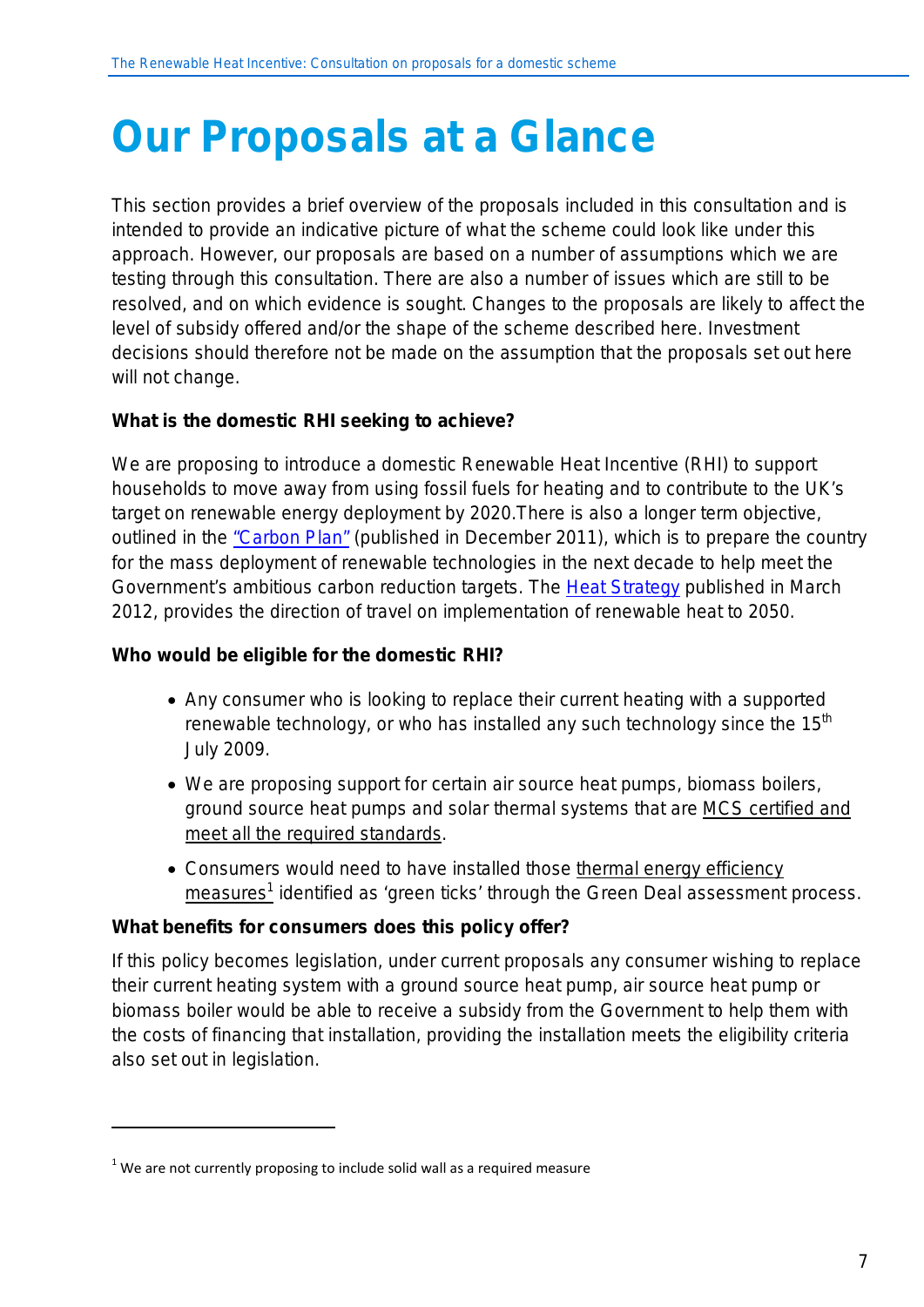We anticipate that any consumer wishing to install a solar water heating system in their house would be able to receive also a subsidy to help them with those costs too.

We have set out how we think the subsidy structure would work best (i.e. through a 7 year tariff payment scheme) but are seeking further views and evidence from consultation respondents to help our decision-making.

### **How could the subsidy be structured?**

Our lead proposal is to introduce a set of bespoke tariffs which would be designed to compensate for the additional upfront and ongoing costs of renewable heat, compared to the fossil fuel alternative and taking into account non-financial barriers such as the disruption involved in getting work done. The evidence we have used to calculate these tariffs is being updated during this consultation to ensure that the scheme is based on the best available evidence.

The Impact Assessment for this consultation illustrates the impact of the proposals based on existing evidence and using the upper limit of ranges of tariff levels set out in Chapter 4 (as that would have the highest impact on affordability and on value for money).

Our modelling shows that on the basis of the upper limit of the ranges, this could result in around 3.3 TWh/year (c.380,000 installations) of additional renewable heat by 2020.

We ask questions about whether 7 years is the appropriate timeframe over which to pay a subsidy and to test our assumption that all installed technologies will have a lifetime of 20 years.

To ensure that the domestic RHI offers value for money in delivering its contribution to the renewable energy target, we are proposing that any tariffs provided are capped at the marginal cost of renewable energy (i.e. the cheapest technology that could be deployed at a scale sufficient to meet the renewables target). However, we also ask about other factors that should be taken into account when calibrating the tariff levels.

We ask whether the delivery of support should be introduced in a phased or piloted way to mitigate delivery risks; and whether there are additional measures that DECC should take to incentivise the deployment of renewable heat in households.

### **Can a single tariff scheme meet the requirements for different renewable heat technologies?**

Although we are proposing a single tariff scheme, we are keen for your views and evidence on what other types of schemes might work best for the different technologies. Furthermore, within the proposed tariff scheme, we are suggesting a number of variations that, if adopted, would effectively tailor the scheme to fit different technologies better. For example, for heat pumps, we are considering whether we should enhance tariff payments to reward higher performance; for solar thermal we are seeking views on what other forms of subsidy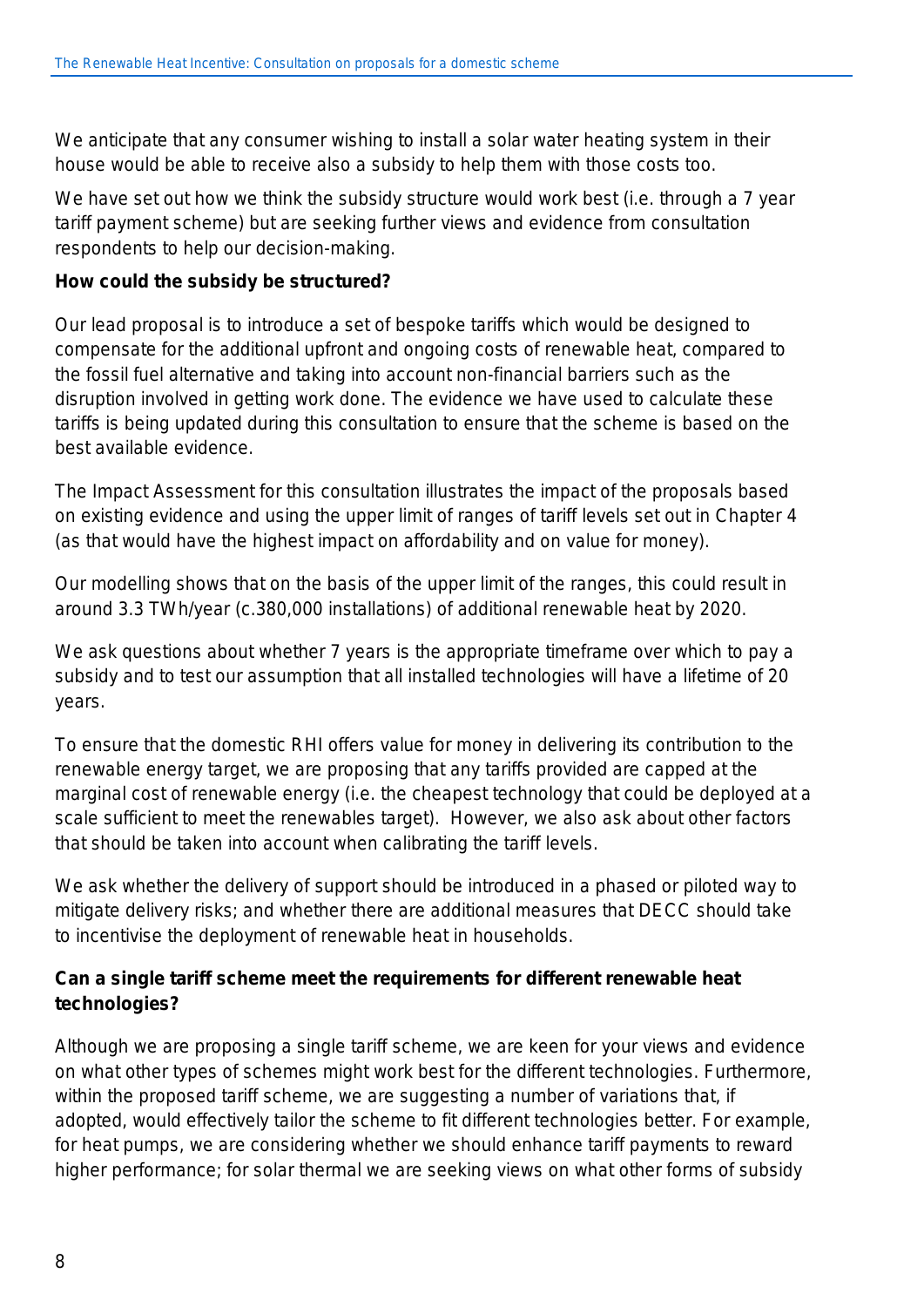might best stimulate deployment; and for biomass we ask whether the tariff payment should be restructured to recognise the lack of certainty around future biomass and fossil fuel prices.

#### **How would the payments be calculated?**

In the majority of cases, we propose that payments would be made on the basis of deemed heat usage (a calculation of the expected heat usage for the property), with a statistically significant proportion of installations being metered for evaluation purposes.

We are proposing that consumers would be permitted to keep an alternative fossil fuel system as backup in some cases, provided they install a meter. RHI payments would then be made on the basis of metered heat but at levels no greater than the relevant deemed sum. A backup fossil fuel system would not be allowed where consumer are installing biomass boilers<sup>2</sup>.

#### **How might consumers finance the cost of the renewable heat installation?**

We recognise that the proposed tariff scheme would still require consumers to find the upfront costs of the renewable heating installation themselves. There is an opportunity, and it is our hope, that the market would respond by creating specific funding packages around the RHI such as loans or other finance schemes to help consumers with the initial capital outlay for their renewable heating systems, perhaps in combination with Green Deal financing. In addition, there are a number of ways that householders could potentially secure that capital such as through savings, the extension of a mortgage or a loan from their high street bank.

### **Our proposals for the administration of the scheme**

In line with the primary legislation for the RHI, we propose to launch the domestic scheme with Ofgem as our delivery partner. Ofgem already has significant expertise in this area, successfully administering a number of schemes for DECC through Ofgem E-Serve, including the non-domestic RHI scheme, the Renewables Obligation and the Feed-In Tariff. However, it is our intention to seek the necessary legal powers to enable us to run a competitive tender process in the future for the administration of the RHI.

#### **What protection is built into the scheme for the consumer?**

All renewable heating systems would need to be installed by a business certified by the Microgeneration Certification Scheme (MCS), or equivalent scheme, in order to be eligible for the RHI. MCS brings with it a series of industry approved processes, checks and balances to ensure a high standard of installation and a right to redress for consumers.

1

 $2$  Except in conjunction with an immersion heater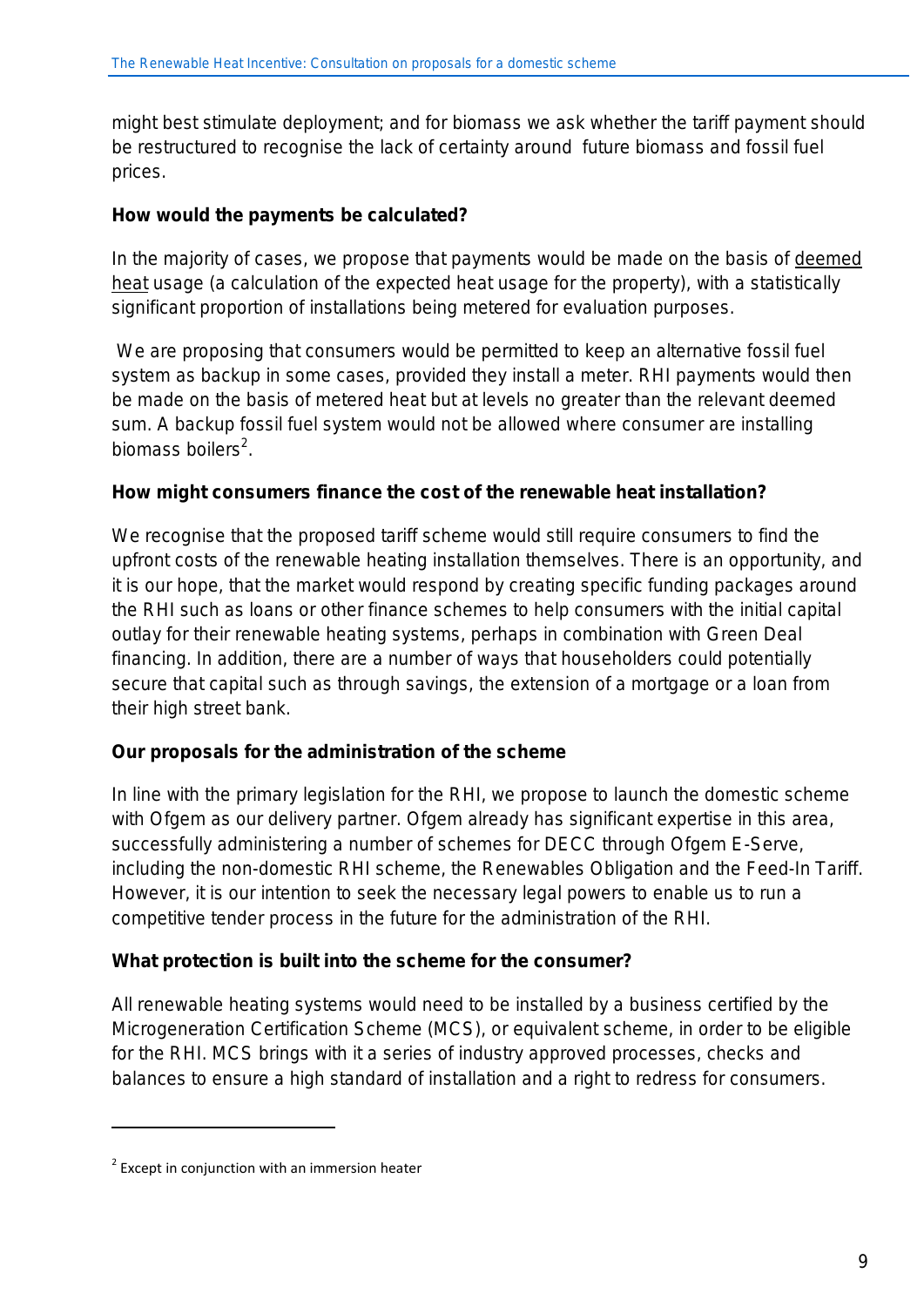#### **What proposed measures would the scheme have in place to tackle the risk of fraud?**

Ofgem, as scheme administrator, would perform spot checks on recipients of RHI payments to ensure they were complying with the requirements of the RHI. MCS also has procedures in place that can be used in relation to certified businesses. Anyone receiving RHI subsidy under false pretences could be subject to criminal prosecution.

#### **What is the proposed approach towards managing the budget?**

The RHI is funded from Government spending and we have to ensure that we maintain value for money for the taxpayer and do not spend more than the annual budgets allocated to the scheme. At the same time we want to promote investment and take-up in renewable heat technologies, so that we can meet our 2020 renewables energy targets and deliver the Carbon Plan. The approach to budget management that we are proposing is based on degression, which would lower the tariffs payable for individual technologies if growth and costs exceed expected levels.

#### **What are the timings for delivery of the domestic scheme?**

The consultation will run from  $20<sup>th</sup>$  September to  $7<sup>th</sup>$  December 2012. DECC then aims to publish its response to the consultation early in 2013. This will be followed by the parliamentary process for approval of the introduction of the domestic RHI which we anticipate will allow the scheme to be open to applicants in the summer of 2013. A more detailed timeline is included in chapter 6.

This consultation concerns only the aspects of the RHI that affect individual households. The non-domestic RHI scheme is already in operation and details of the existing scheme can be found on Ofgem's website<sup>3</sup>. In parallel to this consultation, DECC is also consulting on an extension to that non-domestic scheme. The non-domestic consultation can be found at DECC's consultation hub<sup>4</sup>.

l

<sup>3</sup> http://www.ofgem.gov.uk/e-serve/RHI/Pages/RHI.aspx

<sup>4</sup> <https://econsultation.decc.gov.uk/>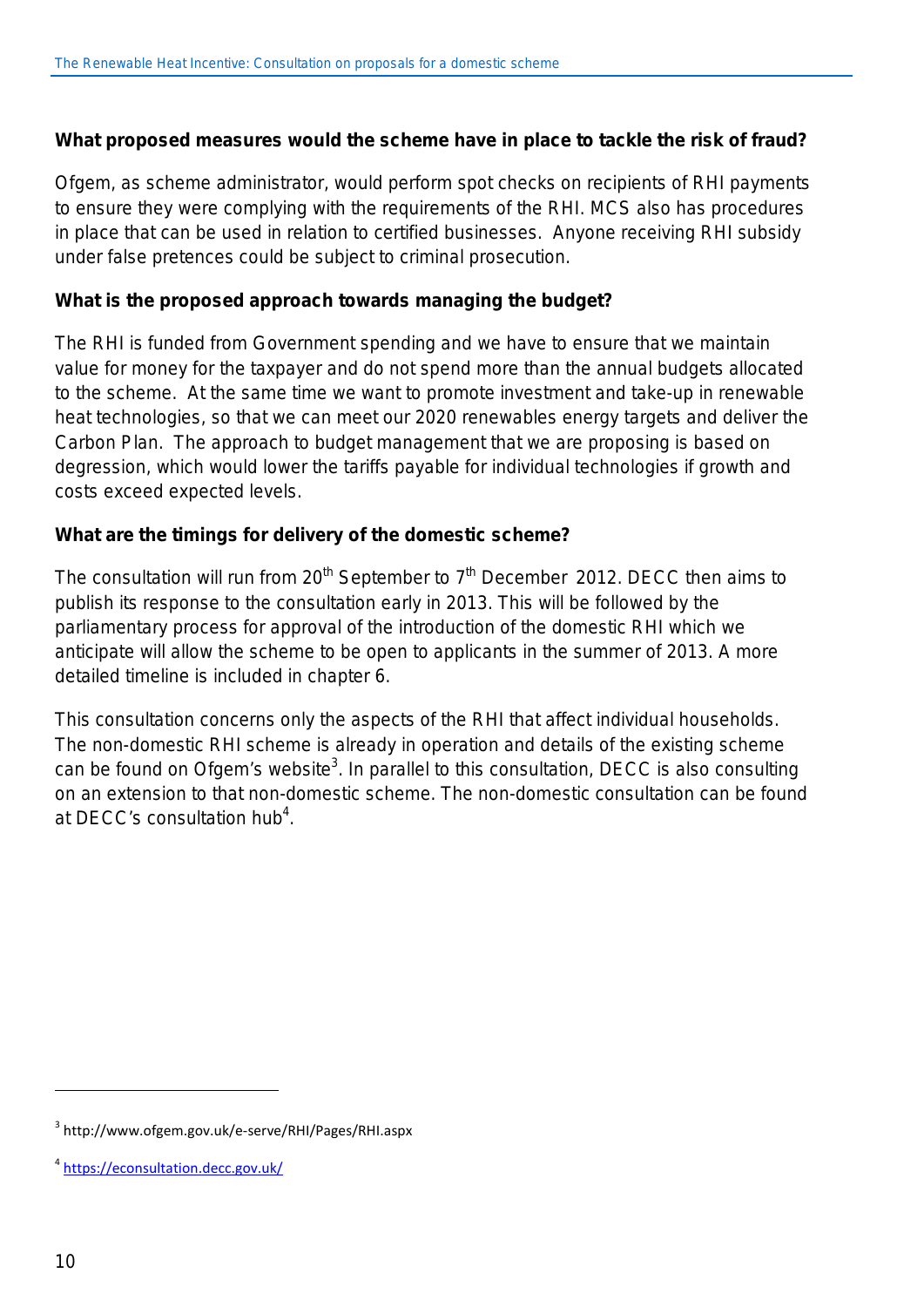# <span id="page-14-0"></span>**Introduction**

- 1. Heat is the single biggest use of energy in our society. We use more energy for heating than for transport or the generation of electricity. "*The Future of Heating: A Strategic Framework for Low Carbon Heat*", published in March 2012, sets out how we supply and use heat today and describes how the heat system will need to evolve over time. It identifies the substantial changes required across our economy and provides a strategic framework within which new policy proposals will be developed.
- 2. The Renewable Heat Incentive (RHI) has been introduced primarily to help meet the UK's target of 15% of energy coming from renewables by 2020 (as set out in the Renewable Energy Directive 2009). Renewable heat will contribute approximately a third of this overall energy target, but in order to make that contribution, around 12% of our total heat demand in 2020 will have to come from renewables, increasing from around 2% currently. In addition, renewable heat is essential to the delivery of our carbon budgets and our target of an 80% reduction in carbon emissions by 2050. Some of this can be achieved by demand reduction, through better energy efficiency. However, as we cannot reduce demand for heat to zero, we will also need to reduce the emissions from the heat we will continue to generate.
- 3. The Government's vision and strategy for decarbonising heat across the whole economy is set out within a three stage strategy in the 'Carbon Plan' published in 2011. The first stage (until 2020) is about preparation for mass deployment in the 2020s and 30s (the second stage). The final stage focuses on long term tackling of more challenging issues. The non-domestic RHI and the Renewable Heat Premium Payment (RHPP) are already encouraging early uptake of low carbon heating, as well as innovation and building of supply chains for low carbon heat technologies.
- 4. The non-domestic RHI opened for applications in November 2011 and currently supports renewable heat installations in business, industry, not for profit and the public sectors as well as for district heating schemes.
- 5. The domestic heating sector is also going to have a significant role to play in bringing the UK a step closer to meeting the requirements of the Carbon Plan, Heat Strategy, and Renewable Energy Directive. The proposals set out here for the domestic RHI aim to do just this, by building on the support base for renewable heat that the RHPP has provided until now.
- 6. There have been a number of initiatives already which incentivised the deployment of renewable heat, including grant schemes such as Clear Skies and the Low Carbon Building Programme as well as contributions from energy companies through CERT and CESP. The domestic RHI scheme is building on the learning from these and attempting to put in place a longer term financial package to give investors and industry confidence to plan now for the future.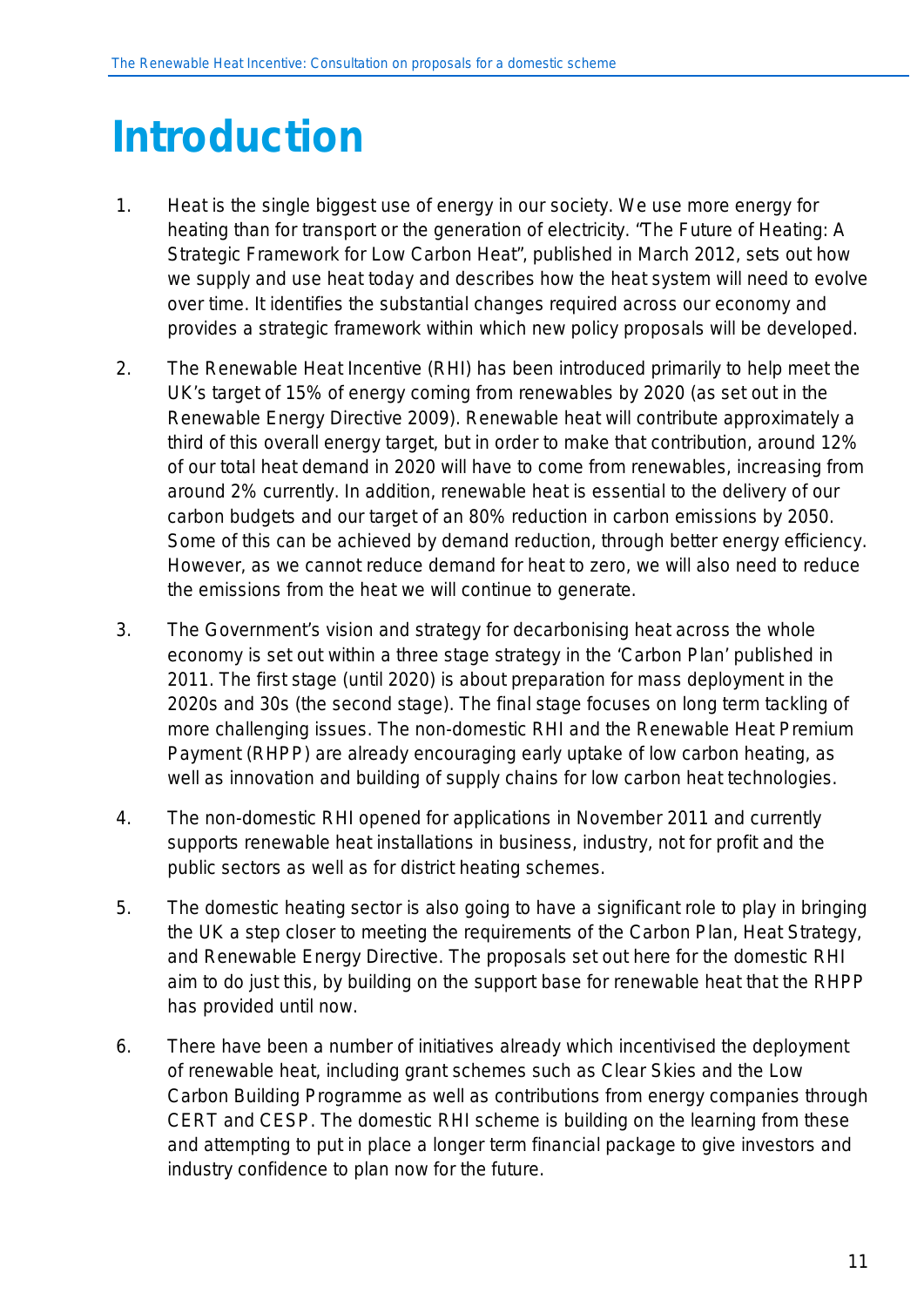- 7. The RHI was framed in law by the Energy Act 2008 and DECC consulted on an option for a Renewable Heat Incentive in February 2010. Following the consultation, it was decided that the policy for a domestic scheme needed further development.
- 8. DECC therefore decided on a phased approach, launching the non-domestic scheme in November 2011 to provide support for the most cost effective renewable heat and to tackle the largest individual sites of heat demand. A parallel consultation to this one seeks views on extending and improving the current non-domestic scheme. For details go to<https://econsultation.decc.gov.uk/>
- 9. Due to the later than anticipated introduction of a long term policy for domestic heat, DECC has run a short grant scheme called the Renewable Heat Premium Payment (RHPP) scheme. This has provided grants to contribute to the capital costs of renewable heat to homeowners, social landlords and, in 2012/13, to fund community groups also. More information on this scheme can be found on the EST website.
- 10. We are also considering supplementing the RHI tariff scheme with a number of localised 'hubs' of renewable heat across the country and will provide more details on this work separately in due course.
- 11. This consultation document sets out our current proposals for the design of a domestic RHI scheme and covers eligibility criteria, indicative levels of support and assurance mechanisms. It also considers and seeks your views about additional measures that we might take to ensure continued improved performance of renewable heat installations (particularly heat pumps) and how to ensure that the customer experience of the domestic RHI is as effective and user-friendly as possible.
- 12. Finally we consider whether there are alternative routes that we should be pursuing to stimulate the deployment of heat through the development of more localised supply chains and/or whether delivery of the RHI should be phased or piloted prior to a geographically universal roll-out.
- 13. Much of the proposed support set out in the consultation is predicated on a number of assumptions and the evidence we have used to prepare indicative support levels. It is critically important that we test and challenge these assumptions and supplement the evidence base to assure its quality so that the final policy that we develop is as robust as possible. We have a programme of work planned to do this during the Autumn but we would welcome responses to this consultation to include relevant evidence and confirmation of or challenge to our assumptions.
- 14. Any arrangements reached as a result of this work will be subject to the Government's obligations under EU law, including the terms of any necessary State Aid approvals. In addition, any options proposed will clearly need to be compliant with existing domestic law.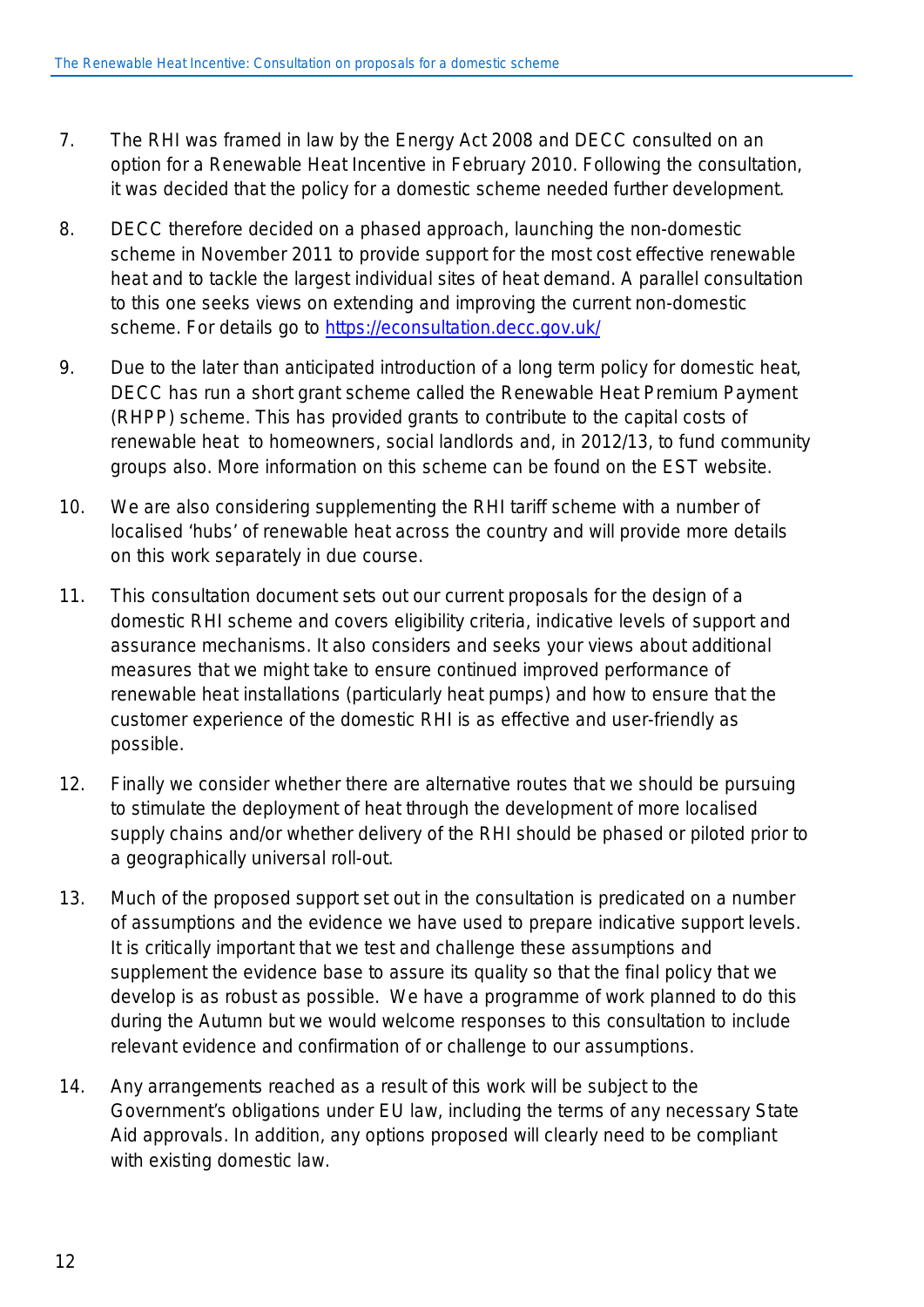# <span id="page-16-0"></span>**Key Policy Linkages**

15. Any proposed domestic RHI policy would sit amongst a portfolio of policies introduced by DECC to meet our renewable and carbon targets and would be part of our whole house approach to energy efficiency and carbon reduction. Below is a list of the key potential policy interactions. More detail on how these interactions will work is included in the relevant sections linked to below.

### <span id="page-16-1"></span>**Renewable Heat Premium Payment (RHPP)**

16. The Renewable Heat Premium Payment (RHPP) was designed to provide financial support to householders to help them buy renewable heating technologies (solar thermal panels, heat pumps and biomass boilers) and to learn about the performance and use of renewable heat installations in homes across Great Britain. It is an interim measure to support the market until longer term support for householders in the form of a domestic RHI can be provided. There have been two scheme phases:

| <b>RHPP</b><br>Phase 1 | 1 Aug 2011 -<br>31 March 2012 | A voucher/one-off grant for householders to help<br>with the cost of installing renewable heating<br>technologies.  |
|------------------------|-------------------------------|---------------------------------------------------------------------------------------------------------------------|
|                        |                               | A competition for social landlords.                                                                                 |
|                        |                               | To provide information to inform the development of<br>longer term support for householders.                        |
| <b>RHPP</b><br>Phase 2 | 2 April 2012 -<br>31 Mar 2013 | A voucher/one-off grant for householders to help<br>with the cost of installing renewable heating<br>technologies.  |
|                        |                               | A competition for social landlords to bid for funds to<br>install renewable heat technologies in social<br>housing. |
|                        |                               | A competition for communities to bid for funds to<br>demonstrate renewable heating in homes.                        |

17. We have confirmed that people who have installed equipment under RHPP 1 or 2 will be eligible for support through the RHI providing they meet the eligibility criteria of the full RHI scheme. Further information and areas on which we seek your views concerning the eligibility criteria are set out in Chapter 2.

#### <span id="page-16-2"></span>**Green Deal**

18. The Green Deal is a market led framework that will remove some of the biggest barriers to demand for energy efficiency measures, including up-front finance, to create a market for energy efficiency. Central to the Green Deal is a finance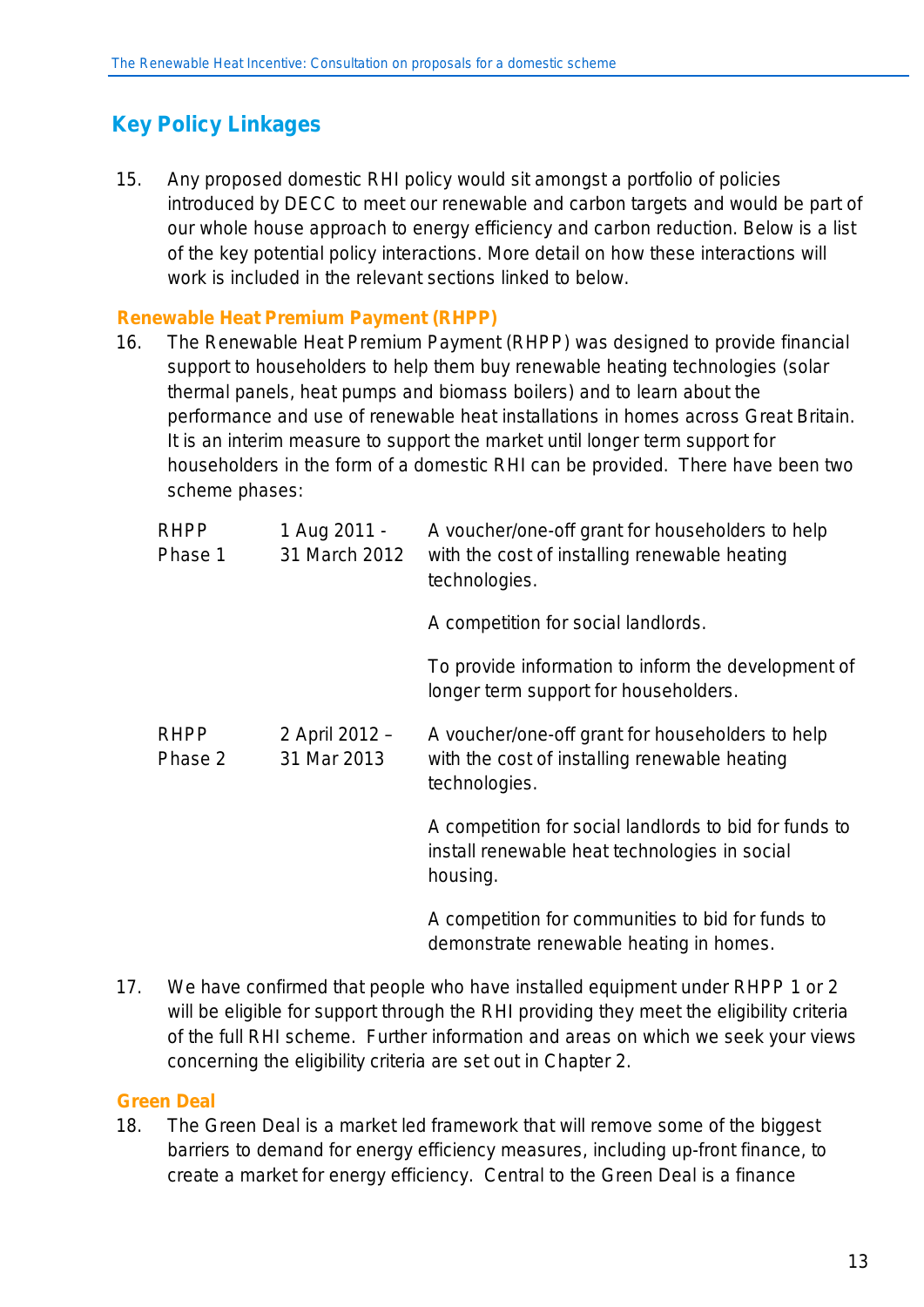mechanism that will allow access to the finance needed for energy efficiency improvements, allowing the cost of these measures to be repaid through instalments on the consumer's electricity bill for the property. The final parts of the framework will be in place from October 2012 and this will enable Green Deal approved assessors and installers to begin operating - for example by offering assessment and installation services. Green Deal Providers will be able to offer Green Deal plans to consumers from January 2013.

- 19. To support our 'whole house' approach to efficiency, we are proposing that in order to receive the domestic RHI, consumers will be required to have completed all green ticks on their Green Deal assessment that relate to the thermal efficiency of the house, with the possible exception of solid wall insulation. This is covered in Chapter 3.
- 20. In addition, we recognise that in a small number of cases, consumers may be able to get some Green Deal finance to help fund a proportion of the costs of their renewable heat installations. In such cases it is our intention that we would also permit those consumers to claim the RHI, as we do not currently believe there is likely to be any material double subsidy issue in practice. However, as with all elements of the policy, we are considering how the proposals interact with State Aid rules, and will engage closely with the European Commission to ensure the policy is consistent with the appropriate rules. All mechanisms will need to be compliant with State Aid rules, where relevant. This is covered in Chapter 4.
- 21. For the longer term, beyond 2015, we are conducting work to look at how the various renewable energy support schemes could be more closely aligned with each other for the benefit of all consumers.

#### <span id="page-17-0"></span>**Energy Company Obligation**

22. The Energy Company Obligation (ECO) will work alongside the Green Deal to enable those in harder to treat housing to take advantage of insulation measures such as solid wall insulation, and to enable low income vulnerable households at risk of fuel poverty to heat their homes more affordably to an adequate level. In addition, through ECO, energy suppliers will improve the energy efficiency of homes in some of the most deprived communities in the country. Energy suppliers will be set three targets to achieve these objectives: the Carbon Saving, Affordable Warmth and Carbon Saving Communities obligations. We consulted in early September on the application of in-use factors in the scoring of carbon reductions delivered by different ECO insulation measures. We expect to bring ECO into force as soon as possible following the consultation. We also consulted on a proposal to allow energy companies to count ECO activity delivered from 1 October onwards against their targets, even if the legislation is not in place until after then.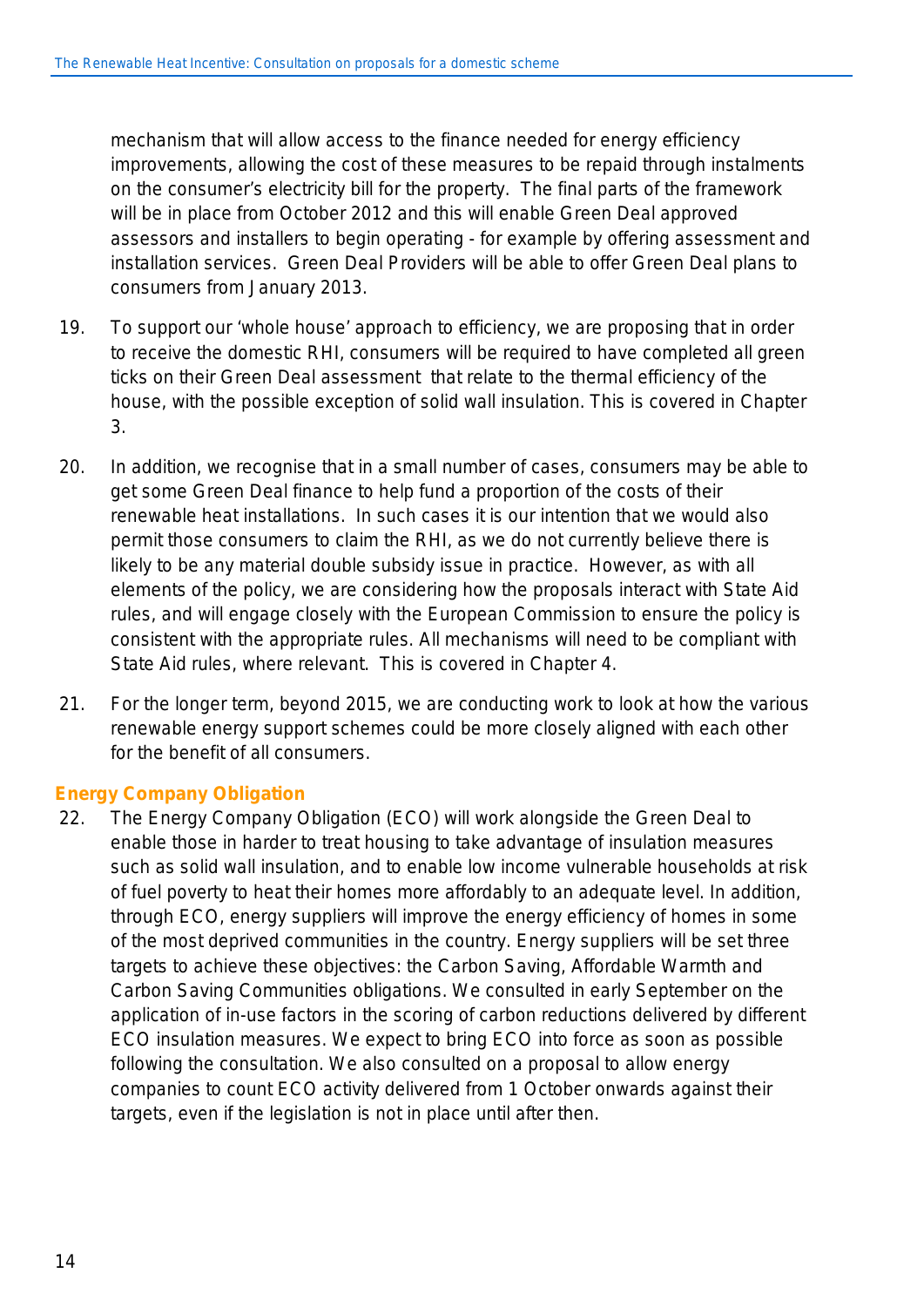- 23. Under the Affordable Warmth target<sup>5</sup>, which is the area of ECO most relevant to heating, no restrictions are placed on energy suppliers as to the technologies they choose to install. Suppliers are incentivised through the design of ECO to deliver their objectives as cost-effectively as possible, to deliver best value for money for energy bill payers. For low income vulnerable households on the gas grid, the most cost-effective means of improving their ability to heat their homes affordably remains central heating fired by efficient gas boilers. In households off the gas grid, there may be more of an economic case for installing renewable heat technologies such as heat pumps. However, this will be for suppliers to consider.
- 24. There is no reason why an Affordable Warmth eligible household should not benefit from both ECO and the domestic RHI in this case, as long as it meets the legal 'additionality' requirement within ECO (i.e. it can be shown that the measure would not have taken place in the absence of ECO).
- 25. Providing support through two incentives potentially raises value for money concerns, as households could benefit from a free or subsidised measure through ECO and receive tariff payments through the RHI. However, given that eligibility for Affordable Warmth is tightly restricted to those at greatest risk of fuel poverty who would not otherwise have the upfront capital to invest in new heating measures, and that off gas grid households are generally more expensive to treat and therefore may be less likely to benefit from ECO without extra support, we believe that the benefits of allowing both incentives to work together outweigh the risks. We would welcome views on the proposal outlined above as to how ECO and RHI should work together.

<u>.</u>

<sup>&</sup>lt;sup>5</sup> Under the Carbon Saving and Carbon Saving Community targets within ECO, energy companies are required to deliver insulation measures but may also count connections made to district heating schemes towards their targets. District heating schemes are not within the remit of the domestic RHI and therefore have not been considered further within this consultation.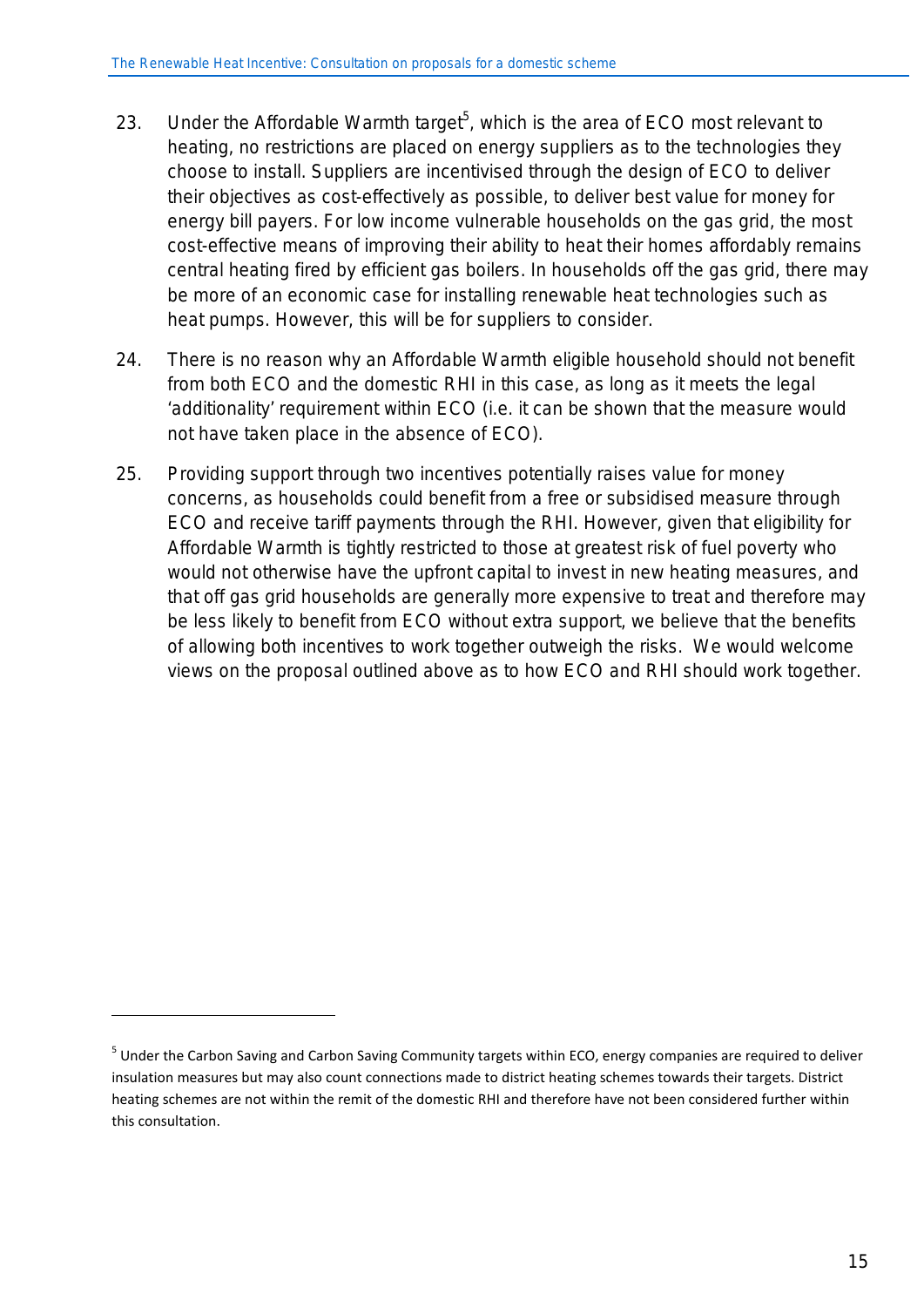# <span id="page-19-0"></span>**Chapter 1: Objectives and Approach**

## <span id="page-19-1"></span>**Our Objectives**

- 26. The Government is committed to meeting the Renewable Energy Directive target of 15% of our energy from renewable sources by 2020. We will be setting out the updated road map for this in the autumn. Currently we anticipate that around 12% of heat will need to come from renewable energy. This is, even after our ambitious policies to reduce heat demand through insulation and other efficiency measures, the equivalent of about 72TWh/year.
- 27. The non-domestic RHI scheme is anticipated to bring forward a significant proportion of this renewable heat. However, there is also both significant demand and opportunity within the domestic sector to begin the transformation to the carbon free domestic heat system envisaged in the Carbon Plan.
- 28. As such, the domestic RHI will seek to achieve:
	- Delivery of domestic renewable heat between 2013 and 2020 as a significant contribution to the Renewable Energy Directive.
	- The development of supply chains, reflected through growth in deployment levels, of renewable heat technologies and the improvement in their performance.
- 29. Beyond delivering these two key objectives, we will be seeking to understand further:
	- Barriers to uptake of and public attitudes toward renewable technologies
	- Innovation, performance improvements and costs of renewable technologies
	- Impacts on other policy areas such as fuel poverty, house building and energy efficiency

#### **Motivations for installing renewable heat**

- 30. We believe it is extremely important to understand the motivations behind consumers wanting to install renewable heat and the barriers they face so that, where possible, this understanding can be built into the initial design of the scheme.
- 31. While there is still a limited awareness among domestic consumers of some renewable heat technologies such as heat pumps and biomass boilers, research shows that a small percentage of customers are very likely to adopt a technology in the next few years if key barriers can be addressed. $6$

 $\overline{a}$ 

<sup>6</sup> Delta-ee & Accent Microgeneration research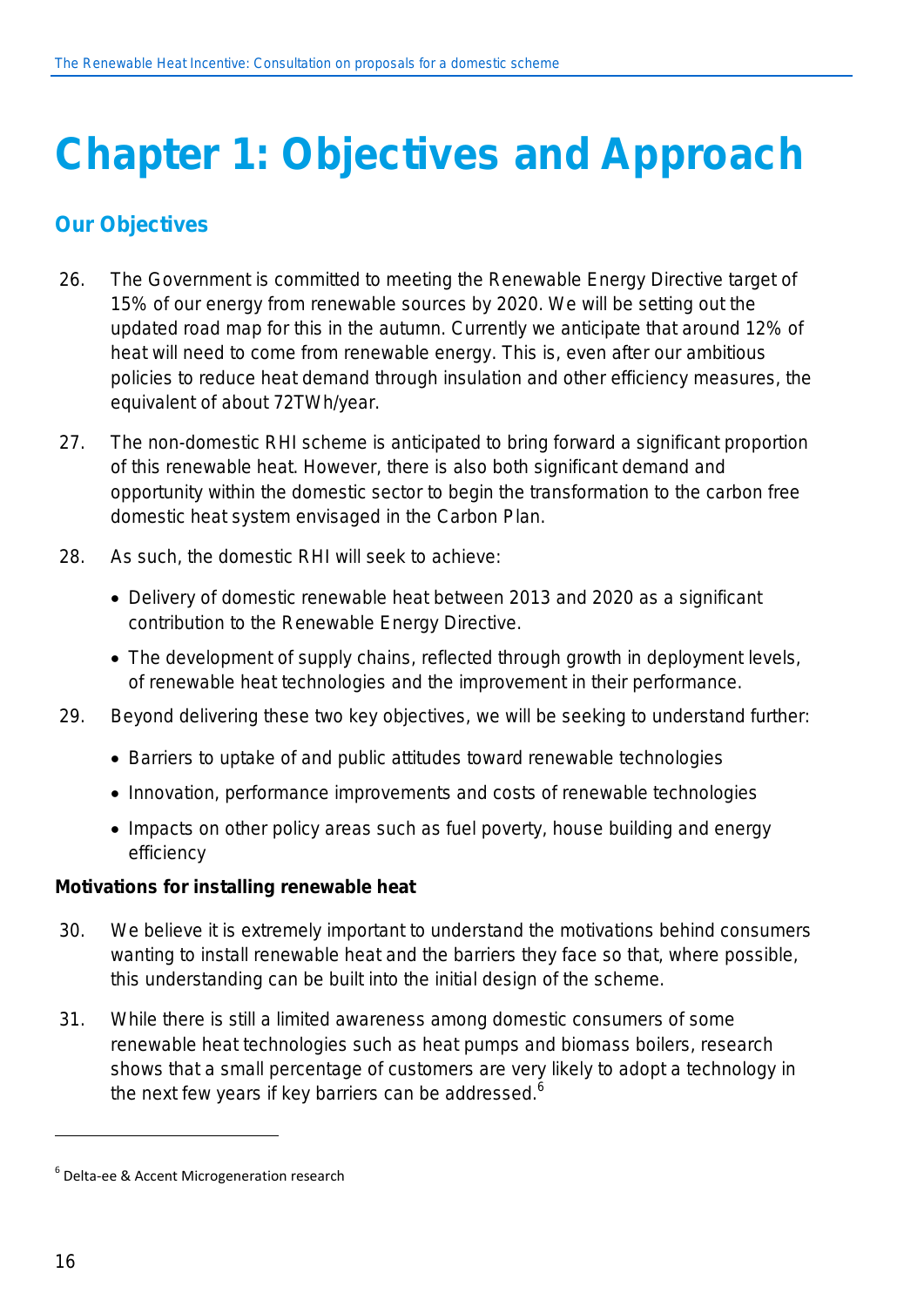- 32. There are many reasons why consumers may be interested in installing renewable heat technologies including environmental and financial factors.
- 33. Early findings from Renewable Heat Premium Payment customers indicate that, among those who have already installed a renewable heating system, the most common reasons for installing were:
	- Helping the environment
	- Rising price of fossil fuels
	- Saving money
	- To reduce their dependence on fossil fuels
- 34. A poorly performing heating system or low levels of satisfaction with a current heating system were found to be triggers for some consumers to install a renewable heat technology.<sup>7</sup>

#### **Barriers to uptake of renewable heat: A survey snapshot**

- 35. Research indicates that the greatest barrier to installing renewables is the cost of installation<sup>8</sup>.
- 36. A recent survey part funded by DECC<sup>9</sup> explored end users' current attitudes towards, and awareness, of microgeneration technologies, including the renewable heating technologies: air source heat pumps; ground source heat pumps; biomass boilers and solar thermal.

#### **Attitudes**

<u>.</u>

37. It was revealed that among those respondents who found these technologies 'very appealing', the five key barriers to the uptake of renewable heating technologies highlighted for all technologies were:

| <b>Top Five Barriers</b>                  |
|-------------------------------------------|
| Upfront costs need to be lower            |
| More grants/funding needs to be available |
| The payback period needs to be shorter    |

 $7$  Early findings from Renewable Heat Premium Payment customers. A full report analysing this data has been commissioned and will be published.

<sup>8</sup> EST Uptake of Renewable Heat and Energy – The Consumer Journey; Delta-ee & Accent Microgeneration research

 $9^9$  On-line survey with 1,000 respondents carried out by Accent and Delta-ee in May to June 2012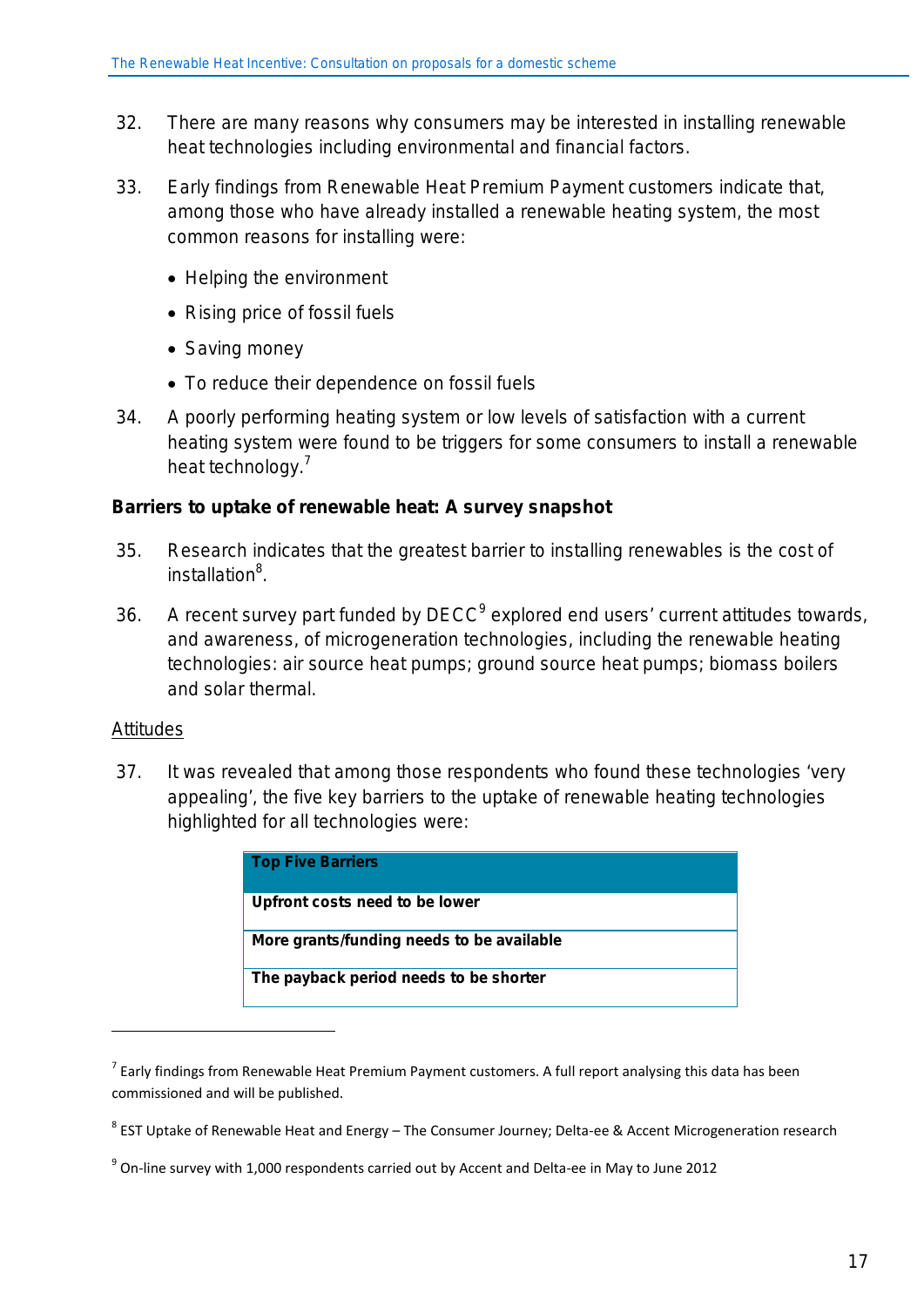**Running cost savings need to be greater**

**Greater confidence in government incentives and funding is needed**

38. Beyond these five, the importance of other barriers became more technology specific, as summarised below:

| <b>Technology-specific barriers</b> |                                            |                          |                                    |
|-------------------------------------|--------------------------------------------|--------------------------|------------------------------------|
| <b>ASHP</b>                         | <b>GSHP</b>                                | <b>Biomass</b>           | <b>Solar thermal</b>               |
| Space required for<br>installation  | Space required for<br>installation         | Ease of use<br>Length of | Space required for<br>installation |
| Ease of use                         | Ease of use                                | installation process     | Length of                          |
| Aesthetics                          | Aesthetics                                 | Aesthetics               | installation time                  |
| Length of<br>installation process   | Level of disruption<br>during installation | Size of system           |                                    |

Source: Delta-ee & Accent, 2012

39. The proposed design of the domestic RHI scheme is set to compensate consumers for the barriers to deployment of renewable heat which have been identified by a number of social research projects, such as the one described above. The work on the customer journey , which is set out in chapter 8 is devised to help ensure that the scheme is as streamlined, communicative and user friendly as possible.

## <span id="page-21-0"></span>**Our Approach to the Domestic RHI**

40. In developing the domestic scheme, we have looked at a wide range of policy options and their impacts and implications. Questions about our overall approach are at the end of this Chapter.

#### **Why a tariff scheme?**

41. Our current thinking is that a tariff scheme will create steady growth over the remaining years of this decade. In developing our proposals for the tariff scheme, we looked at the original premise of spreading the costs over 20 years as is done with the non-domestic scheme. This was the original proposal included in the 2010 consultation. We compared this to shorter tariff lengths and also looked at the option of providing capital grants to fund the costs of renewable heat installations in whole or in part.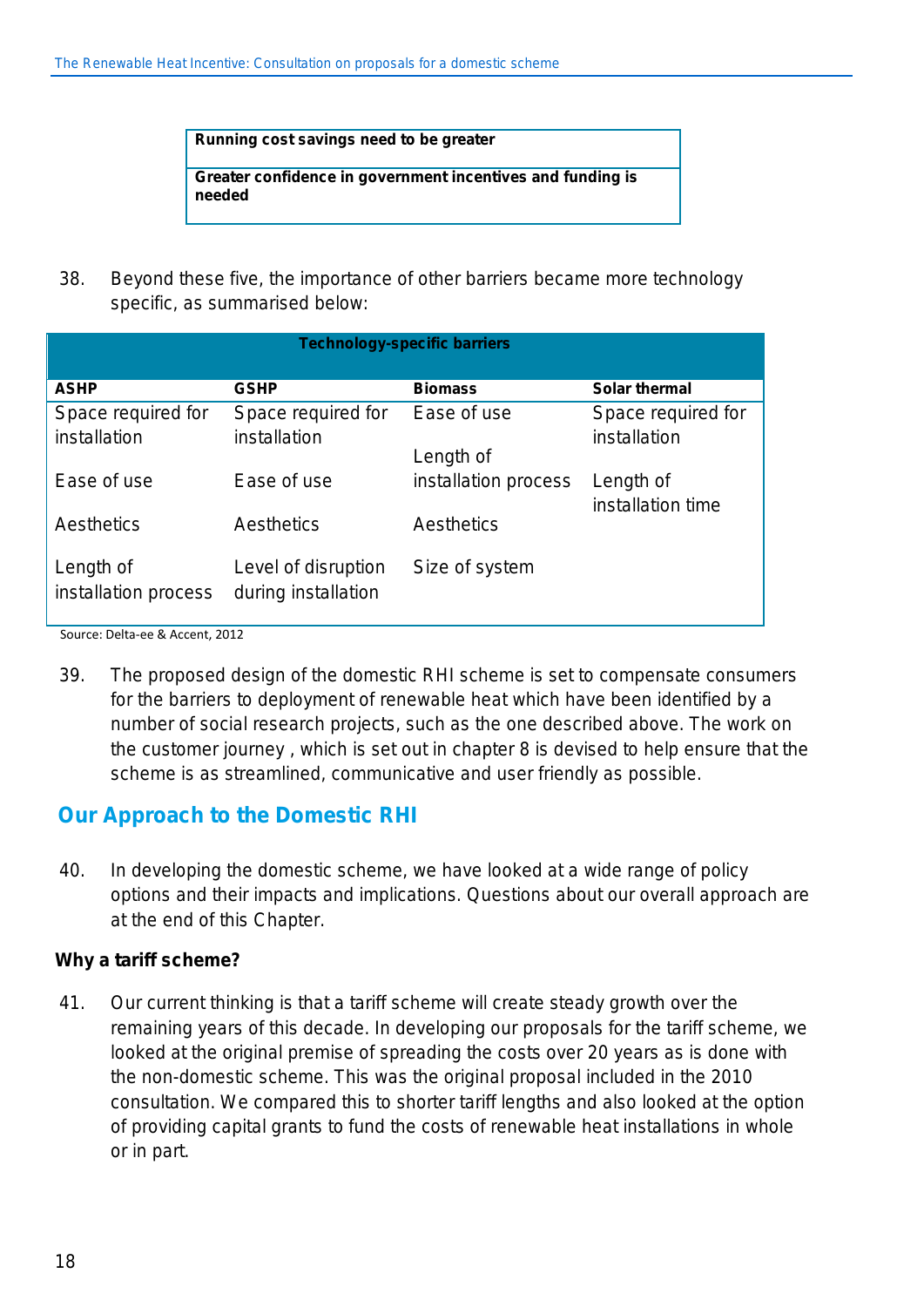42. Current levels of deployment of renewable heat are very low, at least relative to the number of fossil fuel boilers installed domestically every day. In fact, since the 2010 consultation, the market for renewable heat in homes has declined as a result of economic pressure. Therefore, the need for a scheme to support these technologies is greater now than ever to provide certainty to investors, to create green jobs, and to develop the skills to install and maintain equipment in this country.

### **Who will take the RHI up?**

- 43. The basic idea behind our current proposals for a domestic RHI is that it is a boiler replacement scheme. By this we mean that it is designed to encourage those who would be looking to change their current fossil fuel boiler due to age and/or loss of efficiency. This means that the tariff would be intended to compensate households only for the difference between the fossil fuel and the renewable technology of choice. The overall tariff would then take into account barrier costs and running costs. A full breakdown of the evidence underpinning our policy and the assumptions we are making is available in the appended impact assessment.
- 44. Our current proposals have been developed on the basis that renewable heat will be generated for 20 years from all of the eligible technologies (although this is an assumption we believe that we need to test). Paying a tariff over the full 20 years could, however, actually work as a disincentive for many consumers, especially as the bulk of the expenditure for installing a renewable heat technology would be made upfront when the technology is installed. Tariff payments made over 20 years would work well only for those consumers who had easy access to the capital. Those consumers taking out a specific loan for the capital, or those part funding the system themselves, may have less of an incentive to switch. In addition, the longer the duration of tariff payments, the greater the ongoing legacy funding implication for Government becomes.
- 45. As a result, we are seeking views on our proposal that tariffs should be paid over a timescale shorter than 20 years to appeal to consumers who plan and budget in a shorter timeframe and to limit the legacy funding implications. However, with the variation in the cost of finance for loans of different lengths and the risk of consumers switching back to fossil fuels with a shorter tariff, we are aware that arguments remain for structuring tariffs over a longer period. This consultation seeks clearer evidence on this issue.

#### **Getting the subsidy levels right and ensuring value for money for the taxpayer**

46. Domestic heat costs vary based on the fuel used by each household. The national gas grid provides a relatively cheap fossil fuel supply to the vast majority of houses in UK. Natural gas also has lower carbon emissions than many of the alternatives such as oil and coal per kilowatt of energy generated. There are, however, almost 3 million homes in UK which do not have gas as an option. These off gas grid homes typically face higher bills and produce more carbon than the equivalent on grid home.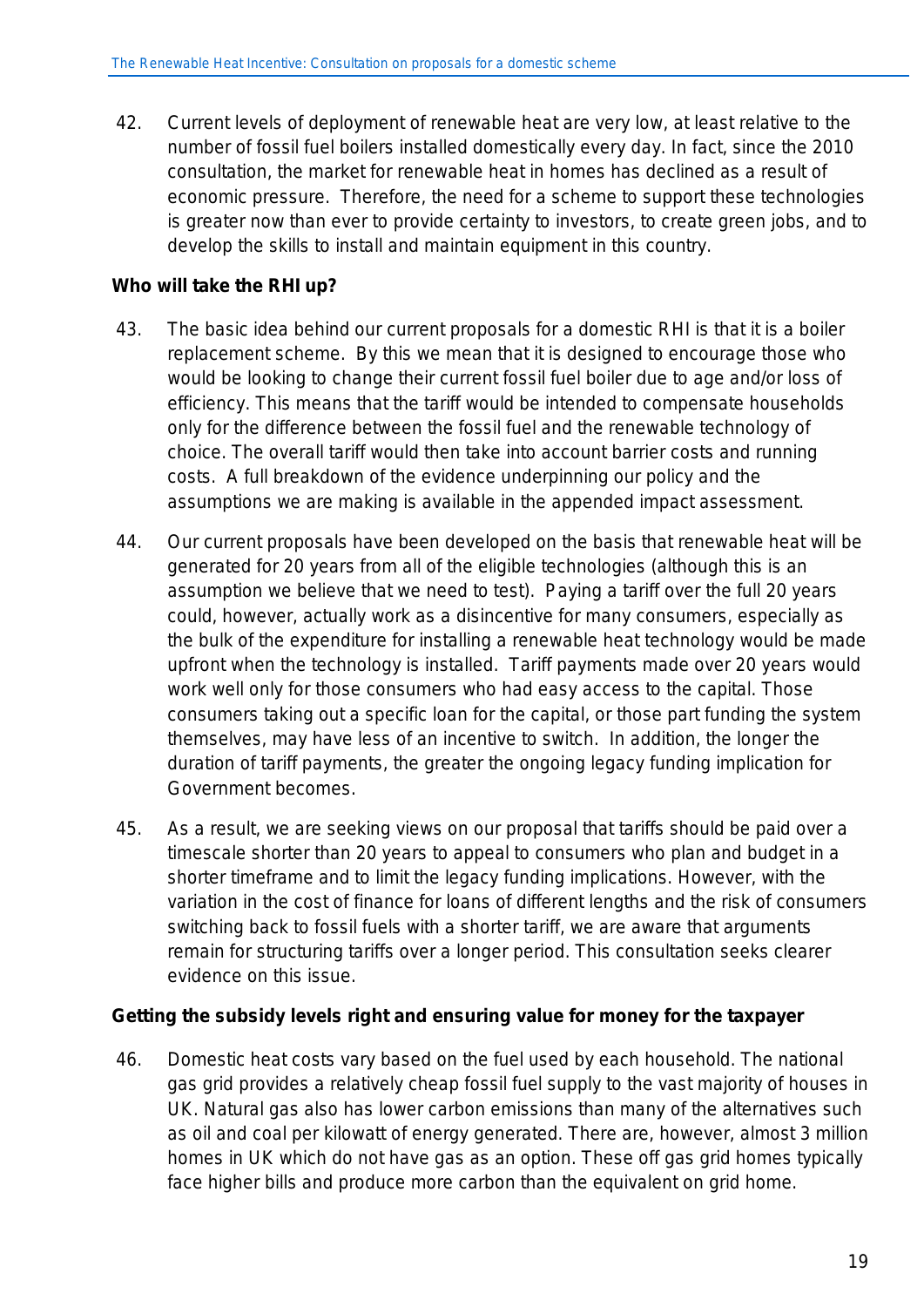- 47. The aim of the domestic RHI scheme is not to incentivise every home in the UK to change to renewable technologies, but to start the transition process to lay the foundations for deployment at scale in future decades. It therefore makes sense to target the incentive where the opportunities to switch are cheapest i.e. those households that can make the greatest savings both financially and environmentally. For this reason, we are proposing that the tariff levels are set to be more financially advantageous to those homes off the gas grid, although we propose that the scheme be open to any home in the UK wishing to make the transition.
- 48. Over and above the absolute costs of switching from fossil to renewable heating, it is important to understand the relative costs of renewable heat within the broader policy context as well as the likely market impacts of different approaches, Given that the driver for the RHI is to meet the requirements of the Renewable Energy Directive, the subsidy offered to incentivise the installation of renewable heat technologies should be consistent with the cost-effectiveness of other renewable energy policies. It is also important to consider whether tariffs are calibrated intelligently to reflect our long term goals and to avoid unintended consequences.
- 49. Calibrating tariffs appropriately is not easy and is not an exact science. Assumptions need to be made, central scenarios created and many factors affecting the attractiveness of tariffs to investors change over time. This consultation will help us to make sure that our evidence and assumptions are such that our policy will be as robust as possible. However, a critical element of making the policy sustainable is to build in a mechanism to manage the budget as we are doing for the non-domestic scheme. This consultation outlines proposals and options for a degression based cost control mechanism as a core part of the scheme.
- 50. We have given a commitment that any home that has installed renewable heat since 15 July 2009 will be eligible for a tariff payment if they meet the criteria. This remains the case and we propose that these installations be eligible for the support finally decided upon as a result of this consultation.

### **Delivery**

51. The main proposal within this consultation document is for a tariff designed to target those off the gas grid to be available to all. However, an option which may reduce the delivery and financial risks associated with the delivery of a complex policy in an uncertain environment would be to phase or pilot the scheme before committing to a universal roll-out. For example, the policy could be restricted to just those off the gas grid or focused at particular geographic areas. This might slow initial deployment of renewable heat, but might stand us in better stead to achieve the longer term expansion in deployment that is needed in future decades. Ensuring that the policy is the right approach would allow us the scope to iron out any delivery issues early on when relatively few consumers are involved. This could have a positive impact in terms of building consumer confidence.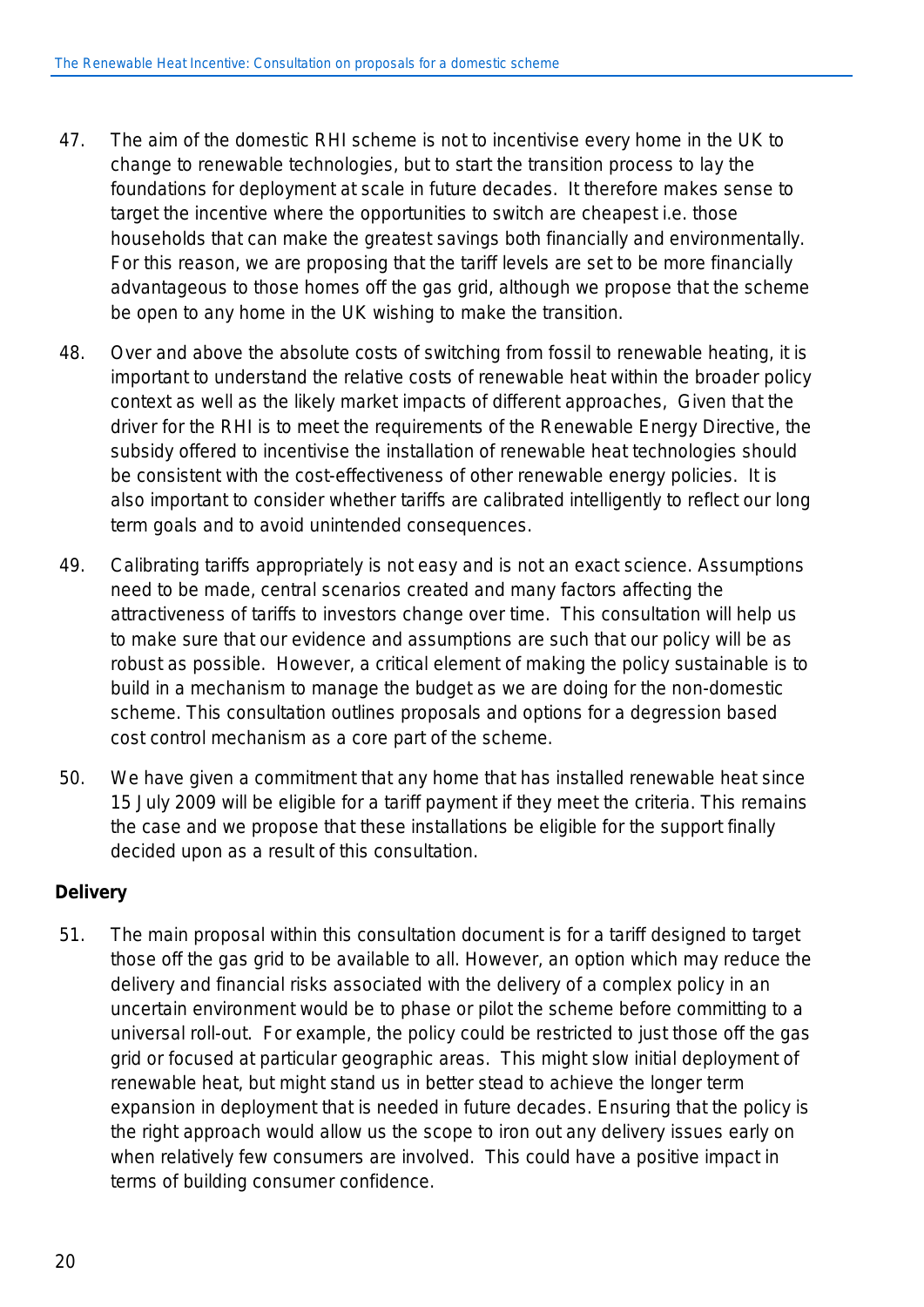### **Alternative approaches**

52. In addition to offering tariff support to individual households there may be other approaches to providing support for renewable heat deployment that may add value. For example, we are also considering the scope to provide support in a way that would promote the development of stronger localised supply chains for renewable heat. This could, for example, be delivered through local authorities and act as a local focus for renewable heat investment, skills, training and awareness raising, especially in the early years of the domestic RHI. Clearly, there are a number of constraints to what may be possible given the legislative basis for delivering the RHI and any options would need to be compatible with the Government' s obligations under EU law, including the terms of any necessary State aid approval. We would welcome views and ideas from respondents about additional measures that DECC and its partners could take to build renewable heat supply chains effectively.

### **Evaluation**

53. Alongside the development of the domestic RHI scheme we are scoping a comprehensive evaluation process for the scheme. The evaluation will provide objective evidence on the delivery and implementation of the RHI scheme as well as its impacts. It will be used to improve the policy and assess its effectiveness. The evaluation will inform periodic reviews which will be conducted to optimise the scheme. We anticipate that reviews would be in 2014 and 2017, with a decision on a final review in 2019 being taken in 2017, dependent on progress. More broadly, information from the evaluation of the RHI will be incorporated into the ongoing plans for delivery of our Heat Strategy.

### **State Aid**

**1**

54. The Government is mindful of its obligations under EU law, including the rules in relation to the provision of aid by Member States to undertakings (known as State Aid). We are considering how the domestic RHI scheme interacts with the State Aid rules and we will ensure the scheme we implement is compatible with these rules, where relevant.

#### **Consultation Questions**

**What are your views about the proposed approach of a universally available tariff scheme? Is a tariff scheme the most efficient way to drive down technology costs, increase innovation and value for money, together with developing a home grown supply chain? Please include reasoning for your response.**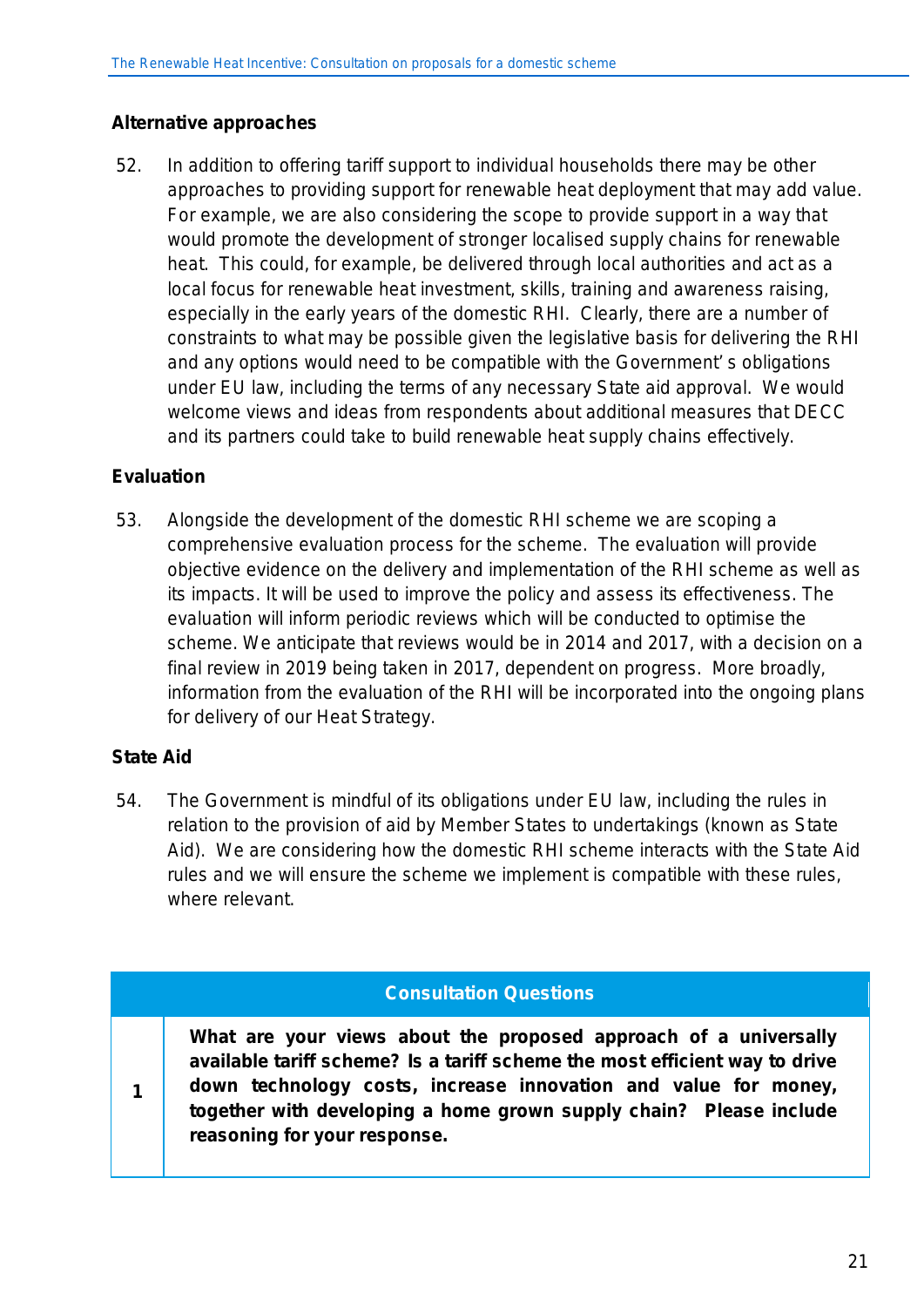| $\mathbf{2}$ | Do you think that there would be advantages in phasing or piloting roll-<br>out of the scheme? On what basis do you think it might make sense to<br>phase or pilot the scheme?                 |
|--------------|------------------------------------------------------------------------------------------------------------------------------------------------------------------------------------------------|
| 3            | Do you think that there may be alternative or additional approaches to<br>incentivising renewable heat deployment that we should pursue? What<br>approaches do you think might add most value? |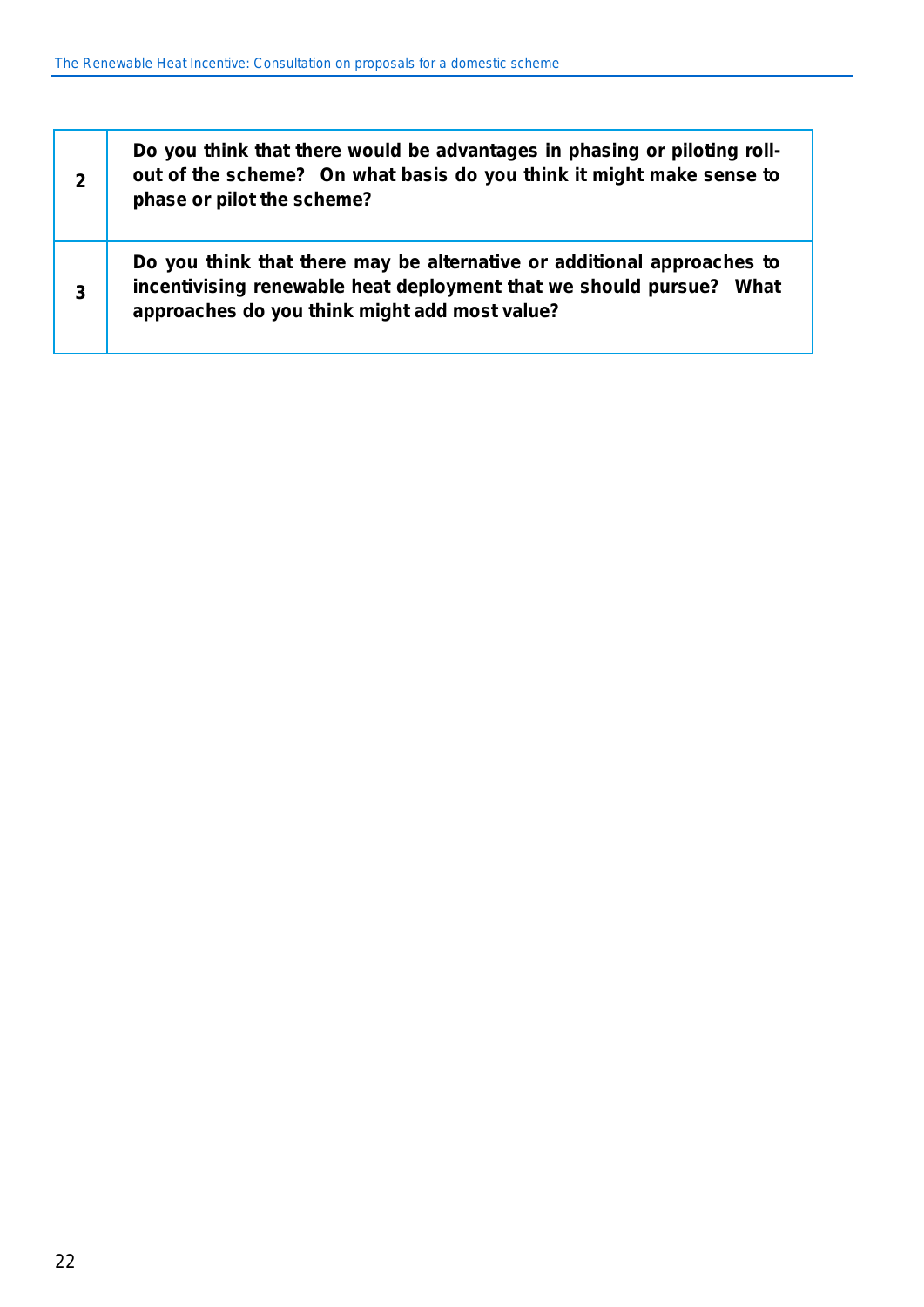# <span id="page-26-0"></span>C hapter 2: E ligible P roperties

## <span id="page-26-1"></span>**Introduction**

- 55. The domestic RHI is the second phase of delivery of the RHI following the nondomestic scheme launched in November 2011. The proposals for the domestic scheme set out in this document are designed to incentivise the conversion of individual domestic properties from fossil fuels to renewable heating technologies.
- 56. The non-domestic scheme already provides an incentive to a wide range of industrial and commercial properties. It also goes further by providing incentives to individual community buildings, individual properties used as holiday lets (assets of a business) and to heat networks providing heat to multiple dwellings. For full details of the eligibility criteria for the non-domestic scheme see [\(http://www.ofgem.gov.uk/e](http://www.ofgem.gov.uk/e-serve/RHI/howtoapply/Pages/howtoapply.aspx)[serve/RHI/howtoapply/Pages/howtoapply.aspx\)](http://www.ofgem.gov.uk/e-serve/RHI/howtoapply/Pages/howtoapply.aspx).
- 57. We are proposing that, as per the primary legislation establishing the RHI, payments under a domestic RHI would be payable to the owner of the renewable heat installation. A consideration of potential recipients follows, with an explanation of the indicative tariff levels set out in Chapter 4.

## <span id="page-26-2"></span>**Homeowners**

58. It is proposed that people who own their own homes will be eligible for the domestic RHI for a renewable heat system that is installed in that property. The RHI payment must go to the owner of the renewable installation, but as a rule of thumb, we envisage that this would be the owner of the property because the heating system is an integral part of the home. We would presume that ownership of the technology would transfer with the sale of the property which should require the transfer of any remaining RHI payments to the new home owner.

## <span id="page-26-3"></span>**Second Homes**

59. Second homes tend to be used significantly less than fully occupied homes. This would mean that while capital costs remain the same, significantly less renewable heat would be produced. In these situations, DECC believes this equates to poor value for money and provides an opportunity for fraud. Therefore we propose to exclude second homes from the scheme. We anticipate that a process of selfdeclaration would establish whether the property an applicant was applying for was their primary or a second home.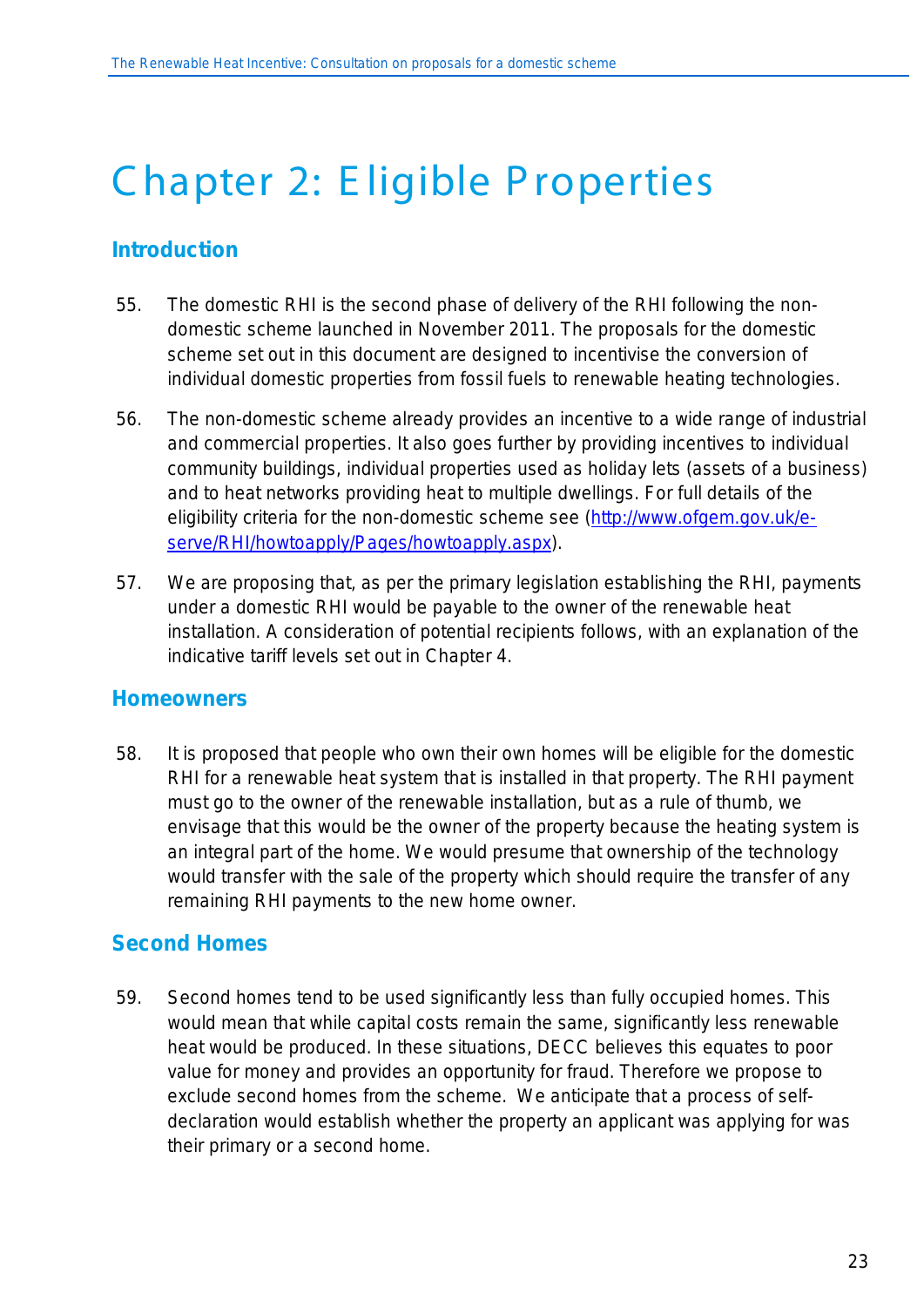## <span id="page-27-0"></span>**Private Landlords**

- 60. Private landlords own individual properties that they rent out. Usually as the homeowner, they are responsible for the heating system and the capital costs of replacement. However, the tenants are usually responsible for the running costs of the system.
- 61. It is proposed that installations in these properties be eligible for the RHI with the landlord as the recipient (providing the landlord is the owner of the heating system). However, there are some potential difficulties in making the shape of proposed subsidy payments work in this situation. These are in relation to the relative balance of costs and savings between landlord and tenant if the landlord is the recipient of the RHI, because of the balance of responsibilities for the heating system and its running costs between them.
- 62. In relation to eligible non-biomass technologies, the tenant should benefit from reduced heating related bills, but as the subsidy would take these savings into account, the incentive may not be sufficient for the landlord to make the switch to renewable heating. On the other hand, given the ongoing operating (e.g. fuel) costs for biomass boilers it would be important that landlords passed on the benefits to their tenants where these technologies were installed to avoid increased fuel bills without the appropriate compensation for tenants. We are interested in your views about how to make the RHI work effectively in these situations.

## <span id="page-27-1"></span>**Tariffs for Social Landlords and New Build Properties**

63. We are aware of the potential importance of the introduction of renewable heating within domestic properties within both the new build and the social landlord sectors. It is also recognised, however, that the circumstances are different to the market for individual consumers retrofitting their own properties. We are therefore considering the introduction of specific tariff structures for these two sectors. This is explained further in Chapter 4.

## <span id="page-27-2"></span>**Legacy Applications**

- 64. There are a number of consumers who may submit an application for a renewable heat system they installed before the domestic RHI scheme opens. This section sets out how we propose that their applications will be dealt with under the scheme, in line with the previous commitments that installations installed since 15 July 2009 will be eligible for support provided they meet the eligibility criteria of the full RHI scheme.
- 65. Broadly speaking, we expect these applications to be from those who have either installed renewable heat since 15 July 2009 but not received any Government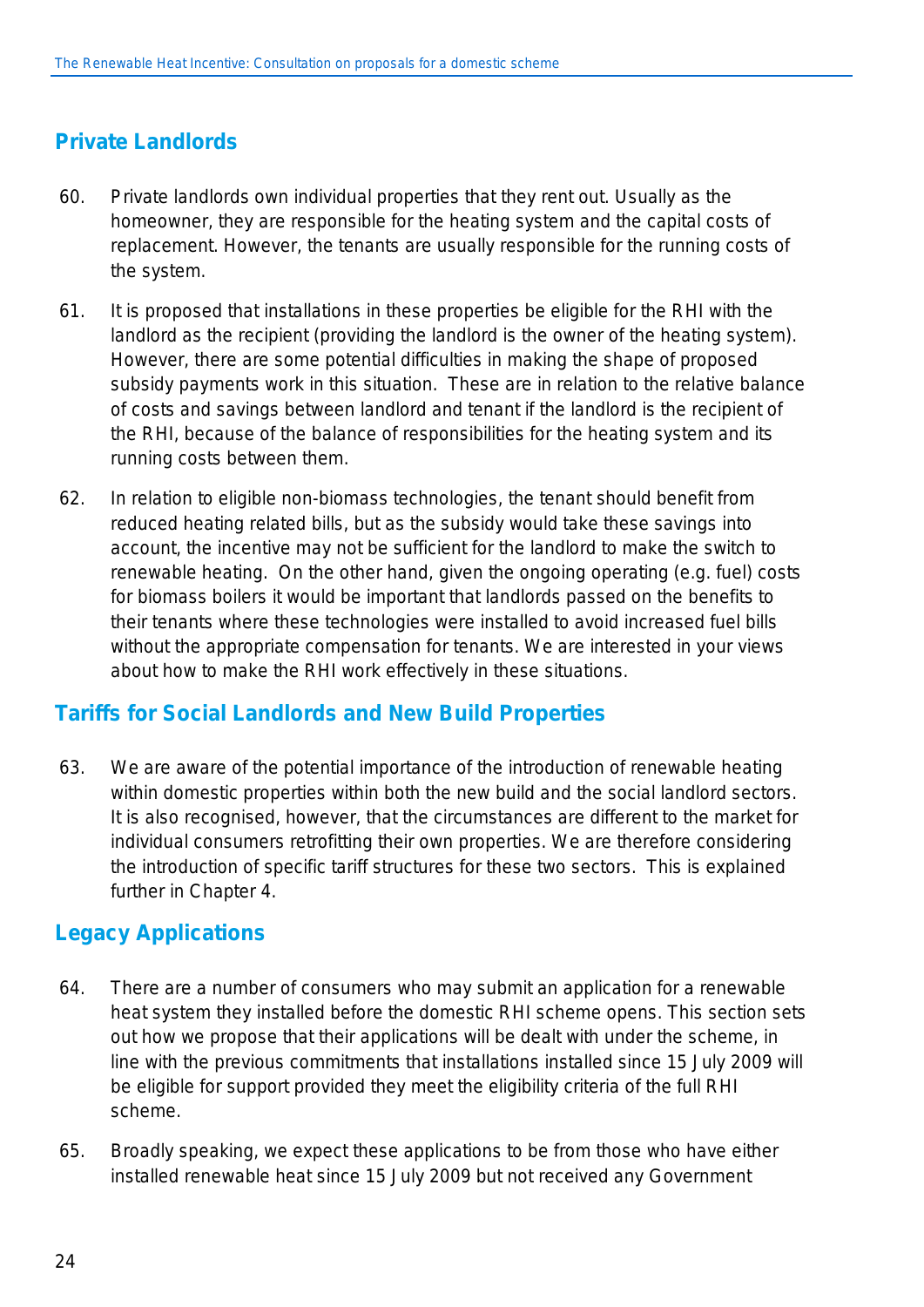support, or those who have installed renewable heat and have benefitted from an element of the RHPP scheme:

- **Those who have installed renewable heat since 15 July 2009 but who have not received any government subsidy support since then**.
- **Recipients of the Renewable Heat Premium Payment (RHPP)** The RHPP household vouchers scheme was launched in August 2011 and took the form of a grant to contribute to the cost of installing renewable heating systems. At the time of launch it was made clear that anyone receiving the RHPP would be eligible for the domestic RHI when it came in subject to meeting the requirements of the scheme. Latest figures published indicate that, since then approximately 6,000 households have taken up the RHPP. Consumers currently can receive a voucher for the following amounts:
	- o Air to water heat pumps £850 per installation (to households off gas grid)
	- o Biomass boilers £950 per installation (to households off gas grid)
	- o Ground source heat pumps £1,250 per installation (to households off gas grid)
	- o Solar thermal £300 per installation (all households)
- **Recipients of the three RHPP social landlord competitions** run in 2011/12 and 2012/13. Social landlords were allocated funding on the basis of a competitive process through which they bid for a certain level of funding per installation. The eligible technologies were the same as for the RHPP household voucher scheme. In Phase 1, 37 landlords were successful, receiving approximately £3.7m. In Phase 2, 72 landlords were successful, receiving approximately £4.9m. A third phase of the competition is currently being run in order to allocate the remaining £5m of the scheme budget.
- **Recipients of the RHPP Community Scheme** which was launched in July 2012, whereby groups of consumers belonging to a supported community organisation are able to request funding at levels equal to or above the household voucher scheme. DECC hopes to announce the winning communities in December, and the aim is for all technologies to be installed by the time the domestic RHI is introduced.
- The maximum levels of support payable for both the social landlords and the community competitions are :
	- o Air to water heat pumps range a maximum of £4,400 per installation
	- o Biomass boilers range a maximum of £5,200 per installation;
	- o Ground source heat pumps range a maximum of £6,000 per installation;
	- o Solar thermal range a maximum of £2,000 per installation.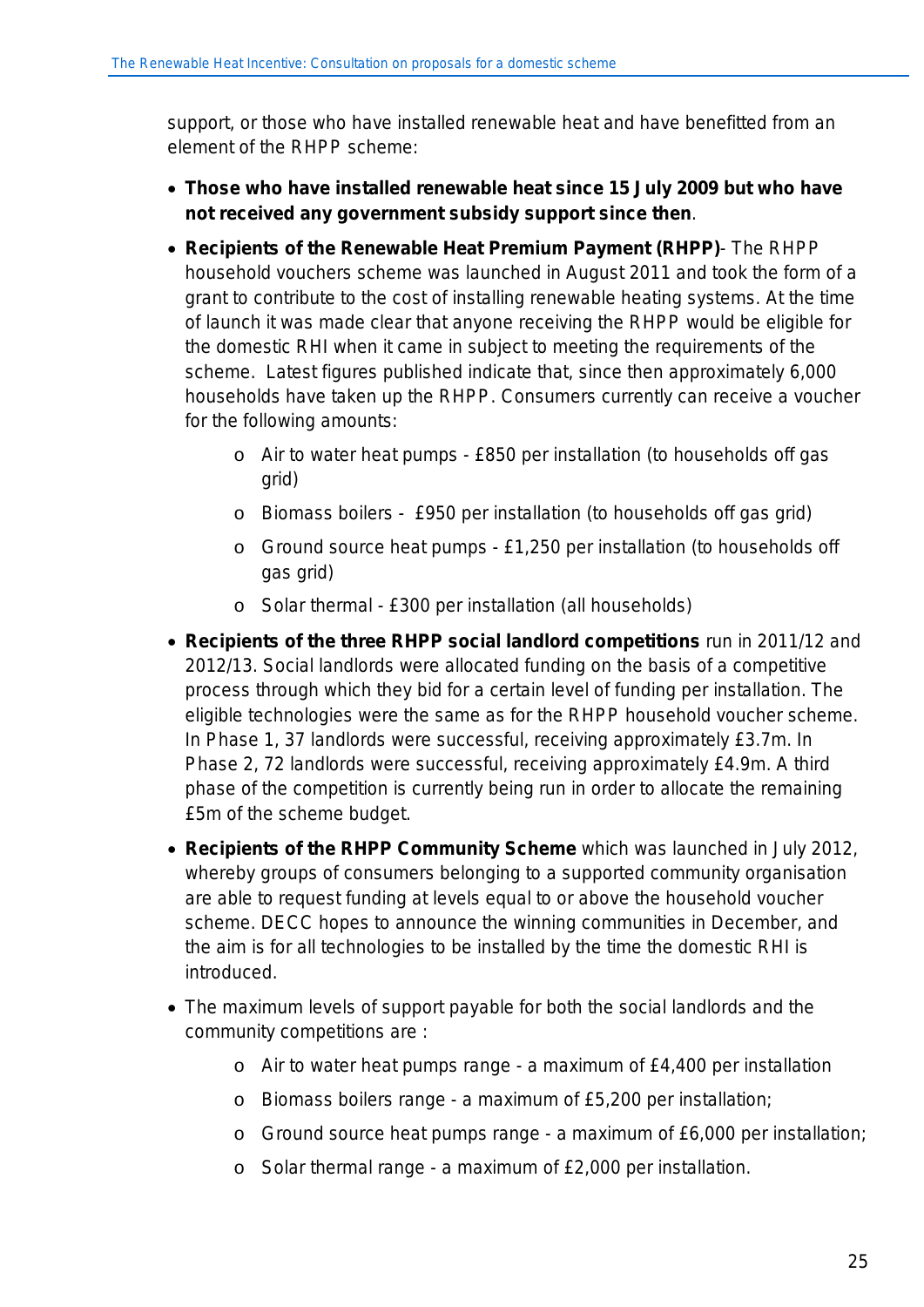- **Recipients in Scotland of a Home Renewables Loan from the Scottish Government** to help install renewable heating systems in the home.
- 66. We believe it is important to give fair treatment to all legacy applicants who have installed renewable heat in good faith at an early stage. We will, however, need to take into account any UK government or Devolved Administration funding, or related benefit, already received in deciding the amount of RHI payment to legacy applicants and the proposed eligibility criteria for the domestic scheme.
- 67. We propose that consumers who installed renewable heat installations since 15 July 2009 will be eligible to apply for the domestic RHI provided they:
	- Have installed an eligible technology, as described in Chapter 3.
	- Meet the eligibility criteria on energy efficiency described in Chapter 4. Except in very limited circumstances, this will involve getting a Green Deal assessment and, in some cases, installing some additional energy efficiency measures.
	- Declare any government funding or support already received for the installation of renewable heat.
	- Do not have a back up fossil fuel heating system, or if they do, are prepared or have installed a heat usage meter on which the RHI payments can be based.
	- Meet all current MCS standards. In particular, for air-source heat pumps this includes evidence of either planning consent, or that when applied retrospectively, that the installation complies with the PDR (Permitted Development Rights) procedures in the MCS system.
- 68. Where applicants meet the eligibility criteria, we propose that any government funding already received will be subtracted from the amount of RHI payable to the householder and will be reflected in the payments received. This will be to ensure that the Government is not over compensating for the renewable heat generated but at the same time consumers do not feel penalised for having acted early. We will need to make sure that this is compatible with State Aid rules.
- 69. There are a number of ways in which this reduced tariff could be paid but our current proposal is to adjust the length of tariff payments as opposed to the amount. (An alternative approach would be to keep to the payment timeframe, but reduce the annual amount paid.) Our current proposal would mean that consumers would join the scheme and receive normal payments initially up to the value of the residual of the lifetime subsidy. For example, if an RHI payment of £14,000 was due over 7 years, this would equate to £2,000 per annum. If £4,000 had been received previously through the RHPP, it would be taken off the amount due under RHI. The outcome of the two reduced payment proposals described would mean:
	- £2,000 continues to be paid per annum but for 5 years instead of 7; or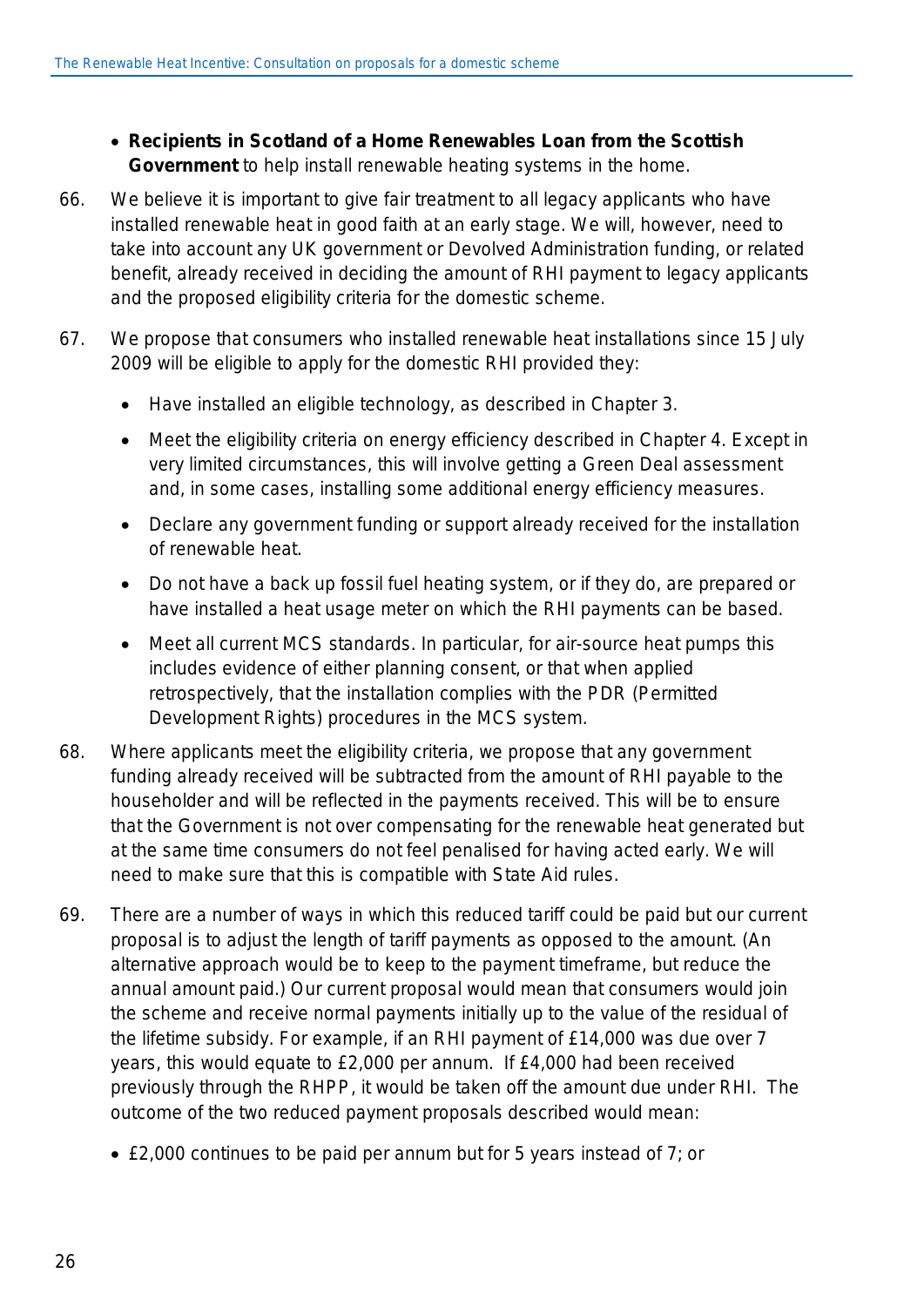- £1,429 is paid per annum for the full 7 years.
- 70. The number of potential applicants that could apply shortly after the scheme opens may also create some delivery problems in terms of managing the budget and applications process effectively.
- 71. We are therefore considering options for how to manage this. One option would be to introduce a phased application window for legacy applicants, for example that 2009 and 2010 applicants could apply in the first two months, 2011 applicants in the second two months, and 2012 applicants in the final two months of the financial year 2013/14. This would limit legacy applications to that financial year but spread the numbers over that 6 month period, making the delivery more manageable. However, we are eager to hear views on whether this would be an effective approach and whether there are any suggestions for alternative approaches.

## <span id="page-30-0"></span>**Basis for Payments**

72. We are proposing that RHI payments will be made on the basis of deemed heat. The heat load calculation will need to be made by a qualified professional along the lines set out in Chapter 4.

|   | <b>Consultation Question</b>                                                                                                                                                                                                                                                                  |
|---|-----------------------------------------------------------------------------------------------------------------------------------------------------------------------------------------------------------------------------------------------------------------------------------------------|
| 4 | Do you have any comments on the proposed exclusion of second homes<br>from the RHI?                                                                                                                                                                                                           |
| 5 | Do you have any comments on the proposed approach to private<br>landlords and their tenants under the RHI? Have you any suggestions<br>about how to ensure that the RHI incentivises the installation of<br>renewable heat in the private rented sector and does not disadvantage<br>tenants? |
| 6 | What are your views on our proposals for the treatment of legacy<br>applications for installations between July 2009 and the opening of the<br>scheme?                                                                                                                                        |
| 7 | Are there any other legacy applicants (aside from those that have<br>received RHPP, a Home Renewables Loan, or installed renewable<br>heating systems since 15 July 2009) that you think we need to consider?                                                                                 |
| 8 | What are your views on phasing legacy applications over the first year                                                                                                                                                                                                                        |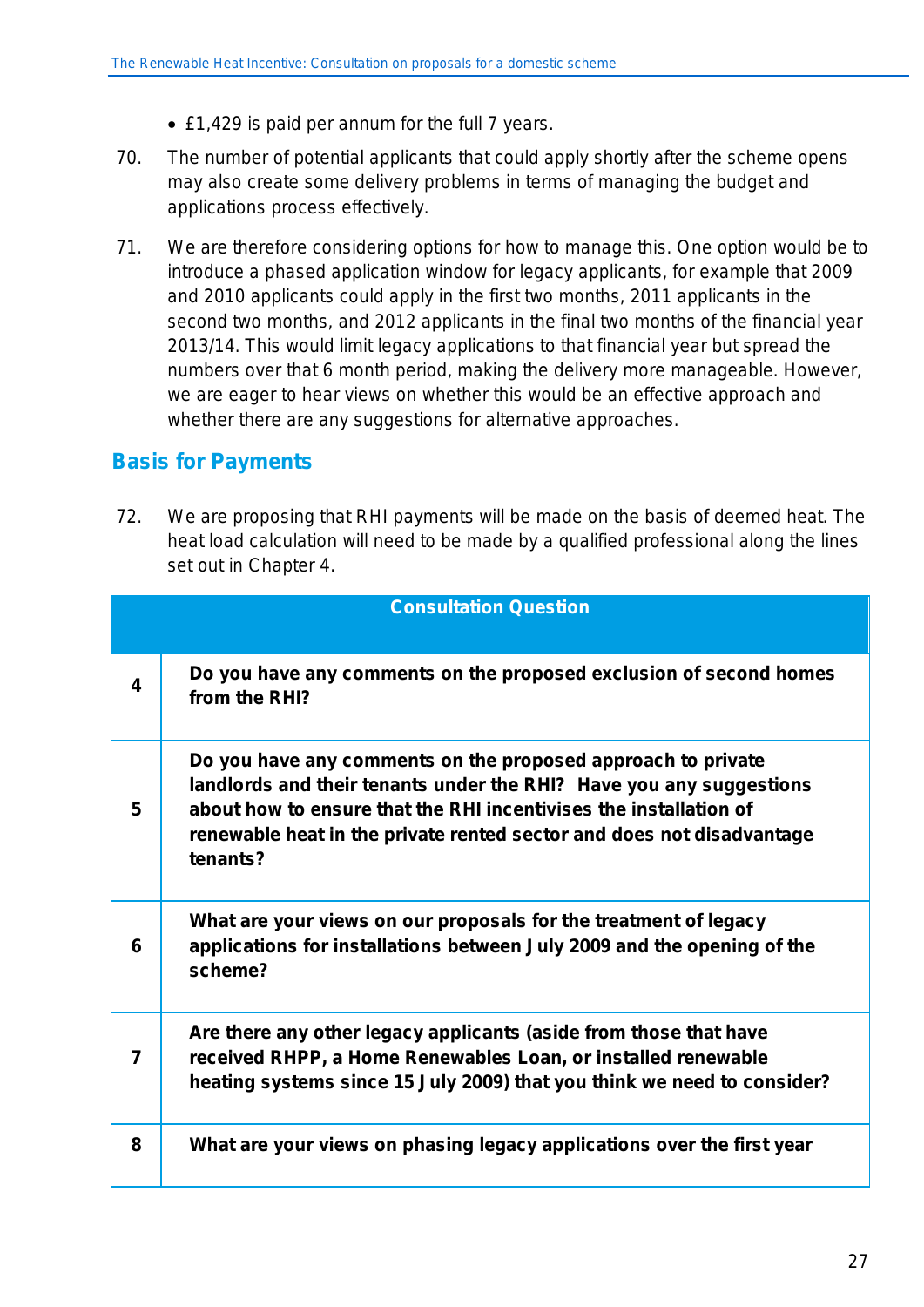**and the option of setting a cut off date for legacy applications?**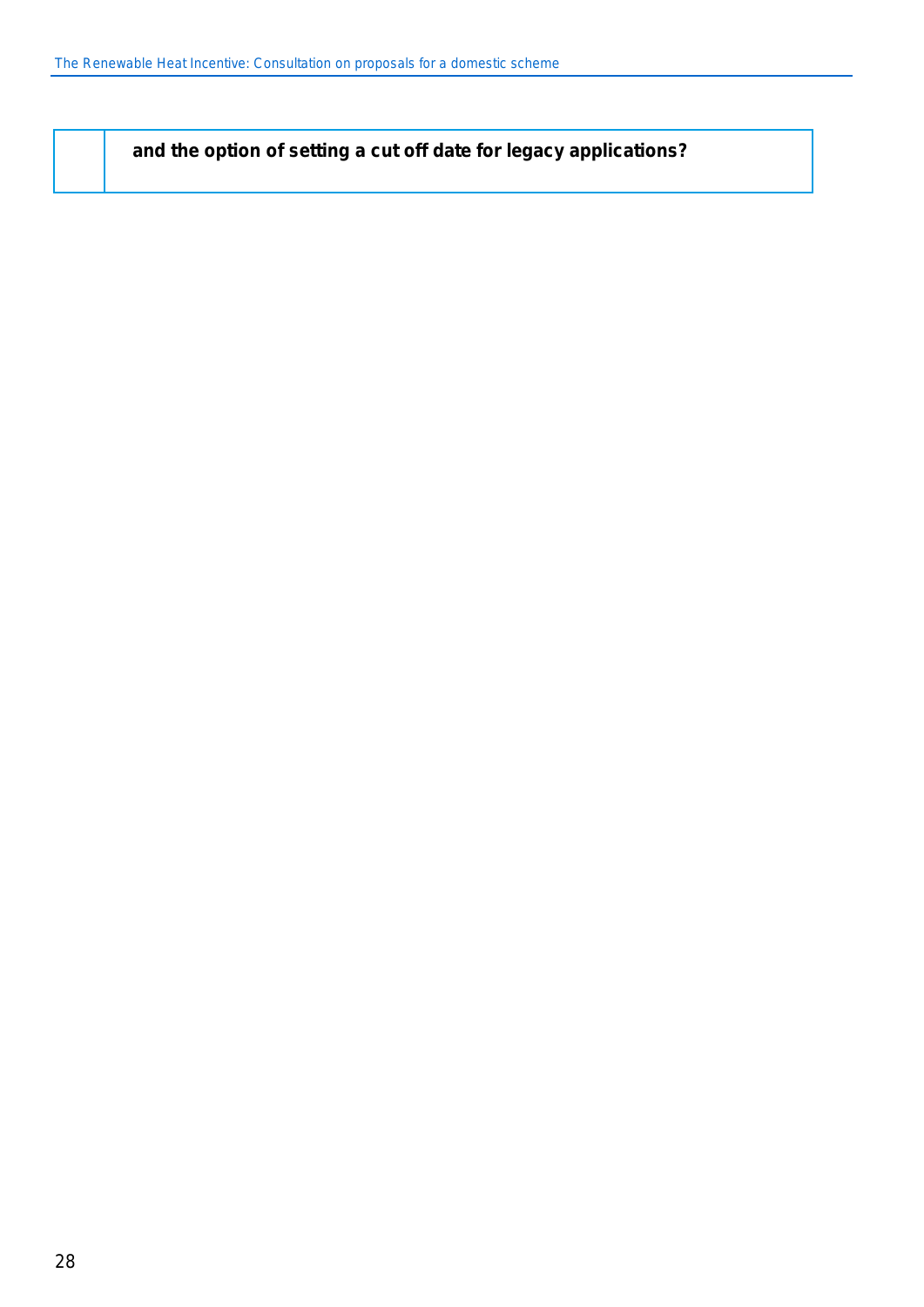# **CASE STUDY:**



# **Air source heat pump The Westwood Family – customer profile**

**Property type: Farm house renovation Location**: Off-gas Suffolk **Previous heating system**: Oil boiler **Current heating system**: 16 kW air source heat pump (x 3) & under-floor heating throughout **Financing**: Self-financed from sale of old house

#### **Customer motivations and experience of installing an** *air source heat pump*

During the renovation of his new home, Mr Westwood was interested in installing a heating system that would meet all their heat and hot water needs, at as low running cost as possible (without any need for supplementary heat). As the home is in an off-gas area the family considered several options:

- Upgrading the existing oil-fired boiler and radiator system however the family were conscious of rising oil prices
- Installing a biomass boiler although they would prefer to avoid handling fuel deliveries
- Upgrade to an all-electric heating system and replace the radiators with under-floor heating.

Due to the factors mentioned above, an all-electric system was preferred and the Westwood family considered both ground source and air source heat pumps. In the end an air source heat pump was chosen due to the significantly lower upfront cost. Mr Westwood then went online to research the products being offered by various companies and then contacted local heating firm GAH Ltd. to supply and fit his chosen brand.

GAH fitted  $3 \times 16$  kW low temperature inverter-driven air source heat pumps (the system was purposely over-sized to negate the need for any back-up). Mr Westwood had to apply for planning consent, but this was easy and simple to do. GAH also programmed the system to the family's requirements. As a refrigeration engineer himself, Mr Westwood was familiar with the operating principle of the technology, but had no previous experience with residential heat pumps. Experience so far:

- **Running costs:** The family are very satisfied with the running costs of heating their 6,000 sq. ft. home
- **Performance:** All of the home's heat and hot water are supplied by the heat pumps and they have no need for supplementary heat, even in winter. The under-floor heating is really effective and they like the lower, more distributed heat.
- **Ease of use:** Mr Westwood finds the operation straightforward, and uses individual room thermostats installed with the system to easily alter the heat delivery to any room as necessary – overall the system is very responsive.

*"My experience of using the heating system has been very little – I've not had to touch it since it was set up. I just have to make sure the batteries are OK in the room thermostats" (Mr Westwood, homeowner)*

*Source: Delta-ee / Daikin (2012)*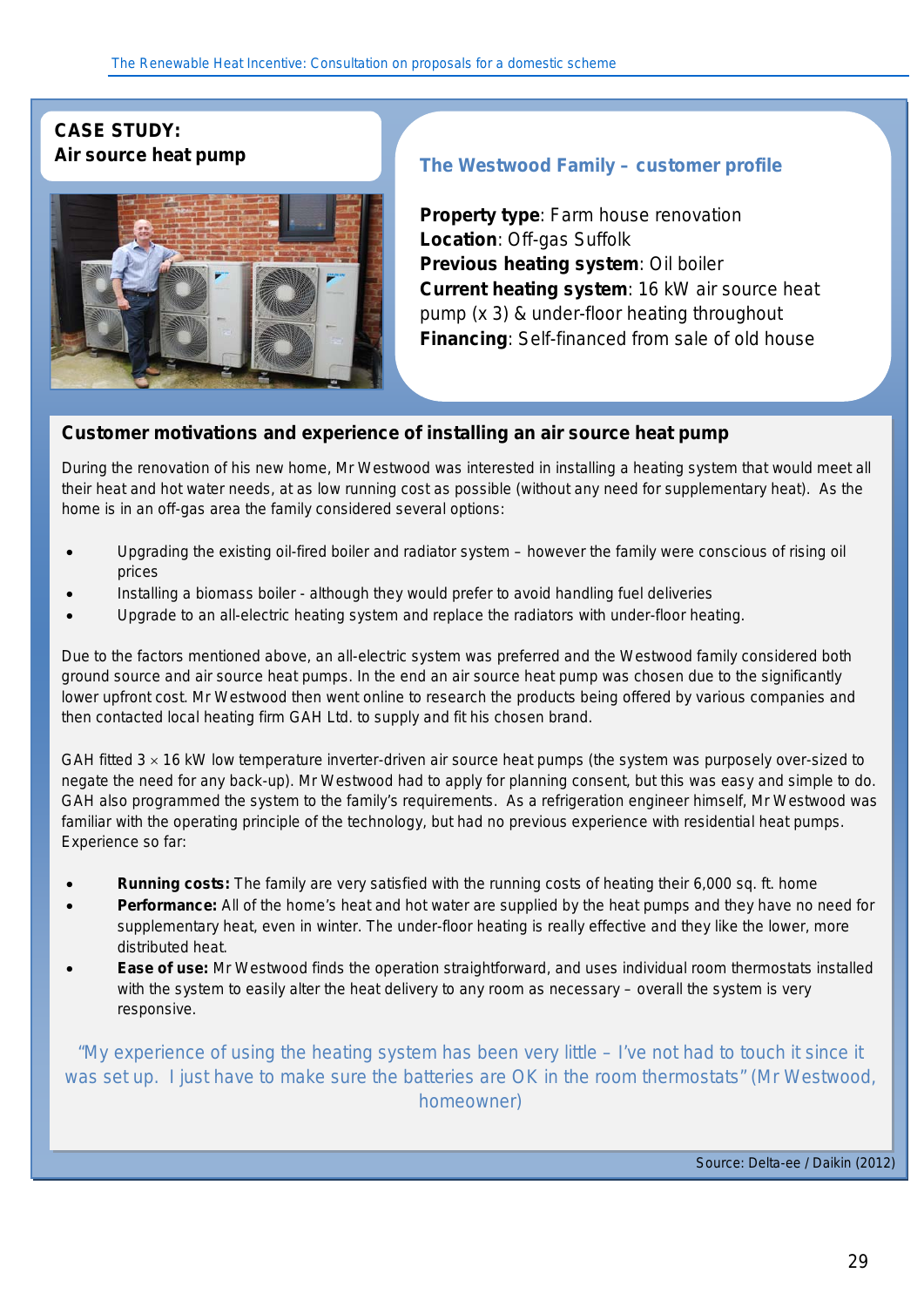# <span id="page-33-0"></span>C hapter 3: R HI Technologies

# <span id="page-33-1"></span>**Methodology for Identifying Eligible Technologies**

- 73. We propose that in order to be eligible for the domestic RHI scheme, technologies must be MCS (or equivalent scheme) certified<sup>10</sup> and adhere to certain principles. In addition, the RHI should incentivise only those technologies which:
	- The European Commission considers to be renewable under the Renewable Energy Directive (RED)<sup>11</sup>
	- Are fully proven and commercially available and hence able to make a significant contribution to the deployment of renewable heat at a domestic level
- 74. The practicalities of scheme enforcement are also a key factor in assessing whether a technology which passes the RED test can be brought into the RHI scheme in a cost-effective manner. For example, permitting technologies that do not currently have applicable MCS standards, which are based on international and European standards where those exist, would undermine the integrated, MCS-based approach to eligibility and would cause additional administrative burden on the RHI scheme administrator in tracking the suitability of such technologies. An equivalent recognised product scheme to MCS is Solar Keymark which focuses on solar thermal products.
- 75. We are proposing that the following four core domestic renewable heating technologies will be eligible for the domestic RHI (specific details are given below):
	- Air source heat pumps<sup>12</sup> (ASHPs)
	- Biomass boilers (Biomass)
	- Ground source heat pumps (GSHPs)
	- Solar thermal (ST)
- 76. We are aware that there are other MCS certificated technology types available. However, these do not meet all of the additional criteria and we are therefore currently proposing to exclude them from the domestic RHI scheme. Details are provided in this chapter.

 $\overline{a}$ 

<sup>&</sup>lt;sup>10</sup> 'MCS Certified' means a renewable heating system that uses equipment from the MCS product list and has been installed by an MCS accredited installer. MCS is explained in more detail below.

<sup>11</sup> <http://eur-lex.europa.eu/LexUriServ/LexUriServ.do?uri=OJ:L:2009:140:0016:0062:EN:PDF>

 $12$  We are proposing that only air to water systems are included initially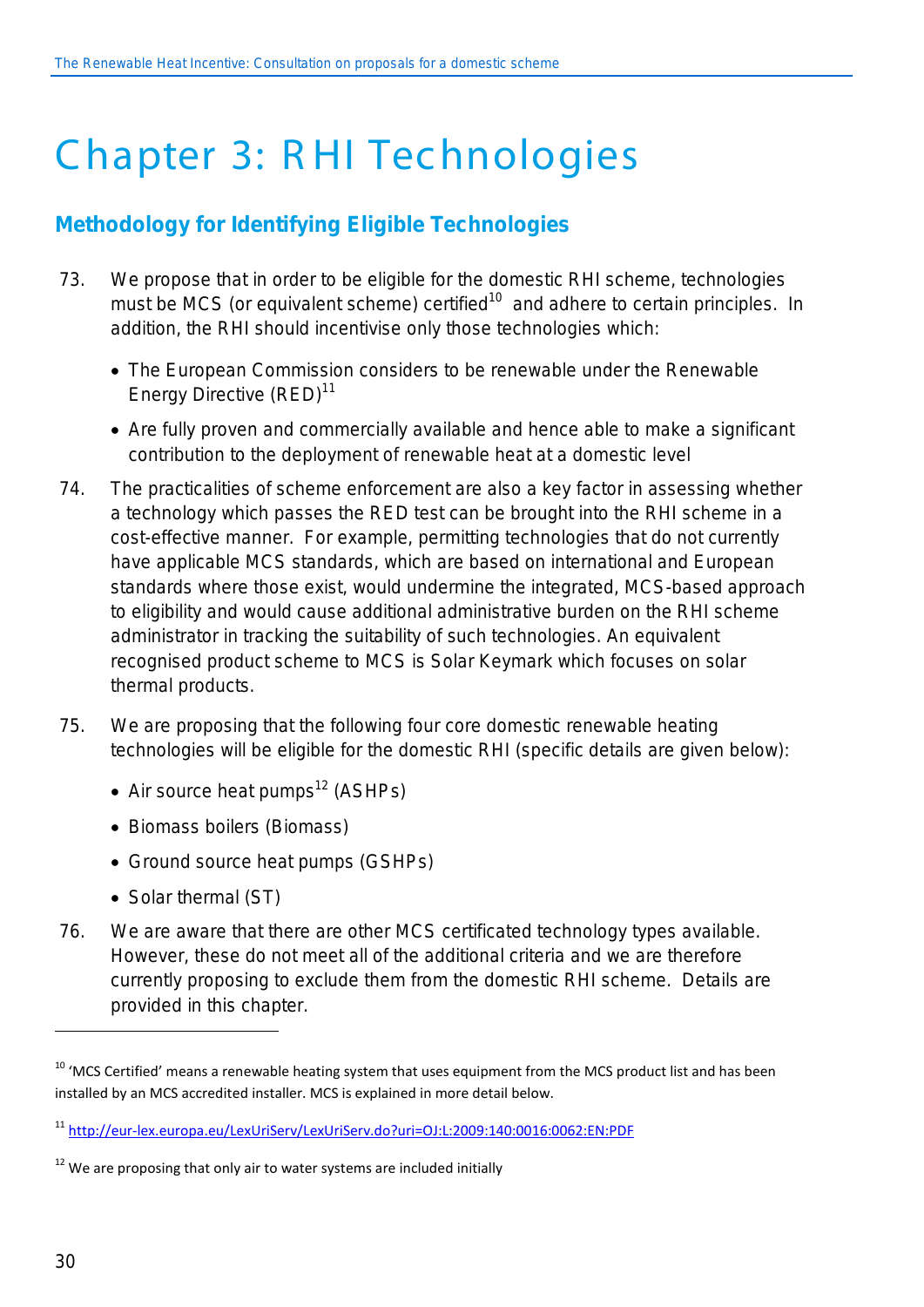77. Although we are expecting that some technologies will be excluded at the start of the domestic RHI scheme, we would plan to keep their eligibility under review. In the future, further technologies may meet the RHI criteria set out here and could therefore qualify for support.

## <span id="page-34-0"></span>**Microgeneration Certification Scheme**

- 78. The Microgeneration Certification Scheme (MCS) is an independent, industry-led certification scheme accredited by the United Kingdom Accreditation Service (UKAS).
- 79. MCS certification bodies assess microgeneration products and installation businesses against consistent, robust standards. By providing assurances as to the quality, durability and energy generation performance of microgeneration products and guarantees to consumers on the quality of their microgeneration installations, MCS aims to protect consumers in this emerging market.
- 80. Members of the MCS are also expected to comply with the standards set out by the Renewable Energy Assurance Ltd (REAL) Scheme's Consumer Code which is currently the only scheme backed by the Office of Fair Trading for the microgeneration sector.
- 81. The RED obliges EU Member States to ensure that certification schemes which meet certain minimum requirements are available for installation businesses of renewable technologies. The MCS is recognised in the UK as such a scheme and is working towards inclusion of the National Occupational Standards for the sector. Further schemes may be recognised provided they meet the minimum requirements. Under RED, certification schemes based in other EU Member States must be mutually recognised. We will need to consider closely the requirements of these schemes, as they will differ, and how they match with MCS requirements.
- 82. MCS and equivalent schemes must meet the European standard EN 45011 (which sets general requirements for bodies operating third party certification schemes). References in this document to 'MCS and equivalent schemes' should be read in this context.
- 83. More information can be found at the MCS and REAL websites:

[www.microgenerationcertification.org](http://www.microgenerationcertification.org/)

[www.realassurance.org.uk](http://www.realassurance.org.uk/)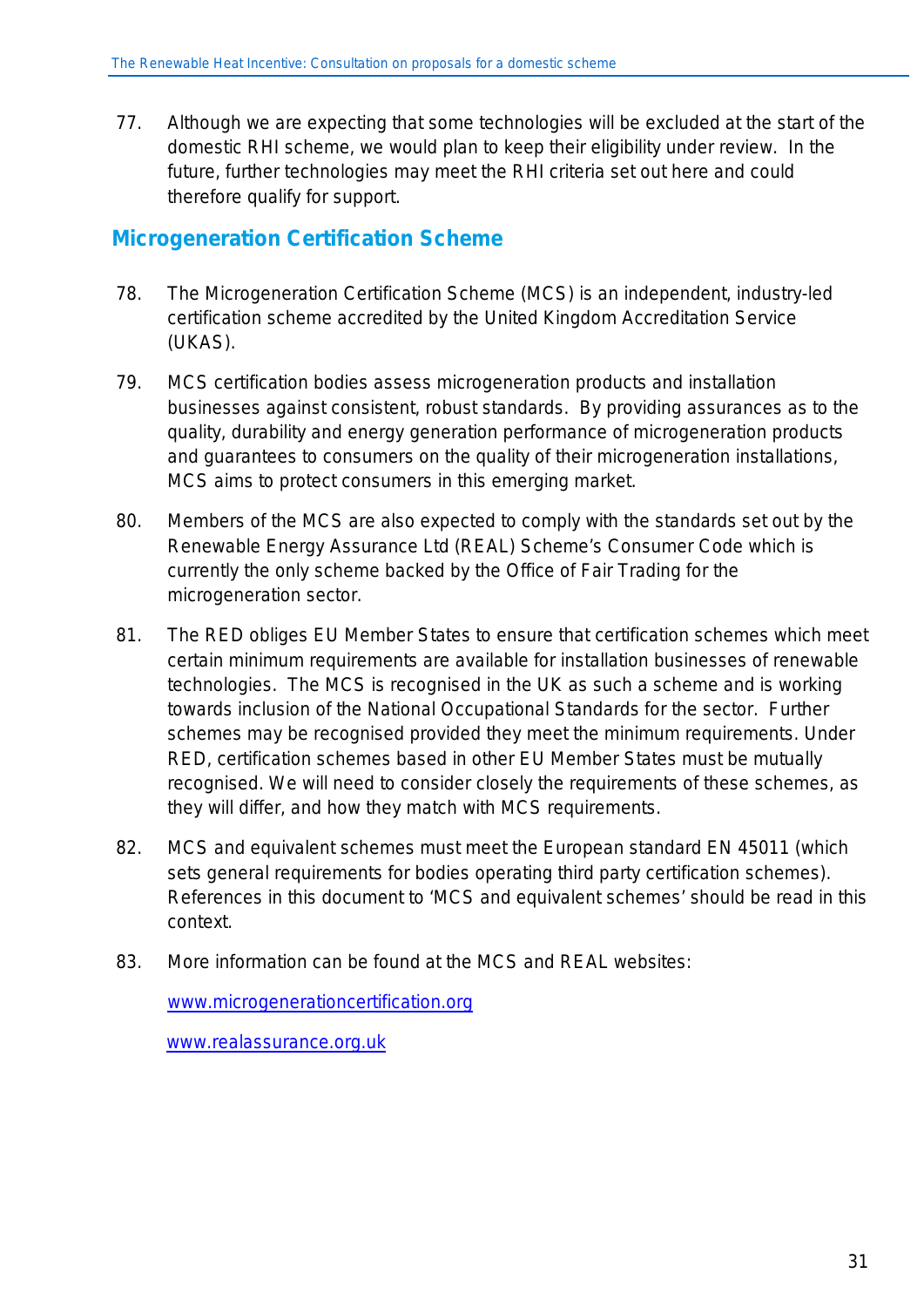# <span id="page-35-0"></span>**Technology Types**

#### <span id="page-35-1"></span>**Air Source Heat Pumps**

84. Currently, we are proposing that only air source heat pumps (ASHPs) that heat water (i.e. air to water heat pumps) will be eligible for the RHI. ASHPs extract heat from the outside air using an electrically driven refrigeration process which is then used to provide space heating via radiators, underfloor heating or fan



coils, as well as hot water heating. Relatively simple and easy to install, with little routine maintenance generally, ASHPs perform best in warmer weather. ASHP units (which have to be installed outside the property and use fans to extract the air) can be noisy and so have the potential to disturb neighbours. Therefore, anyone considering installing an ASHP should keep in mind that it will be critical that potential noise issues are dealt with at the installation design stage and mitigated where required so that either local planning consent can be gained, or the Permitted Development Rights process used. The best performance is obtained by using a low temperature heating distribution system. Lower temperatures can be achieved in a number of ways by, for example, improved insulation of rooms or installing larger sized radiators.

#### <span id="page-35-2"></span>**Biomass Boilers**

85. Currently, our proposal is that just biomass-only boilers and biomass pellet stoves

with back boilers will be eligible for the RHI provided they meet 99% of the peak space heating load of the property using the calculation methodologies in MCS (or equivalent scheme).

86. Biomass boilers generate heat through the combustion of organic matter. They can provide both space and domestic hot water heating. The source of the fuel in pellets used in the biomass boilers funded by the RHI can be derived directly from forestry, or as a forestry by-product such as sawdust. High-yielding energy crops such as willow and poplar, together with



straw and other plant residues can also be used. Unlike the other three domestic renewable heating technologies, biomass boilers need fuel to be purchased regularly, and for the fuel to be manually fed into hoppers. The moisture content of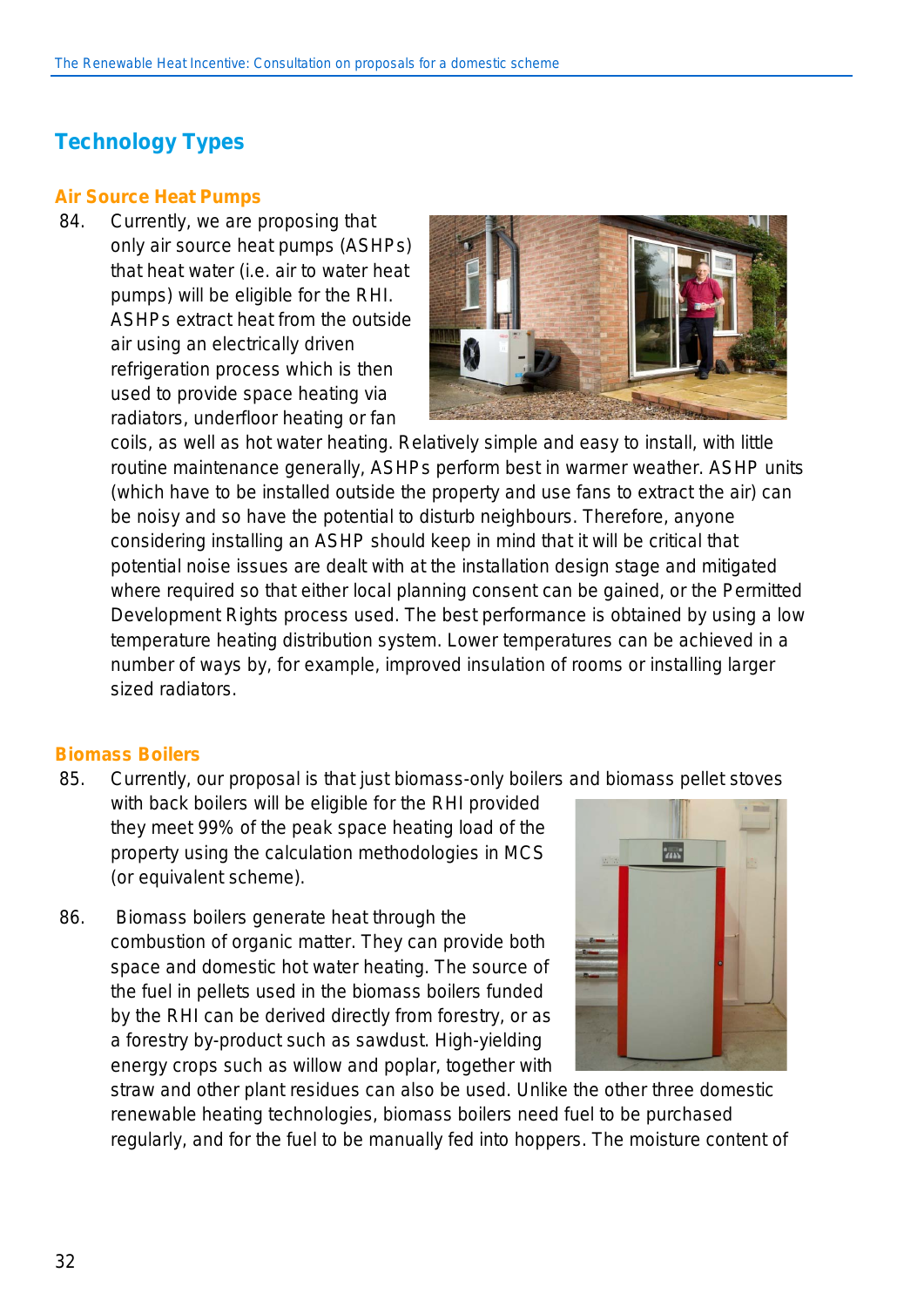the fuel is critical to efficient biomass boiler operation, so a dry pellet storage area is required.

87. For this type of technology, fuel sustainability and air quality also need to be taken into account.

#### **Fuel sustainability**

<u>.</u>

- 88. We recognise the contribution that bioenergy can make to the generation of renewable heat. However, it is important that encouraging the uptake of bioenergy does not result in untoward environmental and social impacts. Ensuring the sustainability of feedstocks is key to minimising any such adverse impacts. Moreover, we must also ensure that biofuels meet the sustainability criteria set out in the RED.
- 89. It is important for us to be proportionate in our approach to sustainability and reflect the fact that consumers are unlikely to have the time or expertise necessary to prepare a sustainability report. However, over time, the increased take up of domestic boilers that we hope to see will collectively consume a significant amount of biomass. Therefore, sustainability controls will need to be applied in the domestic sector.
- 90. For the non-domestic RHI scheme, DECC has recently consulted on bringing in mandatory biomass sustainability criteria for small scale and community installations which takes into account these principles<sup>13</sup>. We propose that the domestic RHI takes the same approach.
- 91. This proposed approach entails an approved supplier list, which would be set up, managed and monitored by a designated approval body. Biomass suppliers, such as wood pellet merchants, wanting to become an approved supplier would need to approach the list manager for approval. Part of the list manager's role would be to ensure that the suppliers are selling biomass that meets (i) the UK's greenhouse gas (GHG) emissions target and (ii) the 'land criteria<sup>'14</sup>.
- 92. Given that the GHG savings to be obtained require knowledge of the efficiency of the boiler, we propose that the biomass suppliers would be able to assume a specified efficiency when calculating the GHG savings of their fuel. In line with the nondomestic scheme, the intention is that all fuel suppliers would have to supply fuel which achieved 60% GHG lifecycle savings<sup>15</sup> compared to fossil fuel use assuming a

<sup>13</sup> [http://www.decc.gov.uk/en/content/cms/consultations/rhi\\_cert\\_perf/rhi\\_cert\\_perf.aspx](http://www.decc.gov.uk/en/content/cms/consultations/rhi_cert_perf/rhi_cert_perf.aspx)

<sup>&</sup>lt;sup>14</sup> The non-domestic RHI consultation documents set out proposals for what the 'land criteria' should be.

<sup>&</sup>lt;sup>15</sup> The 60% target is only legally required under the RED from 1 January 2018. However, the UK's Renewables Obligation has decided to enforce the target earlier. In order to ensure consistency across all UK renewables policy (including the non-domestic RHI scheme), the same approach is proposed. The impact assessment for the non-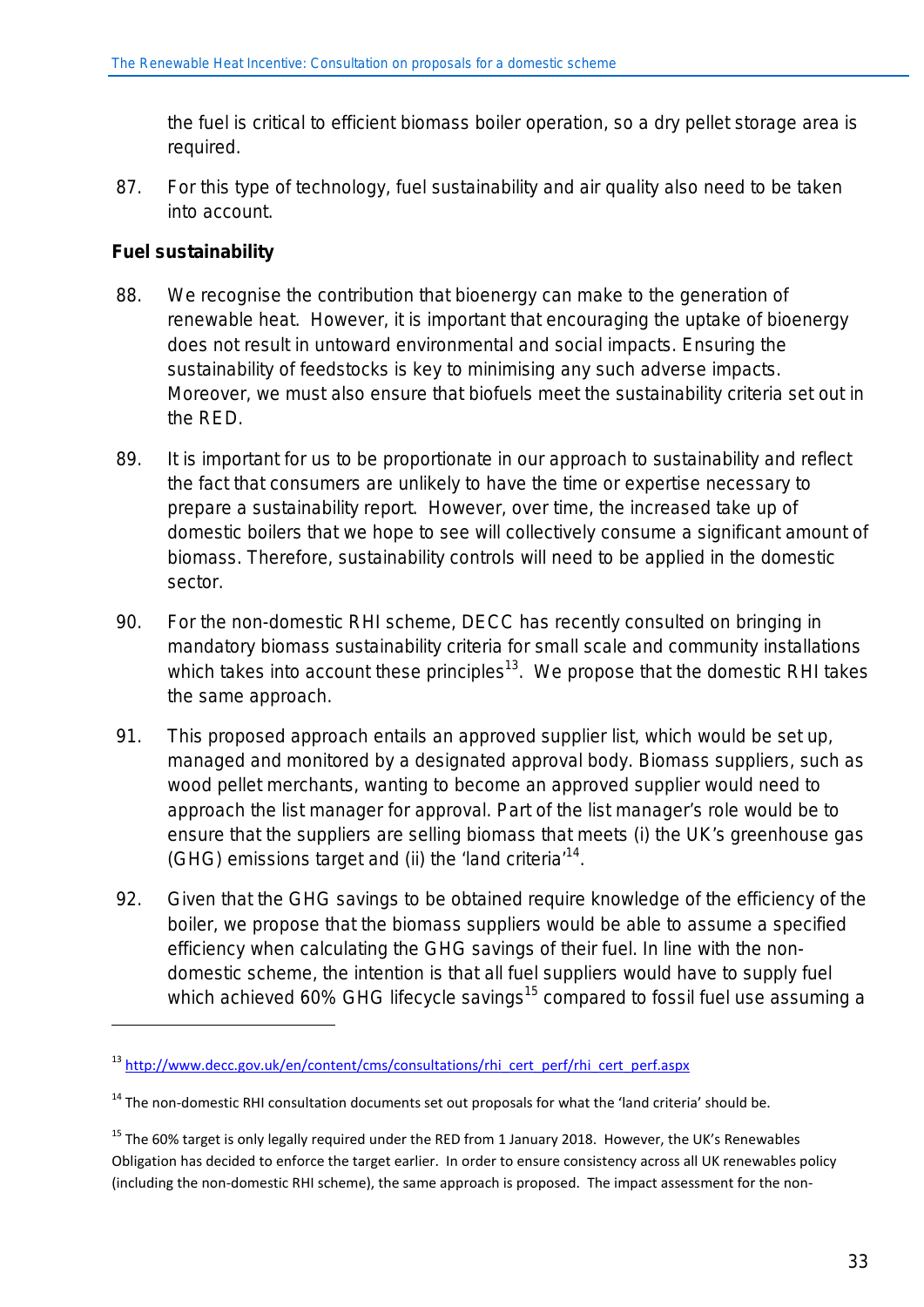boiler efficiency of, in the case of the domestic scheme, 70% which is the MCS minimum requirement.

- 93. We feel that this approach balances sustainability considerations against the cost and administrative burdens involved in demonstrating the use of sustainable fuels. We believe it is a practical approach for consumers to comply with.
- 94. We are proposing to introduce a sustainable fuel eligibility requirement following a transition period because of the time necessary to establish an approved supplier system. We intend that from April 2014, consumers would have to purchase the biomass for their boiler from one of the approved suppliers. As evidence, consumers would be asked to keep their invoices to show they have purchased from approved suppliers and to submit them annually to the RHI scheme administrator as a condition of receiving their RHI payment. Before then, we would recommend that consumers purchase sustainable fuel.

#### **Air quality**

- 95. Good air quality is vital to human health and the Government is committed to controlling emissions throughout the UK. We also have to ensure that we meet legally binding targets for air quality and national emissions of certain pollutants.
- 96. The combustion of biomass can increase the emissions of certain pollutants in the atmosphere, including particulate matter (PM) and oxides of nitrogen (NOx), where it replaces gas heating or electricity generation. In general, biomass combustion produces lower emissions than coal and is similar to heating oil. However, given the projected growth of biomass combustion over the next decade, it is important that emissions are controlled.
- 97. As with biomass sustainability, we intend that the domestic RHI scheme takes the same approach regarding emissions limits and the tests to assess compliance as that set out in the recent consultation on the non-domestic scheme<sup>16</sup>.
- 98. This has set maximum permitted emissions limits of 30 grams per gigajoule (g/GJ) net thermal input for PM and 150 g/GJ for NOx. In order to ascertain compliance with these limits, the procedure being consulted on for the non-domestic scheme would allow testing of one or some of the appliances in a range of boilers of the same design rather than the whole range. A list of all such type-approved certificated appliances would be held and published by HETAS (the recognised approvals body for biomass and solid fuel domestic heating appliances) on its

 $\overline{a}$ 

domestic RHI consultation provides further details: [http://www.decc.gov.uk/assets/decc/11/consultation/rhi-certainty](http://www.decc.gov.uk/assets/decc/11/consultation/rhi-certainty-performance/5885-ia-biomass-rhi-cons.pdf)[performance/5885-ia-biomass-rhi-cons.pdf](http://www.decc.gov.uk/assets/decc/11/consultation/rhi-certainty-performance/5885-ia-biomass-rhi-cons.pdf)

<sup>&</sup>lt;sup>16</sup> [http://www.decc.gov.uk/en/content/cms/consultations/rhi\\_cert\\_perf/rhi\\_cert\\_perf.aspx](http://www.decc.gov.uk/en/content/cms/consultations/rhi_cert_perf/rhi_cert_perf.aspx)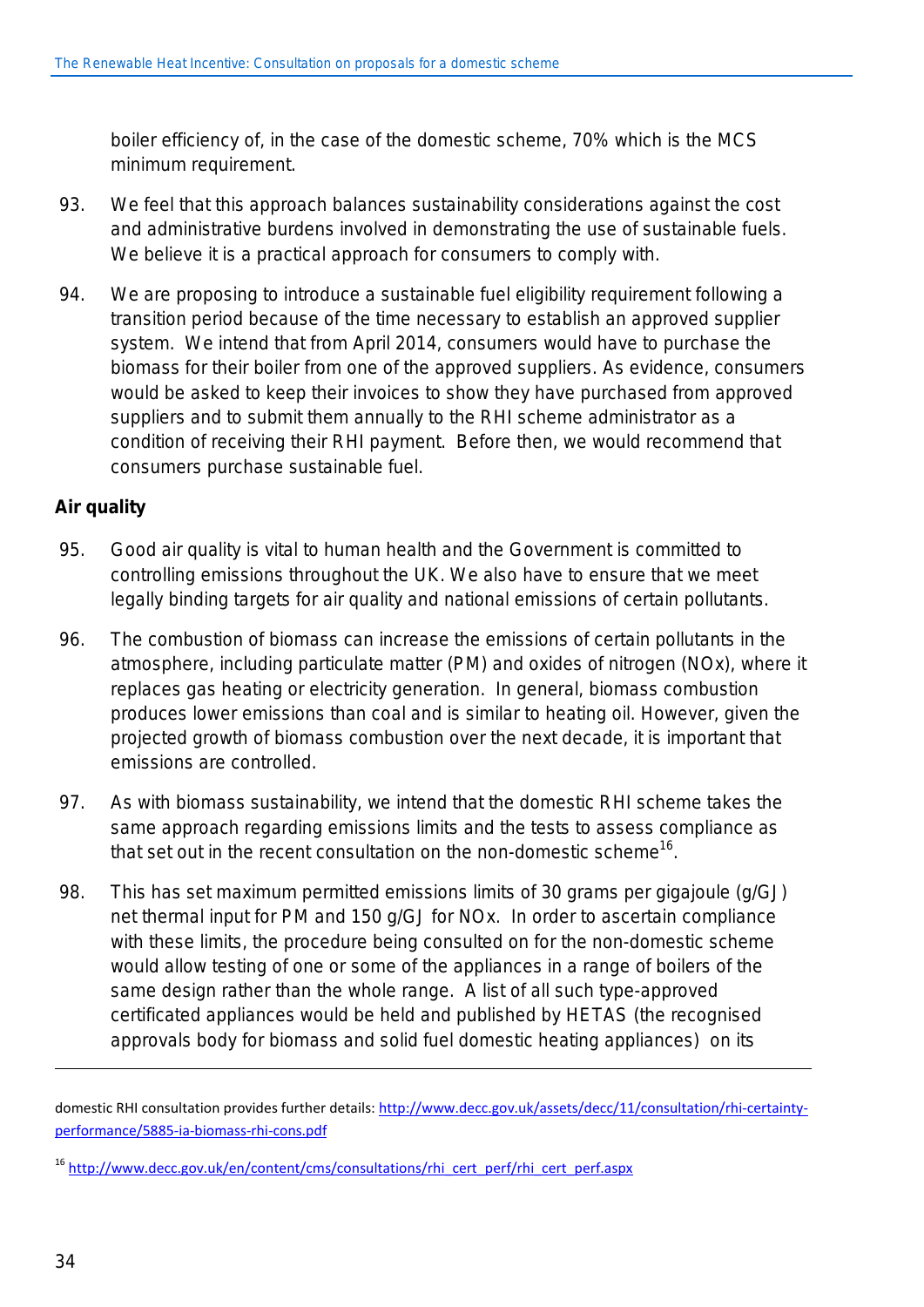website<sup>17</sup>. HETAS is a member of the MCS. It is proposed that only biomass appliances that are on this list will be eligible for the RHI.

99. We propose that the list of MCS certified products<sup>18</sup> will be reviewed to assess whether it can also show which products meet the RHI's air quality criteria. This would provide greater clarity, enabling consumers to easily identify RHI-eligible products on a single website.

#### **Ground Source Heat Pumps**

- 100. Our proposal is that ground source heat pumps (GSHPs) will be eligible for the RHI.
- 101. GSHPs operate in a similar way to ASHPs, but instead of using air they take their heat from the ground, lakes or rivers. They tend to be installed in one of two ways. The most economic method is generally to install a "slinky", or network of horizontal piping, under the surface layer of soil outside the house. Where space is at a premium, GSHPs are connected to pipes installed in vertically bored holes. In both cases the piping contains a liquid which, after being warmed by the earth, enters the GSHP where the heat is upgraded and transferred to a second



medium, usually water and glycol, which is then used to heat the building via radiators, underfloor heating or fan coils. Like ASHPs, little routine maintenance is required but, unlike ASHPs, GSHPs are unaffected by colder weather and are less likely to have any significant noise or planning consent issues.

#### **Solar Thermal**

- 102. Currently, our intention is that only flat plate and evacuated glass tube solar panels will be eligible for the RHI.
- 103. Solar thermal technologies concentrate ultraviolet radiation from the sun onto a collector which transfers the heat energy to a working liquid which is then used to produce domestic hot water. There are two basic collector types – flat plate or evacuated glass tube. All solar heating systems contain a storage element in



1

<sup>17</sup> <http://www.hetas.co.uk/>

<sup>&</sup>lt;sup>18</sup> <http://www.microgenerationcertification.org/mcs-consumer/product-search.php>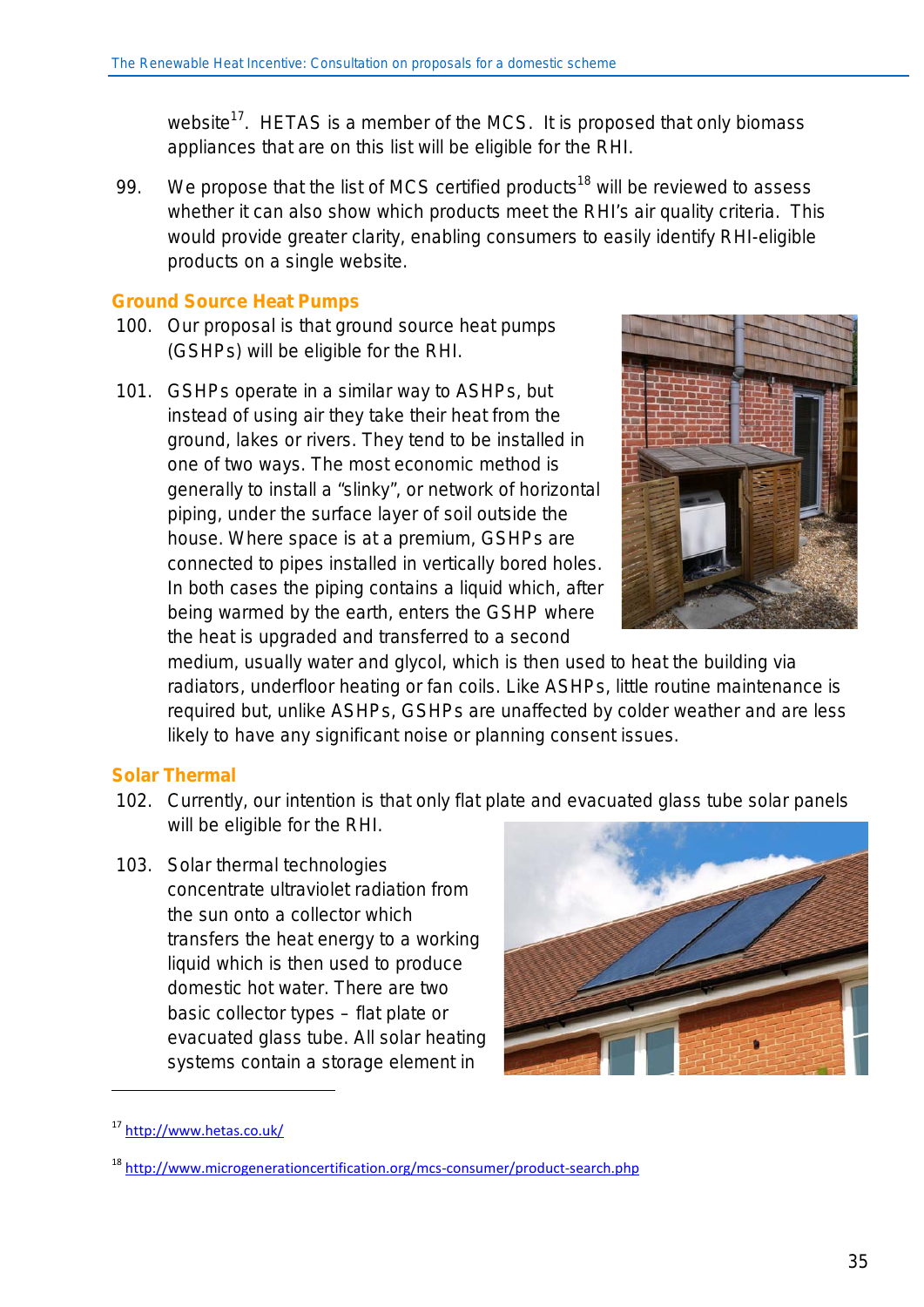the form of a hot water tank. This is to ensure that the heat can be provided at the desired time, and not just when the sun is shining<sup>19</sup>. The amount of heating a system can provide is primarily dependent on the surface area of the collector and its orientation. Solar thermal systems are normally roof-mounted.

|    | <b>Consultation Question</b>                                                                                                                                                                                                                  |
|----|-----------------------------------------------------------------------------------------------------------------------------------------------------------------------------------------------------------------------------------------------|
| 9  | Do you agree with the proposed approach to the selection of eligible<br>technologies for the domestic RHI scheme? Please include reasoning<br>for your response.                                                                              |
| 10 | Do you agree with the proposed eligible technologies set out above? Are<br>there others that should be considered for inclusion?                                                                                                              |
| 11 | Do you agree that an approved suppliers scheme is the best option for<br>domestic biomass heat installations to demonstrate their use of<br>sustainable fuel? Please provide reasoning with your response.                                    |
| 12 | Do you agree that as part of the approved biomass supplier list we<br>should assume a level of boiler efficiency? Please provide evidence to<br>back up your response.                                                                        |
| 13 | Do you agree that April 2014 is an appropriate date from which to start<br>requiring users of domestic biomass heat installations to provide proof<br>of meeting the sustainability criteria? Please provide reasoning with<br>your response. |
| 14 | Is the air quality approach set out above appropriate for the domestic<br>RHI sector? Please provide your reasoning with your response                                                                                                        |

l

 $19$  Solar heating can operate in shady conditions, with lower efficiency.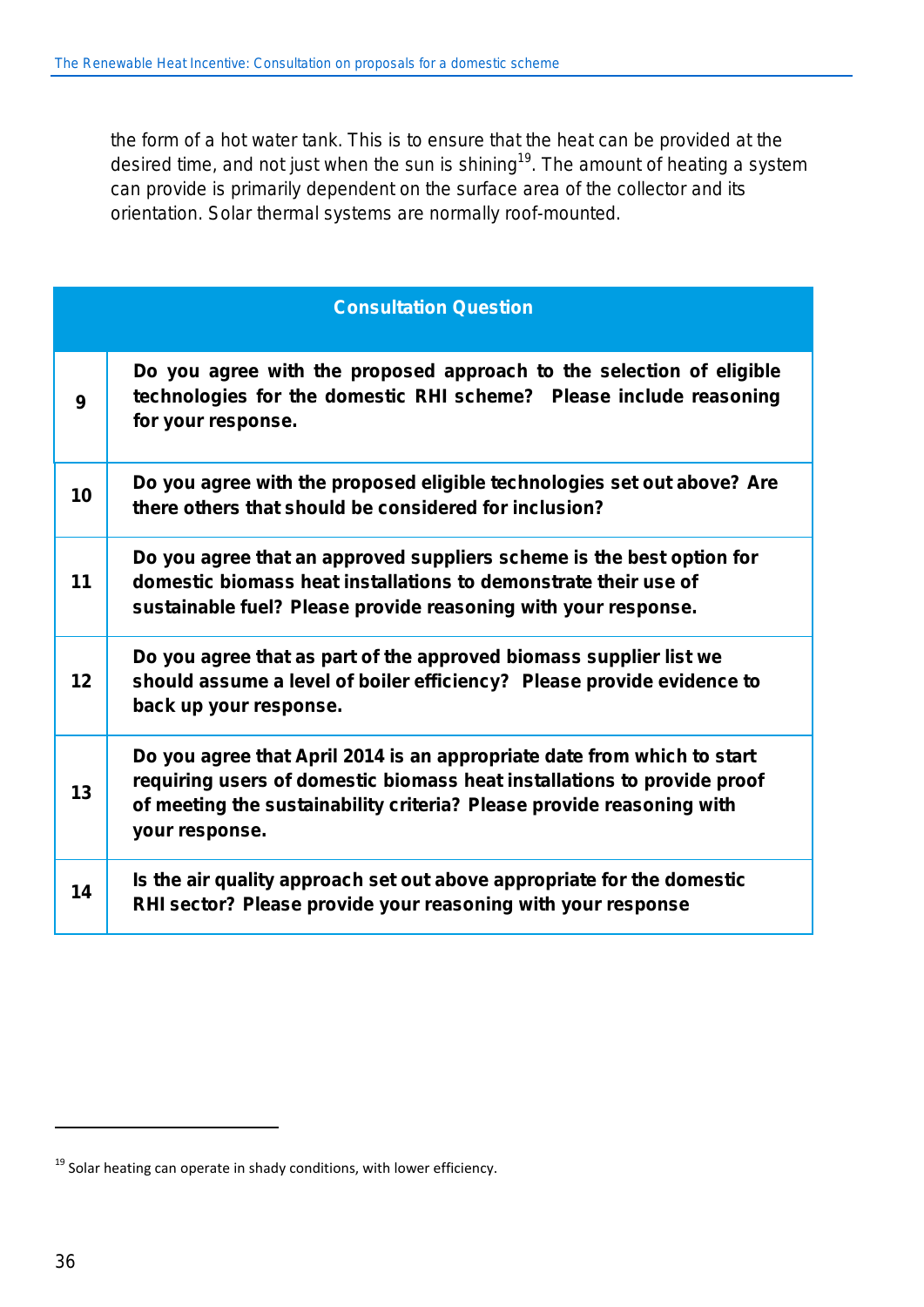#### **CASE STUDY: Biomass (pellet) boiler**



#### **The Lord Family – customer profile**

**Property type:** 4-bed 18<sup>th</sup> Century Cottage **Location**: Off-gas grid, Derbyshire Previous heating system: Anthracite Boiler **Current heating system**: 25.5 kW Pellet fired boiler and 1.5 ton pellet store. Cost of system: c. £12,000 **Financing**: Self-financed (from retirement lump sum)

#### **Customer motivations and experience of installing a** *biomass pellet boiler*

The Lord's decision to upgrade their system was taken when their old anthracite boiler broke down. Initially the family were keen to replace it with an oil boiler. The priority for the family was to:

- Reduce the amount of effort required to keep the house warm the anthracite hopper had to be filled twice daily
- Have a more controllable (and reliable) source of heat
- Reduce the need for supplementary heat provided by an inefficient old Aga.

The Lord family approached a small local heating installer, *Elliott's of Bakewell,* who have a strong reputation in the area for installing high quality oil boiler systems. Having recently installed a biomass boiler for himself, their installer recommended a wood pellet boiler as the answer to the Lord family's problem. Mr Lord had not previously considered wood fuel but liked the idea that this would provide the controllable heat they required, and cut his carbon emissions.

The pellet boiler was installed in the old coal store located adjacent to the front door of the property, and a 1.5 ton pellet store added which can hold several months' supply of fuel (average pellet consumption for a domestic boiler is 5 tons).

Experience so far:

- **Installation:** there was minimal disruption, the system is compatible with their existing heat distribution system.
- **Ease of use:** The family finds the system easy to use and less time consuming then their previous system. It is automated so only needs filling infrequently – filling 200kg of pellets takes about 10 minutes, and would last for a week when temperatures are at their coldest, longer the rest of the year. As a bonus the family have also been able to remove the old Aga. The control system is straightforward and effective.
- **Space required:** The unit is hidden in an old cold store and no thermal store was required, so no internal space was lost, however the family have gained some space with the removal of the old Aga**.**

*"It's almost like having gas! It's got the same ease of use as a gas boiler" (Mr Lord, homeowner)*

Source: Delta-ee/Windhager 2012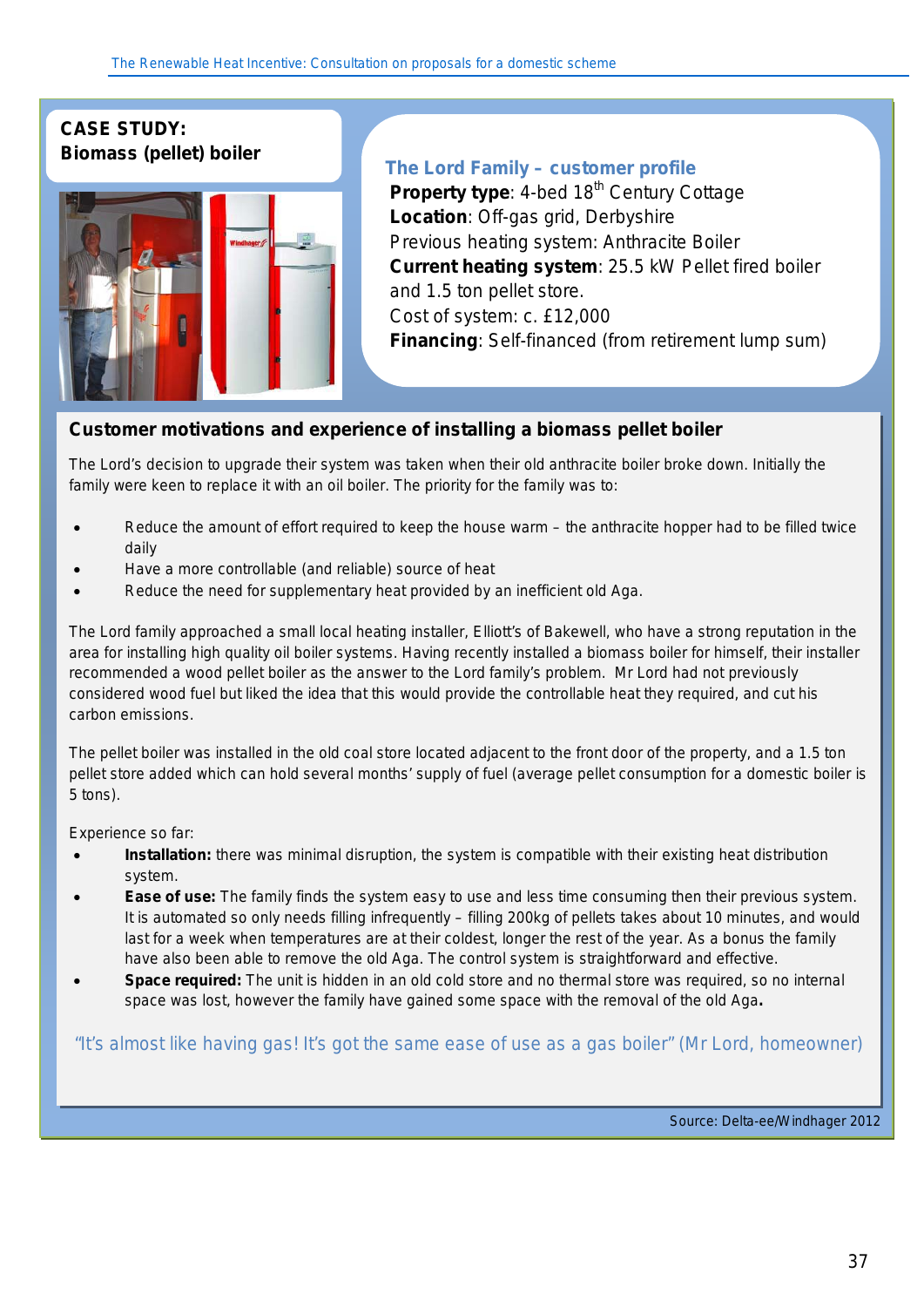## **Excluded Technologies**

104. We are proposing to exclude the following technologies from the domestic RHI scheme at this stage.

| <b>Excluded</b><br>technologies                                 | <b>Reason</b>                                                                                                                                                                                                                                                                                                                   |
|-----------------------------------------------------------------|---------------------------------------------------------------------------------------------------------------------------------------------------------------------------------------------------------------------------------------------------------------------------------------------------------------------------------|
| <b>Woodchip and log-</b><br>fuelled stoves with<br>back boilers | The high risk of fossil fuel substitution in such systems is<br>problematic from a scheme enforcement perspective.<br>Furthermore, emissions levels tend to be such that they are<br>unlikely to meet the RHI scheme's air quality standard. Should this<br>change in the future, we will review their eligibility.             |
| <b>Room heater stoves</b>                                       | The intention of the domestic scheme is to support the installation<br>of entire heating or hot water systems, not individual appliances.<br>Also, administering payments for extremely small appliances would<br>be impractical.                                                                                               |
| <b>Condensing biomass</b><br>boilers or stoves                  | Not currently MCS certificated due to the high levels of pollution in<br>the condensate. However, we are aware that MCS is looking at<br>the option of developing standards (including on condensate) with<br>a view to offering certification. Our policy towards this type of<br>technology could therefore change.           |
| Air to air heat pumps                                           | We propose not to include these at the launch of the domestic RHI<br>scheme, although we intend to keep this issue under review. See<br>further comments below.                                                                                                                                                                 |
| <b>Cooling from heat</b><br>pumps                               | We propose that cooling generated using heat pumps would not be<br>eligible for the RHI based on European Commission guidance that<br>it is not currently deemed to be renewable under the RED.                                                                                                                                 |
| <b>Exhaust air heat</b><br>pumps                                | These use air extracted from inside the building, for example from<br>the kitchen or bathroom, as their air source. We propose that these<br>would not be eligible for the RHI as this air source is not deemed to<br>be renewable under the RED.                                                                               |
| <b>Transpired solar</b><br>thermal panels                       | Not MCS certificated and their size means they are not suitable as<br>a domestic level technology. However, we are aware that MCS is<br>currently looking at the option of certificating this type of solar<br>thermal panel. Our policy towards them could therefore change.                                                   |
| <b>Bioliquids</b>                                               | Not MCS certificated. Also, there are important factors that should<br>be considered such as the need to support systems that are wholly<br>renewable, the need to avoid diverting bioliquids away from other<br>important industry sectors and the need to use bioliquids in a<br>sustainable way. See further comments below. |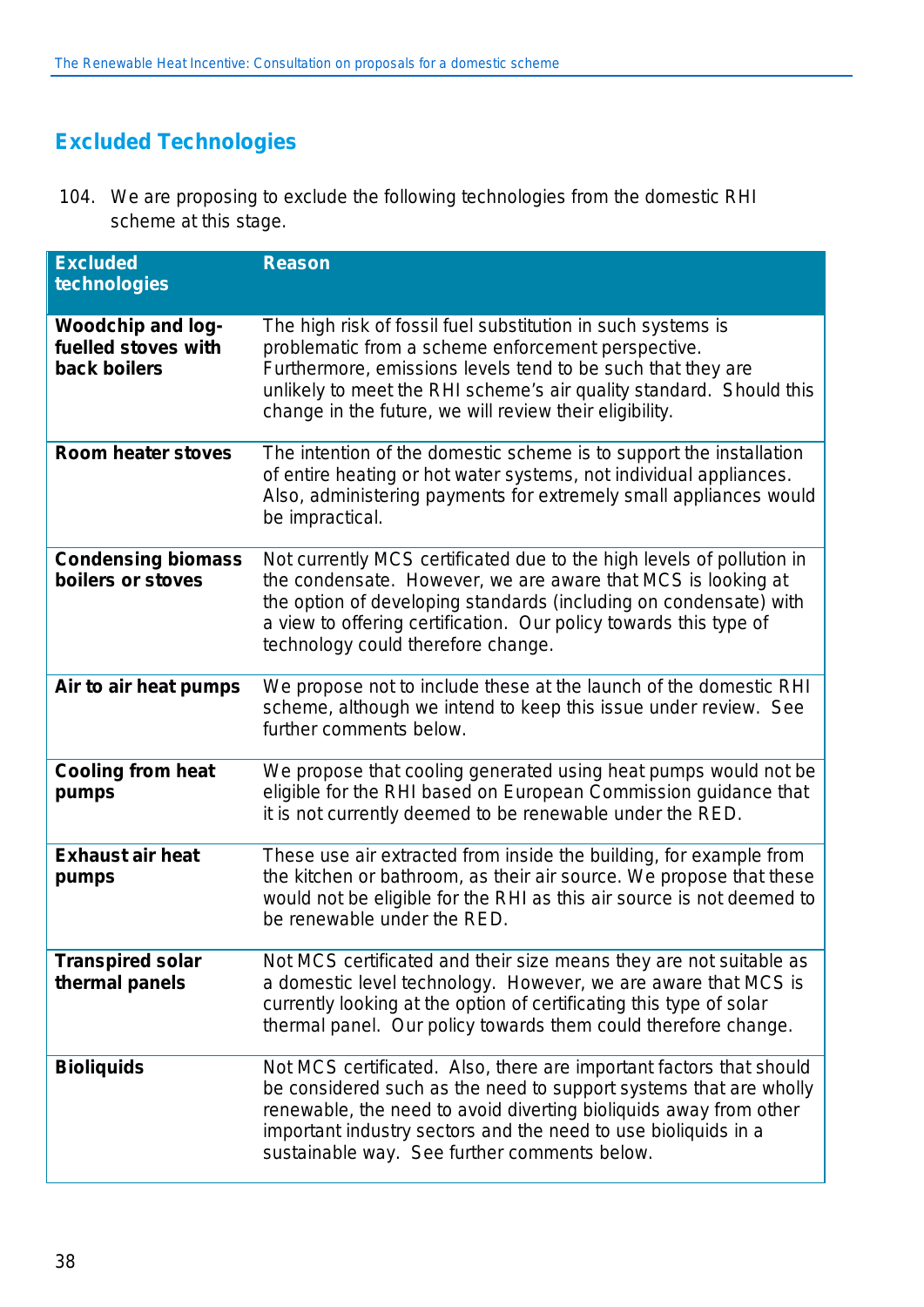| <b>Biogas combustion</b>                                                                                                    | Not MCS certificated. Also, the technology is not considered<br>appropriate for the domestic sector. See further comments below.                                                                                                                                                                     |
|-----------------------------------------------------------------------------------------------------------------------------|------------------------------------------------------------------------------------------------------------------------------------------------------------------------------------------------------------------------------------------------------------------------------------------------------|
| <b>Micro combined heat</b><br>and power (CHP)                                                                               | Micro CHP systems currently use fossil fuel only as an energy<br>source and are therefore not deemed renewable under the RED.<br>For this reason, we propose that they would not be eligible for the<br>RHI. The situation will be reviewed should systems be developed<br>which use renewable fuel. |
| <b>Installations larger</b><br>than 45 kWh/th                                                                               | Not MCS certificated. Allowing above 45kW scale installations<br>without an applicable MCS standard would place an onerous<br>administrative burden on Ofgem. See further comments below.                                                                                                            |
| <b>Combinations of</b><br>multiple eligible<br>technologies, except<br>solar thermal plus<br>another eligible<br>technology | We are proposing to calculate RHI payments on the assumption of<br>one eligible technology meeting the deemed total space heating<br>demand of the property, so support would not be given to multiple<br>installations (except solar thermal combinations). See further<br>comments below.          |

#### **Air to Air Heat Pumps**

105. We believe that there is no need for RHI incentives to support the uptake of such heat pumps in the domestic sector. Industry stakeholders have also expressed this view to us. However, we welcome evidence to the contrary, in particular case studies, since we will be keeping the situation under review.

#### **Bioliquids**

1

- 106. Biomass can exist in liquid form or be processed to produce a fluid known as a 'bioliquid' when used for heat and electricity, and a 'biofuel' when employed in transport. Bioliquids typically have a very high energy density and can either be burned directly to produce heat or blended with a mineral fuel component with the resulting fuel blend being burned.
- 107. We are proposing to exclude bioliquids from the scheme because we do not believe that partially renewable solutions such as the  $B30K<sup>20</sup>$  blend have a sufficient role to play in the transformation of the domestic heating sector to subsidise them through the RHI. We are keen to see the replacement of fossil fuel systems with wholly renewable domestic heating solutions in order to maximise both our renewable heat generation and carbon savings. By encouraging the installation of part renewable solutions, we believe we may undermine this objective.

<sup>&</sup>lt;sup>20</sup> A mixture of 70% kerosene (standard domestic heating oil) and 30% biodiesel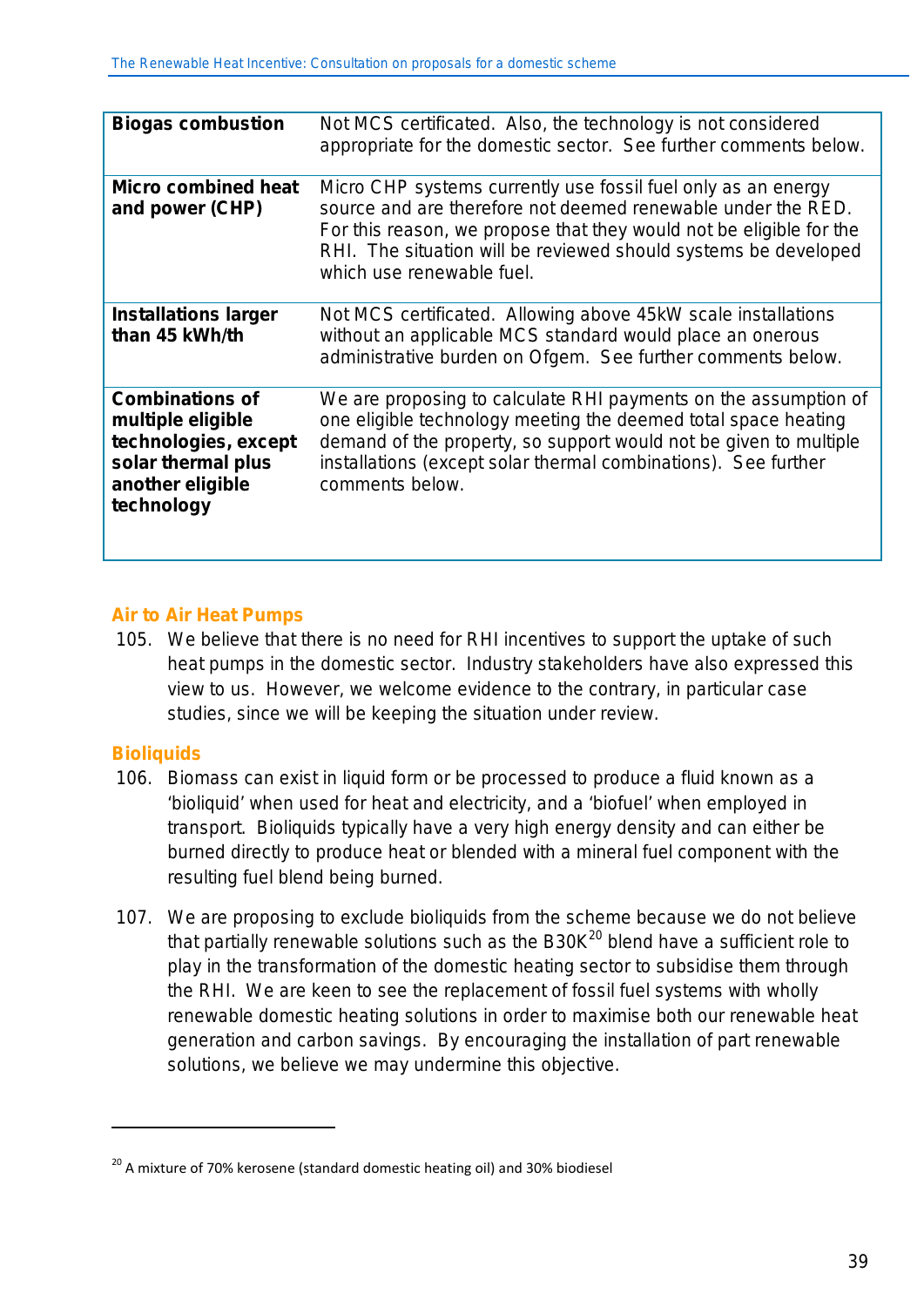- 108. Overall, considering the principles of the UK Bioenergy Strategy<sup>21</sup>, the Government's intention is to support bioliquids at a level which is unlikely to cause a significant diversion from other key sectors such as transport and within the limits of sustainable supply. Oils used to make biodiesel tend to have a constrained supply and Government to date has taken a cautious approach.
- 109. We recognise there are potentially valuable uses of bioliquids in combined heat and power, including those developed from wastes such as used cooking oil and those made from advanced technologies. The consultation on extension of technologies eligible for the non-domestic RHI examines this issue in more detail.

#### **Heating from Biogas Combustion**

- 110. Biogas is gas produced from renewable materials such as food waste, commercial waste, farm waste or sewage, most commonly through the anaerobic digestion of those materials. For the purpose of heat generation, biogas can be burned and used to create heat directly or to boil water and produce steam.
- 111. Currently, there is no MCS (or equivalent scheme) standard which exists for biogas and in the absence of such consumer protection, biogas will not be eligible for the domestic RHI. This will be kept under review.
- 112. Furthermore, biogas combustion is likely to be common in a farm setting and the heat generated is likely to be used in outbuildings as well as the farmhouse. We do not intend to incentivise such a scenario under the domestic RHI scheme. However, such generators would be able to apply for the non-domestic RHI.

#### **Installations Larger than 45kWth**

113. Currently, the MCS standards apply only to installations up to 45kWth, but we are aware that there is interest from larger homes in schemes such as the RHI and RHPP. However, we consider that to allow above 45kWth scale installations into the domestic RHI without an applicable MCS standard would place an onerous administrative burden on the RHI administrator and we are therefore proposing to exclude this size of installation from the scheme<sup>22</sup>. We intend to keep this under review and we will track any developments in MCS closely.

#### **Multiple Renewable Heating Installations other than those Including Solar Thermal**

114. We propose that individual homes would be eligible to apply only once during the lifetime of the scheme. In line with this, domestic RHI payments would be calculated on the assumption of one eligible technology meeting the deemed total space

 $\overline{a}$ 

<sup>21</sup> http://www.decc.gov.uk/en/content/cms/meeting\_energy/bioenergy/strategy/strategy.aspx

<sup>&</sup>lt;sup>22</sup> Note that if a renewable heat measure is installed to provide heat for multiple dwellings or premises, the consumer could be eligible to apply for the non-domestic scheme instead.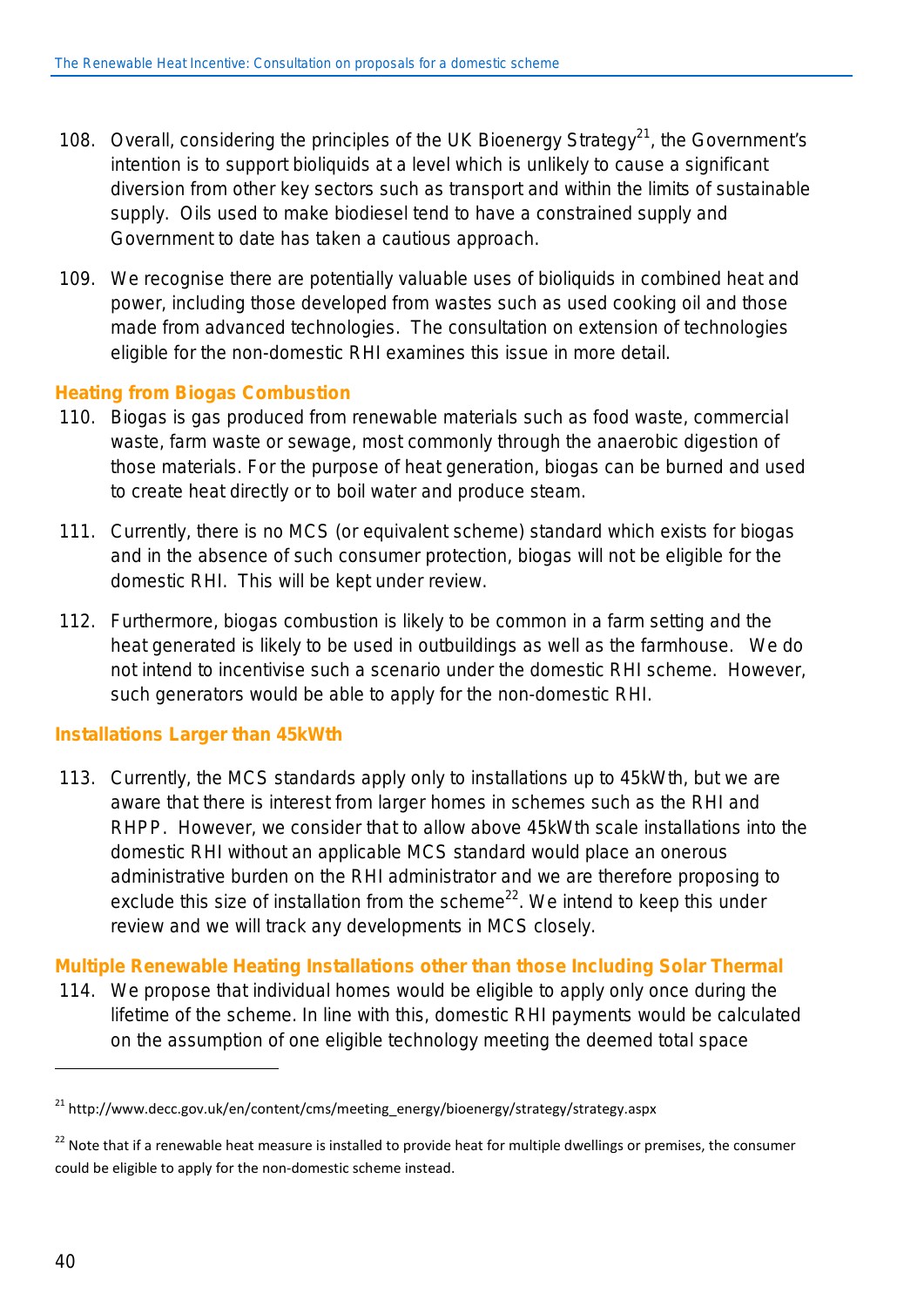heating (not hot water) demand of the property. The exception to this would be solar thermal panels, where a separate calculation is done based on independent assessments of their heat load factor. Multiple installations that include solar thermal will be permitted because very rarely can solar thermal systems meet the entire space heating and hot water needs of a property. Normally, they can only support a percentage of hot water needs. The benefit of installing a complementary solar thermal system is that it will perform the primary heat generator role for hot water which will allow the other system to concentrate more on space heating, thereby increasing the efficiency of that other system.

115. As a result, to avoid overcompensation, we are proposing that the installation of multiple eligible renewable technologies under the domestic RHI be restricted to solar thermal in combination only. In addition, the domestic RHI scheme is aimed at replacing fossil fuel-based systems. Therefore, if a renewable technology such as a biomass boiler or heat pump is already in situ, the addition of further renewable technologies (except for solar thermal) would not be eligible for RHI support. However, where solar thermal is the only renewable technology that is already in situ, the addition of more solar thermal capacity or another eligible technology would receive support under the RHI.

#### **Consultation Question**

**15**

**Do you have any views on our proposals for excluding certain technologies? If you would like to suggest changes, please provide evidence to support your view.**

## **Performance Standards for Heat Pumps**

- 116. We are keen to see the development of a renewable heating market that provides high quality, high performing and reliable renewable heating systems to the householder. This will be vital if we are to convince consumers that renewable heat is a real alternative to traditional heating systems.
- 117. In addition, the Renewable Energy Directive sets out a minimum efficiency that heat pumps are required to meet in order to be counted as renewable. In order to do this, the Directive uses an equation called the Turmes formula, which is based on the pan-EU average efficiency of electricity generation. Heat pumps which do not meet this efficiency level will not be counted towards the UK's renewables target. Currently, the minimum Seasonal Performance Factor (SPF) required by the EU is set at 2.5. The RHI is designed to only support installations that qualify as renewable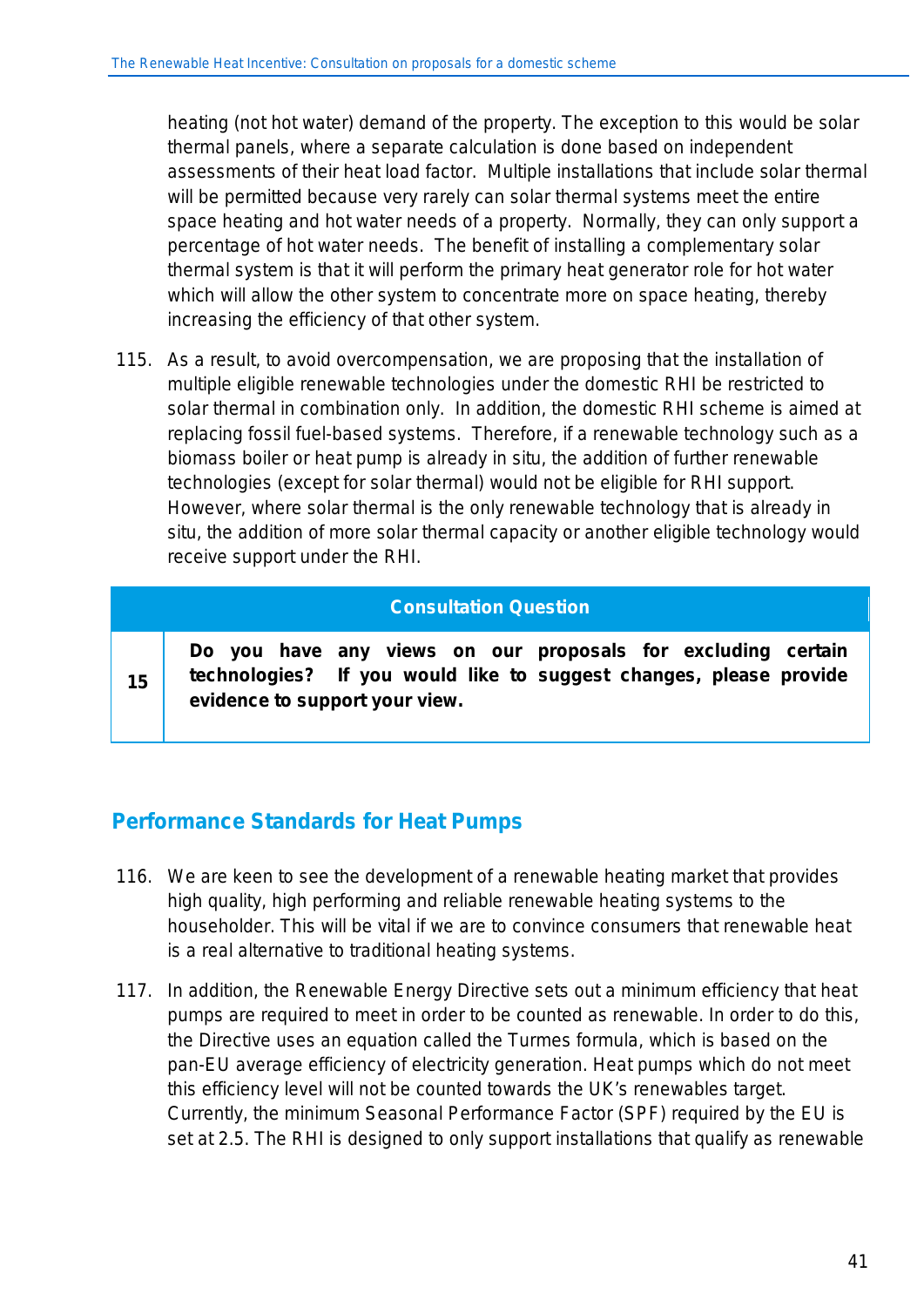under this Directive so this is the minimum level of performance we are prepared to support.

118. MCS (or equivalent scheme) accreditation of technologies, which we propose to be a requirement for the RHI, dictates that heat pumps need to meet a Coefficient Of Performance (COP) of 3.2 for air source products and 3.5 for ground source products. We would expect heat pump systems using technology of these MCS efficiency specifications, which are designed, installed and used appropriately, to meet an SPF requirement of 2.5 but we would like to see better and improving performance over time.



- 119. The chart above shows the designed performance of some of the heat pumps installed in the Renewable Heat Premium Payment scheme. It shows that over 90% of installations had a likely space heating SPF of more than 2.7. As part of the domestic RHI scheme we propose to monitor the design intent of installed heat pumps to ensure that installers are setting out to design high-performing systems and would take action to enforce higher standards if the evidence shows that systems are intentionally being poorly designed. We set out proposals to measure how well systems are performing in Chapter 5, which would provide us with data to check that systems are performing according to their design prediction.
- 120. The European Commission has committed to produce guidance by 1 January 2013 on how to calculate SPF for different heat pump technologies and applications, taking into account differences in climate conditions. Therefore, we intend to review that final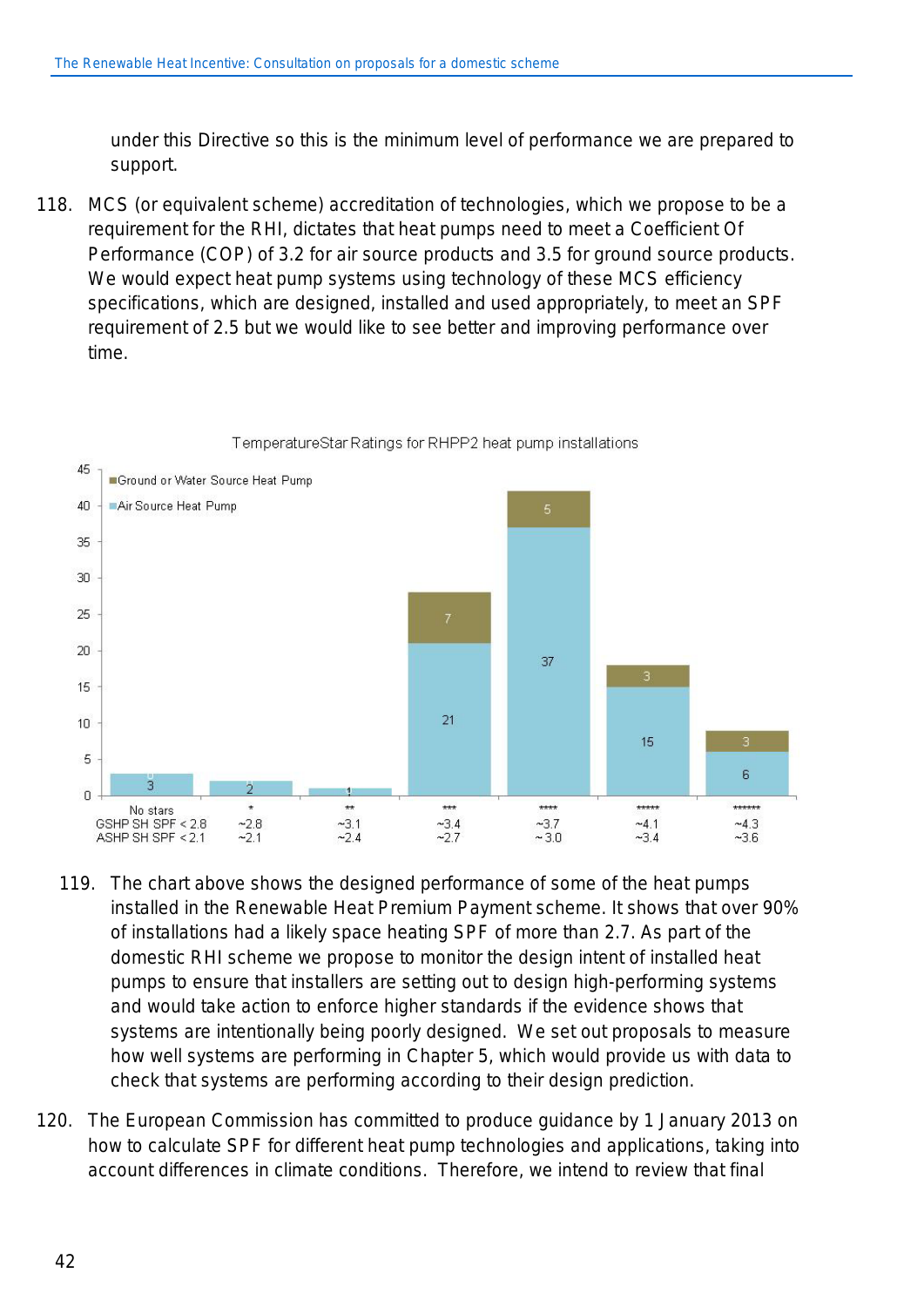guidance to inform our decision as to whether and how our efficiency requirements for heat pumps should be defined.

121. We also recognise that it is important for the RHI to continue to drive improved performance of heat pumps in the future. There are a number of ways in which this could be done, including an SPF requirement greater than the one required by the Renewable Energy Directive, which are discussed in more detail in Chapter 5.

|    | <b>Consultation Question</b>                                                                                                                                                                                                      |
|----|-----------------------------------------------------------------------------------------------------------------------------------------------------------------------------------------------------------------------------------|
| 16 | Do you agree with our proposed approach to efficiency requirements for<br>heat pumps?                                                                                                                                             |
| 17 | Do you agree with our assumption that heat pump systems, using<br>technology that meets MCS efficiency specifications, should meet an SPF<br>requirement of 2.5 providing they are designed, installed and used<br>appropriately? |

## **Energy Efficiency Requirements**

- 122. The installation of energy efficiency measures, such as cavity and loft insulation is the most cost effective approach to reducing energy consumption and carbon emissions in the home. For renewable heat, improving the thermal efficiency of the home allows for smaller, and cheaper, systems to be installed and allows them to run more efficiently. It therefore makes sense for an energy efficiency requirement to be part of any proposed eligibility criteria for the scheme.
- 123. The Green Deal aims to empower consumers and give

#### **Potential 'thermal efficiency' measures**

- Loft Insulation
- Cavity Wall
- Solid Wall  *an exception see below*
- Draught Proofing
- Duct Insulation
- **External Wall Insulation**
- High Performance External Doors
- Hot Water Cylinder Insulation
- Internal Wall Insulation
- Pipe Work Insulation
- Roof Insulation
- Sealing Improvements
- Secondary Glazing
- Under Floor Insulation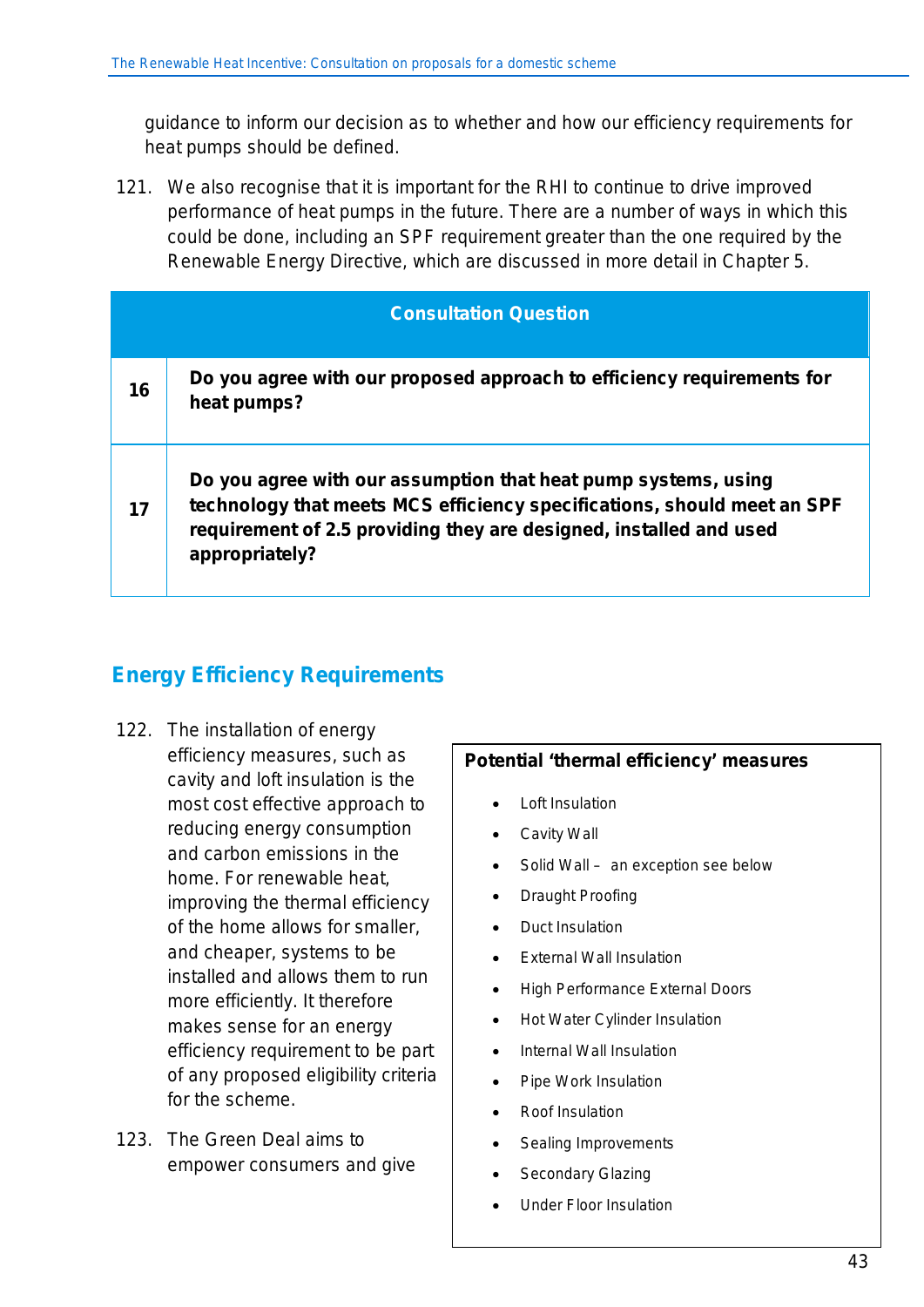them new ways of financing energy efficiency home improvements. Under the Green Deal, energy bill payers will be able to get energy efficiency improvements without having to make the initial upfront investment. Instead, businesses and finance organisations will provide the capital in the form of a low cost finance and recoup the money in instalments via the energy bill attached to the property, over the term of the Green Deal plan . At the heart of the offer to the customer is the "Golden Rule" which states that the estimated savings on energy bills, which arise from the installation of energy efficiency measures should always equal or exceed the cost of the work. The ECO is extra help for those most in need and for some of the measures that do not meet the Golden Rule. It is a fundamental component and demand-driver for delivering the Green Deal.

- 124. We are proposing that in order to receive the domestic RHI, consumers would be required to have completed all green ticks on their Green Deal assessment that relate to the thermal efficiency of the house. The box above shows a list of measures that are likely to be counted as thermal efficiency measures.
- 125. By adopting the Green Deal as an eligibility requirement for the RHI, consumers would be able to benefit from an integrated process for installing energy saving and renewable technologies in their home. Furthermore, because the Green Deal assessment is specific to the individual house it should drive the most suitable cost effective measures for that household.

#### *How will this requirement work?*

- 126. We propose that anyone interested in receiving the RHI would need to undertake a Green Deal assessment which involves an authorised Green Deal assessor visiting the house to assess the current energy efficiency of the property and the particular usage of the occupants, in order to advise as to which improvements might be most suitable for installation. More detail on how this interaction will work is included in the customer journey in Chapter 8.
- 127. From this assessment the consumer will receive an Energy Performance Certificate (see example below) providing a list of measures that the consumer could consider installing. This will detail the likely cost and savings they are expected to generate, indicating whether they are worth doing purely from an economic perspective and therefore eligible for Green Deal support. Certain measures will be attributed a tick, with green ticks indicating that the measure is likely to be eligible for full financing through the Green Deal while those with an amber tick are likely to be only part funded. The only exception is for solid wall insulation which will get a green tick indicating that it could be fully financed, provided that the Green Deal Provider is able to fund some of the cost via a contribution made by an energy supplier under ECO.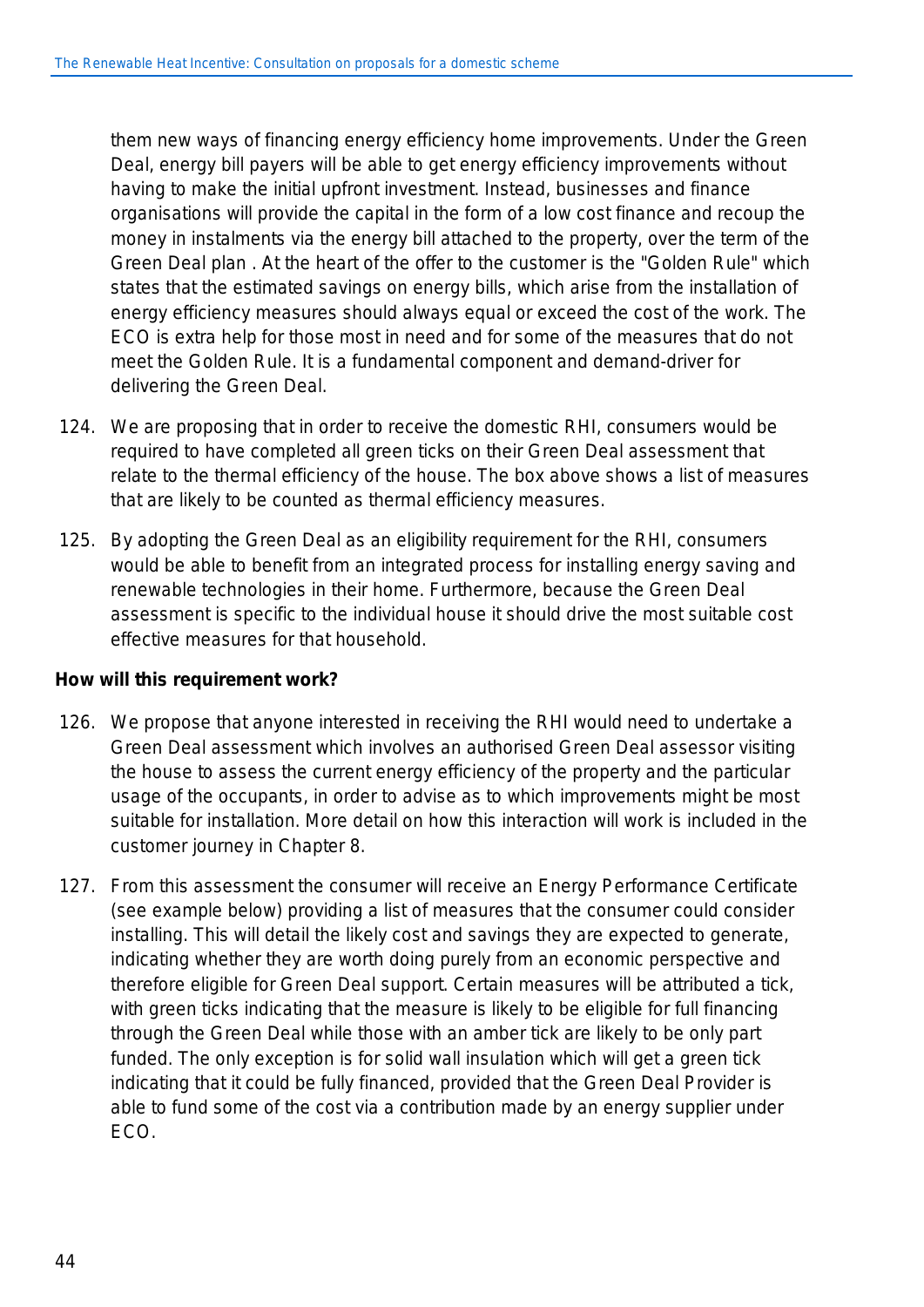| <b>Recommended measures</b>               | <b>Indicative cost</b> | <b>Typical savings</b><br>per year | <b>Rating after</b><br><b>improvement</b> | <b>Green Deal</b><br>finance |
|-------------------------------------------|------------------------|------------------------------------|-------------------------------------------|------------------------------|
| Increase loft insulation to 270 mm        | £100 - £350            | £31                                | C69                                       |                              |
| Cavity wall insulation                    | $£500 - £1,500$        | £72                                | C73                                       |                              |
| <b>Floor insulation</b>                   | £800 - £1,200          | £49                                | C75                                       | ◡                            |
| Low energy lighting for all fixed outlets | £95                    | £40                                | C76                                       |                              |
| Heat recovery system for mixer showers    | £585 - £725            | £15                                | C76                                       |                              |
| Solar photovoltaic panels, 2.5 kWp        | £9,000 - £14,000       | £222                               | <b>B83</b>                                |                              |

- 128. We are looking for the consumer to install the most cost effective measures so we will require consumers to install at least those thermal efficiency measures that have received a green tick. We are proposing that the green tick measures would need to have been installed and proof of installation provided to Ofgem (in the form of the revised EPC) before the renewable heating system is eligible to receive a subsidy. This approach has been proposed in order to ensure that the renewable heating system is sized to take into account the energy efficiency measures that have been installed, but we recognise it creates an additional level of complexity in the process, and would welcome views on alternative approaches.
- 129. We also recognise that in some cases consumers will not be able to install all their 'green tick' measures, either because they cannot secure financing or because of technical reasons relating to the location or nature of the property. We anticipate that in such exceptional circumstances and provided consumers have submitted proof to Ofgem of these difficulties, they would still be eligible for the RHI.
- 130. We are also aware of the concerns over any requirement to install solid wall insulation, which qualifies as a green tick due to ECO eligibility, and the potential for it to act as a barrier to uptake in the early life of the domestic scheme. We are therefore considering excluding solid wall from the 'green tick eligibility' requirement. In practice this would mean that consumers will not be required to install solid wall insulation (if it appeared as a green tick on their Green Deal assessment) in order to be eligible for the RHI. If we exclude the requirement to install solid wall insulation, this could be on a phased basis, for example, with the requirement being introduced for applicants after an initial 2 years of the scheme's operation.

#### **Requirement for new build housing**

131. Chapter 4 outlines that we are considering whether it is appropriate to introduce a tariff to support renewable heat in new build housing. If the outcome from the consultation is that a tariff should be introduced then it is likely that these properties would require a separate energy efficiency requirement. We are proposing therefore that if a house has been classified as a new-build (Part L1A of the Building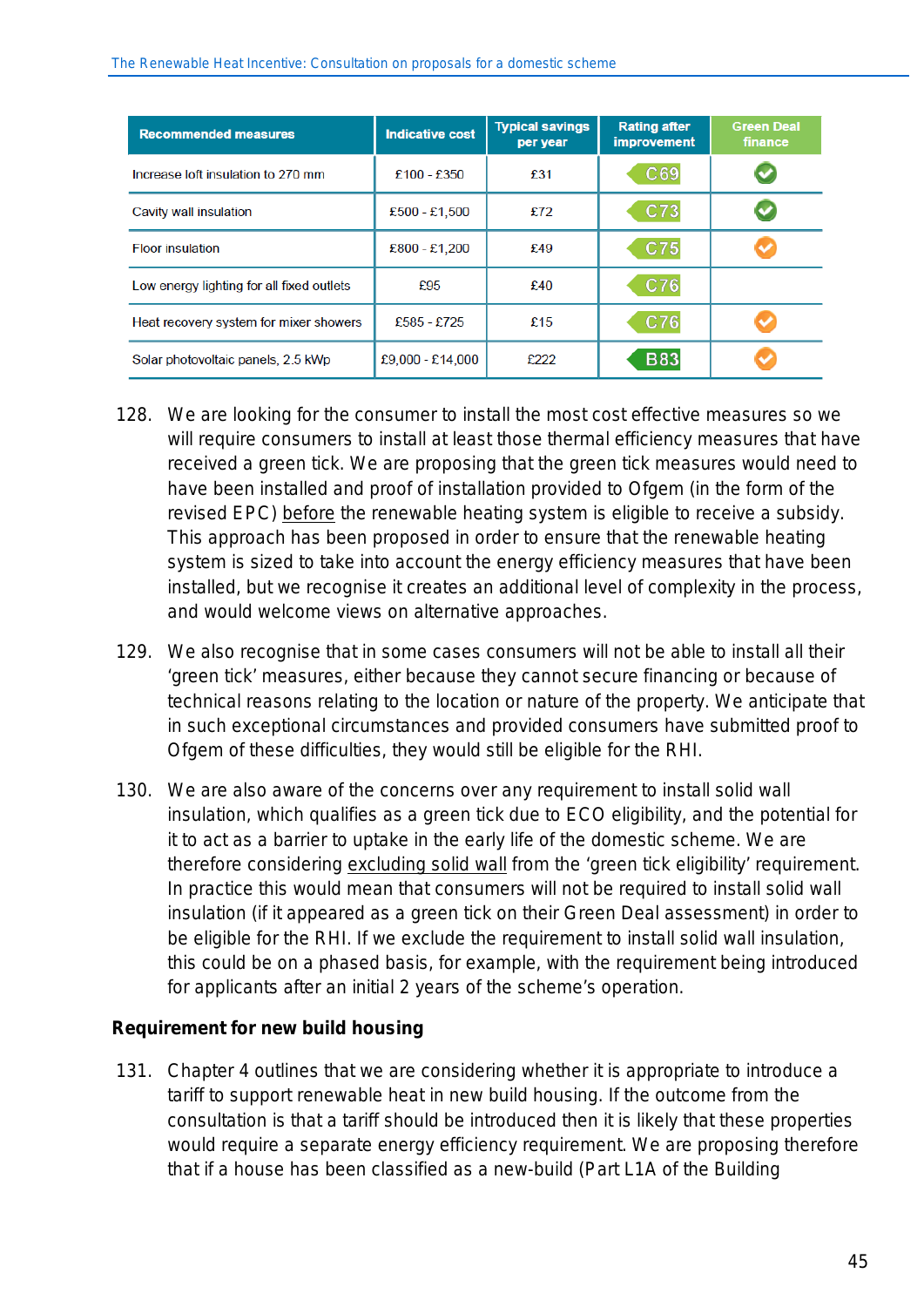Regulations) or a renovation that is significant enough to come under Part L1B, then we will no longer require a Green Deal assessment. This is because L1A and L1B both have carbon emissions reductions requirements within them that should allow renewable heating systems to sufficiently benefit from the improved efficiency.

|    | <b>Consultation Question</b>                                                                                                                                                                                                                                                                                                              |
|----|-------------------------------------------------------------------------------------------------------------------------------------------------------------------------------------------------------------------------------------------------------------------------------------------------------------------------------------------|
| 18 | Do you think that the 'Green Ticks approach' to an energy efficiency<br>requirement is appropriate to the RHI? Please provide reasoning for<br>your response and further information on any exceptional cases you<br>think might arise                                                                                                    |
| 19 | What are your views on our proposal to require consumers to have<br>installed energy efficiency measures and provided proof to Ofgem<br>before they become eligible for the RHI? Can you suggest an alternative<br>approach that guarantees the installation of the green tick measures,<br>but provides RHI subsidy at an earlier point? |
| 20 | Do you think that solid wall insulation should be excluded from the<br>energy efficiency requirements or be introduced in a phased way?<br>Please provide evidence for your response.                                                                                                                                                     |

132. We recognise that the link between the Green Deal and the RHI raises a number of questions around the potential customer journey and the process that the potential applicants will need to go through to apply for the two schemes. This is considered in more detail in chapter 8.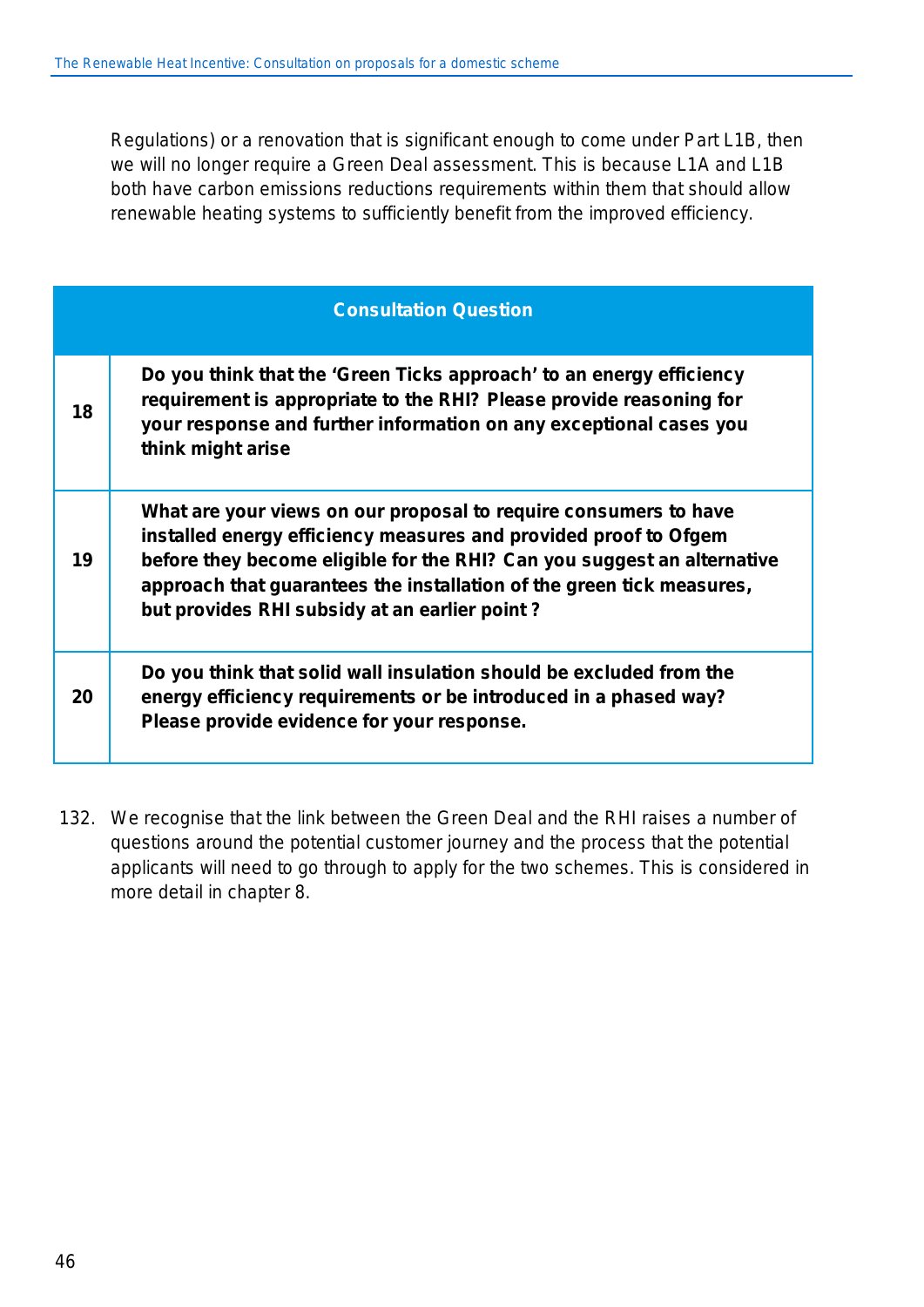## **CASE STUDY:**



## **Ground Source Heat Pump The Cawdell Family – customer profile**

**Property type**: Converted barn with garage **Location**: Off-gas grid, rural Staffordshire Previous heating system: Oil boiler **Current heating system**: 12kW Ground source heat pump with ground array (installed May 2011) Cost of system: c. £15,000 **Financing**: Self-financed (savings)

#### **Customer motivations and experience of installing a** *ground source heat pump*

The Cawdell's main motivation was to upgrade to a system that could comfortably meet their heating requirements and also deliver savings on their energy costs, because:

- The previous oil heating system provided an inadequate amount of heat and hot water for a family of four and they had to supplement it with electric fan heaters
- The volatile price of oil resulted in unpredictable, high fuel bills

The decision to install a GSHP was an 'investment' decision. In the short term the system will save significantly on energy bills (c.£1000 per year), delivering a payback of ~15 years. With no intention to move the family view this as an investment in their home.

Mr and Mrs Cawdell decided they wanted to replace their system and contacted installation company, *Purple Energy* for advice on what type of heating system could best meet their needs defined above. They had not considered a GSHP previously, however *Purple Energy* made a recommendation for the technology, based on the family's needs and the availability of outside space for a ground loop – they may not have considered this technology had the installer not recommended it to them.

Experience so far:

- **Controls:** The system is easy to use the family have not had to touch the controls since the installer initially programmed them – the family also like that they do not have to handle fuel (the alternative solution was a biomass boiler)
- **Visual impact:** After the initial works there is minimal impact as the indoor unit is neatly out of the way in the garage, no alterations were required to their existing wet central heating distribution system.
- **Performance:** The family no longer have to supplement their heating system with electric fan heaters and the system is performing well.

*"We are delighted with the heat pump system. It provides consistent, comfortable heat and produces lots of hot water which is really important for our family of four" (Mr Cawdell, homeowner)*

*Source: Delta-ee / Danfoss(2012)*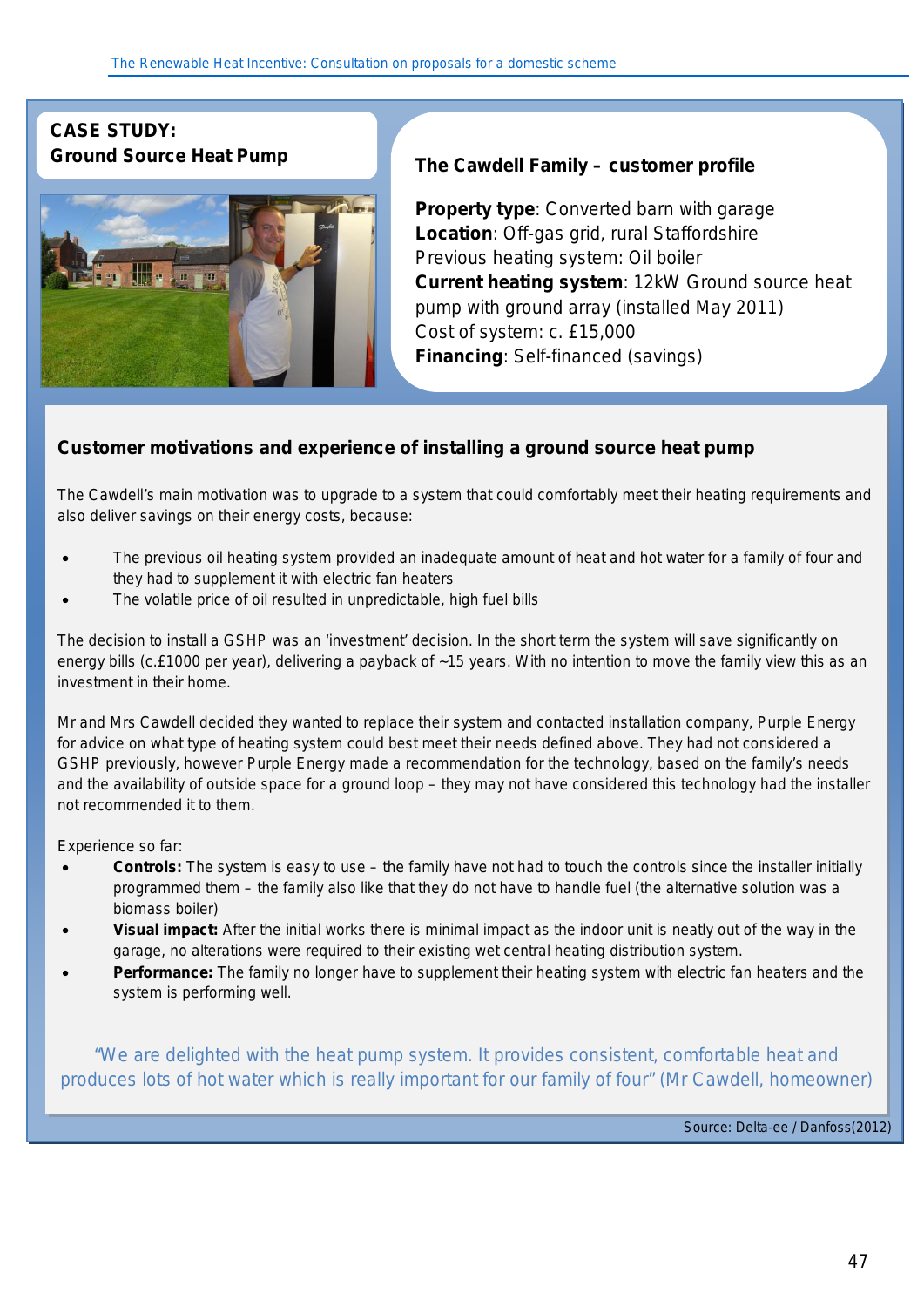# **Chapter 4: Tariff Design**

## **Our Proposed Approach to Designing Tariffs**

- 133. We are proposing to introduce a bespoke tariff scheme for the domestic renewable heating sector that would pay domestic consumers on a quarterly basis over a number of years for generating renewable heat. The tariffs, which would be available to all consumers who meet the eligibility criteria, would be designed to compensate the consumer for the financial costs of:
	- the 'additional' capital cost of the renewable heat installation that is the difference between the cost of the renewable heating system and the fossil fuel replacement system that the consumer would otherwise have to install; and
	- the difference in operating costs of renewable heat generation taking into account the assumed lifetime of the technology
- 134. The tariffs would also aim to provide the consumer with compensation for some additional non-financial barriers, associated with switching to renewable heat. These could include compensation for additional building work in the house and/or garden, lost space within the property (due to the fitting of a hot water tank, needing space for solid fuel or fitting larger radiators, for example). It might also include compensation for some of the perceived risks associated with the installation of renewable heat and the receipt of a government subsidy over a number of years.
- 135. The proposed approach to tariff setting also aims to provide compensation on the additional upfront installation costs of 7.5% to cover costs of financing, which is at the same level which the modelling for the Green Deal assumes interest rates would be available through Green Deal finance.

#### **DECC review of evidence**

- 136. A key part of this consultation is to work with stakeholders to ensure data on costs and performance used to set tariffs is as accurate as possible. A data collection exercise is being launched (reporting in October), which aims to provide a comprehensive update to this data set through examination of evidence from the Renewable Heat Premium Payment (RHPP), other government departments and stakeholder surveys and interviews.
- 137. In addition, the annexes of this consultation's Impact Assessment and the accompanying spreadsheet are intended to demonstrate as fully as possible the data that DECC currently holds and how it has been used to arrive at the indicative tariffs.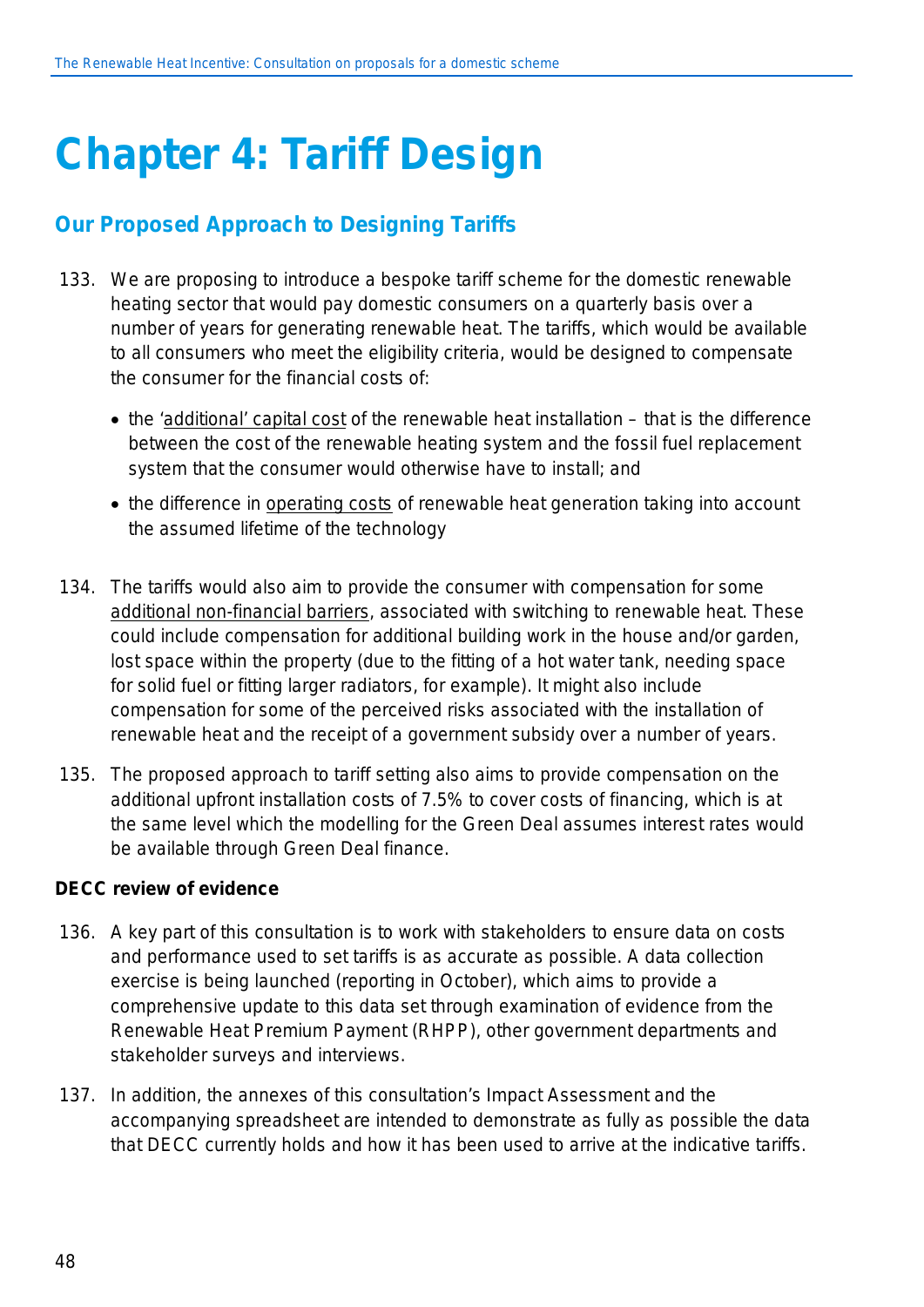138. DECC welcomes any evidence which could help improve this evidence base over the consultation period. This can be submitted as part of consultation responses or separately. We will also be approaching stakeholders as part of our wider engagement at events during the consultation period to get direct feedback on evidence.

#### **Period for tariff payments**

- 139. The approach on which our indicative tariffs are based is paying tariffs over 7 years for heat generated over 20 years. However, there are other options that could also be considered for the shape and length of the subsidy payment. These could include paying the subsidy over 20 years, as in the non-domestic scheme and proposed in the 2010 consultation, tariffs paid over a shorter period (for example 3, 5, 7 or 10 years), capital grants and a mixture of grants and ongoing payments.
- 140. Paying tariffs over 20 years was consulted on in 2010 but might not be seen as optimal both from a consumer perspective, as that is a long time over which to plan domestic investments from a government perspective as it creates a large spending legacy. However, there remain concerns about finance costs and potential switchback to fossil fuels of introducing any shorter tariff.
- 141. Capital grants have also been considered on the basis that the approach would reduce lifetime government spending since there is no need for compensation for borrowing costs and the subsidy risk facing households is reduced. It was also recognised that it is probably the simplest type of subsidy for consumers to understand and make decisions on, and overcomes the significant barrier of upfront capital expenditure required. However, this option is not proposed here on the basis that it increases the pressure on the budget in the early years of the scheme in a way that would make it very difficult to deliver sufficient renewable heat generation. We also have concerns that if consumers were paid in full up-front, the ongoing incentive to keep using renewable heating for the full lifetime of the measure would be significantly reduced and difficult to enforce.
- 142. To try to overcome this final concern, we have examined the possibility of structuring a tariff to include both an element of upfront grant designed to compensate for capital costs, along with an ongoing tariff designed to cover operating costs. This would have the advantage of ensuring some incentive to continue generating renewable heat persisted through to 2020. However, the majority of the costs still lie upfront and this option would retain significant cost in the early years for government and still entail associated difficulties of maintaing budget control using a degression mechanism.
- 143. Other periods of tariff length have been considered and modelled including 5 year tariffs and 10 year tariffs. However, 7 year tariffs are being proposed as the lead option on the basis that they may offer the best balance between short term affordability and reducing both cost and risk while also being appealing to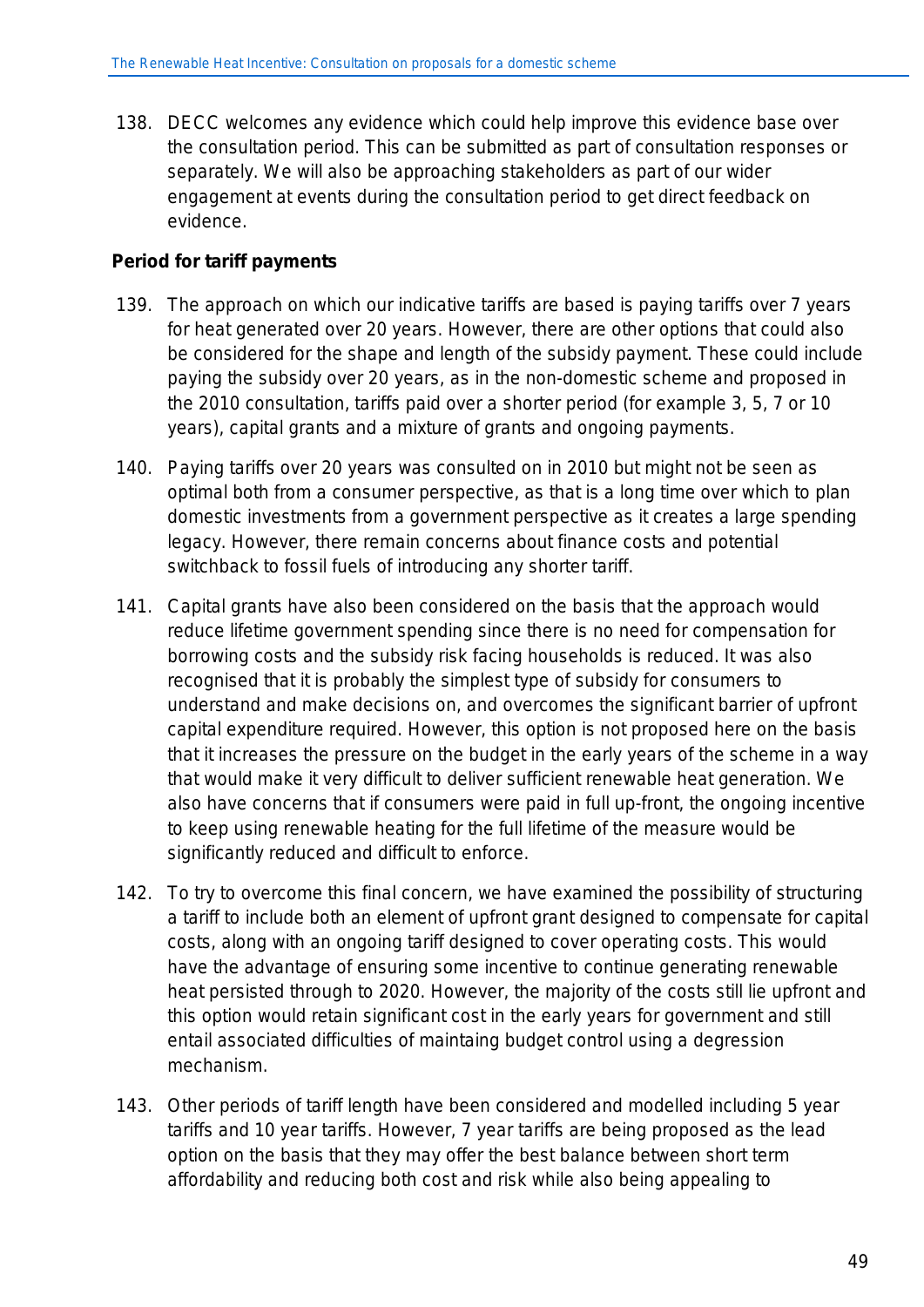consumers. For example, it is not unusual for consumer loans, finance or purchase agreements to be available over this approximate timescale. In terms of subsidy payments and the pressure on budgets, the longer the payment period the greater the legacy cost issues to government; the shorter the payment period (3-5 years), the more pressure there is on immediate budgets. The spending profile of a 7 year tariff seems to balance these two extremes. The way in which tariff structures affect consumer decision-making is the focus of ongoing research by DECC which will be continued during this consultation. However the risk of consumers switching back to a fossil fuel heating system after the tariff is not longer being paid remains a concern for the Department.

#### **Consultation Question**

**Do you think that 7 years is a suitable time period for tariff payments under the RHI to be made? Would a different time period for tariff payments suit different technologies? Please provide evidence to support your view.**

#### **Timeframe over which renewable heat is delivered**

- 144. The proposed 7 year payment period is designed to pay for 20 years' worth of heat. Paying a tariff out over a shorter period than that assumed for the length of time over which heat is delivered brings challenges in relation to ensuring that the assumed levels of heat are actually generated and that some potentially perverse incentives for product specifications are avoided.
- 145. For example, due to the price differences, particularly for biomass, between the renewable fuel and its fossil fuel alternative there may be a risk that consumers may be tempted to switch back to the fossil fuel system after an initial subsidy period had finished. There may also be consumer protection issues in relation to consumers being able to assure themselves that technologies with running cost savings will last for 20 years so that they are not out of pocket if an installation does not last that long (the tariff paid assumes savings generated over a 20 year period due to lower running costs than the counterfactual oil or electricity-based system).
- 146. In light of the switchback risk identified for biomass boilers we are considering the potential to split the tariff provided for biomass into one tariff for an initial period comprising upfront and barrier costs with an additional tariff for the operational costs only paid over 20 years. There are two options for how the 20 year payment could be set:

**21**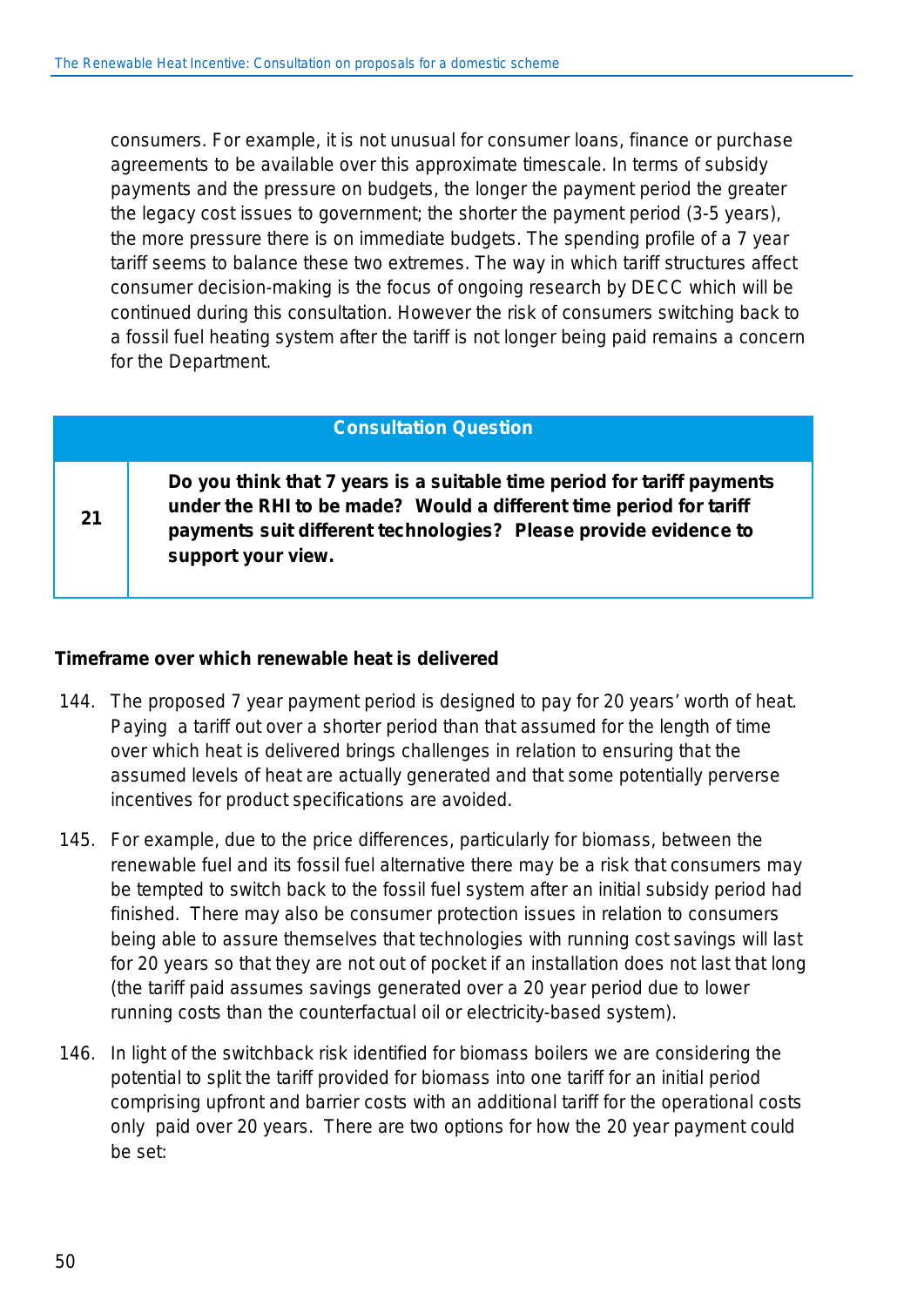- The element of the proposed tariff that is for ongoing costs would be split out and provided over a 20 year period rather than over the initial period of say 7 years currently proposed. This would ensure an ongoing (albeit small) incentive was available to cover the ongoing costs up to 20 years; or
- As the future prices of biomass and counterfactual fuels (oil and electricity) are uncertain, we could reduce the proposed biomass tariff by stripping out the operating costs beyond the initial tariff period. This would enable us to then set an appropriate secondary tariff of RHI payments to consumers at the end of that initial period. A secondary tariff would be introduced at the appropriate time based on more up to date information on the differential costs of the fuels. This tariff would automatically be paid to all biomass registered RHI customers for the remainder of the 20 years as long as they continue to provide the evidence of ongoing use of their biomass boiler as required.
- 147. The efficient lifecycle of a renewable technology plays a significant role in setting the tariff. This is because we credit the technology for the years of renewable heat that it produces. In parallel to this consultation we are undertaking a study into the costs and performance of technologies which will inform final tariffs. We are keen to receive evidence on the likely operational lifetimes of renewable heating technologies.

|    | <b>Consultation Questions</b>                                                                                                                                                                                                  |
|----|--------------------------------------------------------------------------------------------------------------------------------------------------------------------------------------------------------------------------------|
| 22 | Please provide evidence on the potential lifetimes for the different<br>renewable heating technologies, particularly where they are expected to<br>last less than the 20 year period that we are assuming.                     |
| 23 | What is the risk of switchback after the period over which tariff<br>payments are made? Do you think this applies solely to biomass?                                                                                           |
| 24 | Do you think that either of the proposed solutions would mitigate the<br>risk of switchback? Which approach would be better? Is there any<br>other action we could take to ensure the continued use of biomass in<br>this way? |
| 25 | What do you think are the other risks associated with paying a tariff over<br>a shorter period, say 7 years, but assuming heat delivered for 20 years?<br>How do you think we should mitigate these risks?                     |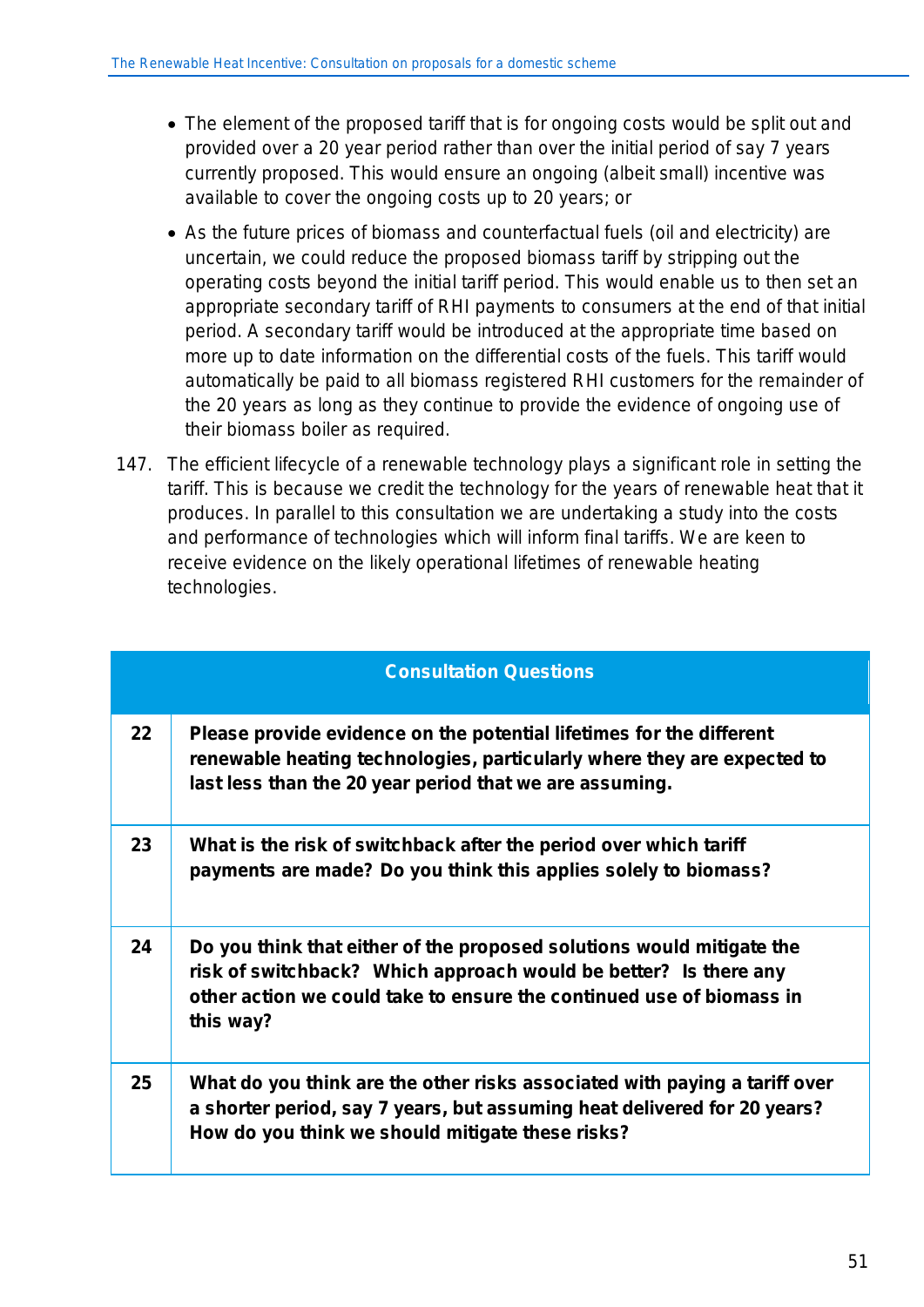#### **Ensuring value for money**

- 148. Having identified the costs that we expect to be associated with installing renewable heat as a starting point for establishing any tariff, it is also important for us to ensure that the policy is as cost-effective as possible and achieves the best value for money for the taxpayer. As the policy's key objective is contributing to delivery of the renewables target, the value for money of the subsidy provided under the scheme needs to be seen in the context of the portfolio of policies that government has introduced to meet this target, including the Renewables Obligation and the Feed in **Tariff**
- 149. Our analysis has shown that offshore wind is the marginal technology that requires support to meet the renewables target i.e. it is the cheapest technology that could be deployed at a scale sufficient to meet the renewables target. Therefore, in the context of meeting the renewables target, we believe that any incentives for other renewables should be no more expensive than the current price of offshore wind. In 2010 prices, offshore wind is currently funded through the Renewables Obligation at 8.3 p per KWh over 20 years. On the basis of a subsidy paid for heat generated for 20 years but paid over 7 years, the equivalent subsidy rate would be 17.3p per kWh in 2012 prices. If we proposed under the domestic RHI to pay more than 17.3p per KWh (for a domestic tariff based on 7 years of payments), we could alternatively generate the same amount of renewable electricity more cheaply. This reflects the approach taken in the non-domestic sector scheme where the current solar thermal tariff is set at the equivalent to a lifetime cost of 8.3p at 2010 prices.

### **Indicative Tariff Levels**

- 150. As stakeholders and other industry specialists have made clear many times, it is important for us to set tariffs at the right level to stimulate growth of renewable heat in a sustainable way. Too low a level could prevent the supply chain from growing effectively, preventing the industry from expanding and reducing costs to a point where subsidy is no longer needed. Too high a level of subsidy could result in a 'stop – start' cycle of deployment. Calibrating tariffs is therefore critical and our intention is that they are set at an encouraging level while also proposing the cost control measures outlined in Chapter 9.
- 151. The calculation of the tariff included within this consultation document is based on a number of underpinning assumptions which are subject to change. As set out earlier, we will be going through a period of refining, updating and verifying our evidence during the autumn including the incorporation of evidence that we gather from this consultation and the most up to date data from the RHPP scheme and other government calls for evidence. This means that the final tariff rates will almost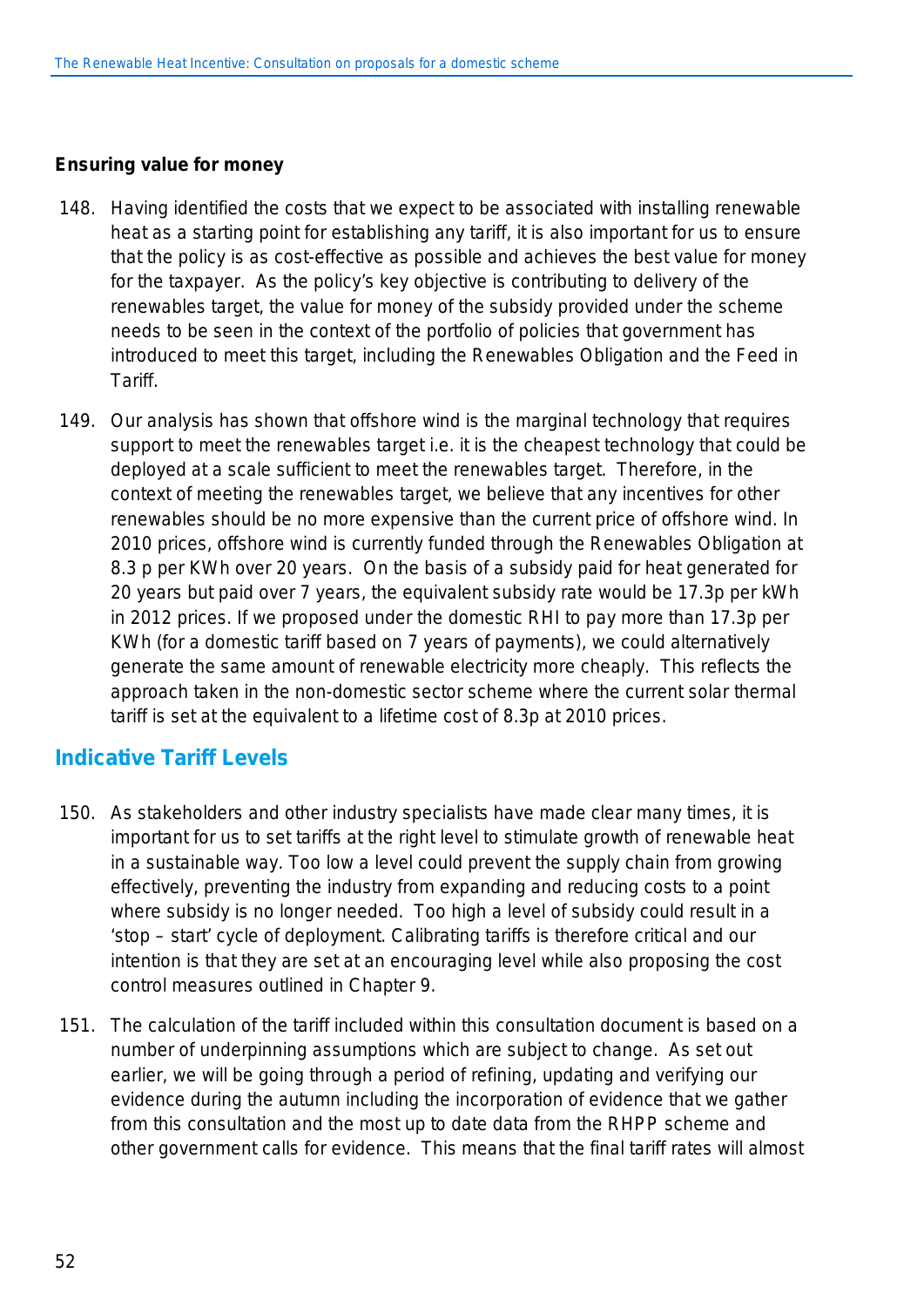certainly be different to those set out in this consultation. In preparing indicative tariff levels included here, we have made a number of assumptions including:

- Technology and installation costs;
- Technology efficiencies if a technology type is more efficient than we have assumed, the costs incurred will be lower;
- Technology lifetimes depending on the technology and balance of capital and operational costs, a longer lifetime can either increase or decrease the tariff that we would consider necessary;
- The cost of financing;
- The use of off gas grid consumers as the key market means that the more expensive fossil fuels, such as electricity and oil, have been used as the basis for calculations.
- 152. Based on current evidence, and the assumptions used, we have set out a range of tariffs for each technology within which we would expect the tariff to fall. Evidence from stakeholders has suggested that our current data does not adequately reflect the current market and as such could result in tariffs being too high or too low.
- 153. The tariff level at the top of the indicated illustrative band for ASHPs and biomass reflects the median costs of what our current evidence and assumptions would suggest. The figures within the Impact Assessment reflect this. However, there is significant uncertainty around the evidence base and the lower figures reflect that. As mentioned above, we are collecting and testing our evidence which will allow us to identify a final single tariff for each technology. If this new evidence shows that the actual value is outside the ranges indicated, we would need to set the tariff at the appropriate level. This may be outside the illustrative range. The ranges are therefore intended to indicate the potential variation in final tariffs resulting from this update in evidence rather than to fix upper and lower bounds.
- 154. The tariffs implied by our current evidence base for ground source heat pumps and solar thermal would both exceed the marginal cost of renewables and we would therefore apply the proposed value for money cap of 17.3p per KWh for a tariff paid over 7 years. The effect of applying the cap to GSHPs is to cap the upper end of the range of 20.9p to the marginal cost of renewables at 17.3p. For solar thermal, the current evidence base suggests that the costs are such that the whole range possible tariff levels would be above the vfm cap. The proposed indicative tariff is therefore not set out as a range but at the level of the marginal cost of renewables i.e. 17.3p.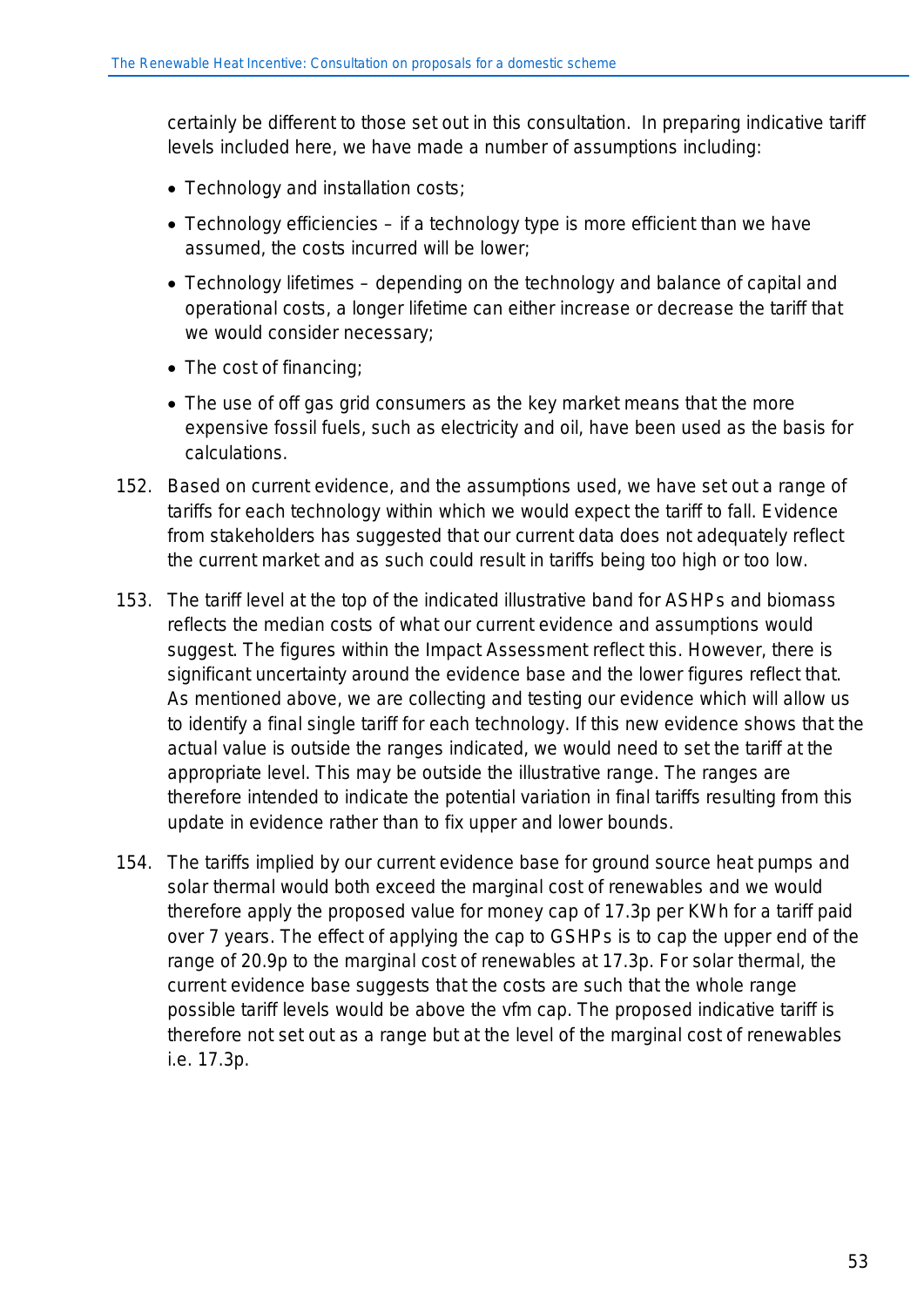|                          | <b>Biomass</b> | <b>ASHP</b>  | <b>GSHP</b>   | <b>Solar Thermal</b> |
|--------------------------|----------------|--------------|---------------|----------------------|
| <b>Tariff</b><br>(p/KWh) | $5.2 - 8.7$    | $6.9 - 11.5$ | $12.5 - 17.3$ | 17.3                 |

155. The graph below shows that, at the top end of the range, the tariff structure as presented would result in an additional 3.3 TWh/year of renewable heat by 2020 for a total of 5.9 TWh/year of renewable heat in the domestic sector as a whole, at a subsidy cost of around £400 m over the next 7 years.



- 156. The rationale for capping any tariffs at the equivalent price of offshore wind has been outlined earlier. However, we are conscious that the impact of capping one or more technologies could be to reduce its deployment in comparison to that which might be expected with the higher tariff. This is because in some cases the tariff may no longer fully compensate the user for the additional costs incurred. This may put cheaper products at a greater competitive advantage and therefore able to secure a greater market share as they would be more cost-effective for more people. Our heat strategy highlights the importance of supporting a diverse mix of technologies to ensure innovation and supply chain growth are delivered to allow future policy delivery.
- 157. Without sufficient deployment levels in any particular technology, cost efficiencies and other economies of scale that reduce the long term costs are less likely to occur, with public awareness and acceptance of the technology less likely to be realised. Therefore, although tariffs above 17.3p may not be cost effective in terms of meeting the 2020 renewables target alone, going beyond the cap with the longer term aim of degressing the tariff may be justified in terms of achieving our broader objectives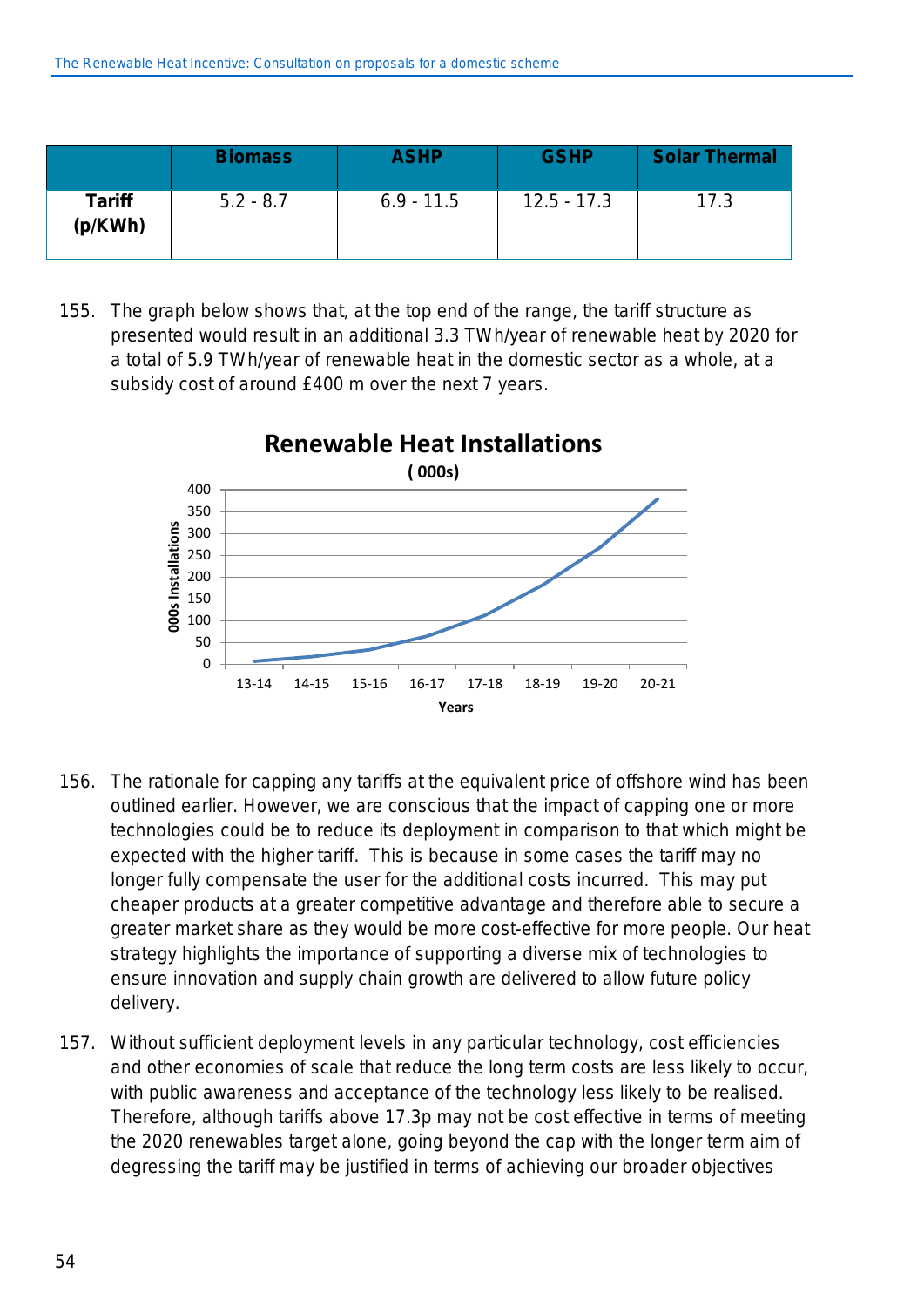from the policy. Some additional options to reward high performing equipment and installations are set out in Chapter 5.

- 158. We are therefore keen to hear your views on how we can achieve the optimum balance of obtaining value for money for the taxpayer and developing a market that not only delivers renewable heat towards our targets, but will also allow for the delivery of carbon savings in the long term. We have considered a number of options including:
	- Partially or fully removing the cap that we have applied to some technologies, at least for a specified period, on the basis of the competition impacts of having the cap, the need to retain all elements of the technology mix for the longer term, inherent benefits to some technologies that may not be adequately reflected in the comparison with other renewables and the scope to prompt cost reductions over time by stimulating the market sufficiently now;
	- Reducing the tariffs offered to cheaper technologies to allow for the same rate of return on the capital expenditure as is achieved by a less cost effective technology (though on the basis of the current indicative tariffs it would not be practical to calibrate other tariffs at the level of the capped tariff for solar thermal technologies);
	- Changing the cap to include a factor for relative carbon savings or other benefits of the technology;
	- Adjusting the shape of support offered to take account of the different nature and funding requirements of the technologies. This is explored further in the next section.

#### **Consultation Question**

**26**

**Do the tariff ranges above accurately reflect the costs faced by consumers installing renewable technologies? Where possible we would welcome cost-based evidence that supports your views**.

## **Solar Thermal**

159. Solar thermal has a different role on the whole to other renewable heat technologies. It can be installed at any point in a boiler's lifecycle and bring both cost and carbon savings. As the technology has little or no operating costs once installed, with no fuel costs and relatively small maintenance requirements, it can be considered as 'fit and forget' technology.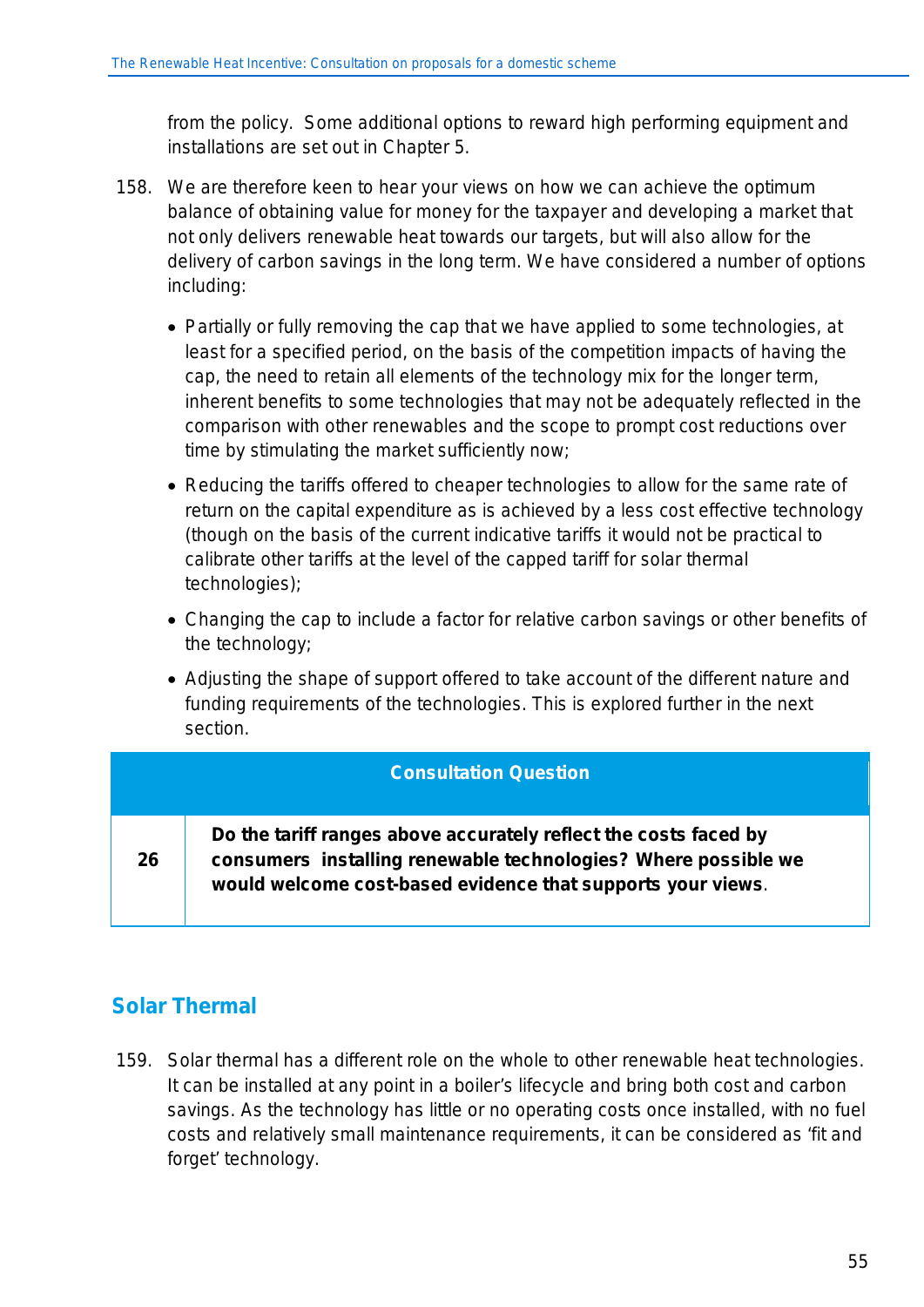- 160. Solar thermal needs to be installed in parallel to a space heating system as it will only ever make a contribution to rather than replace the current (or renewable) option. However, where it is installed alongside a heat pump it can significantly improve the performance and reduce the running costs of that equipment as the heat pump is no longer required to carry out the harder job of providing hot water.
- 161. Relative to the renewable energy this technology produces, it is a more expensive option, although there are very significant variations in the costs incurred to install it. It also competes in the marketplace with solar  $PV^{23}$  support through the Feed In Tariff policy, which although on a trajectory to the marginal cost of renewables, is still currently subsidised at higher levels. Given its costs, our proposal to cap tariffs at the marginal cost of renewable energy (equivalent to 17.3p for a tariff paid over 7 years for 20 years of heat) and competition with solar PV, we would expect solar thermal deployment to be very low.
- 162. We are therefore considering what alternative approaches there may be to incentivising this technology. One option would be to substitute tariff payments with a one-off upfront grant. Another option would be to separate some of the costs of installation and have a combination of a grant for one element and a tariff for the remainder of the costs. Both of these options have the advantage of reducing the capital that households would need to invest themselves. However, we are eager to hear your views on whether there are any alternative options which would provide greater impetus to the market.

#### **Consultation Question**

**What are your views on the support for solar thermal as set out? What evidence is there to support a tariff higher than the renewable energy cap? Do you have any suggestions / views on other ways in which a subsidy for solar thermal could be paid, for example, through a capital grant or through increasing the tariff beyond the cap?**

## **Ground Source Heat Pumps**

163. Currently the indicative tariffs include a single tariff range for ground source heat pumps (GSHPs). However we are aware that GSHPs operating from a borehole are

l

**27**

<sup>&</sup>lt;sup>23</sup> Electricity-generating systems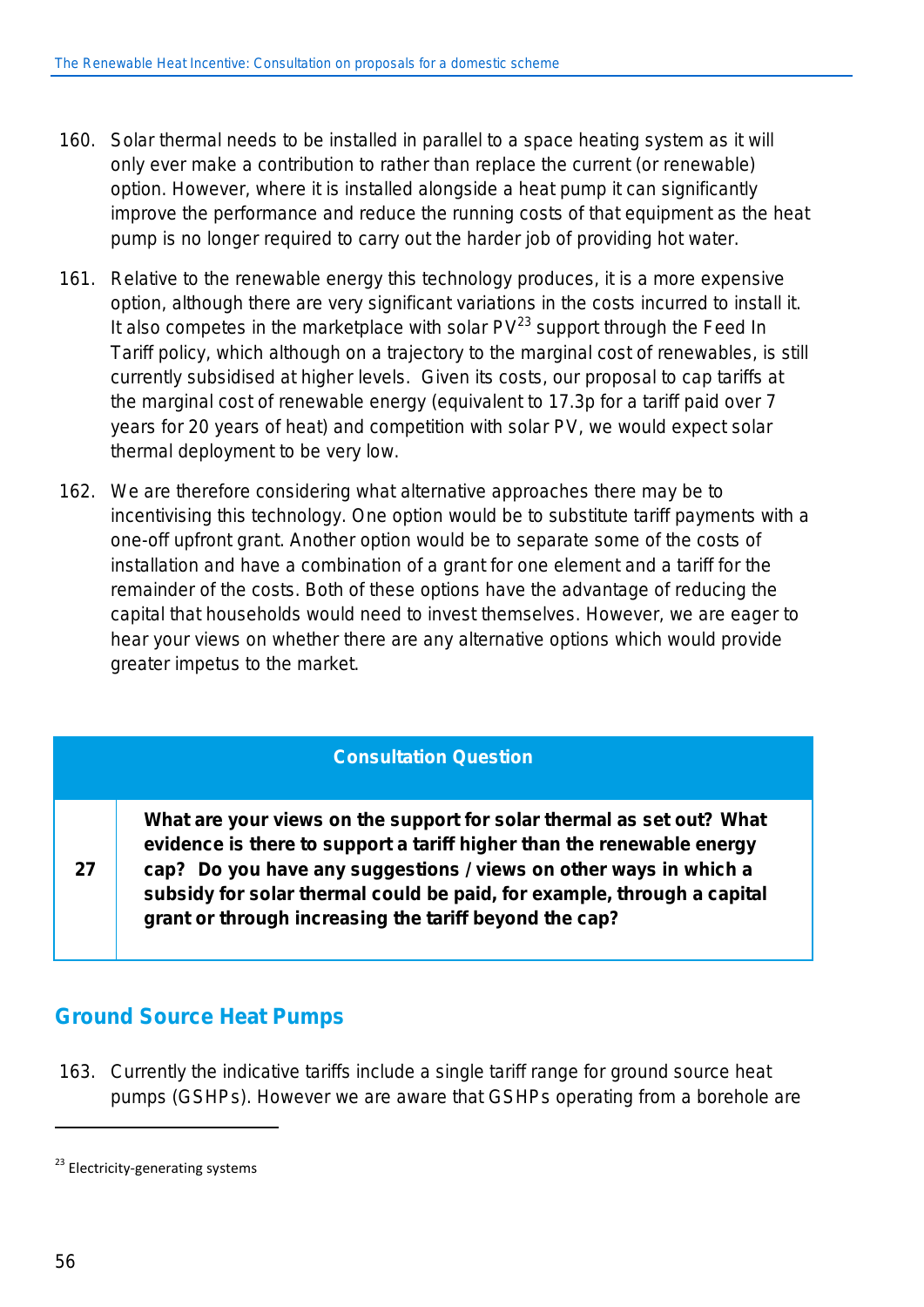likely to be more expensive to install than GSHPs operating from a ground loop array. We are considering an option of introducing differentiated tariffs.

164. As with solar thermal technologies, given its costs, constraints on installation and our proposal to cap tariffs at the marginal cost of renewable energy (equivalent to 17.3p for a tariff paid over 7 years for 20 years of heat), we would expect deployment of GSHPs to be low. We are therefore keen to hear your views and any evidence on whether a different approach to the proposed cap should be taken in respect to GSHPs.

|    | <b>Consultation Question</b>                                                                                                                                               |
|----|----------------------------------------------------------------------------------------------------------------------------------------------------------------------------|
| 28 | What are your views on the support for GSHPs as set out? What<br>evidence is there to support a tariff higher than the renewable energy<br>cap?                            |
| 29 | What are your views on differentiated tariffs for GSHPs?                                                                                                                   |
| 30 | Do you have any data that you can share on the current market split<br>between borehole and ground array GSHPs, associated costs and the<br>likely future demand of these? |

#### **Potential capping of tariffs for other technologies**

165. As set out earlier, the work we are doing to update our evidence and assumptions is likely to affect the final amount of support that we offer through the RHI. As such, although on the basis of the current assumptions it does not appear that biomass or air source heat pump tariff rates would be capped, this could change should the assumptions and/or evidence change. It is therefore important to consider whether there are additional factors that should be taken into account in relation to the potential application of the proposed vfm cap set at the equivalent cost of offshore wind.

|    | <b>Consultation Question</b>                                                                                                                                                                                                           |
|----|----------------------------------------------------------------------------------------------------------------------------------------------------------------------------------------------------------------------------------------|
| 31 | Are there other factors which should be taken into account when<br>calibrating the tariff levels for either air source heat pumps or biomass<br>boilers if the value for money cap were to become applicable to those<br>technologies? |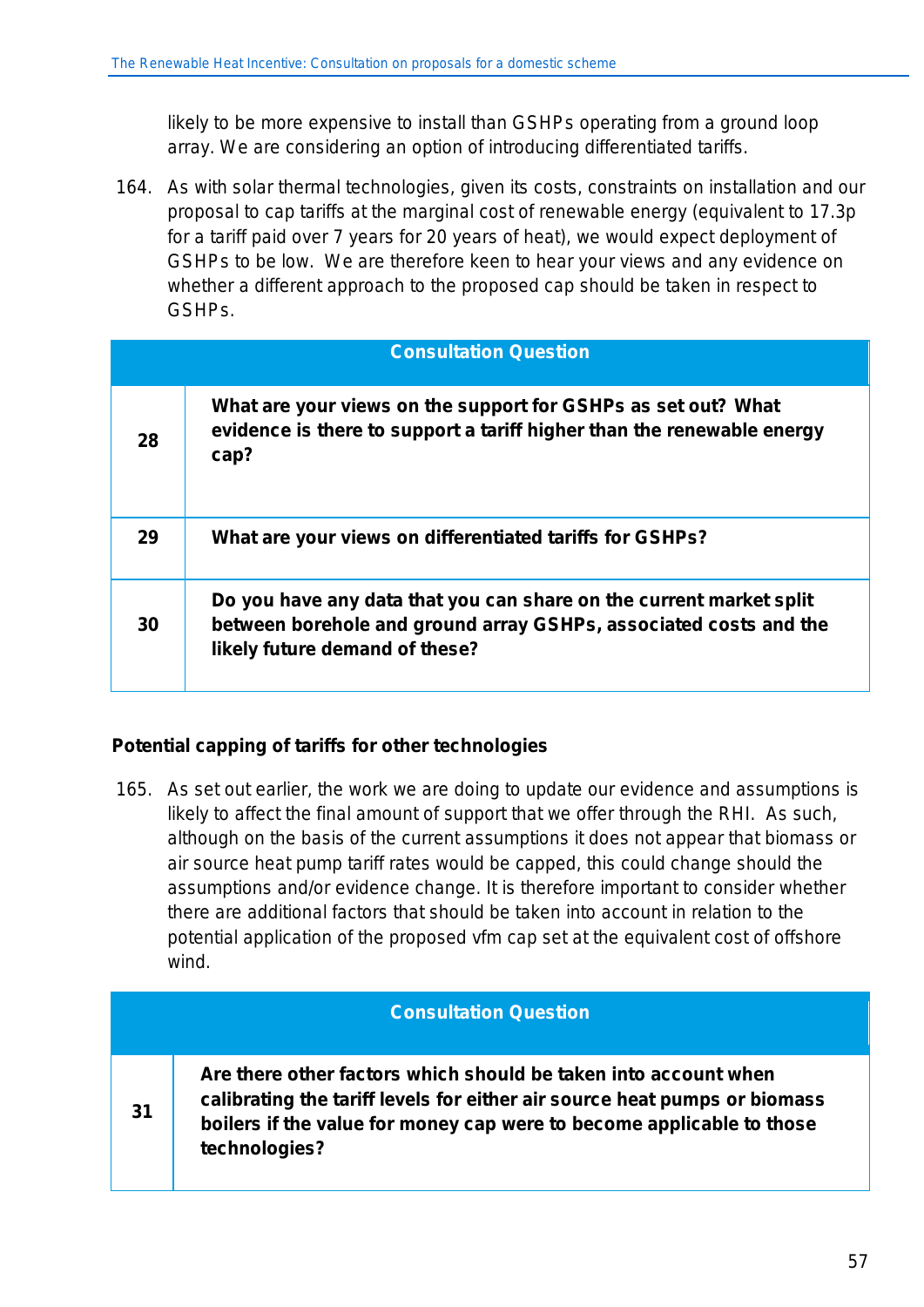### **New Build**

- 166. We are considering whether support should be offered within the new build sector (for developers and/or self-build) and would welcome your views on whether a new build tariff should be built into the domestic RHI scheme.
- 167. To date we have considered that the domestic RHI would only cover the retrofit of existing homes because Building Regulation updates relating to strengthening the energy efficiency standards for homes would eventually effectively oblige developers to put renewables, including renewable heating, into new-build properties.
- 168. Given that Part L of the Building Regulations (England) sets carbon emission targets and is functional in approach, the house-builder can decide upon the most costeffective and practical way of meeting carbon requirements. It is therefore likely that under current circumstances, renewable electricity technologies that can be subsidised through the Feed In Tariffs would be chosen over and above renewable heat technologies.
- 169. However, we recognise the importance of renewable heat being incorporated into new buildings since they will still be in use by 2050. If renewable heat technologies are not fitted into a building during its construction, they would need to be retrofitted which would be much more expensive and could potentially require a much higher level of taxpayer subsidy than if they were installed during the initial building process.
- 170. We anticipate that the costs in the new build sector would be lower as hassle and disruption costs should not apply while installation costs should be largely reduced. Furthermore, heat pumps would be expected to reach high SPFs because of the lower fabric and ventilation heat losses of the buildings they would be installed in and so may have greater operating cost savings. In terms of RHI proposals for this sector, this could result in low tariffs or even zero tariffs for some of the cheapest technologies. We are currently procuring further market research on the costs of renewable heating technologies, with particular reference to new build properties, and this will be used to inform final tariff calculations.
- 171. However any tariff would only be available on new developments after the launch of the domestic RHI in Summer 2013 and where the renewable heat technology is additional to the compliance with Building Regulations. This would not affect the position of those who installed in new developments since July 2009 where they replaced a heating system installed by the developer, nor those new build properties (such as self-build) which claimed the RHPP, where the eligibility criteria set out in Chapter 2 would apply.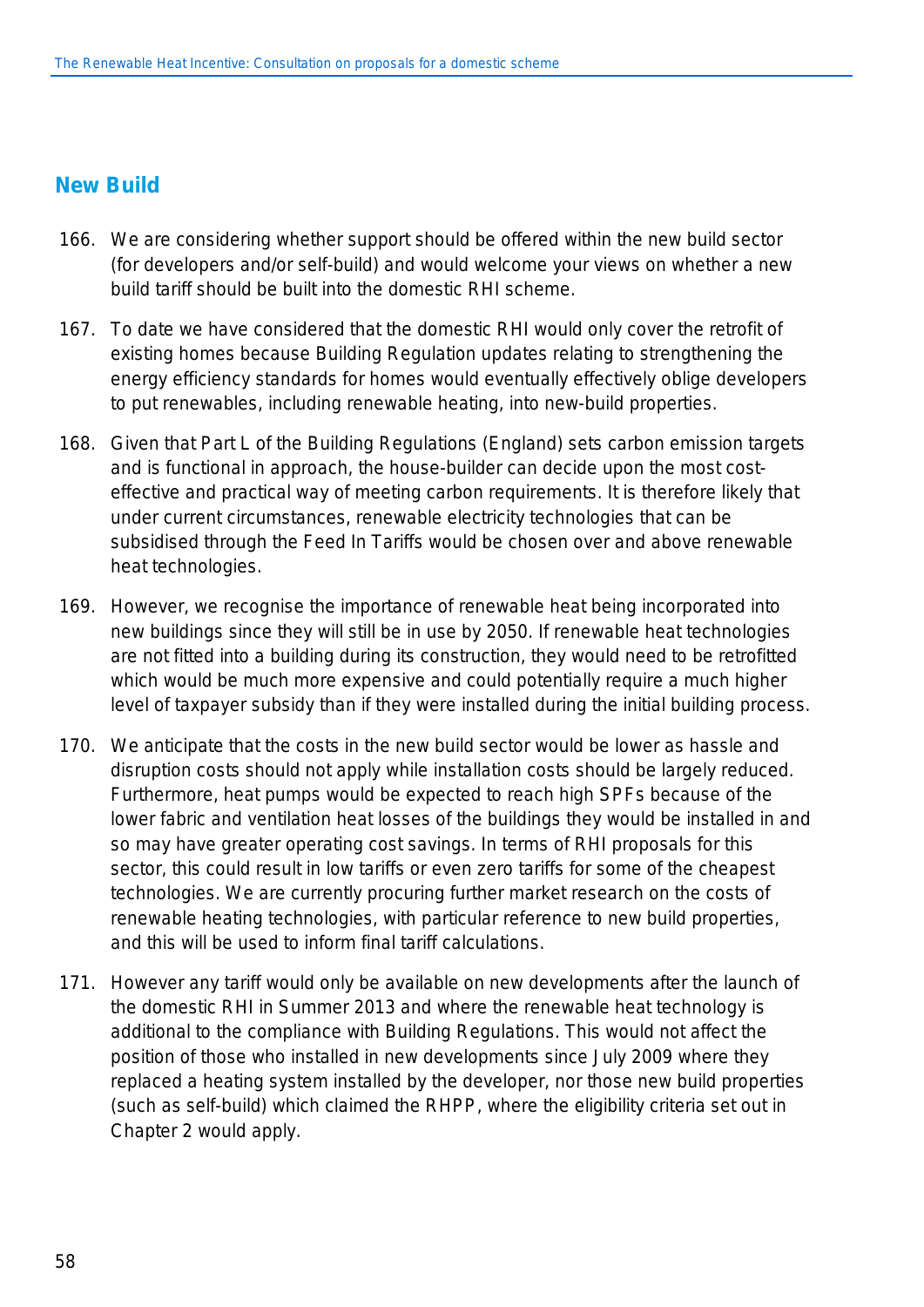|    | <b>Consultation Question</b>                                                                                                                                                                               |
|----|------------------------------------------------------------------------------------------------------------------------------------------------------------------------------------------------------------|
| 32 | Do you believe that the introduction of a domestic RHI tariff for new<br>build is appropriate? If so, what additional costs and/or savings should<br>DECC take into account if setting a new build tariff? |
| 33 | Do you have any evidence on the percentage cost reductions<br>associated with fitting a renewable heating system into a new building,<br>compared with retrofitting it?                                    |
| 34 | If you do not agree with a domestic tariff for new build along the lines<br>proposed, can you propose alternative ways to incentivise the uptake<br>of renewable heating in the sector?                    |

## **Social Landlords**

<u>.</u>

- 172. We are also considering whether support should be offered under the domestic RHI scheme to registered social landlords and if so what the appropriate level should be.
- 173. Our current position is that registered social landlords installing individual renewable heat installations into each flat or house would not be eligible for the domestic RHI<sup>24</sup>. However, we believe that social landlords may offer the potential for a significant contribution to the overall uptake of domestic renewable heat. Unlike individuals, their often large property portfolios mean we anticipate that they are likely to able to access cheaper finance and negotiate cheaper purchase costs for equipment and in regard to on-going biomass fuel costs. For these reasons, as the proposed domestic tariff compensates at a rate for individual households, we believe that offering it to social landlords would over-compensate them and, given the scale some can operate at, this could result in significant profits. However, given the additional costs of renewable heat compared to fossil fuel alternatives, we do believe that some level of subsidy may be required, albeit at a lower level than that offered to individuals and possibly over a different period of time than the proposed 7 years.

<sup>&</sup>lt;sup>24</sup> Note that if a social landlord was putting a renewable heat installation to provide heat to multiple dwellings (for example, one pump to heat five houses), they would be eligible for the non-domestic RHI.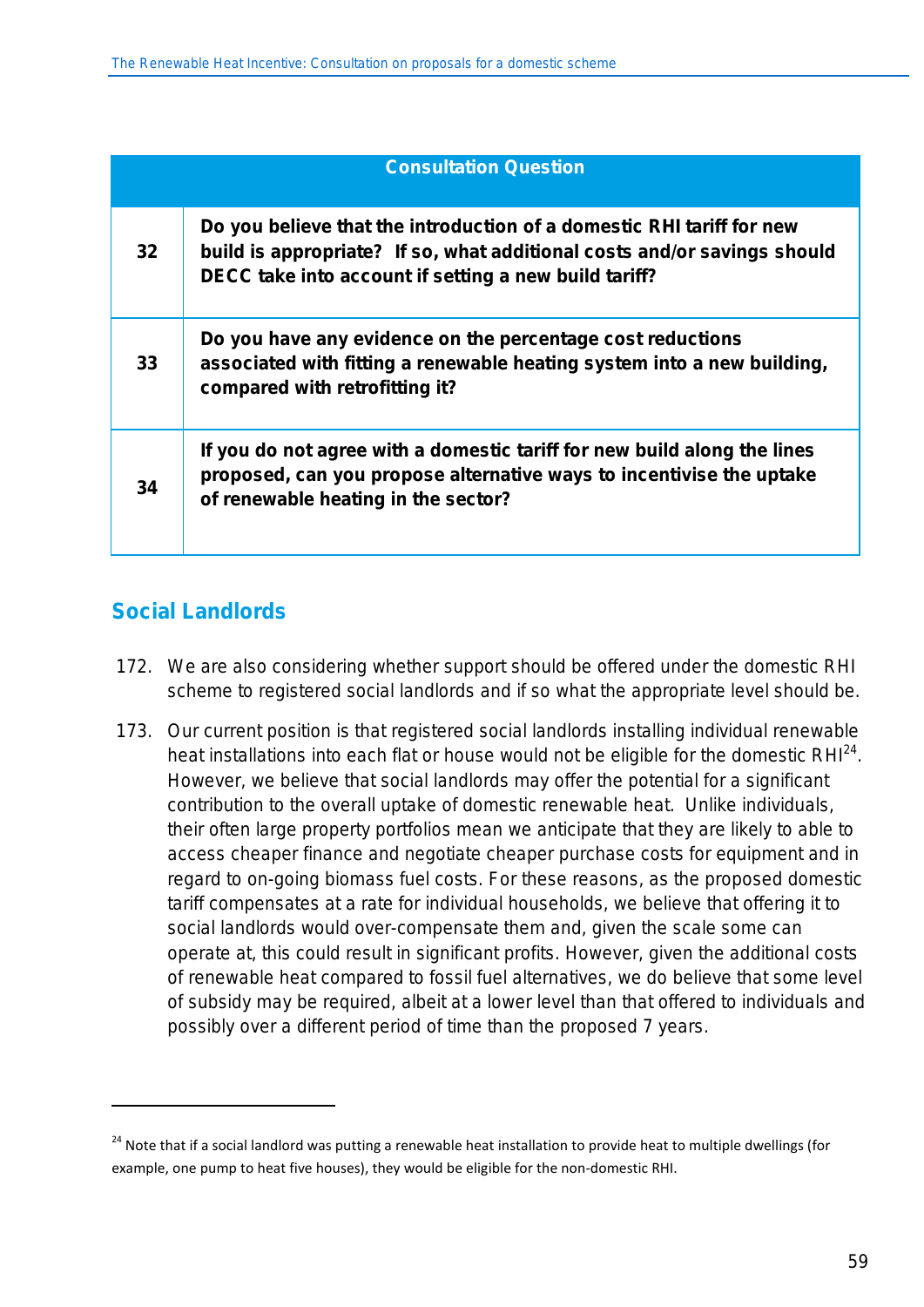174. As with the situation for private landlords, there would seem to be some potential difficulties in making the shape of proposed subsidy payments work effectively in the landlord/tenant scenario. This is due to the relative balance of costs and savings between landlord and tenant if the landlord is the recipient of the RHI, because of the balance of responsibilities for the heating system and its running costs. For tenants, we would hope to see them benefitting from reduced heating related bills. We are aware, though, of the ongoing operating (e.g. fuel) costs for biomass boilers. We will be assessing options to address this, but would nevertheless hope that landlords pass on the benefits of all renewable heating installations.

|    | <b>Consultation Question</b>                                                                                                                                                                                      |
|----|-------------------------------------------------------------------------------------------------------------------------------------------------------------------------------------------------------------------|
| 35 | In light of the above, do you think we should introduce a domestic RHI<br>tariff for social landlords? Why/why not?                                                                                               |
| 36 | Do you think that the proposed 7 year period for tariff payments would be<br>appropriate for social landlords too or would another timeframe within the<br>assumed 20 year life of equipment be more appropriate? |
| 37 | Do you have any evidence on the percentage differences to costs/benefits<br>of fitting individual renewable heating systems into social housing?                                                                  |
| 38 | Is there an alternative way in which you think we should incentivise<br>renewable heat in the sector?                                                                                                             |

### **Ensuring Payments are Accurate**

#### **Metering and Deeming**

175. We are proposing that the RHI would provide a tariff payment based on the amount of heat used by the consumer. This section sets out the options we are considering to calculate this heat usage and how we will ensure that the mechanism used is accurate, replicable and not open to abuse. This will be vital in making sure that the consumer receives the correct level of subsidy and to protect the scheme from gaming and fraud. For the domestic scheme, we have a choice between whether to meter (measure the heat usage through a meter) or 'deem' this heat (calculate the likely the level of heat usage based on size, location and level of insulation in the property combined with the renewable heating technology chosen, and pay the RHI on that basis).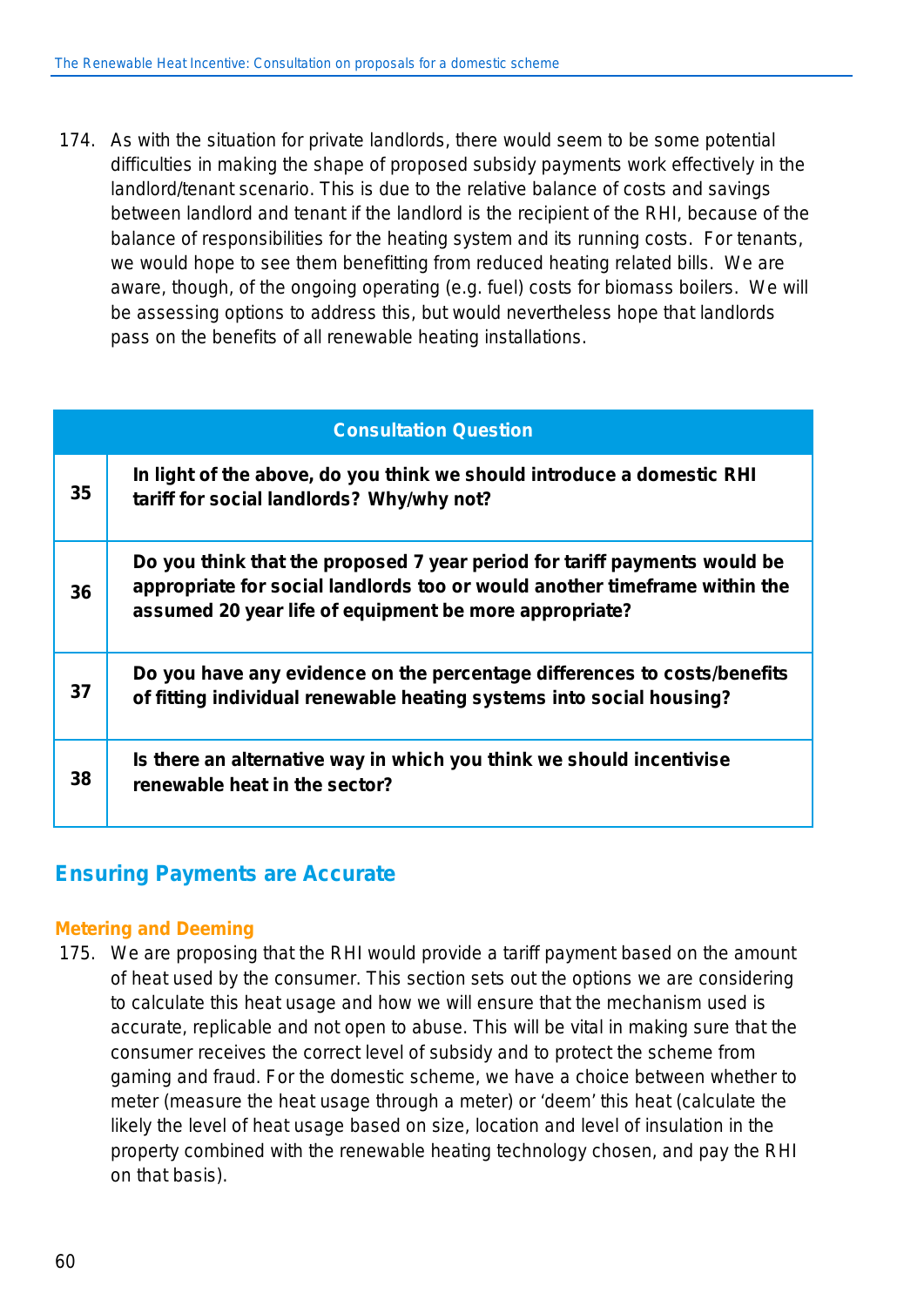- 176. We currently do not consider that it would be appropriate, or economic, to meter every single domestic installation. Our experience, from the significant metering done under the RHPP pilot scheme and non-domestic RHI, has shown that the costs have been fairly high, meter performance has been mixed and this has presented significant logistical challenges for the installer. Although lessons have been learnt in improving installation standards it is likely that costs will continue to be high. Metering would also involve significant additional administration costs in collecting and processing readings.
- 177. There are also concerns that basing payments on metered heat would not provide sufficient incentive to consumers to change their behaviours and in fact may drive perverse incentives (such as wasting heat) because increased usage would increase the payment.
- 178. We are therefore proposing for the most part to pay the domestic RHI on the basis of 'deemed' heat with metering being required for:
	- Situations where the consumer has chosen to keep and continue to use a fossil fuel system as well as their renewable heating system (see section on bivalency);
	- A statistically significant number of installations for evaluation, MCS surveillance and learning purposes (see Chapter 5);
	- Any additional metering that could result from the implementation of the raising performance options that are being considered in chapter 5.

#### **Consultation Question**

**39 Do you agree that deeming, as opposed to metering, is the most appropriate approach on which to base the calculation of RHI payments? If not, why not?**

#### **Method of deeming**

179. In terms of how and when the calculation of the deemed heat usage figures could be obtained, there are currently two points in the process where this could be done. Firstly, as part of the Green Deal assessment, the assessor will produce a heat load figure from an RdSAP calculation which will be presented in the property's Energy Performance Certificate (EPC). Secondly, the MCS (or equivalent scheme) certified installation business will need to assess energy consumption as part of the design process of the renewable heating system.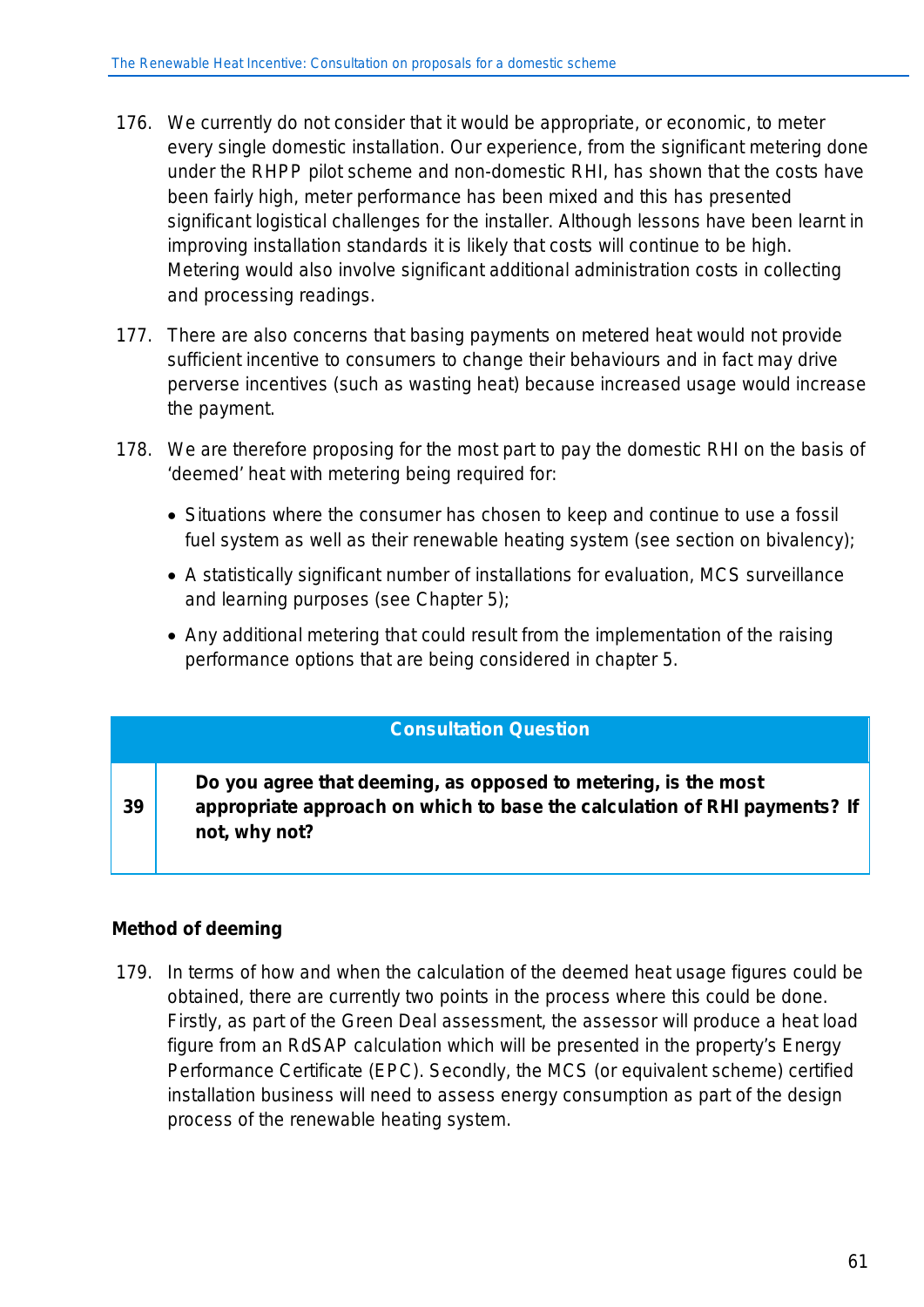- 180. We think that the installer, as a trained heating engineer and the closest connection to the consumer, should be responsible for the deemed figure used for calculating payments. As it stands, there is a calculation included as part of the MCS calculation for heat pumps which gives the peak heat load of the property. This is so that the heating system can be designed to meet the maximum demand required. Clearly it would not make sense for the RHI subsidy to be paid on a figure that relates to the highest possible output of the heating system, as there will be points in the year (over the summer months) when the system will be barely used.
- 181. Therefore we are looking for the adoption, within MCS of an **accurate and standardised 'deemed' calculation for the average annual heat load.** We are not necessarily intending for MCS to create a new calculation from scratch and there may already be calculations available that fulfil the criteria. For example, the figure resulting from a SAP assessment could be used if it was felt that this was an effective solution. The installer would not necessarily need to carry out the calculation themselves but would be responsible for ensuring the figure was accurate. We will be working with MCS to ensure that the calculation used is one that industry feels confident is sufficiently robust and can be used consistently for all installations. As a test, we think the calculation would need to fulfil the following criteria.
	- **Individually tailored to each property** Simulations or comparisons with notional buildings would not be considered as sufficiently accurate. The methodology would have to be based on all the elements that make up a heat loss calculation such as 'u' values, climate, ventilation, design internal temperatures, etc.
	- **Technology agnostic** The calculation methodology, including for DHW (Domestic Hot Water) heating, should lead to identical outcomes whether solar thermal, heat pumps or biomass are used.
	- **Carried out to a British Standard** Meaning that the MCS will need to develop a harmonised approach so that the same calculation methodology will be used for all technologies and for all domestic applications.
	- The responsibility of the installer If the calculation is sub-contracted, then any assumptions, as well as the methodology and any software package, should be recorded by the installation company for future audit either by their MCS Certification Body, or by the RHI scheme administrator. Identical assumptions should be used for sizing heating appliances (i.e. peak sizing), and calculating the annual energy consumption (i.e. upon which the RHI payment is based).
	- **Simple for a consumer to understand -** Whilst the calculation methodology may be complex, it must be simple for householders to understand the outputs such as the running costs, and the peak heat loss which is used to size the heating appliance.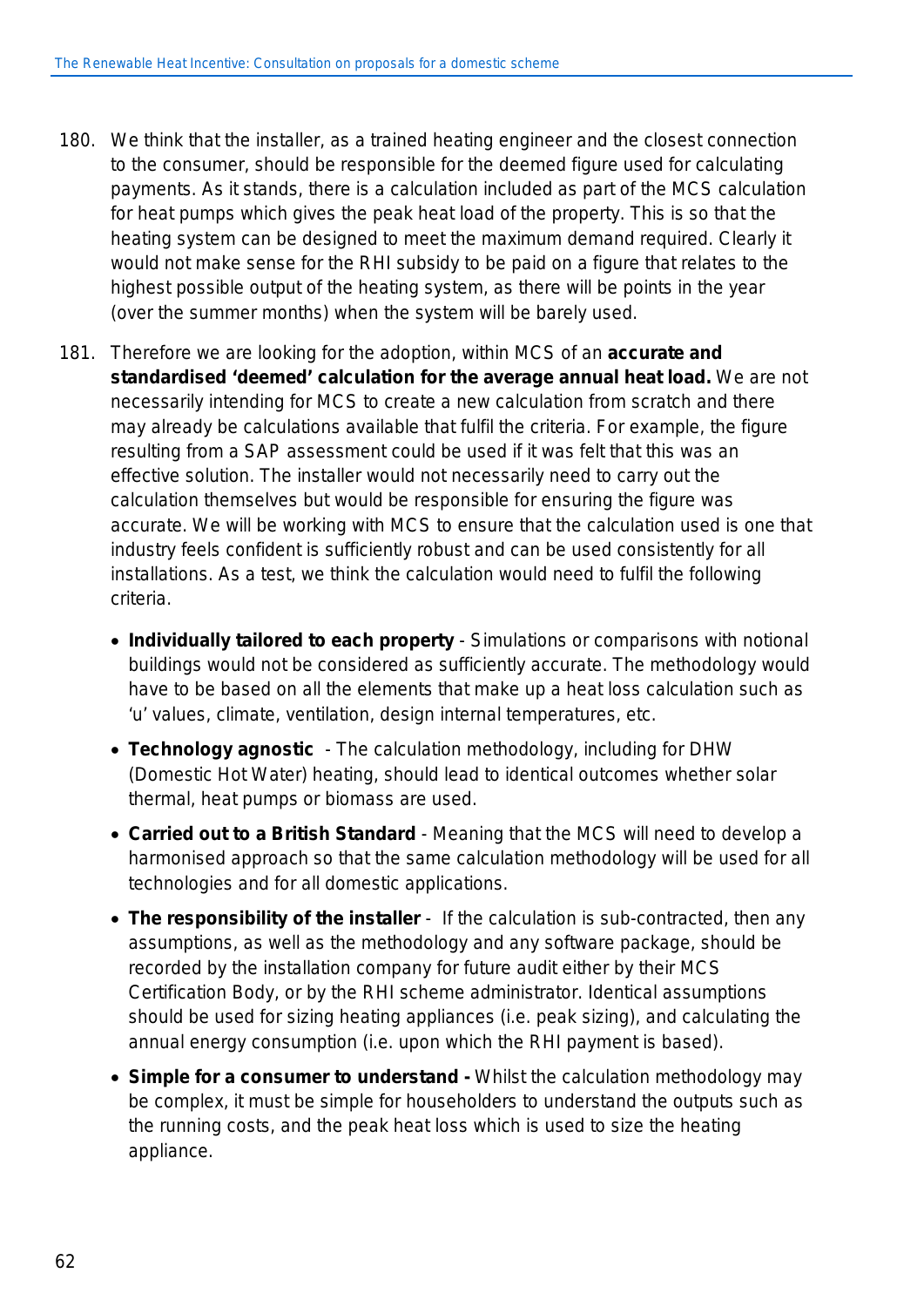182. As any calculation will be the basis for government subsidy payments, we will need to work with MCS and other schemes to ensure that the standards and training required of those making the calculation are of the highest possible standard and that sufficient auditing arrangements are in place to prevent abuse or fraud. We will be working with MCS and Ofgem over the coming months ahead of launch to make sure sufficient safeguards are in place.

| <b>Consultation Question</b> |                                                                                                                                                                                   |
|------------------------------|-----------------------------------------------------------------------------------------------------------------------------------------------------------------------------------|
| 40                           | Do you agree that a calculation by the MCS installer, or equivalent, is the<br>best approach and that the above criteria are adequate for developing an<br>effective calculation? |
| 41                           | Do you have any views on which calculation would be most appropriate<br>for deeming heat? Please provide evidence to support your claim.                                          |

#### **Bivalency**

- 183. Bivalency refers to running of two, or more, heating systems alongside each other.
- 184. The RHI is being introduced to encourage the uptake of renewable heat over the long term and any proposal would therefore encourage households to make full use of their renewable systems. Consequently, in the majority of cases we propose that consumers would be required to remove their existing fossil fuel heating systems in order to be eligible for the RHI.
- 185. However, we are aware of some situations where consumers may want to keep a bivalent system, such as:
	- As a back-up in case of a break-down, or
	- To gain peak performance from the overall heating system. This is because in some cases we are aware it can be more efficient to use back-up boilers to heat water, such as during the summer months when whole house heating is not required.
- 186. We are concerned however about the potential for unintended consequences and risk of fraud from allowing fossil fuel systems to be retained without appropriate controls in place. For example, biomass boilers are likely to continue to have higher running costs than conventional heating systems and the tariff has been designed to compensate for this additional cost. However, given the ongoing fuel costs of biomass, this could result in a perverse incentive to produce heat using biomass for the duration of the tariff payments to gain the full RHI subsidy, (i.e. for seven years), but then switch to the back-up system from then on. This would mean that the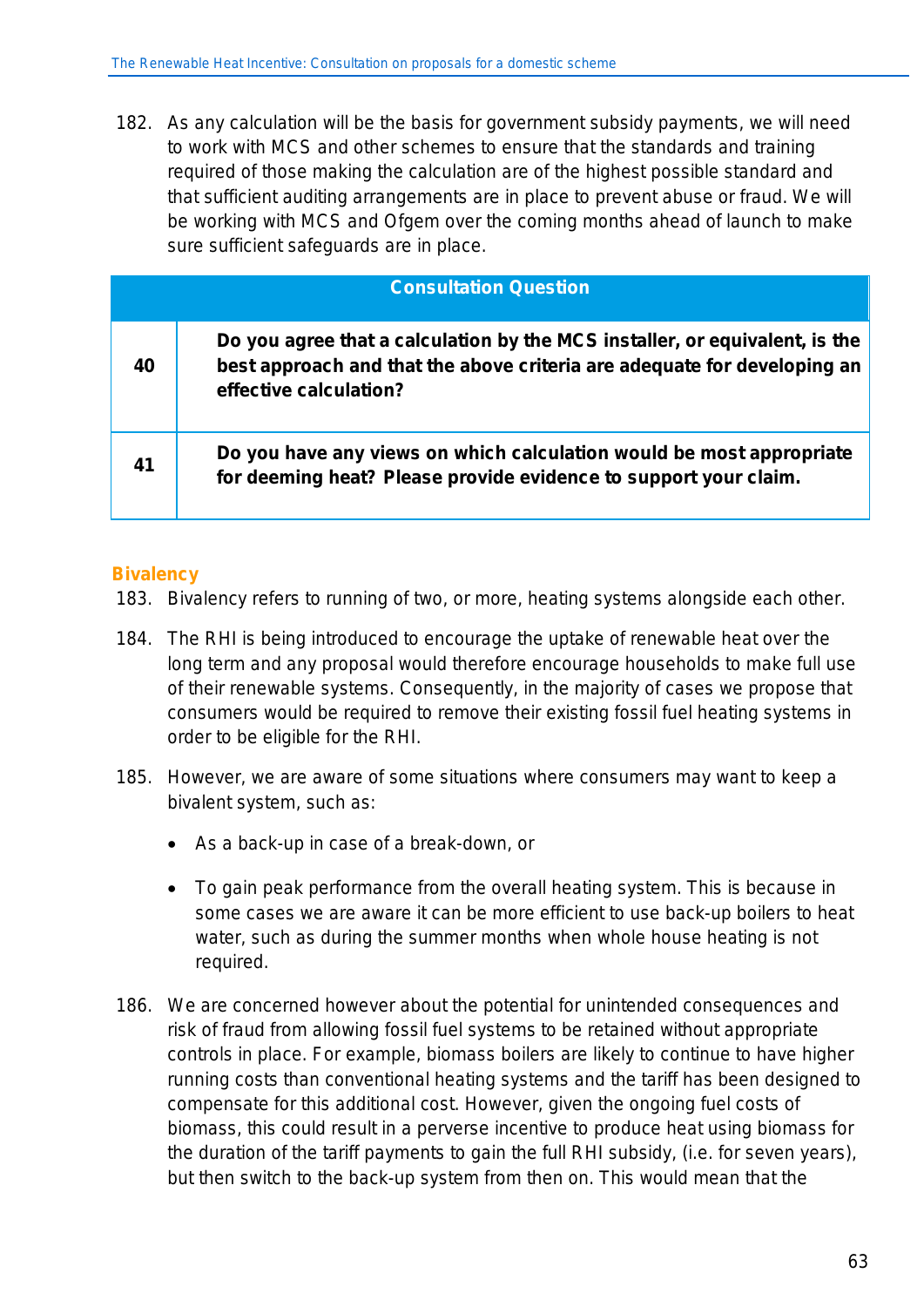renewable heat benefits of the boiler would accrue for a shorter period of operation rather than the expected 20 years accounted for in the potential tariff. This would severely damage the value for money of the scheme.

- 187. In order to balance these potential consumer concerns with the risks, we are proposing the following approach:
	- For solar thermal installation we propose to allow bivalency as this technology is unable to meet the entire heating needs of a household and is therefore only feasible in a bivalent system
	- For ground or air source heat pump installations we propose to allow bivalency with the requirement that the **consumer pays** for a meter to be installed and RHI payments will be made on the basis of metered heat.
	- For biomass boilers we do not propose allowing bivalent systems, except for electric immersion heaters for hot water and solar thermal, due to the risks involved around the consumer switching back after 7 years.
	- For legacy applicants we are proposing to allow bivalent systems if they have been installed and the heat load will be calculated based on metered readings
	- We propose that individual LPG, gas and electric room heaters would be allowed except for the unlikely combination of biomass plus mains gas room heater. Such heaters would not be taken into account in ensuring that the renewable system covers 100% of the heat load.
	- Where pre-existing fossil fuel Rayburn range cookers are in place, we propose that these need not be removed but that the range cooker should be disconnected from the heating pipes and boiler, allowing the householder to continue to use the cooking facilities. These systems would not be taken into account in ensuring that the renewable system covers 100% of the heat load.
	- Where pre-existing Aga range cookers are in place, for safety reasons we propose that these could remain connected to the boiler but they should be disconnected from the radiators.
- 188. Where the heat is metered, we propose that the amount of heat paid for would be capped at the figure deemed for the property so as to avoid intentional over use. The household would need to make the scheme administrator aware of any bivalent system as part of the annual self declaration process and this would be subject to spot checks by the scheme administrator.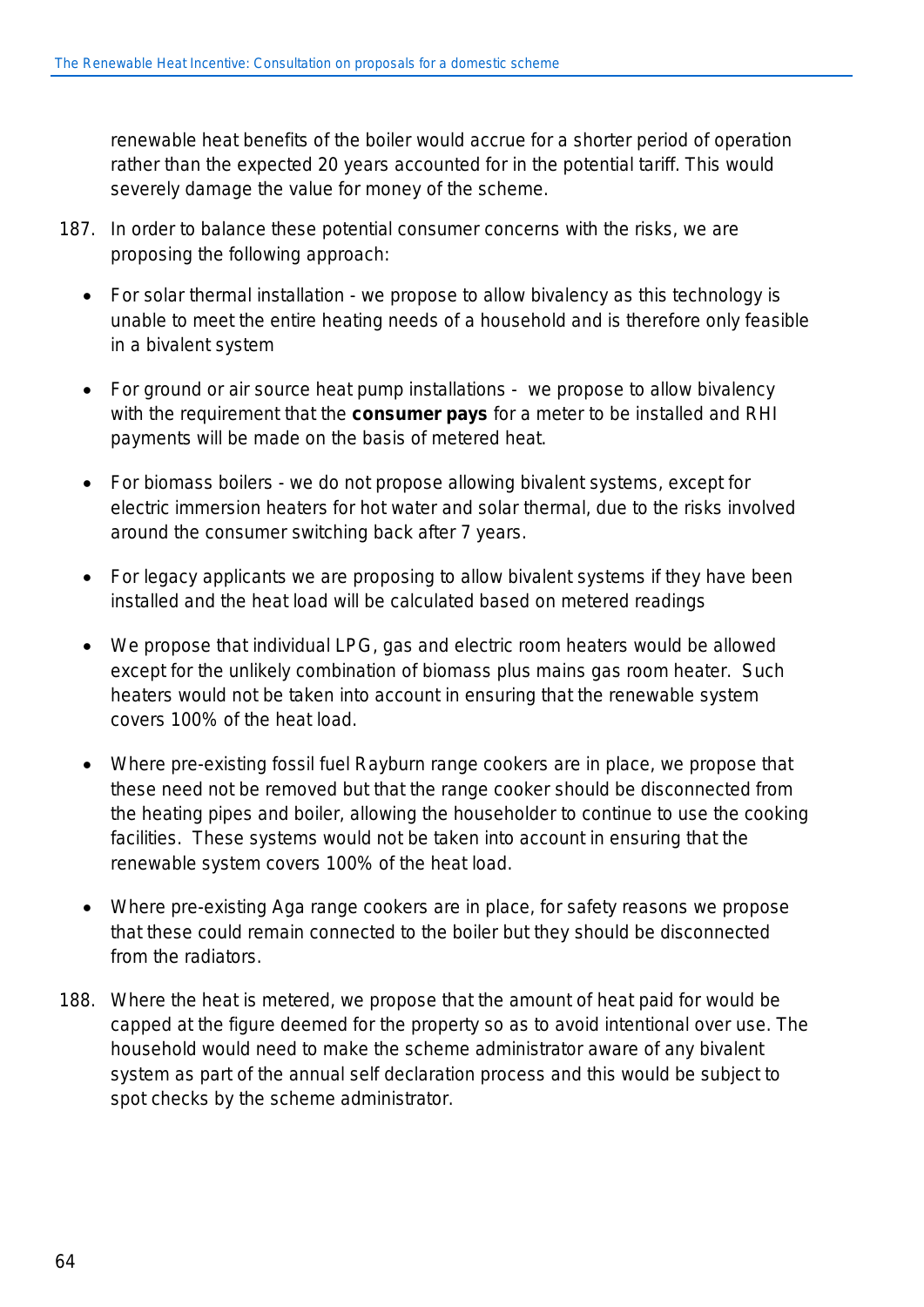#### **Consultation Question**

**42 Do you agree with the approach outlined here for the treatment of bivalent systems?**

## **Financing**

**43**

1

- 189. We recognise that a tariff (rather than a grant) scheme would still require consumers to find the upfront costs of the renewable heating installation themselves. We anticipate that this could be done in a number of ways :
	- Savings the tariff factors in a 7.5% compensation for finance of the capital costs<sup>25</sup> which is significantly higher than current interest rates in most savings options. This could therefore be seen as an attractive investment for those households with that option.
	- Extension of mortgage many homes have existing equity in their property. Homeowners could borrow the capital costs against that equity. Mortgage rates are currently very low, typical tracker mortgages are at about 2.5% interest, so again where this is possible it would be an attractive option for those who are able to access it.
	- Loan from high street bank banks are also likely to be willing to lend money to households in recognition of the income stream that RHI provides. The 7.5% compensation is designed to offset the cost of borrowing money at the high street rate.
- 190. Given that the RHI would provide consumers with a steady income stream over 7 years, it is expected that the market would respond by creating specific funding packages around the RHI such as loans or other finance schemes to help consumers with the initial capital outlay for their renewable heating systems. This is something that we will monitor as part of our market intelligence and review process.

#### **Consultation Question**

**Do you anticipate that financing offers will come forward from the market to provide support for renewable heat in conjunction with the RHI? If not, is there anything DECC could do to support this?** 

<sup>&</sup>lt;sup>25</sup> Paid on the difference between fossil fuel and the renewable installation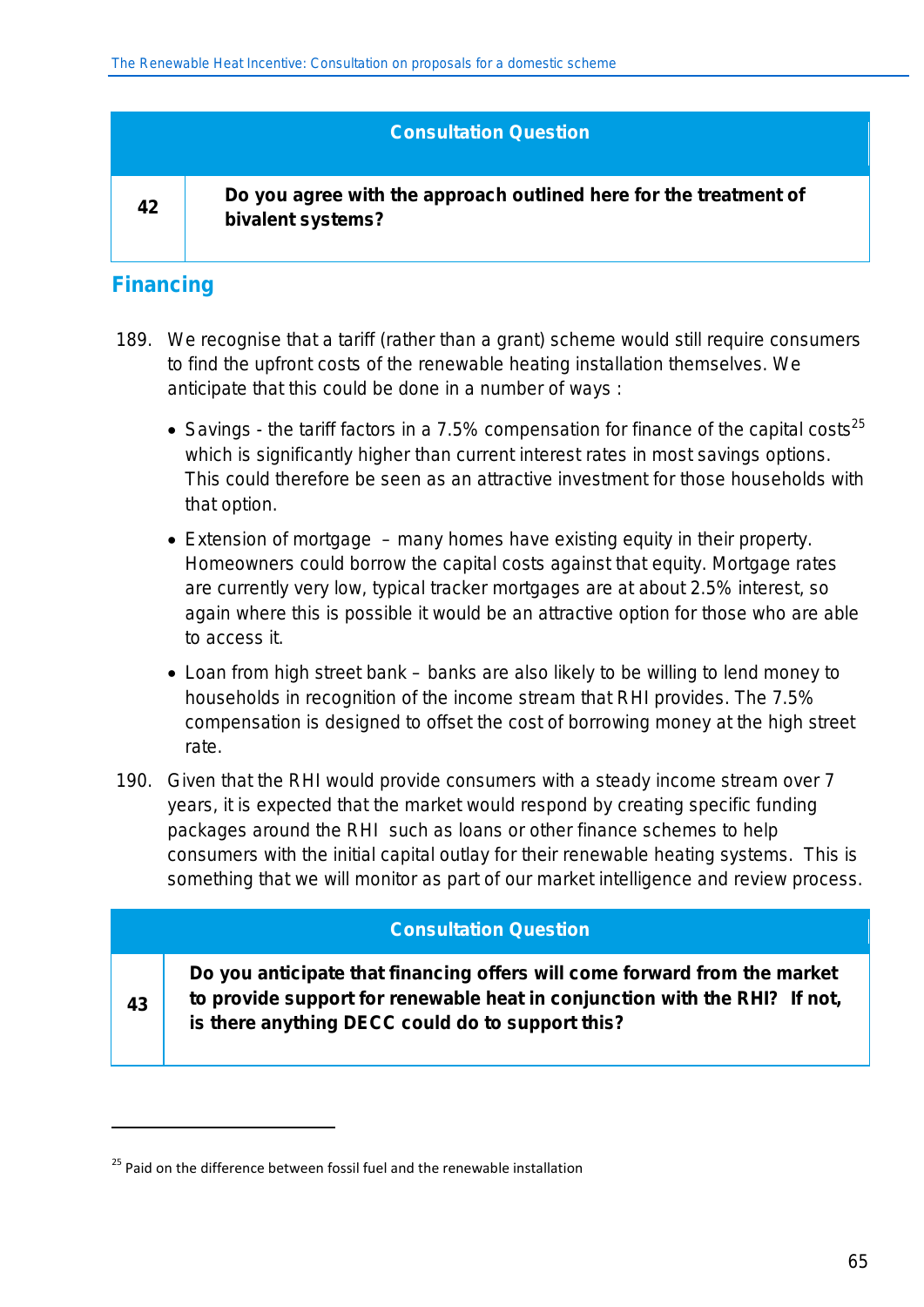## **Green Deal Financing**

- 191. The Green Deal, which will be launched in October  $2012^{26}$  will provide customers with a means of financing energy efficiency improvements in their properties through low cost finance which is repaid in instalments via their energy bills. The Green Deal removes the need for consumers to find upfront capital to fund, for example, the insulation of their homes. The financial obligation will be attached to the property and repayments should be covered by the savings generated in the energy bill which will not mean any obvious additional expenditure for the consumer.
- 192. In order to establish the amount of finance which can be provided under the Green Deal, the 'golden rule' is applied which is the principle that the annual estimated savings on energy bills, that will arise from the installation of energy efficiency measures, should equal or exceed the annual amount of the Green Deal instalments collected on electricity bills. This means that a package of measures which is financed entirely under the Green Deal ought to be capable of paying back through savings on energy bills within their lifetime and within the lifetime of the Green Deal plan.
- 193. The Green Deal already includes the potential to fund renewable heat measures, however, at present, their high cost means that they are unlikely to be fully fundable through the Green Deal.
- 194. In addition, Green Deal financing is only available in cases where a household is likely to save money on their energy bills as a result of installing the measure. However, in a small number of cases, where customers are able to save money on their energy bills resulting from the installation of renewable heat, we anticipate that renewable heat measures could be part-financed under the Green Deal, up to the limit permitted under the golden rule.

l

 $26$  Finance to be available from January 2013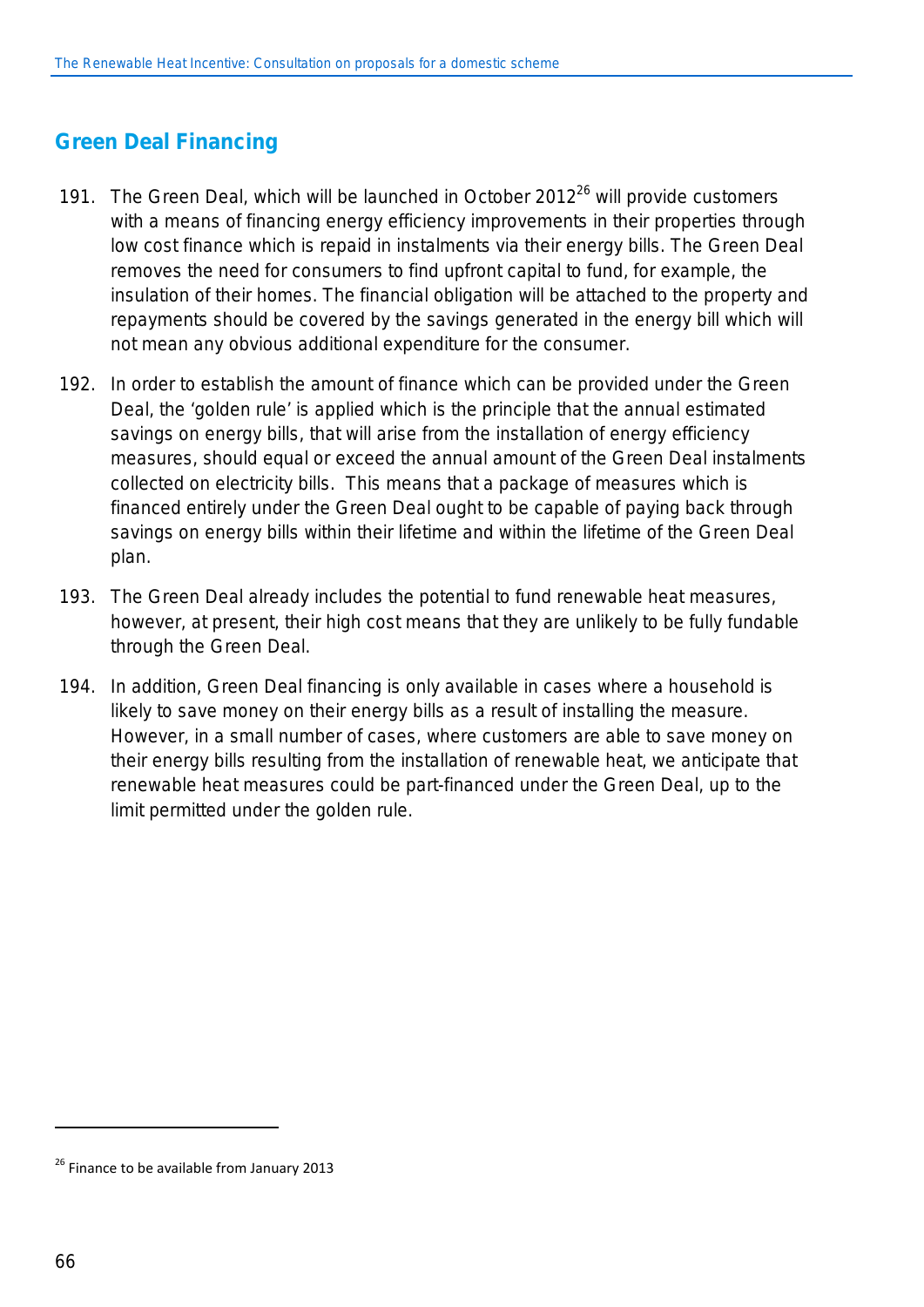#### **Example:**

**44**

*Sam Brown lives in rural Lincolnshire off the gas grid and currently heats his home electrically using a combination of very inefficient electricity storage heaters and supplementary electric radiators. He gets a Green Deal assessment which identifies he could do loft and cavity wall insulation and get it fully funded through the Green Deal. The assessment also identifies that if he installed a ground source heat pump (costing around £15,000), he could save approx £200 per year on his electricity bills. A conversation with the Green Deal finance providers confirms that GD finance up to £2000 (and repayable through energy bill savings over ten years) is also available to help him with the cost of installing the ground source heat pump.* 

- 195. We can confirm that if a consumer can get some Green Deal part finance along these lines, it is currently our intention that they should also be eligible to receive the RHI provided their installation meets the eligibility criteria set out in Chapter 3. In the case of the above example, Sam Brown would be able to get Green Deal finance and the RHI to help him switch from electric heating to a ground source heat pump.
- 196. We currently do not believe there is a material double subsidy issue with the above interaction between the Green Deal and the RHI, but we will continue to examine this to ensure we comply with our EU obligations in respect of State aid.

#### **Consultation Question**

**To what extent do you believe the ability for some consumers to fund their renewable heat installations through Green Deal and the RHI will improve deployment of renewable heat ?**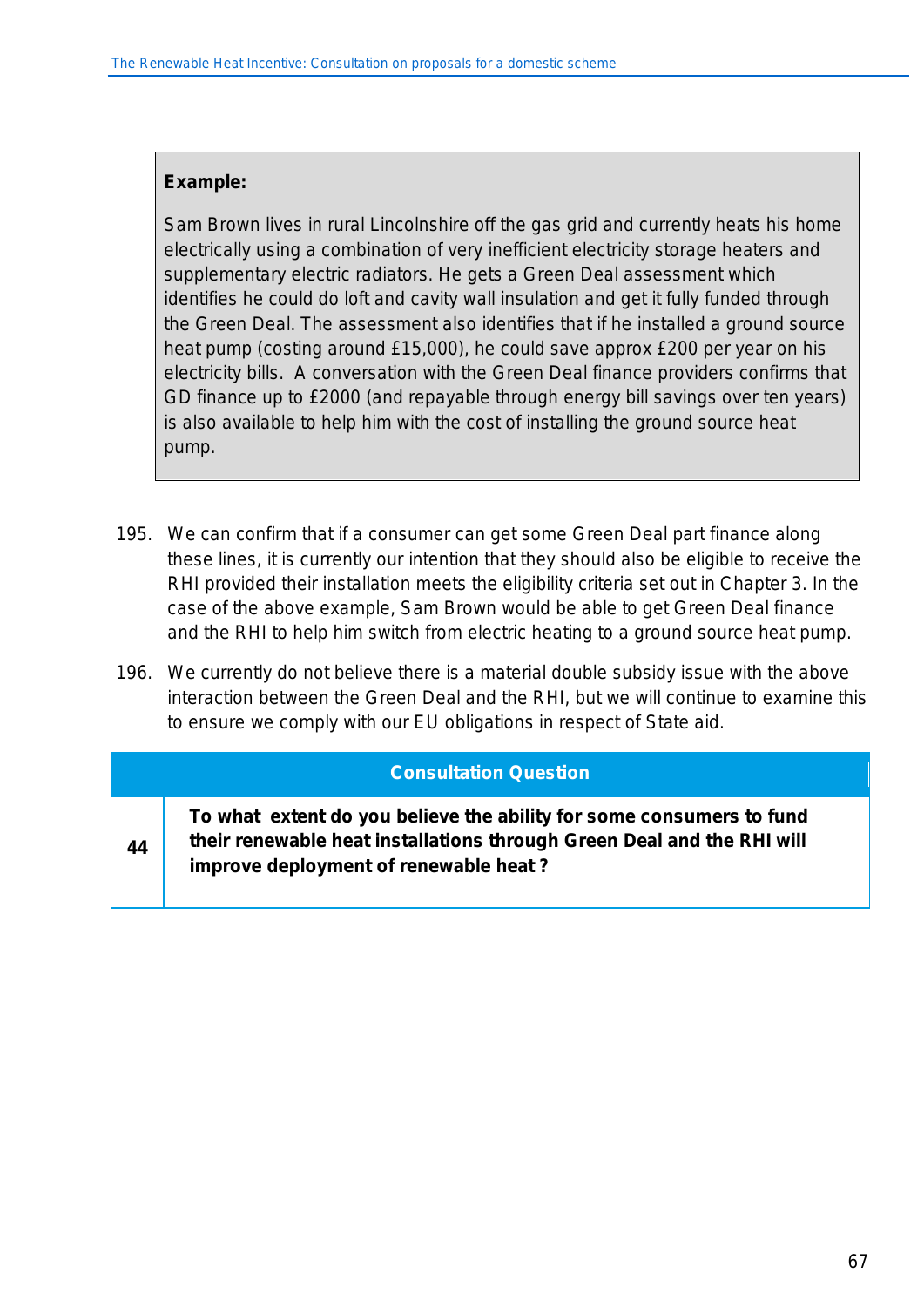## C hapter 5: R ais ing Performance

197. This chapter considers whether we should take any additional action through the domestic RHI which is specifically aimed at raising the performance of renewable heating installations.

## **Background**

- 198. Very efficient renewable heat installations will reduce energy bills, build awareness and confidence in those technologies and generate more renewable energy and greater carbon savings. High performing heat pumps will also reduce the amount of electricity generating capacity required in the future, limit our exposure to heatingrelated spikes in electricity demand and increase the number of the heat pumps that can be installed on a street without the need for (electricity) distribution network reinforcement.
- 199. Very efficient installations require high-performing equipment, thorough design and installation and appropriate use. Given the proposals in this consultation document, once the choice of a technology has been made, it would be in consumers' interest to acquire efficient equipment, ensure the system is well designed and competently installed and to use it appropriately. This is because higher efficiency reduces running costs for a recipient without affecting their RHI payments (because of the proposal to base payments on deeming). However, this is only likely to happen if consumers have the right knowledge and information. We are aware that systems installed in the past have not always worked as well as they should.
- 200. Field trials conducted by EST on installations from 2008 and earlier have previously measured poor performance (efficiency and/or energy consumption) particularly in heat pumps but also, to a lesser extent, solar thermal systems. Since EST's heat pump field trial, the Microgeneration Certification Scheme installer standard for heat pumps has been extensively revised and we know that many people in industry think this will go a long way to prevent the poor performance of the past. This is an important difference between the heat pump industry in 2010 (the time of the last RHI consultation) and now.
- 201. At the beginning of 2012, we started another heat pump metering programme in the Renewable Heat Premium Payment scheme to take a snapshot of heat pump performance. The preliminary data from this programme (which is still being verified) appears to indicate that on average there has been a measurable but modest improvement in the Seasonal Performance Factor. We think it is likely that on average the results will still be a long way off the high-performing systems that are consistently being measured in Germany.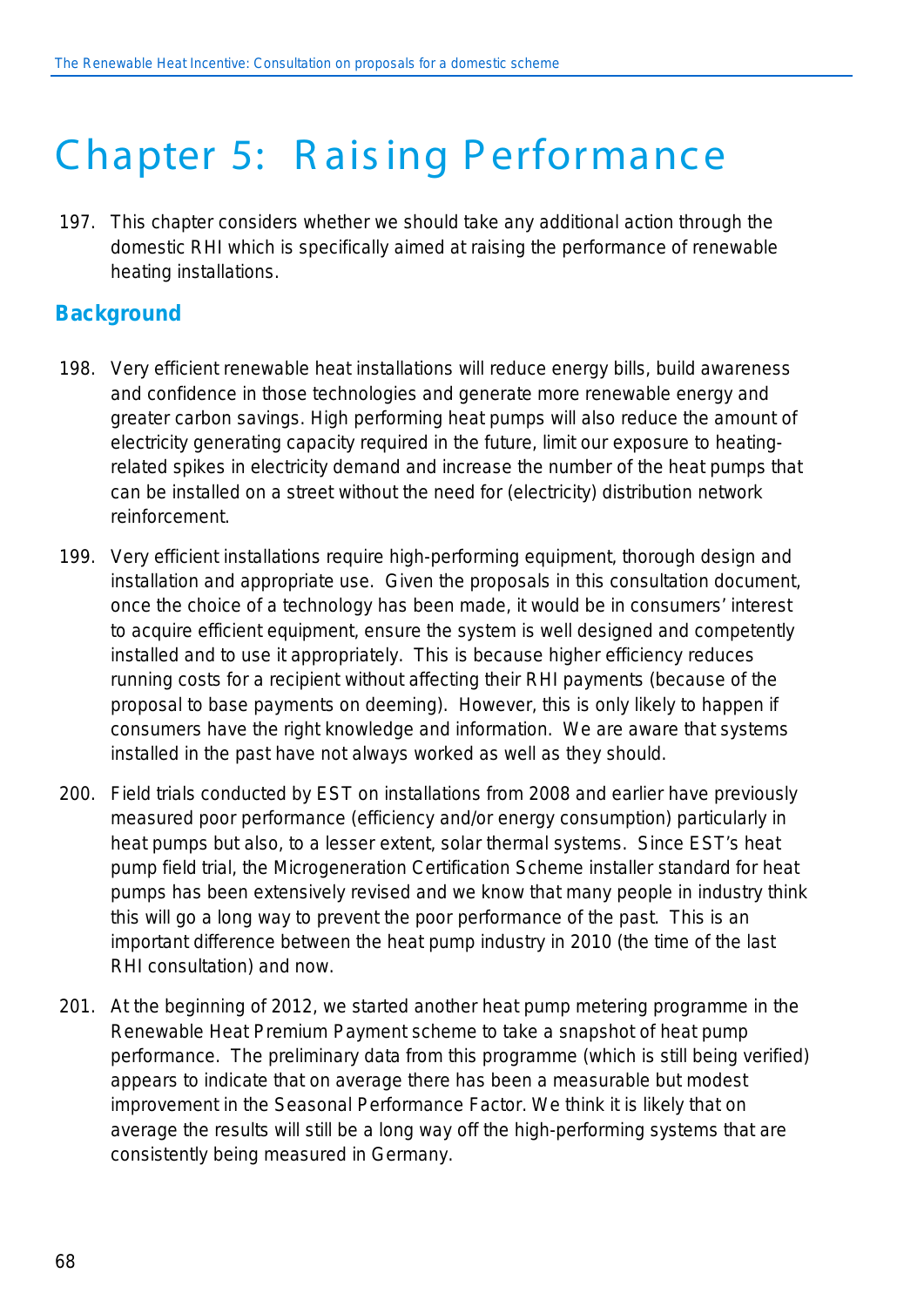- 202. Therefore, we have there is a performance gap between installations in the UK and similar installations in Europe, we believe there could be a strong case for using the RHI to promote continuing improved performance. Although the incentive for consumers to install more efficient heat pumps is obvious, consumers may not have the knowledge or the expertise to ensure this happens.
- 203. Therefore we set out below a number of options that could be added into the domestic RHI scheme to drive continued performance improvements in this area. We would welcome your views on which of the options would be most suitable for the consumer and the wider market. Going forward and depending on your response, either all, some or none of these options could be implemented. The options that we are considering include:
- 204. Additional financial support for systems that include a metering and monitoring service package;
- 205. Varying RHI tariffs for heat pumps so that they are linked to the Seasonal Performance Factor (SPF) measured in the metering and monitoring service package;
- 206. Introducing a higher SPF for heat pumps as an eligibility requirement for the RHI;
- 207. Enhanced monitoring of installations for evaluation of the domestic RHI (including all installations to be meter ready).

## **Option 1: Additional Financial Support for Systems that include a Metering and Monitoring Service Package**

- 208. We believe that high levels of metering and monitoring of renewable heat installations in the home can give the householder, installer and possibly manufacturer the opportunity to spot poor, or lower than expected performance and subsequently correct it.
- 209. This option would therefore offer more financial support, perhaps in the form of an enhanced tariff or a bonus payment, to consumers whose systems met the higher standards of metering and monitoring. In order to control expenditure, we would envisage capping the provision of this additional financial support to a certain number of systems or the end of this spending review period in 2015, whichever occurs sooner.
- 210. We would like to generate these requirements and explore the magnitude of additional financial support we should offer collaboratively with industry and consumer stakeholders, (selected based on the responses to the consultation questions below) before the RHI launches as we know that variants of this type of system are offered by several organisations, including manufacturers and installers, already.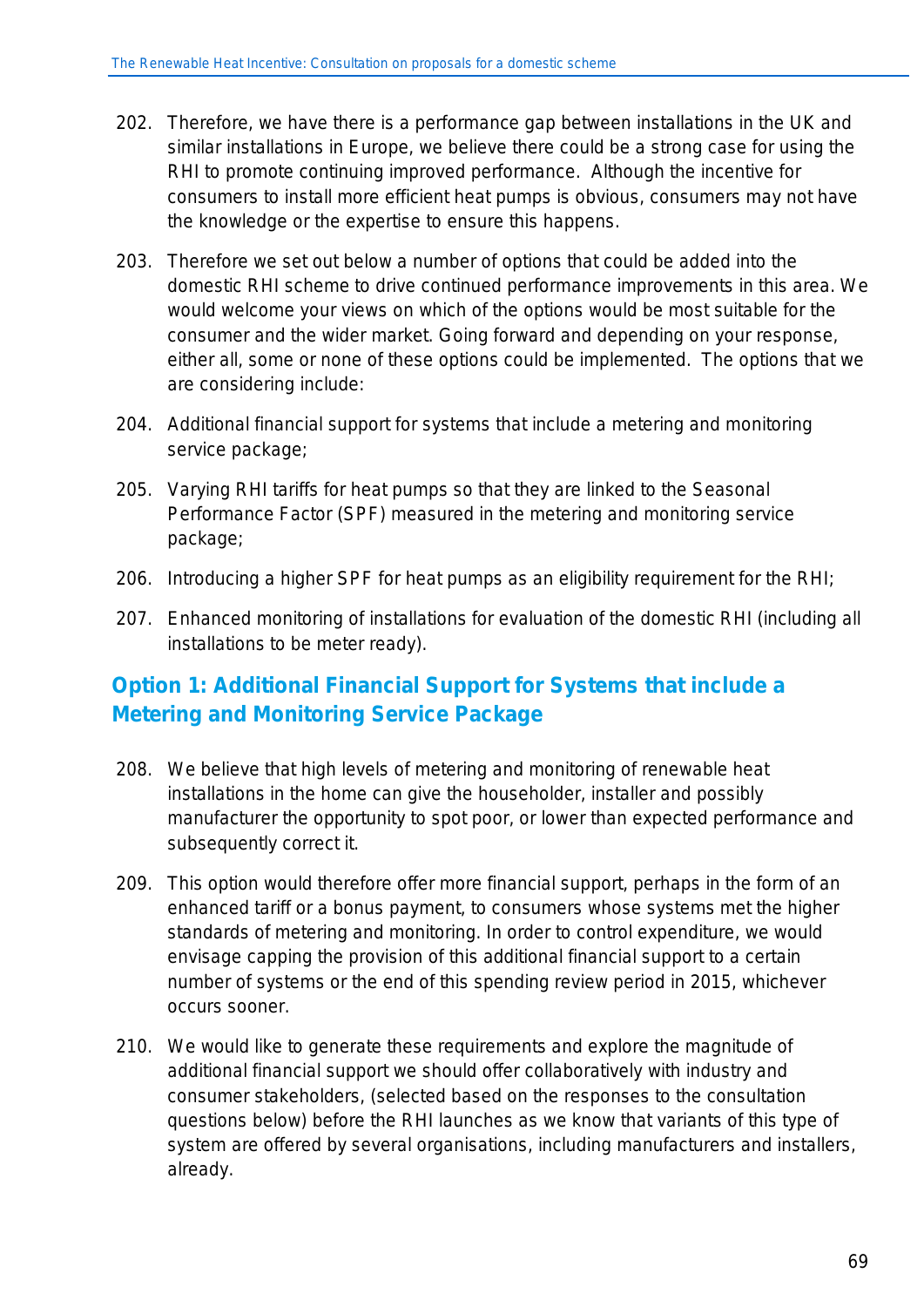- 211. We anticipate that for a system to qualify for this additional financial support the consumer would be offered a service that was able to do some or all of the following:
	- Measure or accurately estimate the total heat output from the system at a defined system boundary
	- Measure or accurately estimate the total energy input to the system at a defined system boundary
	- Measure or accurately estimate the energy input to the system from supplementary heat sources
	- Measure the amount of heat that is used for space heating and domestic hot water
	- Measure the internal air temperature of the dwelling
	- Measure the external air temperature
	- Measure diagnostic system temperatures and pressures (for instance, ground flow and return temperatures for ground source heat pumps or emitter flow and return temperatures)
	- Log data with a frequency and resolution that enables system diagnostics
	- Provide a property-specific, quarterly report to the customer and a third party nominated by DECC on the performance of the system in an industry-recognised and consistent format (using that data)
	- Provide the customer with a 'live' stream of data from their system in a way that is easy for them to understand
	- Enable the installer to view a live stream of technical system information
	- Provide the wider public with an anonymised view of how other people's systems are performing
- 212. Requirements like this should allow users to understand whether their equipment is performing effectively and enable improvements to be made if necessary.
- 213. When we say "measure or accurately estimate" in the requirements above, there are a range of options we would like to explore more with industry. In the case of heat pumps, for instance, the options to estimate SPF might range from comprehensive metering to a comparison of electricity consumption and the deemed central heating energy requirements.
- 214. For all technologies, the additional financial support for this option would be paid independent of the system efficiency that the equipment measures or estimates on the assumption that informed customers, installers and manufacturers will take action if the measured or estimated performance is poor.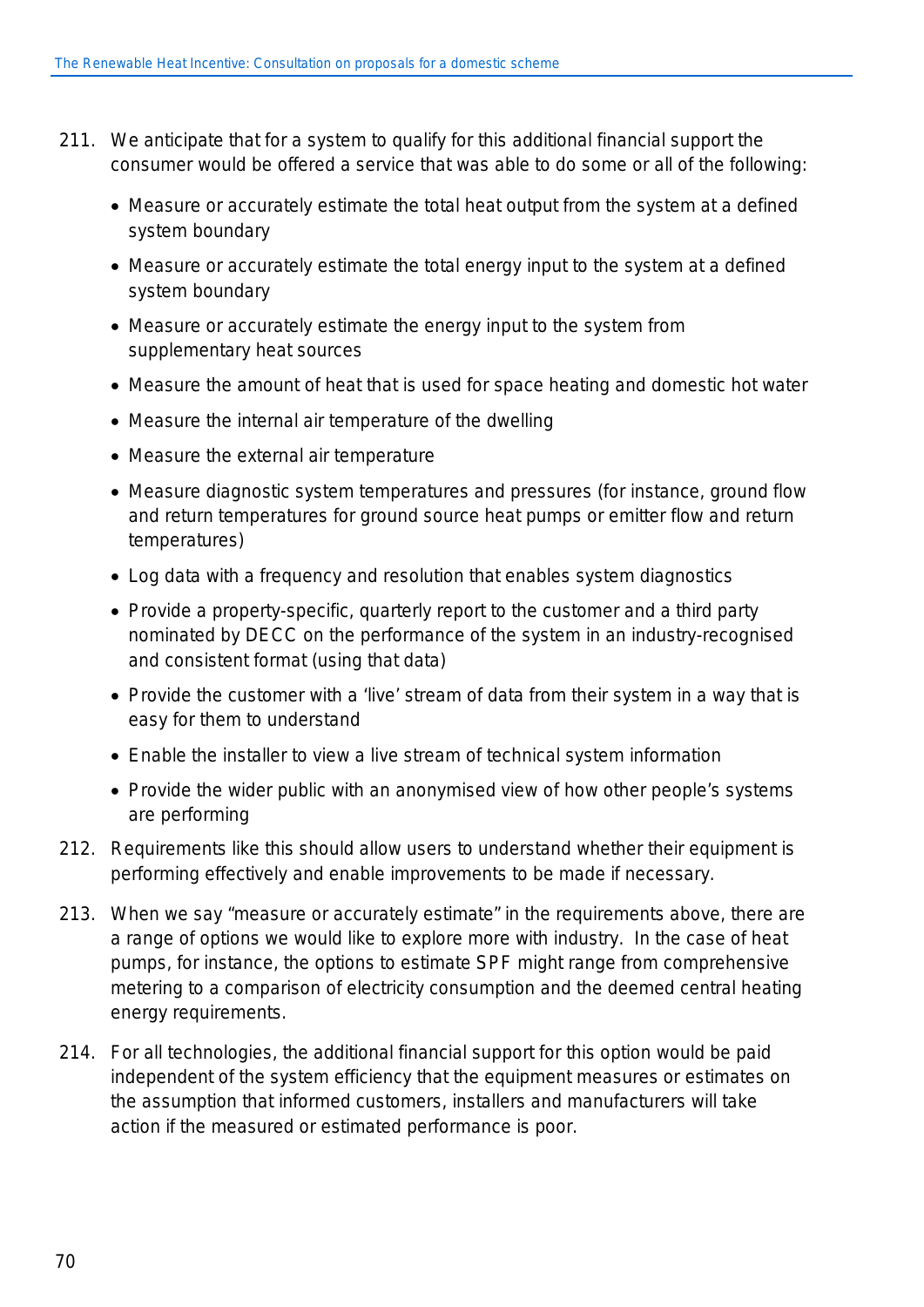## **Option 2: Varying RHI Tariffs for Heat Pumps so that they are Linked to the SPF Measured in the Metering and Monitoring Service Package**

- 215. For heat pumps, we are also considering building on option 1 above to explicitly link the measured or estimated SPF data from an installation to customers' RHI payments.
- 216. The relationship between SPF and RHI tariff would need to factor in several things including the location of sensors; the method of measurement or estimation; and the amount of domestic hot water being used at the site compared to the space heating energy requirement. There are different ways in which we could link SPF data to customers' RHI payments, as illustrated in the graphs in figure 1. The fixed tariff premium (that is independent of SPF) that we have illustrated in figure 1a is the kind of approach that could be envisaged for the metering and monitoring service package set out under option 1 and is included here for comparison only. A stepped approach (figure 1b) could see a bonus paid as a result of reaching specific higher levels of performance. A third approach (figure 1c) is similar, but reflects a different profile of how payments would change with performance. Both axes in these charts are only indicative.



217. The types of relationship between actual performance and payments that we have illustrated in figures 1b and 1c introduce risk for the customer because if measured performance is poor, customers would be paid less than the standard RHI tariff. It is possible that a mechanism like this would therefore see installers who are happy to take on this risk offer the customer a guaranteed level of performance. We would like to know whether you think this would be an attractive proposition to some customers.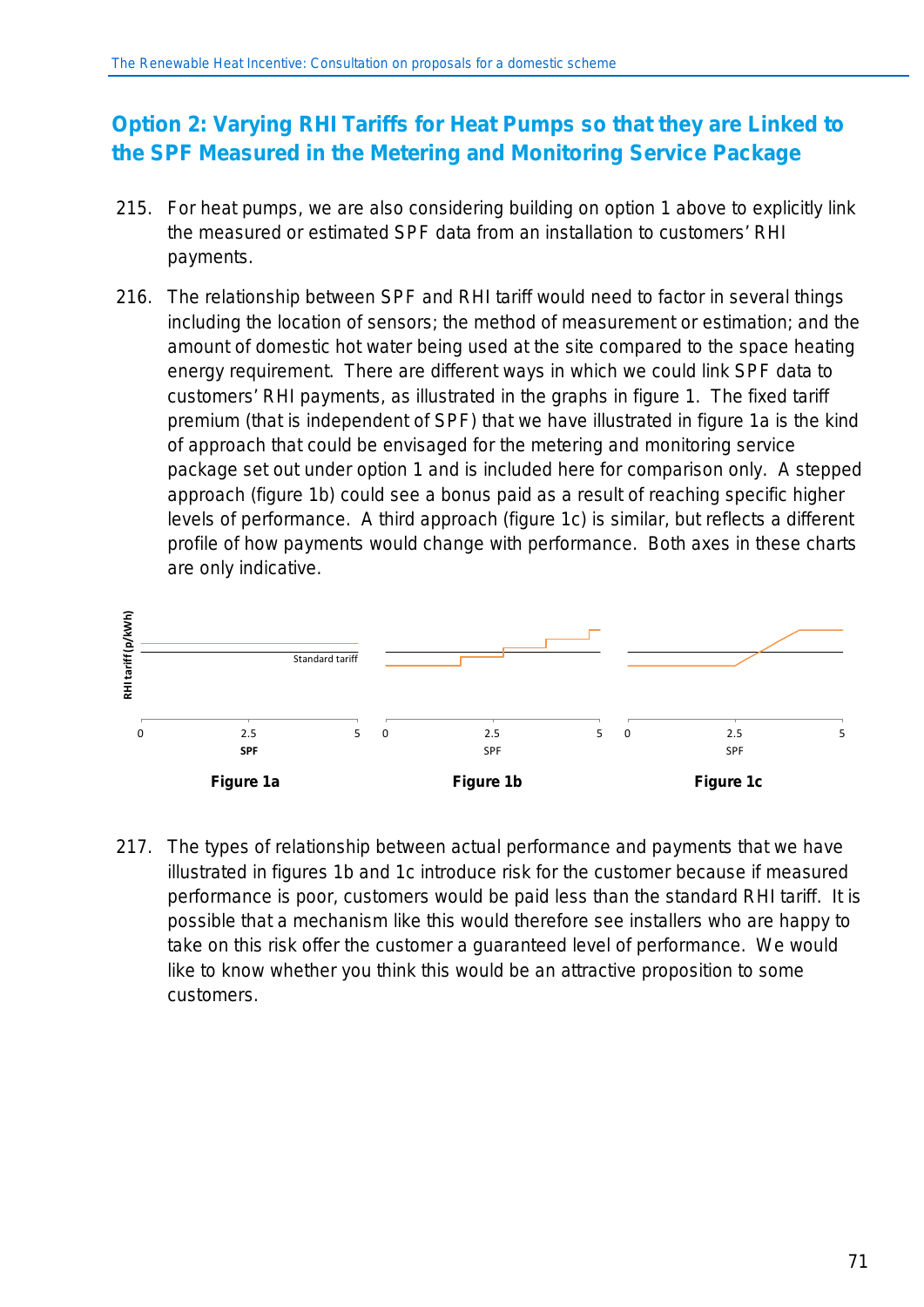| <b>Consultation Questions</b> |                                                                                                                                                                                                                                                                                     |
|-------------------------------|-------------------------------------------------------------------------------------------------------------------------------------------------------------------------------------------------------------------------------------------------------------------------------------|
| 45                            | Do you agree that a metering and monitoring service package like the one<br>we have outlined would be effective at driving long-term system<br>performance improvements?                                                                                                            |
| 46                            | Do you think that the additional financial support in option 1 should be<br>distributed as a flat-rate increase to the RHI tariff, a one-off upfront<br>payment or in some other way?                                                                                               |
| 47                            | Do you offer a system that already provides some of the requirements<br>outlined in option 1? If so, please can you provide details of how your<br>system works and whether you would be interested in helping us develop<br>this proposal further.                                 |
| 48                            | Should consumers' RHI tariffs for heat pumps vary according to the<br>measured or estimated performance of the system? Do you think<br>installers would offer performance guarantees if this was offered in the<br>RHI? Please comment on the method we have described in option 2. |

## **Option 3: Introducing a Higher Seasonal Performance Factor (SPF) for Heat Pumps as an Eligibility Requirement for the RHI**

218. As set out in Chapter 3, the EU sets minimum performance standards for heat pumps for them to be classified as renewable (articulated as a Seasonal Performance Factor (SPF)), and we intend to use a light-touch approach to enforce this by monitoring the Temperature Star Rating of the systems being installed. If installers are intentionally designing systems to perform poorly, we would take action to prevent them doing this. However, in order to ensure that heat pumps are performing as well as possible we could introduce a minimum level of performance that goes beyond what is required in the RED. For example, we could require a minimum SPF of 2.7 as an eligibility criterion. This could be based on the likely design space heating SPFs in the Heat Emitter Guide for Domestic Heat Pumps, which is part of MIS 3005, the MCS installer standard for heat pumps. Setting an SPF of this level is higher than the current EU minimum, which changes every year but is currently 2.5. However, it is lower than that claimed by many heat pump retailers and significantly lower than the SPF levels required by the Heat Pump Stimulus Programme in one of the EU's largest markets for heat pumps – the German Federal Environment Ministry's Marketanreziprogramm – which requires 3.5 for air source heat pumps and 3.8 for ground source heat pumps.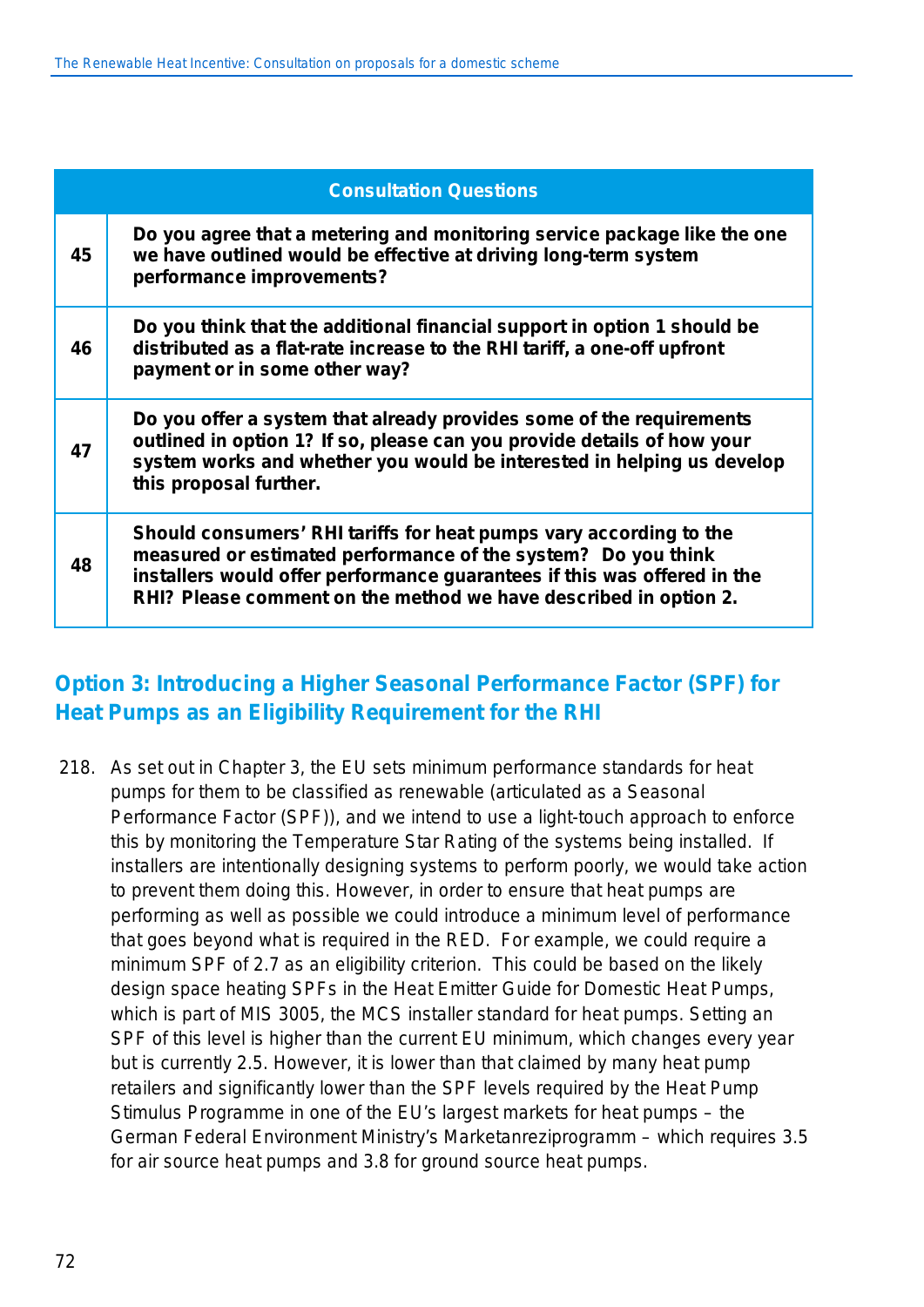219. Setting an SPF level of at least 2.7 would aim to balance the need to ensure that only well-performing systems are installed, with our desire to keep the barriers to renewable heat uptake to a minimum. Given the lower bills that would result for consumers from more efficient heat pumps, they should already have a financial incentive to install efficient equipment and use it properly. However, to drive continued technology improvements, this minimum level could be raised steadily over time. For example, we could increase the SPF requirements as part of our proposed standard review of the scheme in 2014 to, say, 3.0 initially, with further increases envisaged for implementation at subsequent reviews.

| <b>Consultation Questions</b> |                                                                                                                                                                                                               |
|-------------------------------|---------------------------------------------------------------------------------------------------------------------------------------------------------------------------------------------------------------|
| 49                            | Do you think that setting a minimum SPF higher than the EU minimum for<br>air source and ground source heat pumps could be an effective driver of<br>performance? What figure do you think might be suitable? |
| 50                            | If we took this approach, should the minimum SPF required increase over<br>time? Please comment on how quickly you think the required SPF should<br>rise and to what level it should rise.                    |

## **Option 4: Enhanced Monitoring of Installations for Evaluation of the Domestic RHI (Including all Installations to be Meter Ready)**

220. The purpose of this approach would be to give us better evidence on how much renewable energy is being generated and what carbon savings are being made. We already intend to meter the energy input and outputs at a statistically significant number of installations in the scheme (rather than metering all installations as for the non-domestic RHI) but we are considering whether we should further enhance this metering activity to ensure continued high standards of MCS, or equivalent scheme, installation businesses by ensuring that at least one installation for every "active" installer was metered and met the appropriate standard. The term "active" installer would need to be agreed but could be taken to mean any installer who is fitting a given number of renewable heating systems a year. Any installer meeting the required standard would receive industry recognition of this fact (e.g. a 'super' or 'five star' installer). The intention would be that this would also build trust with consumers. There could be such a qualification for air source heat pumps, ground source heat pumps, biomass boilers and solar thermal installation companies. Over time, this process could also ensure that an installation company not meeting the required standard would be called to account by the appropriate Certification Body.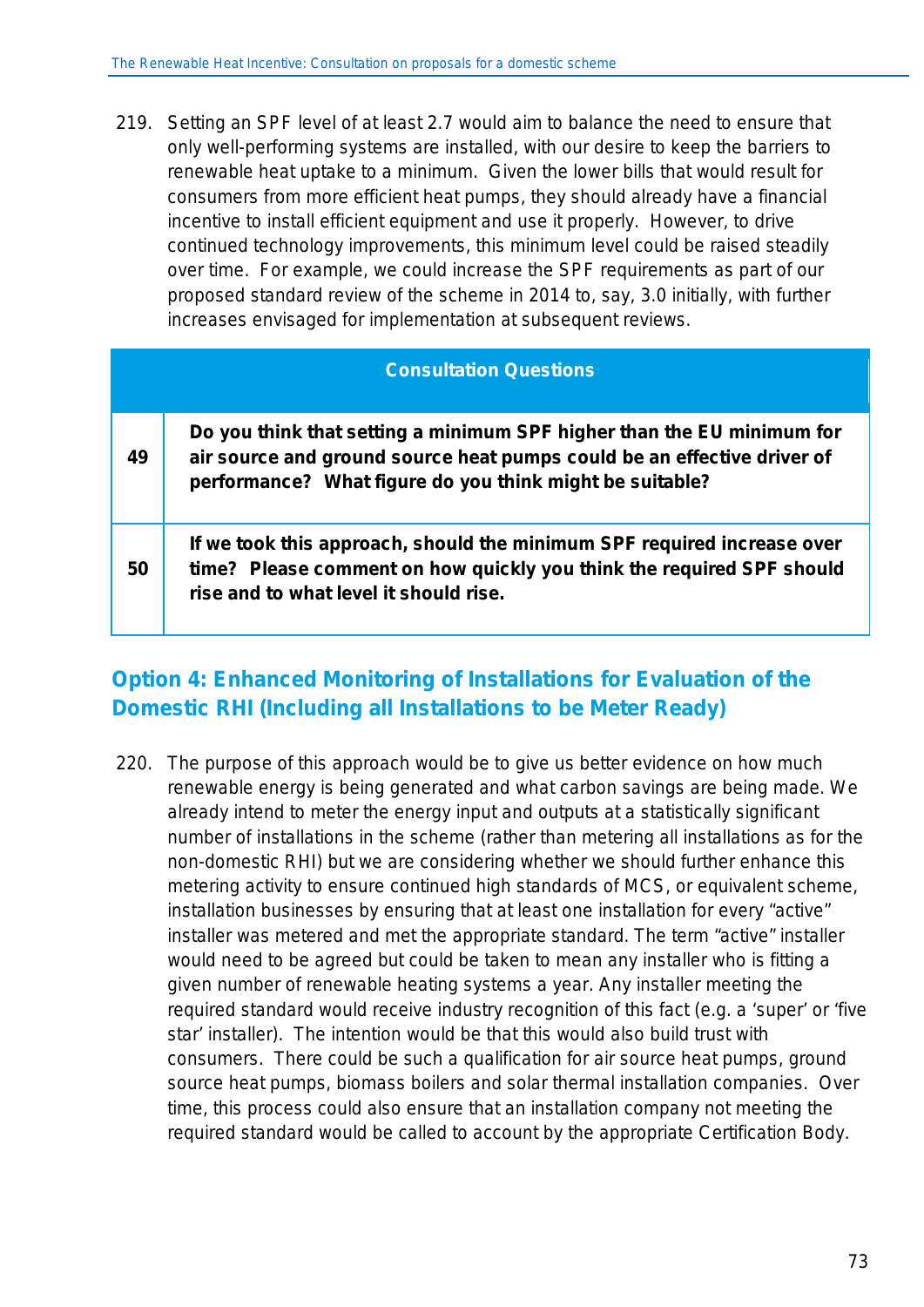- 221. We believe that this approach would provide reassurance to consumers and should help ensure we obtain maximum value for money from the scheme for taxpayers. In the future, it may also be possible to incorporate metered data into demonstration of competencies and achievement of qualifications for certification. We are committed to creating an industry that is continuously learning and improving.
- 222. To deliver this approach, given our experience of metering the RHPP scheme, it would mean that all installations would need to be 'meter ready'. Making an installation meter-ready is very straightforward and inexpensive. It requires the installer to fit isolation valves either side of where the heat metering equipment might later be installed.
- 223. For RHPP 2 we created an Installer Checklist<sup>27</sup> which is completed by the installer on behalf of the consumer to confirm that the system is indeed 'meter ready'. This checklist guarantees that, should the installation fall under the metering requirements, the metering team will have access to the necessary pipe work and will not have to drain the system down to fit a meter. In the case of RHPP 2, a percentage of grant payments were withheld from any consumer failing to make their system 'meter ready' where it could be shown it would have been possible to make it 'meter ready'. If we pursued this option we would envisage following a similar approach to the need for installations to be 'meter ready' in the domestic RHI. However, given that the proposed domestic RHI is a deemed tariff payment, rather than a one-off grant payment (like the RHPP) the penalty for consumers not making their installations 'meter ready' would need to be different.
- 224. One proposal that would be reasonably easy to administer is that consumers lose the first year of their RHI payment if they failed to comply with the meter-ready requirement. Another would be to reduce all of their RHI payments by a fixed amount such as 20%. We welcome your views on this.

|    | <b>Consultation Questions</b>                                                                                                                                   |
|----|-----------------------------------------------------------------------------------------------------------------------------------------------------------------|
| 51 | What are your views on the use of the RHI budget to pay for metering<br>equipment to be installed for the purpose of policy evaluation?                         |
| 52 | What are your views on the proposal that we should share data with MCS<br>Certification Bodies so that it can be used to improve MCS installer<br>surveillance? |

 $\overline{a}$ 

<sup>&</sup>lt;sup>27</sup> <http://www.energysavingtrust.org.uk/Generate-your-own-energy/Financial-incentives/Renewable-Heat-Premium-Payment-Phase-2#5>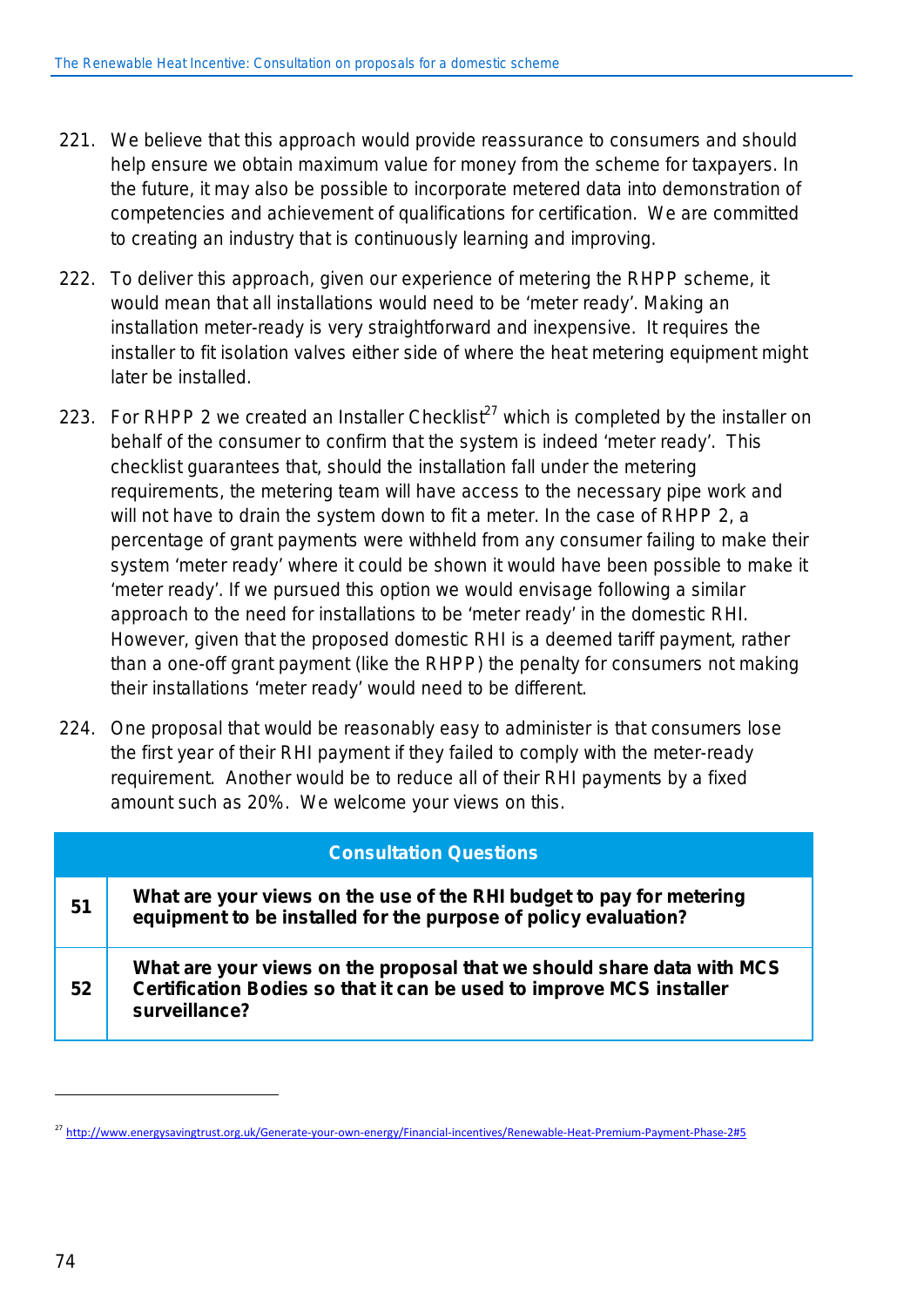| 53 | What are your views on the requirement to make all installations 'meter<br>ready' and the use of an Installer Checklist?                                                                                                         |
|----|----------------------------------------------------------------------------------------------------------------------------------------------------------------------------------------------------------------------------------|
| 54 | Do you agree that there should be a financial penalty for consumers who<br>do not ensure their installation is 'meter ready'?                                                                                                    |
| 55 | Should the penalty for consumers who do not make their installation<br>'meter ready' be the loss of the first year of their RHI payments or a<br>reduction of all of their payments? What other penalty might be<br>appropriate? |

## **Option 5: An Uplift in Tariff for Systems with Solar Thermal Installed Alongside other Renewable Technologies**

- 225. There are often significant advantages in the performance of renewable space heating technologies to installing them alongside solar thermal systems. For biomass, it reduces demand in summer months when space heating is required less often and for heat pumps, where the solar thermal provides more of the hot water (which requires a higher system temperature) it allows the heat pump to perform more efficiently.
- 226. We are keen to encourage the installation of these systems where possible, but we recognise that for many households, the costs of installing both technologies might be prohibitive. One proposal, therefore, would be that we pay an uplift to provide a further incentive to this market to consumers installing solar thermal in conjunction with a complementary renewable technology.

|    | <b>Consultation Questions</b>                                                                                                           |
|----|-----------------------------------------------------------------------------------------------------------------------------------------|
| 56 | What are your views on providing a tariff uplift for systems where solar<br>thermal is installed alongside other renewable technologies |
| 57 | Do you have any evidence on the size of tariff that should be provided in<br>order to encourage the deployment of these systems.        |
| 58 | Are there any other approaches that you think could drive continued<br>improved performance of renewable heating systems?               |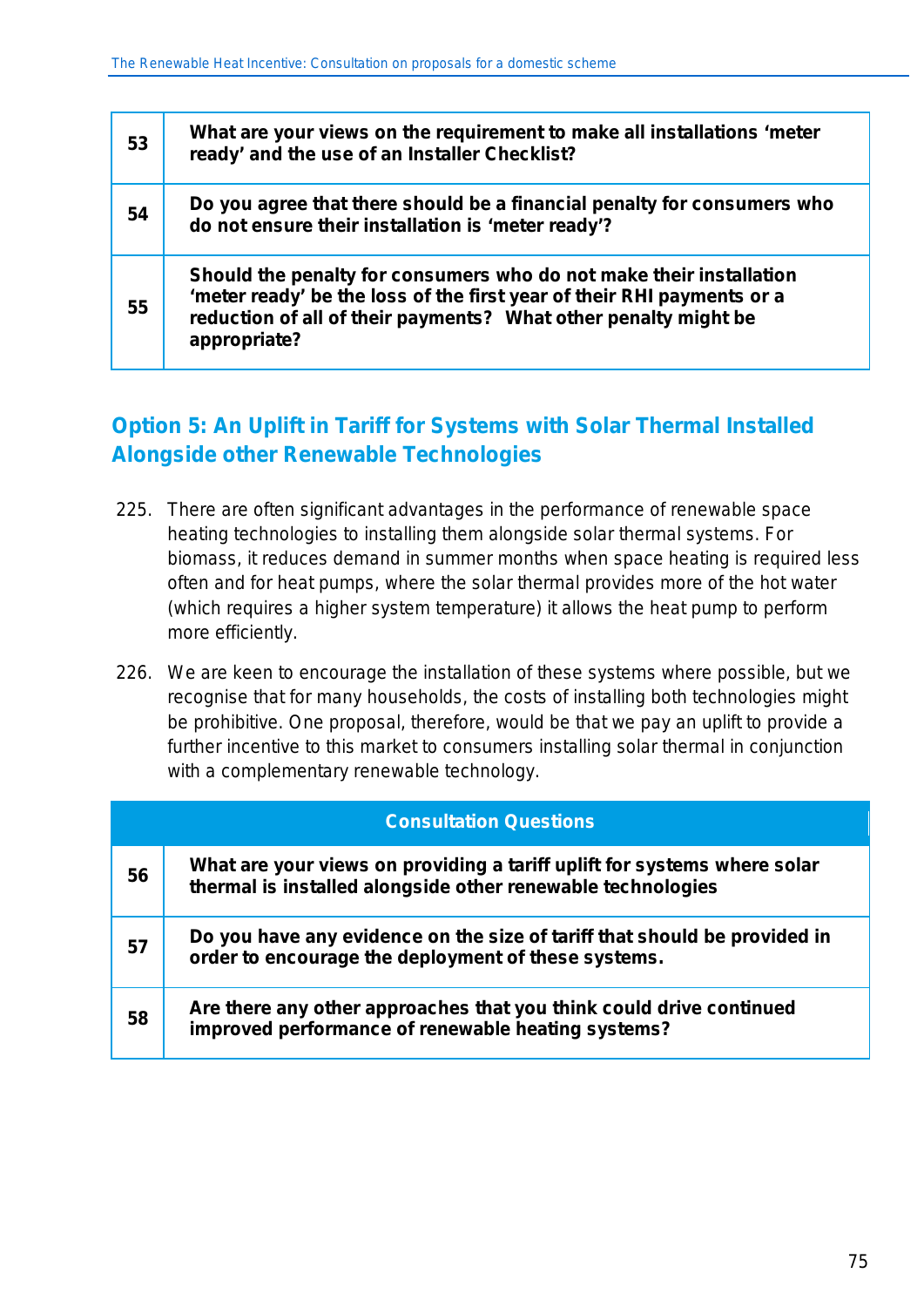## C hapter 6: Delivery

- 227. We intend to launch any domestic RHI scheme with Ofgem as our interim delivery partner. Ofgem already successfully administers a number of schemes for DECC, through Ofgem E-Serve, including the non-domestic RHI, the Renewables Obligation and Feed-in Tariff and has significant expertise in this area. The experience of running these programmes is frequently evaluated to ensure lessons are learned by both Ofgem and DECC to improve the customer experience and value for money of policy administration. We will be working closely with Ofgem ahead of the launch on the detail of the domestic RHI scheme in order to put in place the resource, IT and processes necessary to ensure the scheme runs effectively, the information householders will need is readily accessible and the application process is as simple as possible. As with the non-domestic scheme, Ofgem would develop and consult on detailed guidance about how they plan to administer the scheme based on the draft regulation conferring their roles and responsibilities.
- 228. It will be our intention to make the scheme as simple as possible to facilitate cost effective and streamlined administration of scheme delivery. One particular issue that we are considering at the moment is ensuring that our plans for offering support to legacy applicants (those who have installed since 15 July 2009) are deliverable in an efficient manner as set out in chapter 2.
- 229. In 2010 DECC's Delivery Review recommended that in future, delivery partners should be selected on the basis of a competitive tender process to ensure value for money and promote the best possible delivery standards. The legislation that sets the basis for the RHI (Section 100 of the Energy Act 2008) limits the administration of the scheme to either Ofgem or the Secretary of State. This means that as drafted there is no scope for opening the delivery of the domestic RHI to competitive tender at this stage.
- 230. It is our intention to seek the necessary legal powers to enable us to run a competitive tender process for the administration of the RHI in future. The timing of this will depend on Parliamentary and procurement timetables. We do not expect it to be before at least 2015 and are committed to maintaining Ofgem as our delivery partner in the meantime.
- 231. We are committed to delivering a domestic RHI by Summer 2013. To achieve this goal, we have set out a challenging but achievable timetable. The steps identified in the timeline below provide the framework for delivery and monitoring our progress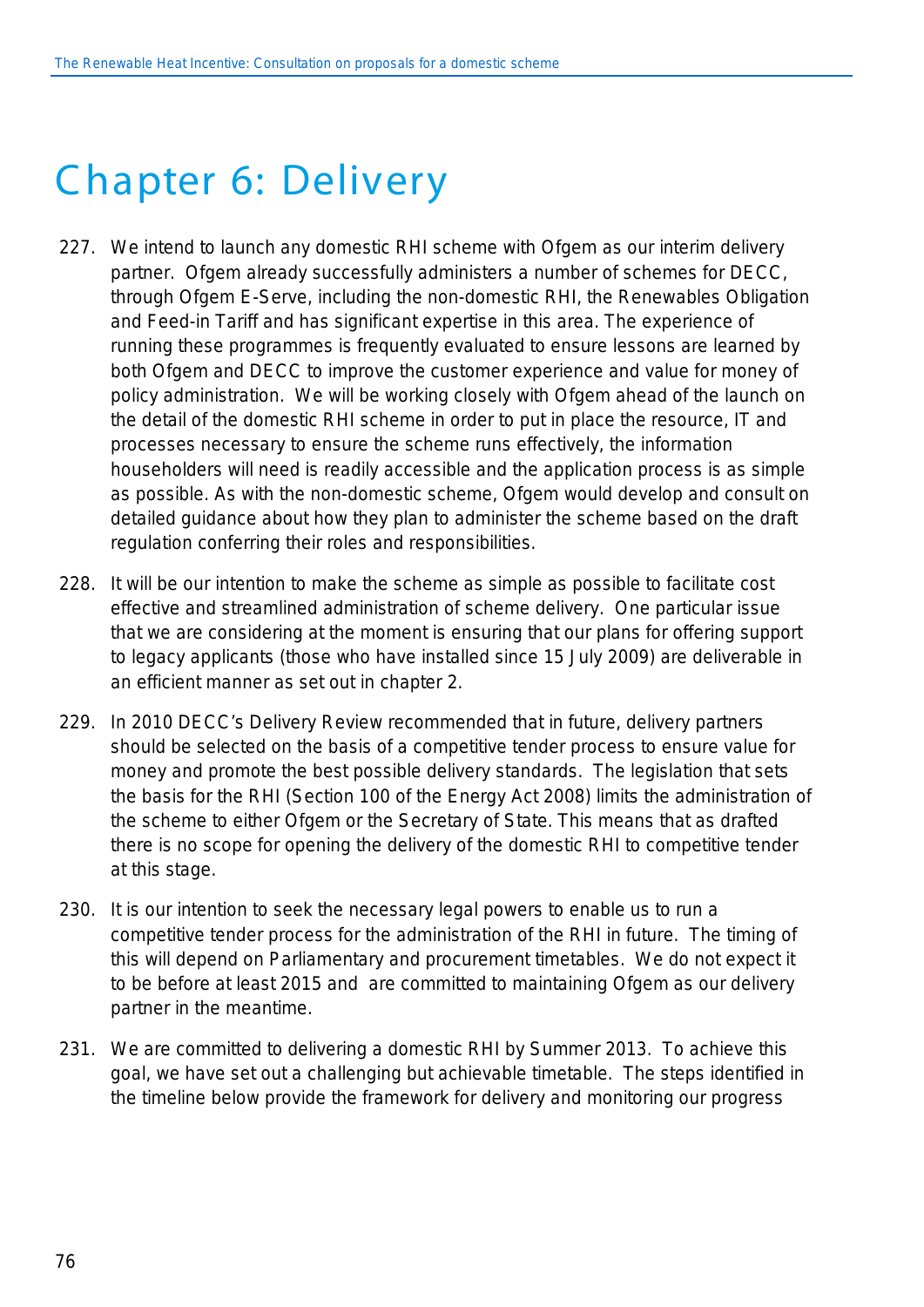### **Renewable Heat Incentive**

#### **Scheme Timetable**

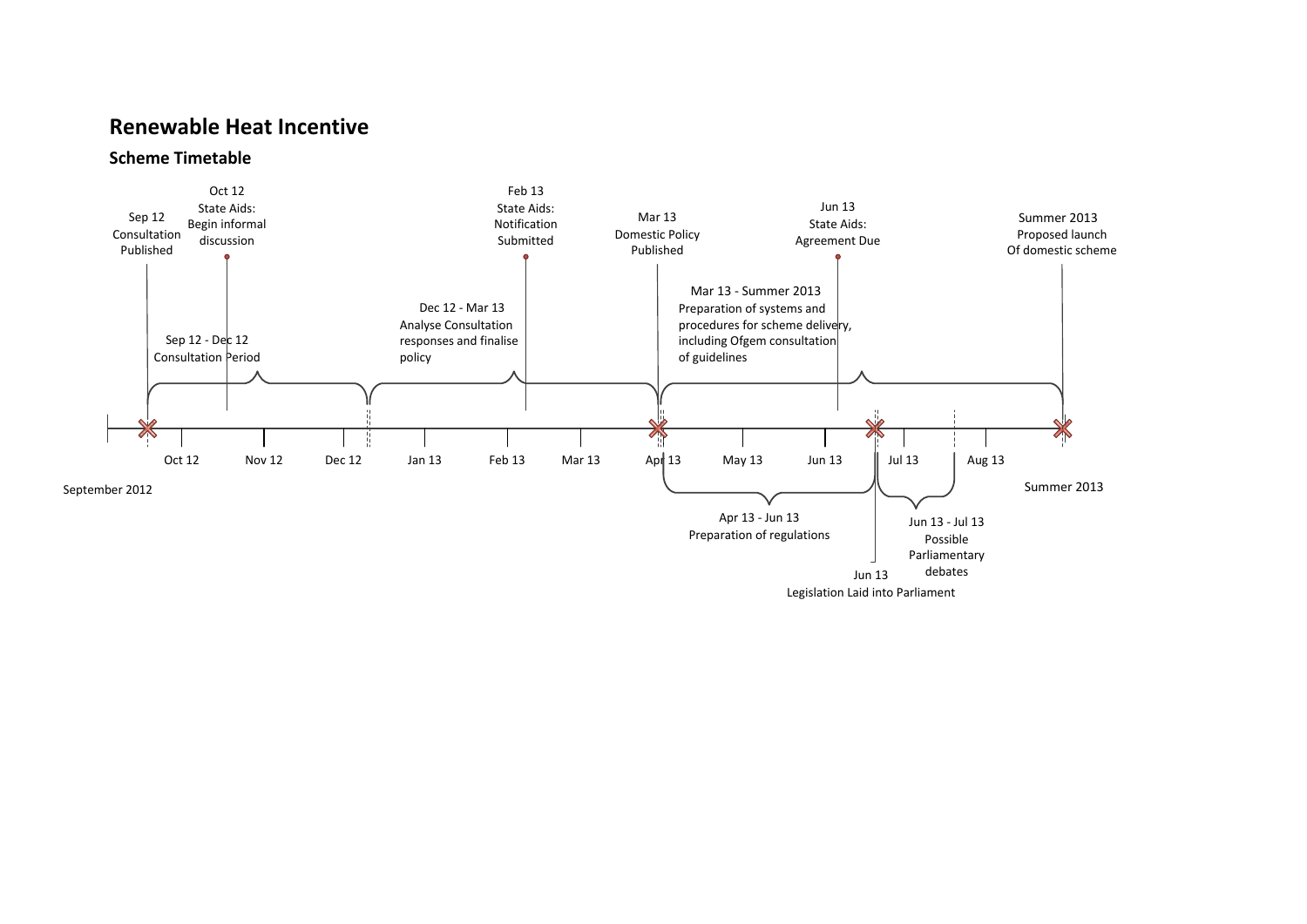## **Payment Proposals**

- 232. There are currently several options for how and when payments to consumers would be made. We are working with Ofgem to identify the optimum option from a delivery cost perspective. The options relate to the frequency of payments and whether payments are in advance or in arrears.
- 233. Householders will usually pay any borrowing on a monthly basis. It would be extremely costly for Ofgem to be paying homeowners on such a regular basis. Therefore we are seeking views from stakeholders on the pattern of payment that would be most attractive to homeowners between:
	- Quarterly or annual payments
	- In advance or in arrears

#### **Consultation Question**

**What are you views on the above options for the proposed pattern of payments?**

234. As set out in the introduction, we are also considering the scope to phase or pilot the delivery of the domestic RHI scheme to mitigate delivery risks.

**59**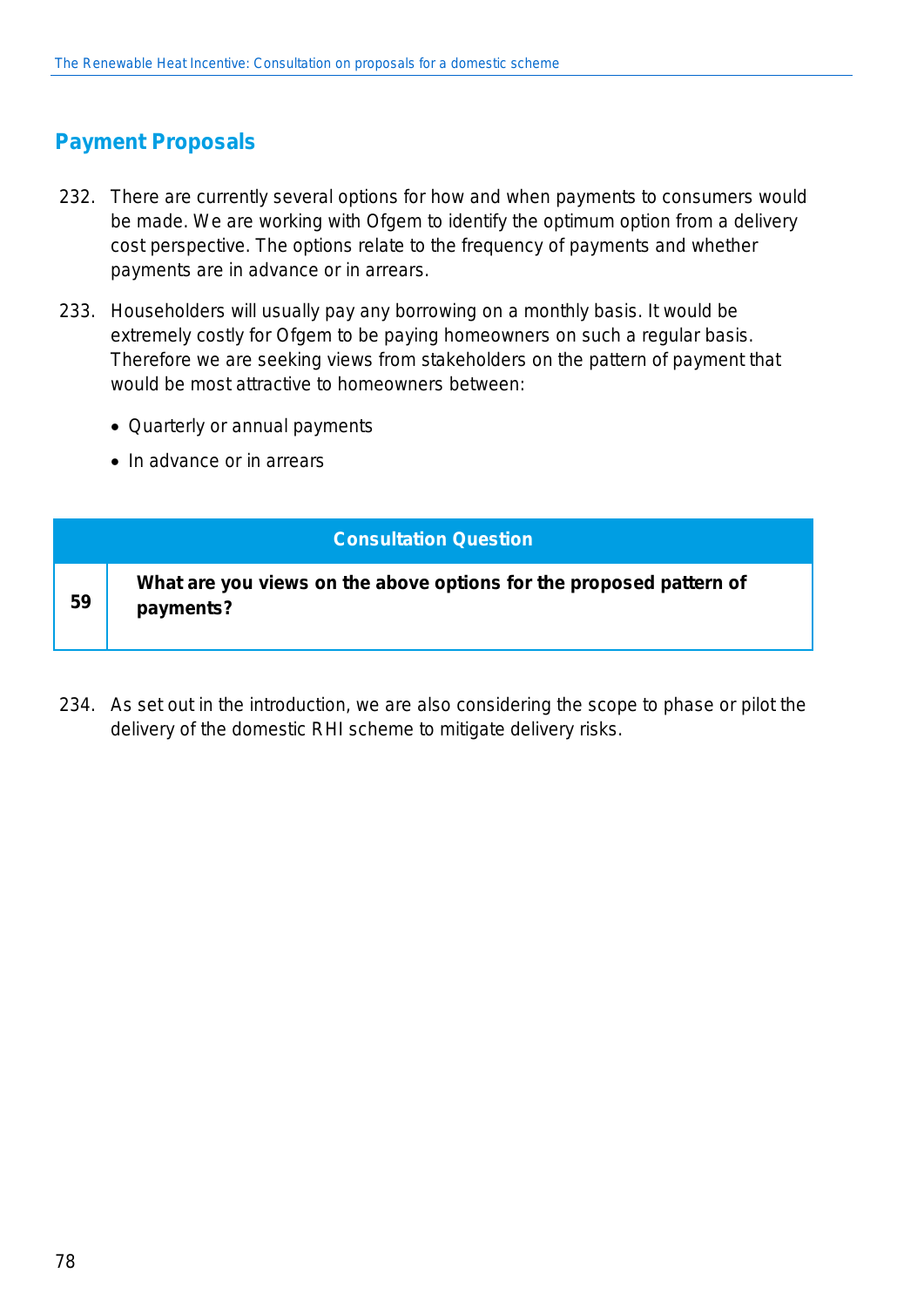## Chapter 7: Assurance

## **Consumer Protection**

1

- 235. Given that fewer than 1% of UK homes currently have a renewable heating technology installed, we are aware that there is a lack of information available to consumers. A lack of awareness of renewable heat may also make consumers more vulnerable to mis-selling and less able to assure the quality of installations than would be the case in a more established market sector.
- 236. Evidence from a variety of social research sources strongly suggests that prospective consumers may lack the confidence to begin to proceed down the customer journey at all without some trustworthy independent advice, and knowledge that there is consumer protection in place. We are therefore looking to work with industry to ensure that appropriate safeguards are in place and that consumers are aware of these.
- 237. We are proposing to take steps to overcome consumers' concerns around the performance of heat pumps. Our policy proposals include some minimum quality standards as eligibility criteria for receiving the RHI and Chapter 5 outlined options for ensuring that the policy supports high performance of technologies effectively. We are also proposing to offer the option for those consumers installing heat pumps to keep a bivalent fossil fuel system so as to provide additional reassurance as set out earlier in Chapter 4 if they wish.
- 238. The proposed standards and certifications to be met before eligibility for the scheme is granted are important to protect consumers effectively and a key mechanism would be the requirement that all installations would need to be certified under the Microgeneration Certification Scheme (MCS) or equivalent schemes<sup>28</sup>, such as Solar Keymark for solar thermal products. This means that both the technology and the company installing it would need to be certified under the MCS scheme or equivalent. When applying for RHI support, applicants would be asked for details of MCS certification.
- 239. MCS certified installation businesses and equipment must adhere to certain standards and there is a complaints procedure available to consumers which addresses issues such as mis-selling and poor design, installation or performance.
- 240. MCS (or equivalent schemes) is already the requirement for the Renewable Heat Payment Premium (RHPP) and Feed-In Tariffs installations up to 50kW and will be the certification route for Microgeneration under the Green Deal. On balance

<sup>28</sup> As certified under British Standard EN45011 (General requirements for bodies operating product certification schemes)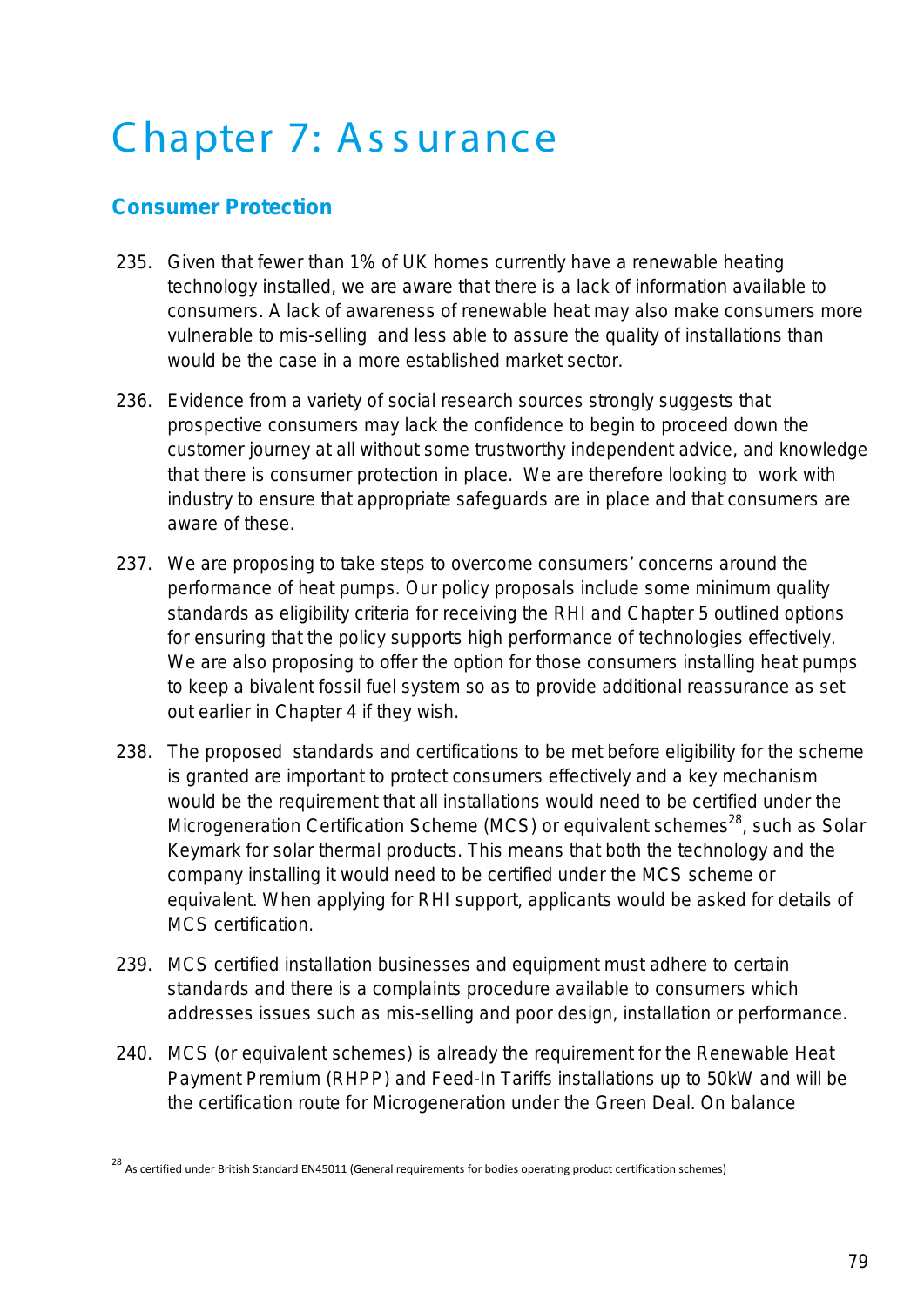therefore, we feel it is better that we continue to focus on the development of the current system, rather than incurring what would be significant costs and duplication of effort - as well as the confusion - of introducing a separate quality scheme for the RHI.

- 241. In accordance with our European obligations we would also recognise certification by schemes equivalent to MCS which meet the requirements of the Renewable Energy Directive. Solar Keymark, which is a product certification scheme for solar thermal systems, is equivalent to MCS and we are proposing that the RHI scheme accept these products from the launch of the scheme. Thus, we believe that our proposed approach achieves the objective of protecting consumers in a cost-effective manner, without overly distorting the workings of the microgeneration market and would allow the linking to alternative certification schemes as they emerge.
- 242. In order to prepare for accreditation under the RHI, those wanting to receive support once the scheme has started should ensure they have documentary evidence that their renewable heat installation is MCS certified, both in terms of the product and installer. Practically, this information will be captured on the MCS certificate that they will have been issued with following their installation. We also ask people to retain any invoices and receipts, which can provide further evidence of installation.
- 243. MCS would back up these arrangements with an enhanced spot check regime on installers to ensure that standards are continuing to be met. In addition, checks would also be carried out on installations where complaints have been received.
- 244. As part of MCS, installation businesses sign up to the REAL Assurance Scheme which has been set up by the Renewable Energy Association. REAL membership indicates that the supplier has agreed to abide by the standards set out in their Consumer Code. This code is backed by the Office of Fair Trading as part of its selfregulation initiative, the Consumer Codes Approval Scheme.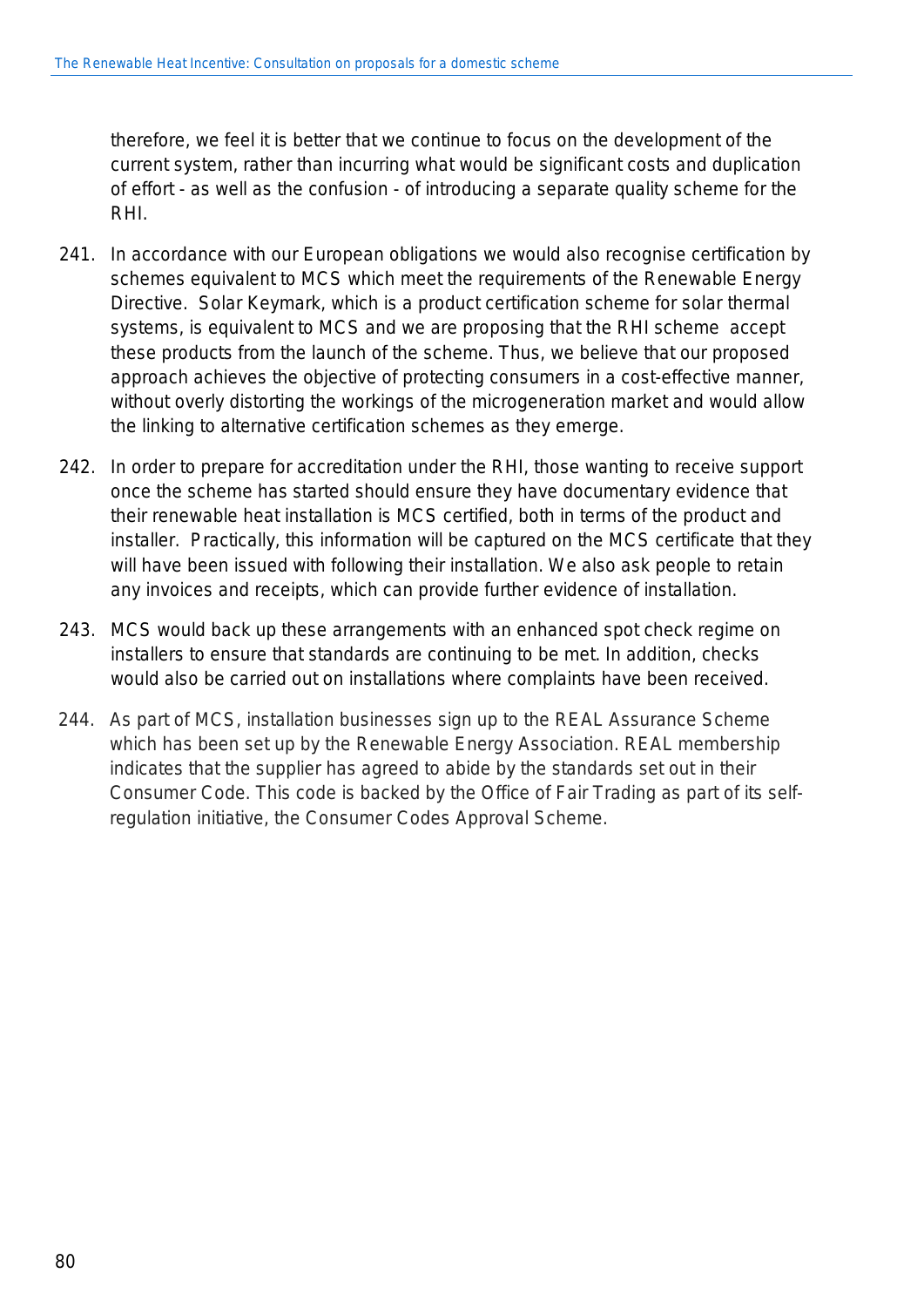|    | <b>Consultation Question</b>                                                                                                                                                                                                                                 |
|----|--------------------------------------------------------------------------------------------------------------------------------------------------------------------------------------------------------------------------------------------------------------|
| 60 | Do you think that MCS (or equivalent schemes) will provide sufficient<br>consumer protection for the RHI or should additional consumer<br>protection be built into the scheme? If you think more is necessary,<br>please explain what you think is required. |

## **Maintenance**

- 245. The proposals for the RHI scheme set out here are designed to subsidise the use of renewable heating systems over the assumed lifetime of the equipment. It is therefore vital that any systems installed under the RHI scheme are not only running as well as they can when first installed but continue to do so over their lifetime. We have therefore considered whether maintenance should be included as a scheme requirement to ensure this.
- 246. There is a natural incentive for households to keep their renewable heating systems maintained and working well in order to heat their homes satisfactorily. However, the risk that some might not means that poorly maintained installations, generating less than optimal amounts of heat, may be claiming under the RHI. In terms of maximising the value for money of the RHI scheme, this is an undesirable outcome. In addition, poorly maintained biomass equipment may present a risk to the environment in terms of air quality. Also, particularly in such an emerging market, there is a need to educate households as to the ongoing requirements of these relatively unfamiliar technologies. We believe that there is a need for a scheme maintenance requirement in the RHI and the costs are included in the indicative tariff calculations.
- 247. We have considered whether this should take the form of introducing a requirement into the RHI regulations regarding regular maintenance inspections, with proof to be provided to the administrator. However, such an approach would be likely to result in a significant and undesirable intervention by Government in what is an emerging market. Additionally, the setting of maintenance standards is likely to be complex and may unfairly advantage some industry players to the detriment to others. The burden falling on consumers could also be resented and therefore impact on scheme take-up, whilst the resulting enforcement activity is likely to have scheme administration cost implications.
- 248. Our currently preferred approach is therefore for an intermediate option of using annual consumer self-declaration (akin to tax self-assessment) supported by further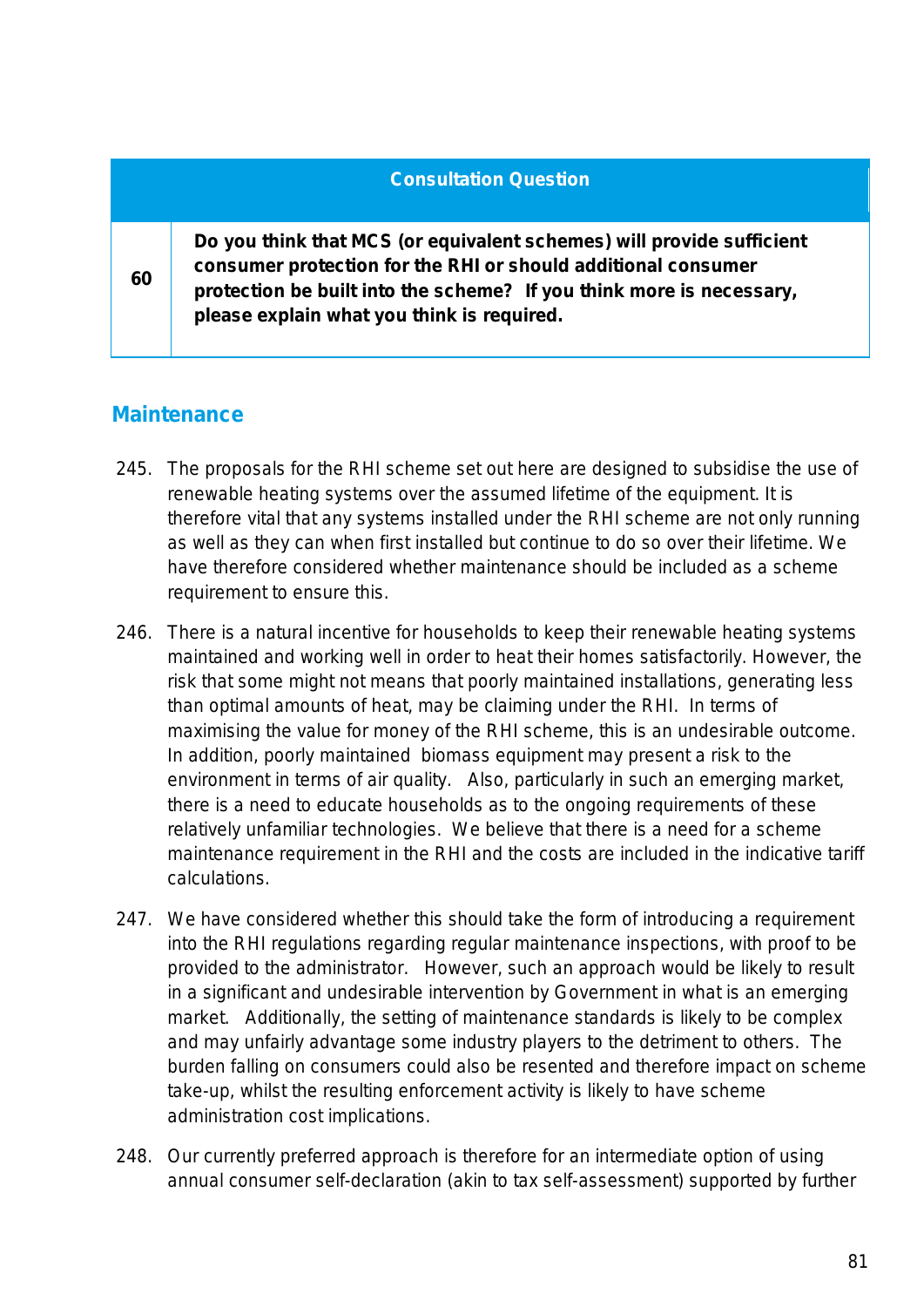risk-based enforcement activities such as spot checks where necessary. Such a declaration could say that the system continues to be operational and that the equipment is being maintained in accordance with manufacturers' requirements. We see this approach as having minimal adverse consequences. It is a neutral approach, allowing the market to develop freely; consumers will face a minimal burden and the scheme administrator's responsibility will be limited to the execution of additional enforcement activities such as risk-based spot checks. We feel that this approach will keep scheme administration costs low with barriers to take-up minimised. Support for this option has come from recent focus groups at which the majority of participants indicated that they would expect to enter into a service contract with the installer for microgeneration technologies, such an arrangement automatically ensuring that the system was well maintained and serviced regularly where necessary.

249. While we accept that there is a potential argument for a mandatory requirement being introduced for biomass systems given the greater public health risks, at present we believe that setting up an alternative enforcement regime would result in disproportionate overheads at launch.

### **Consultation Question**

**Do you agree that our proposed approach of an annual consumer selfdeclaration, supported by supplementary spot checks is the best way to ensure that equipment installed under the RHI continues to be operational and generate heat optimally over time? What should the penalties for non compliance be? If you think that the proposed approach is not the best or could be improved, please set out your reasoning and any evidence to support that.**

## **Fraud**

**61**

250. We have a duty to ensure that the design of the domestic RHI scheme from a policy perspective does not pose an unduly high risk of being gamed or defrauded. We have identified the following key areas which we believe pose the most obvious fraud risks, together with the protective measures that could be built into the scheme to mitigate them.

| <b>Risk</b>                           | <b>Mitigation</b>                   |
|---------------------------------------|-------------------------------------|
| Use of non-MCS (or equivalent scheme) | Awareness raising of the RHI scheme |
| certified installation business which | will include informing potential    |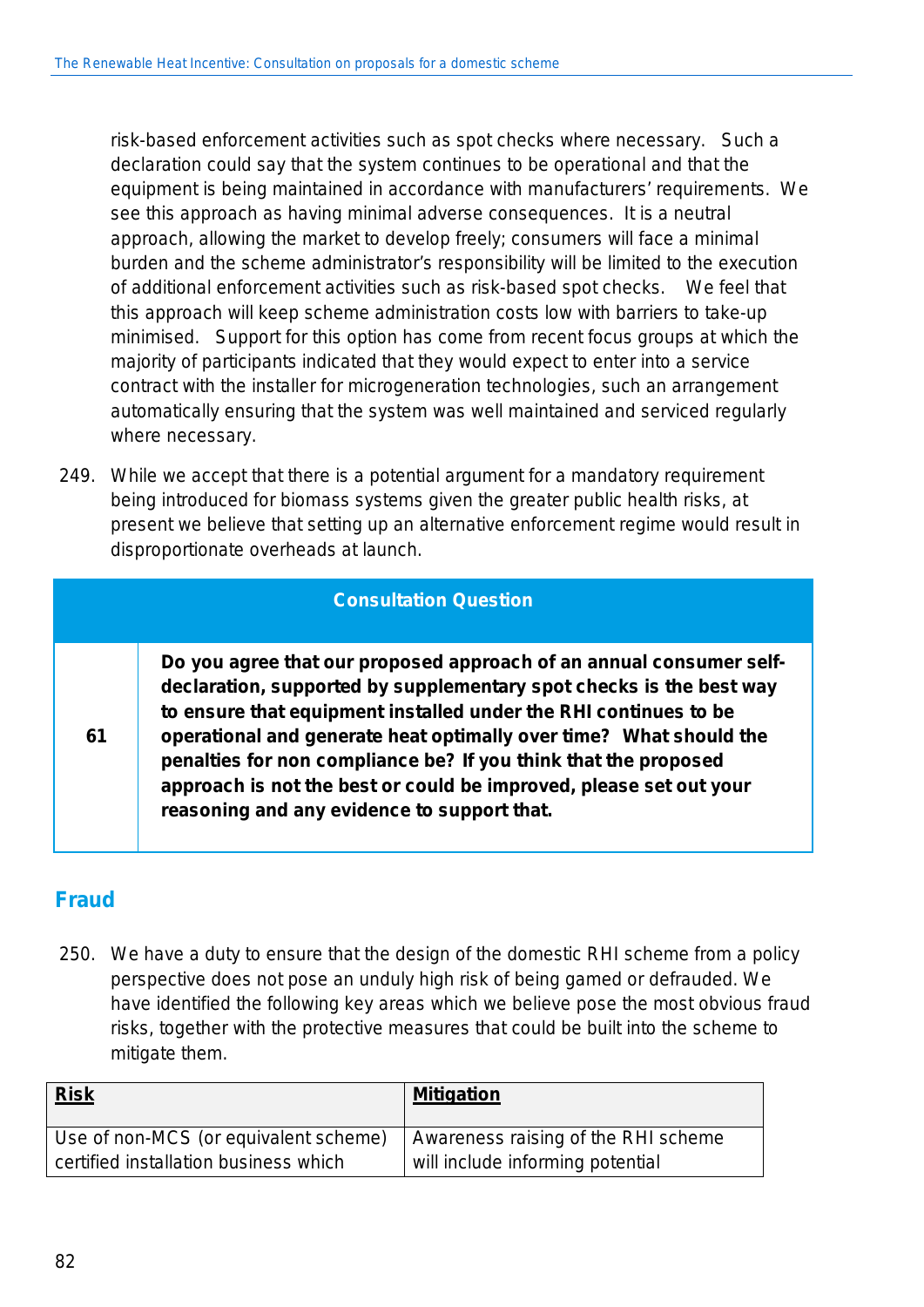| <b>Risk</b>                                                                                                                                                                                 | <b>Mitigation</b>                                                                                                                                                                                                                                                                                                                               |
|---------------------------------------------------------------------------------------------------------------------------------------------------------------------------------------------|-------------------------------------------------------------------------------------------------------------------------------------------------------------------------------------------------------------------------------------------------------------------------------------------------------------------------------------------------|
| would nullify the consumer's application.                                                                                                                                                   | consumers of installer eligibility<br>requirements and the opportunity to<br>check MCS accreditation.                                                                                                                                                                                                                                           |
|                                                                                                                                                                                             | Within the RHI scheme itself, Ofgem<br>would be able to confirm via the MCS<br>website the details of the MCS<br>installation business named on the RHI<br>application sent to them.                                                                                                                                                            |
|                                                                                                                                                                                             | More generally, making false<br>representations in order to achieve a<br>financial gain is an offence and court<br>proceedings could be brought on this<br>basis.                                                                                                                                                                               |
| Consumer applies for and receives RHI<br>payments when they have not put in an<br>eligible renewable heating system.                                                                        | Before approving the start of payments,<br>Ofgem would require proof of installation<br>by an MCS certified business (as well as<br>proof that the green tick energy efficiency<br>measures have been installed).                                                                                                                               |
|                                                                                                                                                                                             | There would be an audit process to<br>check and to meter a percentage of all<br>installations.                                                                                                                                                                                                                                                  |
|                                                                                                                                                                                             | Any MCS installation business is also<br>liable to an MCS audit of work done.                                                                                                                                                                                                                                                                   |
| Consumer submits false documents<br>claiming they have actioned their green<br>ticks (energy efficiency measures<br>identified on their property's Energy<br>Performance Certificate(EPC)). | It is proposed that an application for RHI<br>support should include a copy of a<br>revised EPC done after the green tick<br>measures have been installed. The<br>EPC will confirm they have been done.<br>Where necessary, Ofgem would be able<br>to check the online register of EPCs to<br>confirm that what they have received is<br>valid. |
|                                                                                                                                                                                             | Also, deemed heat usage figures<br>calculated by an appropriate installer will<br>be set on the basis of a consumer having<br>actioned all the relevant green ticks. A                                                                                                                                                                          |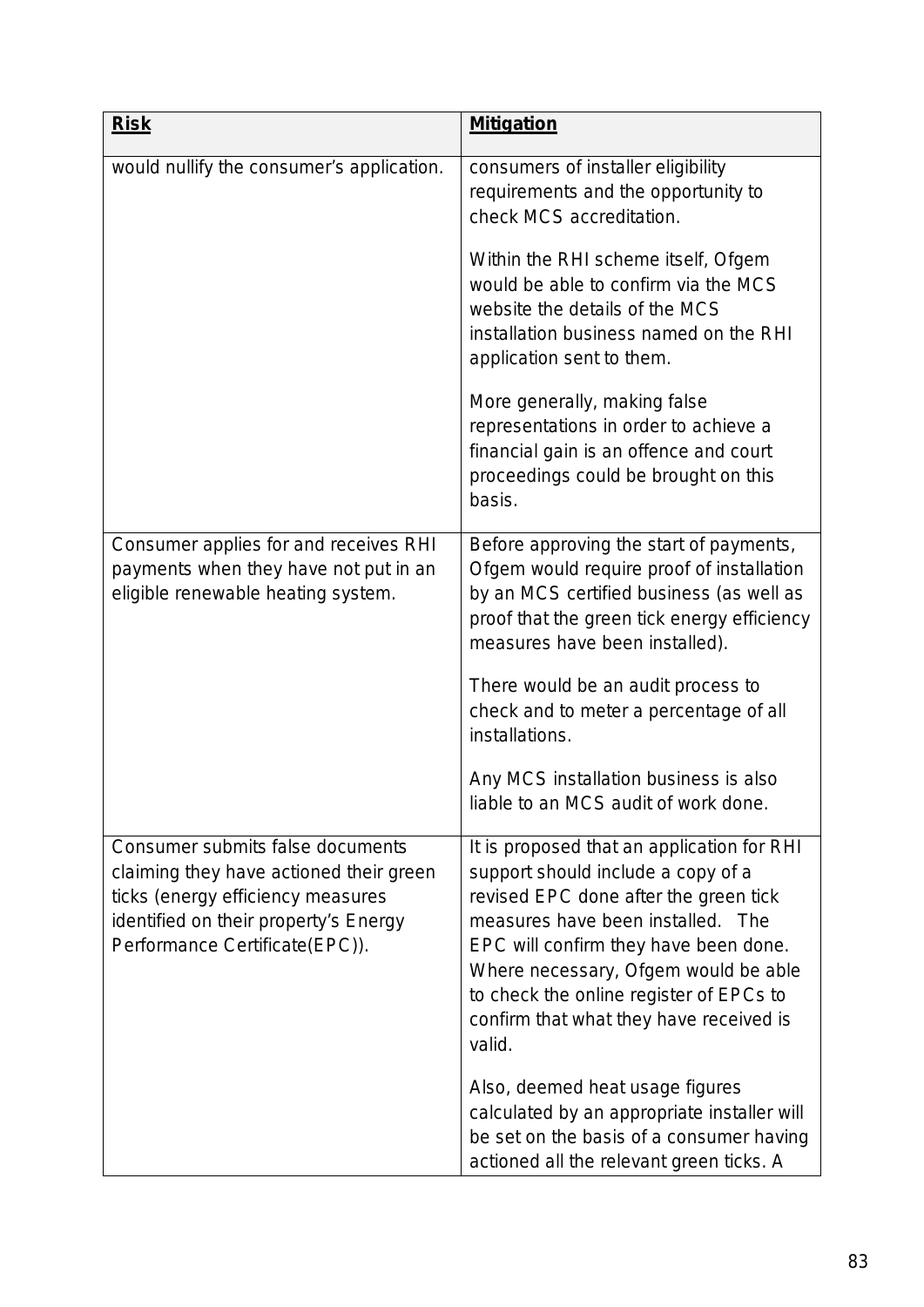| <b>Risk</b>                                                                                                                                                   | <b>Mitigation</b>                                                                                                                                                                                                                                                                                                                                                                                            |
|---------------------------------------------------------------------------------------------------------------------------------------------------------------|--------------------------------------------------------------------------------------------------------------------------------------------------------------------------------------------------------------------------------------------------------------------------------------------------------------------------------------------------------------------------------------------------------------|
|                                                                                                                                                               | renewable heating system is unlikely to<br>work effectively if the green tick<br>measures are not installed. We would<br>make this clear in our communication<br>surrounding the scheme.                                                                                                                                                                                                                     |
| RHI payments are requested for a<br>system installed in an unoccupied or<br>partially occupied home.                                                          | It is proposed that, when applying for RHI<br>support, recipients would be required to<br>declare that the property they are<br>applying for was their primary residence.<br>It is also anticipated that Ofgem would<br>use random spot checks to ensure<br>compliance and would have powers in<br>place to reclaim payments where it<br>subsequently became apparent that they<br>were falsely claimed for. |
| Consumer has previously received<br>RHPP support and does not declare any<br>or correct details of it, leading to over-<br>compensation under the RHI.        | We propose that the necessary<br>procedures would be in place to allow<br>Ofgem to check what (if any) RHPP<br>payments an RHI applicant had already<br>received.<br>Furthermore, it is anticipated that Ofgem<br>would have provisions in place that<br>would allow them to claim back any<br>payments where it subsequently<br>becomes apparent that the recipient had<br>falsely claimed them.            |
| Where a meter has been installed (e.g.<br>where a bivalent system is in place), the<br>consumer's heating use behaviour is<br>designed to prompt overpayment. | Payments based on meters are capped<br>at the deemed rate, so that there cannot<br>be any overcompensation in these<br>situations.                                                                                                                                                                                                                                                                           |
| Consumer keeps a fossil fuel system,<br>whilst installing renewable heat and<br>getting the RHI, but continues to use the<br>fossil fuel system.              | In circumstances where a back-up<br>system is permitted, RHI payments<br>would be made on the basis of metered<br>heat. Furthermore our proposals<br>suggest that, as part their annual<br>declarations to Ofgem, consumers with<br>bivalent heating systems would have to                                                                                                                                   |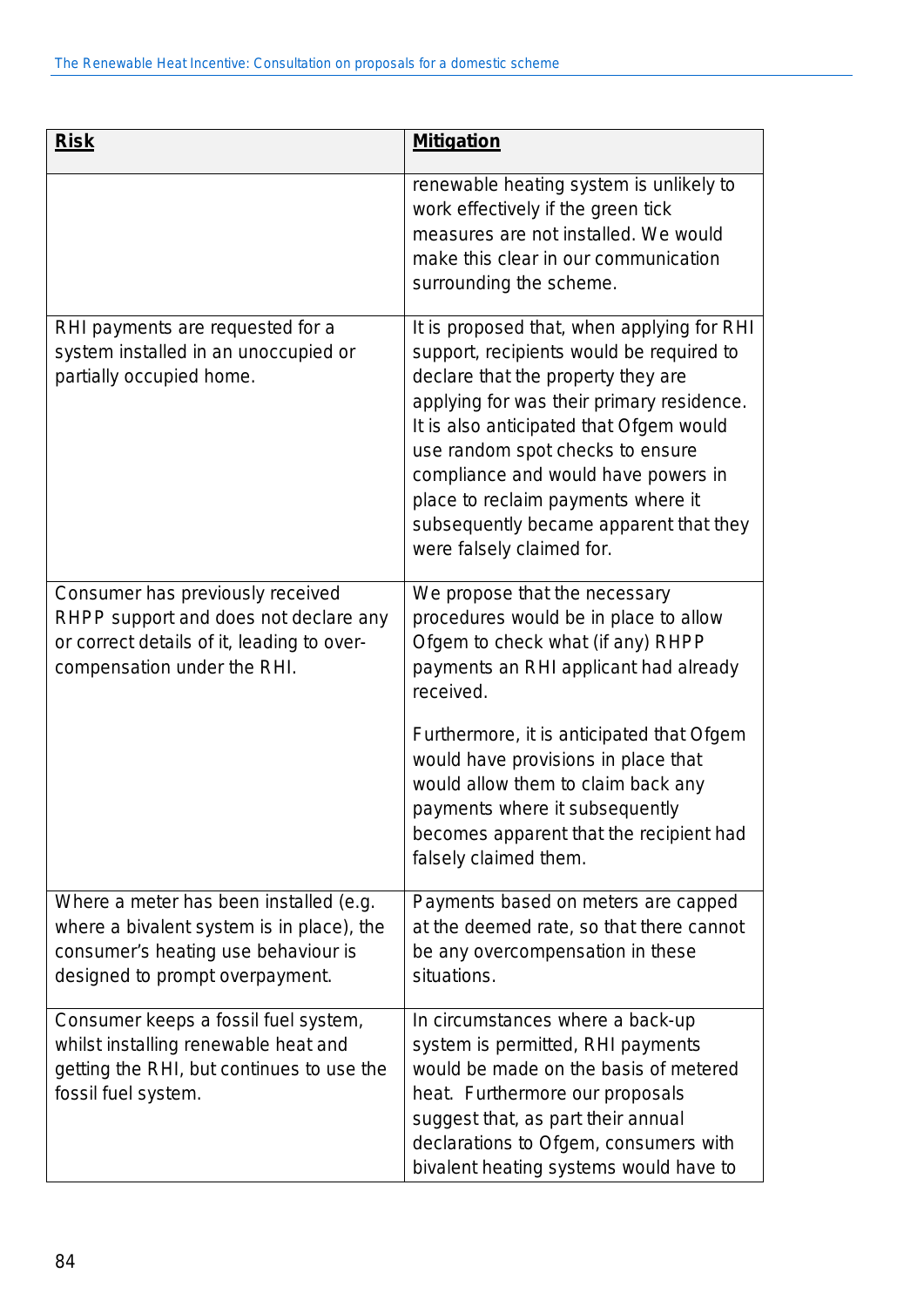| <b>Risk</b>                                                                                                                                                        | <b>Mitigation</b>                                                                                                                                                                                                                                                                                                                                                                                                                                                                                            |
|--------------------------------------------------------------------------------------------------------------------------------------------------------------------|--------------------------------------------------------------------------------------------------------------------------------------------------------------------------------------------------------------------------------------------------------------------------------------------------------------------------------------------------------------------------------------------------------------------------------------------------------------------------------------------------------------|
|                                                                                                                                                                    | provide relevant information to show their<br>ongoing use of the renewable system. It<br>is intended that Ofgem would also<br>perform spot checks on RHI payment<br>recipients as part of their audit process.                                                                                                                                                                                                                                                                                               |
| Consumer replaces a broken renewable<br>heating system for which they receive<br>RHI payments with a fossil fuel system,<br>but continues to claim those payments. | From a practical perspective, it would be<br>anticipated that a consumer would seek<br>to make use of any warranties that the<br>system might have to get it repaired or<br>replaced. They may also have chosen to<br>put in place a maintenance contract<br>under which a replacement system could<br>be obtained. Furthermore, the time,<br>disruption and cost involved in installing<br>a different type of system rather than<br>seeking to get the broken system<br>mended may be seen as a deterrent. |
|                                                                                                                                                                    | From a scheme perspective, it is<br>proposed that RHI payment recipients<br>would be required to provide regular self-<br>declarations as to their continued use of<br>the renewable heating system and it is<br>anticipated that Ofgem would use<br>random spot checks to ensure<br>compliance.                                                                                                                                                                                                             |
| Consumer switches back to a fossil fuel<br>system after the 7 years payment of RHI<br>has been made.                                                               | The proposed approach of generally not<br>permitting a back-up system or paying on<br>the basis of metered heat generation<br>reduces the scope for this, especially in<br>the case of heat pumps as there should<br>be no economic incentive to do this.                                                                                                                                                                                                                                                    |
|                                                                                                                                                                    | We acknowledge that this could be<br>different for biomass and this issue is<br>covered in chapter 4.                                                                                                                                                                                                                                                                                                                                                                                                        |
| Consumer moves home, but continues to<br>accept payments.                                                                                                          | It is proposed that consumers would<br>need to provide regular self-declarations<br>about their continued use of the<br>renewable heating system and Ofgem                                                                                                                                                                                                                                                                                                                                                   |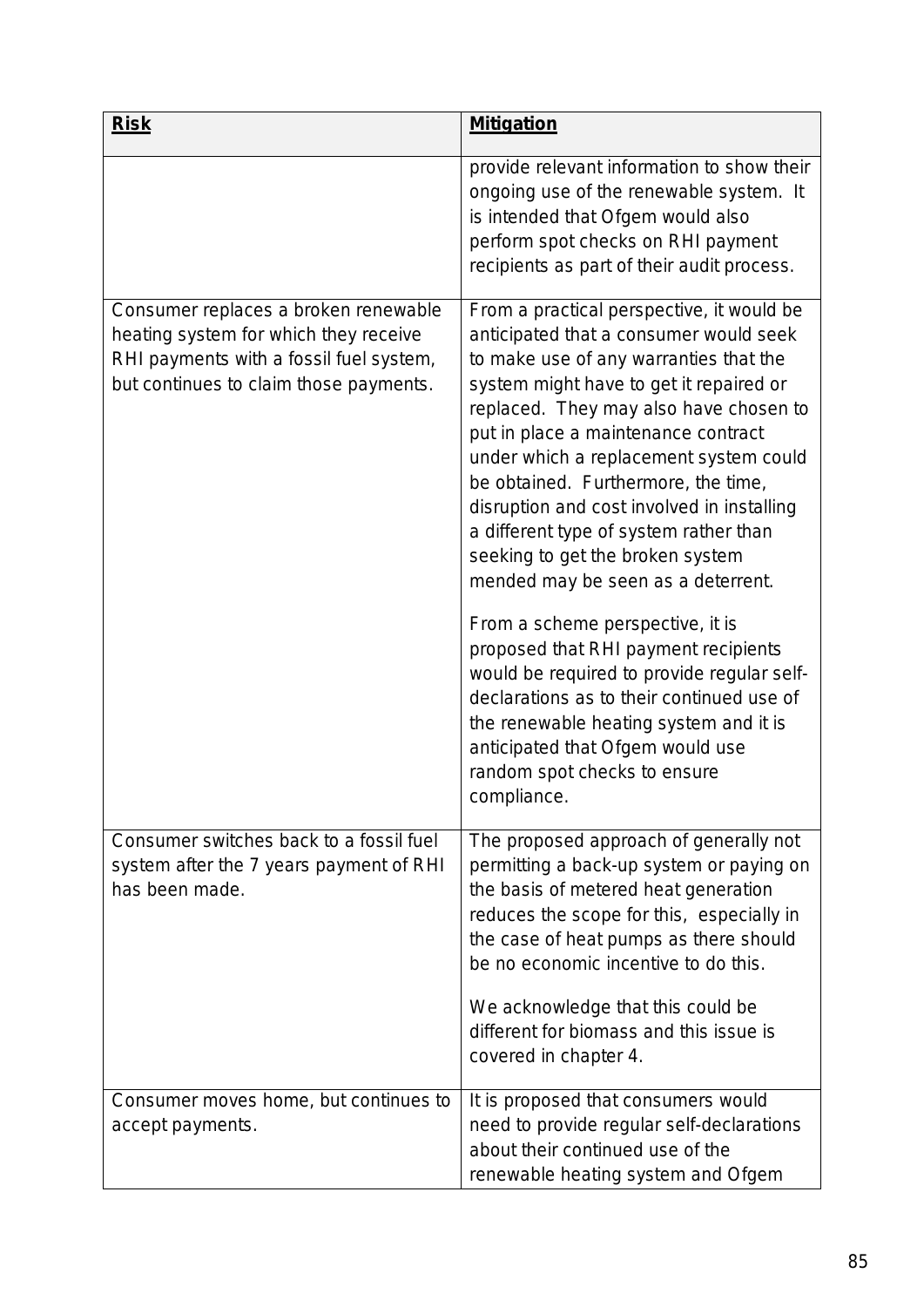| <b>Risk</b> | <b>Mitigation</b>                                                                                                                                                                                                                                                                               |
|-------------|-------------------------------------------------------------------------------------------------------------------------------------------------------------------------------------------------------------------------------------------------------------------------------------------------|
|             | would have a random spot check<br>process to ensure compliance.<br>Furthermore, it is anticipated that Ofgem<br>would have provisions in place that<br>would allow them to claim back any<br>payments where it subsequently<br>becomes apparent that the recipient had<br>falsely claimed them. |

- 251. We plan to do further work with Ofgem to understand and mitigate fraud risk. Once the scheme is close to launching it will be for Ofgem, our delivery partner, to protect against fraud through the checks and balances that it puts in place to administer the scheme.
- 252. Anyone receiving RHI subsidy under false pretences could be subject to criminal prosecution.

|    | <b>Consultation Question</b>                                                                |
|----|---------------------------------------------------------------------------------------------|
| 62 | Are there other risks of fraud or gaming that we have not identified in the<br>table above? |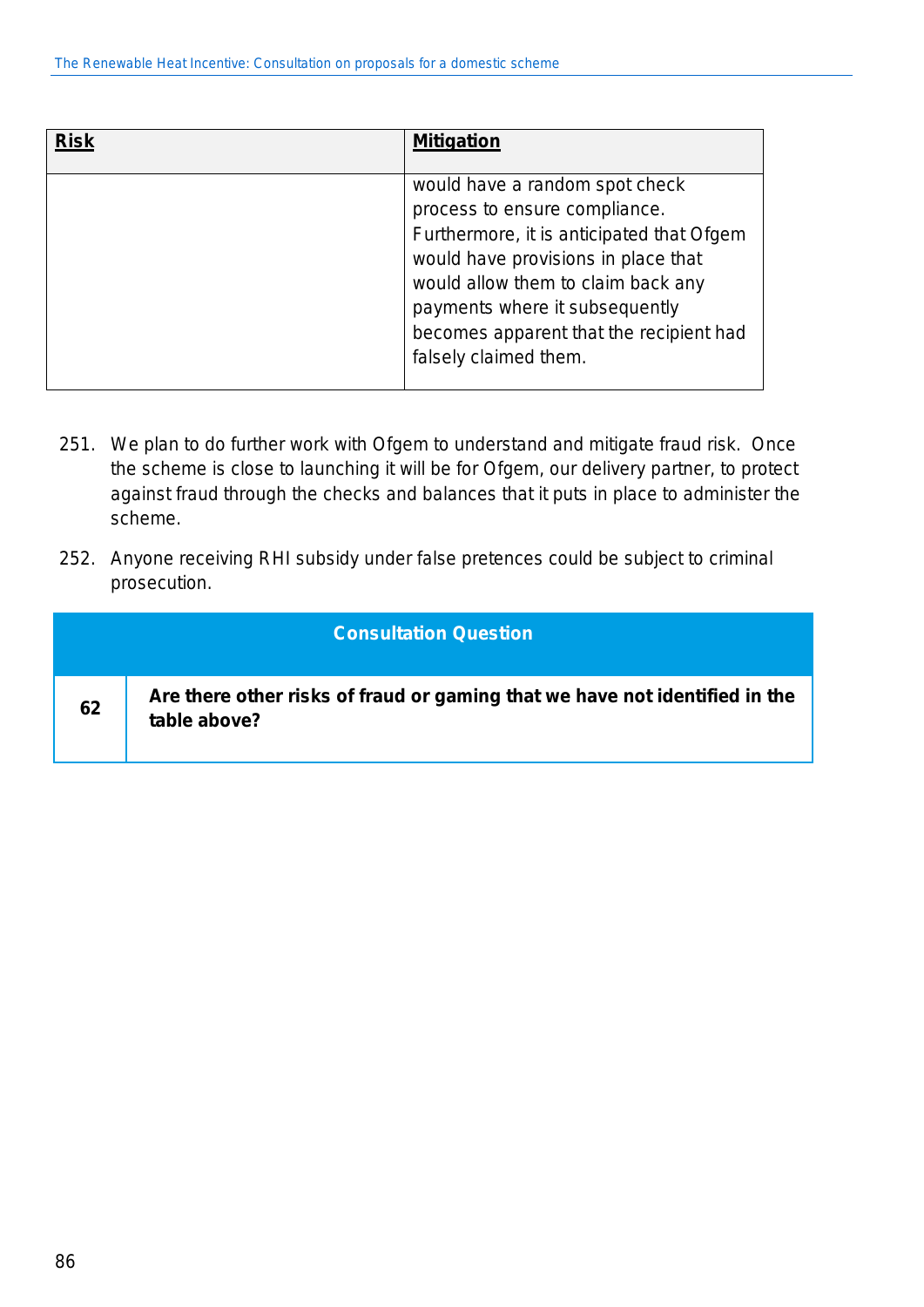## C hapter 8: C us tomer J ourney

## **Background**

- 253. Understanding the journey that potential consumers would take when considering or actually applying for support under the domestic RHI scheme is key to ensuring the scheme's success and that of the RHI policy as a whole. The purpose of this chapter is to set out our work so far in developing a picture of what journey a consumer may take and in identifying any issues along that journey which might impact negatively on the consumer's decision-making, or ability to continue along it. This work is ongoing as we develop our policy thinking and clearly the answers to many of the questions within this consultation document could affect the customer journey.
- 254. The domestic RHI is expected to form part of a suite of Government-sponsored schemes that will contribute towards the UK reaching its overall carbon reduction targets. The energy efficiency of buildings is central to the Government's plan to meet those targets and we need to position the domestic RHI scheme in a way that complements this.
- 255. Our intention is to help consumers benefit from RHI payments by preventing or mitigating as much as possible the impact of any issues that could affect the customer journey. We hope to achieve this through actions such as making certain sufficient information is made available to provide consumers with assurance about the scheme and to be the basis for making decisions.
- 256. We will also continue to address linkages with related schemes. Since we are proposing that consumers would need to meet important energy efficiency eligibility requirements (the green ticks in a Green Deal assessment) before qualifying for RHI support, the link with Green Deal will be particularly important.

## **Stages of Change in the RHI Customer Journey**

257. Below we have set out the 'stages of change'<sup>29</sup> that a consumer is likely to go through when thinking about and taking up the RHI. This has helped us to identify at a high level some of the issues that are likely to impact on the consumer's experience at each stage as they move towards getting payments under the RHI. However, the journey does not yet reflect all of the wider considerations and issues that might affect the consumer's decisions. These topics are outlined in more detail below.

1

<sup>&</sup>lt;sup>29</sup> Based on the Prochaska and Di Clemente model.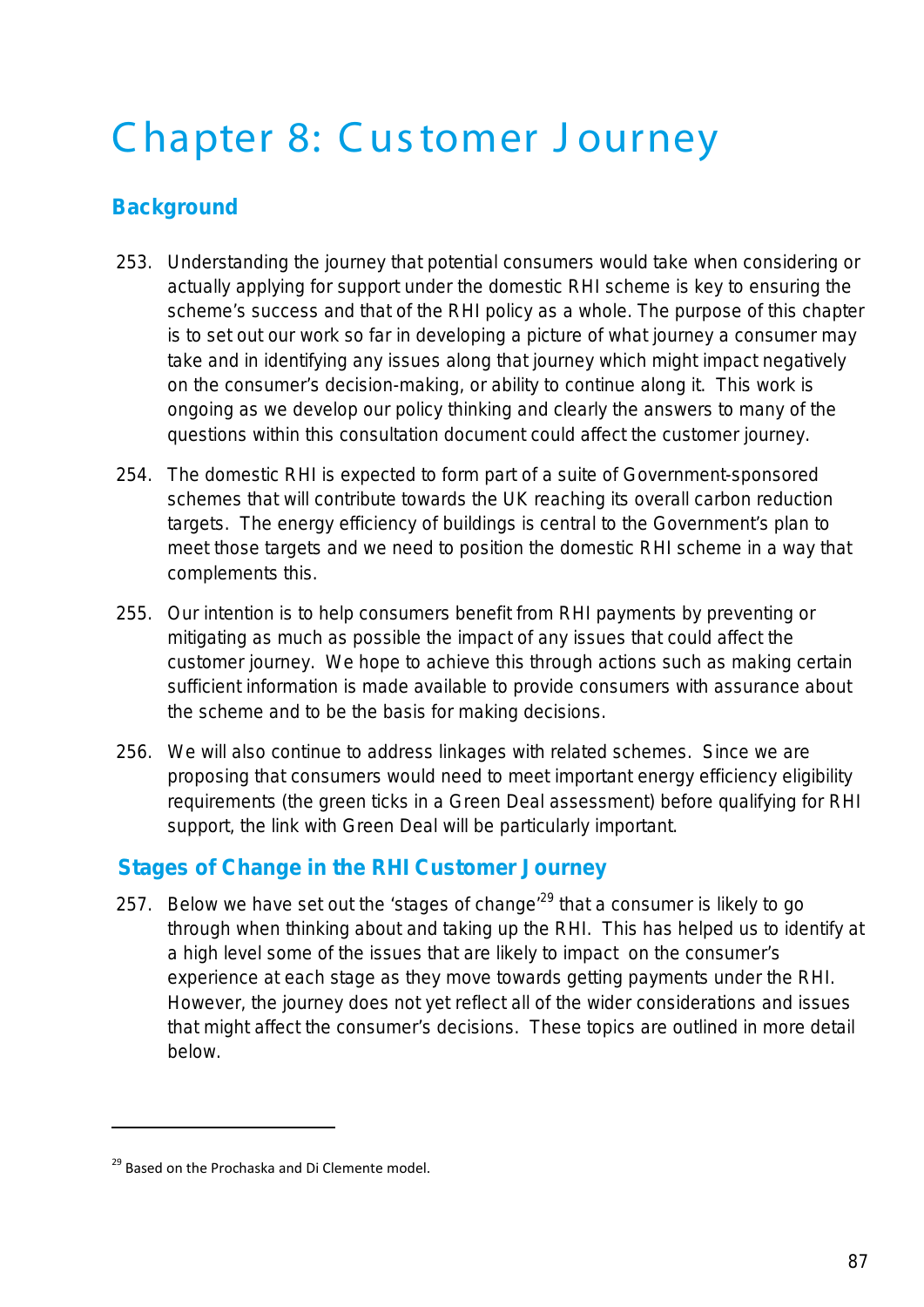- 258. There may be a variety of circumstances that consumers find themselves in when they first approach the RHI (for example, relating to financial means, characteristics of their property, etc) which could affect their decisions.
- 259. The outline customer journey table has been developed on the basis of certain key principles:
	- The journey depicted begins from the point where the consumer is already interested in renewable heat technologies or energy efficiency.
	- The consumer is looking to retrofit a renewable heating system into their home (i.e. they are not a legacy applicant, new-build developer or social landlord).

| <b>Stage</b>             | <b>Events</b>                                                                                                                                                                                                                                                                                                                                                                                                                                                                                                          |
|--------------------------|------------------------------------------------------------------------------------------------------------------------------------------------------------------------------------------------------------------------------------------------------------------------------------------------------------------------------------------------------------------------------------------------------------------------------------------------------------------------------------------------------------------------|
| <b>Pre-contemplation</b> | The consumer may be aware of and interested in renewable heat but is<br>not aware of the RHI scheme. Alternatively, the consumer may not be<br>aware of renewable heating technologies but may have a wider interest in<br>energy efficiency and potentially in installing energy efficiency measures<br>through the Green Deal.                                                                                                                                                                                       |
| Contemplation            | The consumer becomes aware of the RHI scheme and considers<br>whether it is something that could work for them. They may speak to<br>friends, and/or a plumber/heating specialist about the scheme or research<br>the scheme on the internet or elsewhere. The consumer may already have<br>taken action to install energy efficiency (green tick) measures by this stage<br>(either under the Green Deal or using their own finances) or they may<br>contemplate doing this as a means of accessing the RHI payments. |
| <b>Preparation</b>       | The consumer decides that the RHI scheme could work for them and<br>carries out a more detailed exploration (e.g. getting assessments and<br>quotes from different installers; looking into options for paying the upfront<br>costs).                                                                                                                                                                                                                                                                                  |
| <b>Action</b>            | The consumer takes action to install the energy efficiency (green tick)<br>measures, either under the Green Deal or using their own finances, as a<br>prerequisite for applying for RHI support. The consumer arranges and<br>pays for installation of the renewable heat measures by an MCS (or<br>equivalent scheme) installation business and applies to Ofgem for<br>RHI payments, providing proof of installation of those (and the green tick)<br>measures as part of their application.                         |
| <b>Maintenance</b>       | The consumer continues to use their technology effectively and<br>submits required annual declarations to Ofgem in order to continue<br>receiving RHI payments.                                                                                                                                                                                                                                                                                                                                                        |

#### **Stages in the Customer Journey**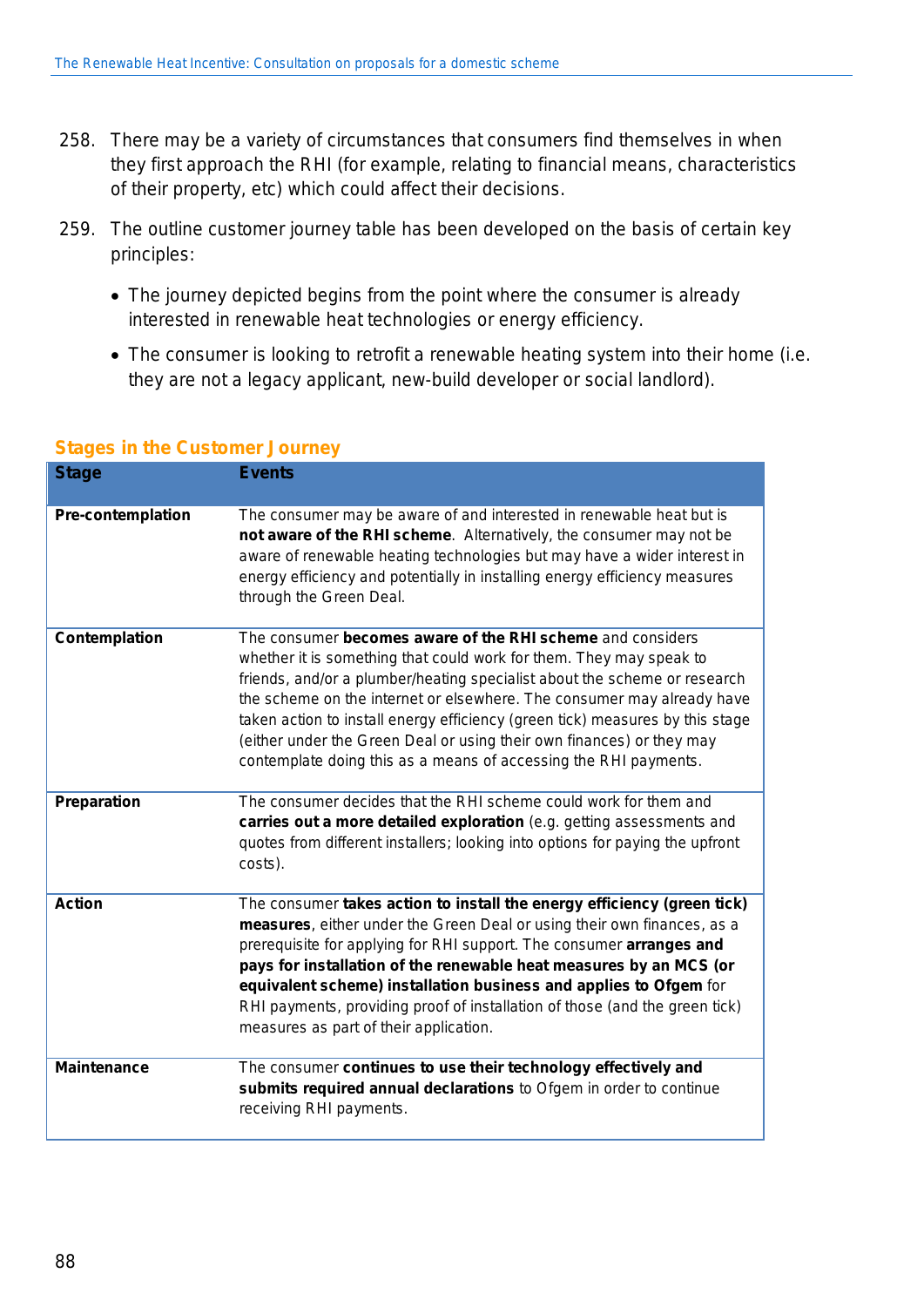## **Issues Affecting the Consumer at Each Stage of the Journey**

- 260. The above stages of the Customer Journey set out our current view of the high level steps a consumer will need to take towards obtaining RHI support. However, in reality we recognise that the journey is likely to be complex, with a number of potential activities and issues occurring at each stage and a number of decisions needing to be made before these steps can be realised.
- 261. Our aim is to map as many of the issues as possible that might affect the consumer and which could impact on whether they choose to consider the RHI and are able to effectively move through each of the stages outlined above. Some of these issues are likely to relate more broadly to the installation of renewable heat technologies (e.g. the disruption associated with installation). These are addressed in the recently published Heat Strategy<sup>30</sup> but are also considered here, where we feel they could have a significant impact on the success of the RHI policy. Once we have identified potential issues we will then look to identify those that we can mitigate or prevent and those that are outside our control.
- 262. Our work so far has identified several key issues that may impact on the likelihood that the consumer will consider the RHI scheme or, after that point, progress to installing and applying for RHI payments. These are listed below.

| <b>Stage</b>             | Area                          | <b>Issues</b>                                                                                                                                                                                                                                                            |
|--------------------------|-------------------------------|--------------------------------------------------------------------------------------------------------------------------------------------------------------------------------------------------------------------------------------------------------------------------|
| <b>Pre-contemplation</b> | Awareness of domestic RHI     | It will be important that consumers can<br>be made aware of the RHI scheme via a<br>range of trusted sources or<br>messengers, including Green Deal<br>assessors/providers, plumbing and<br>heating specialists, consumer advice<br>organisations and advice lines, etc. |
| Contemplation            | Understanding of domestic RHI | When considering the RHI, consumers<br>may feel insecure if there is not an<br>independent and/or trusted source of<br>information they can turn to for guidance<br>on the RHI. This could affect their<br>willingness to proceed.                                       |
|                          | Need for landlord's consent   | As we will only pay the owner of the<br>installation, it might be necessary to<br>obtain landlord consent for the<br>installation work to be done. This<br>requirement may be a concern for<br>consumers and might lead them to                                          |

<sup>&</sup>lt;sup>30</sup> [http://www.decc.gov.uk/en/content/cms/meeting\\_energy/heat\\_strategy/heat\\_strategy.aspx](http://www.decc.gov.uk/en/content/cms/meeting_energy/heat_strategy/heat_strategy.aspx)

1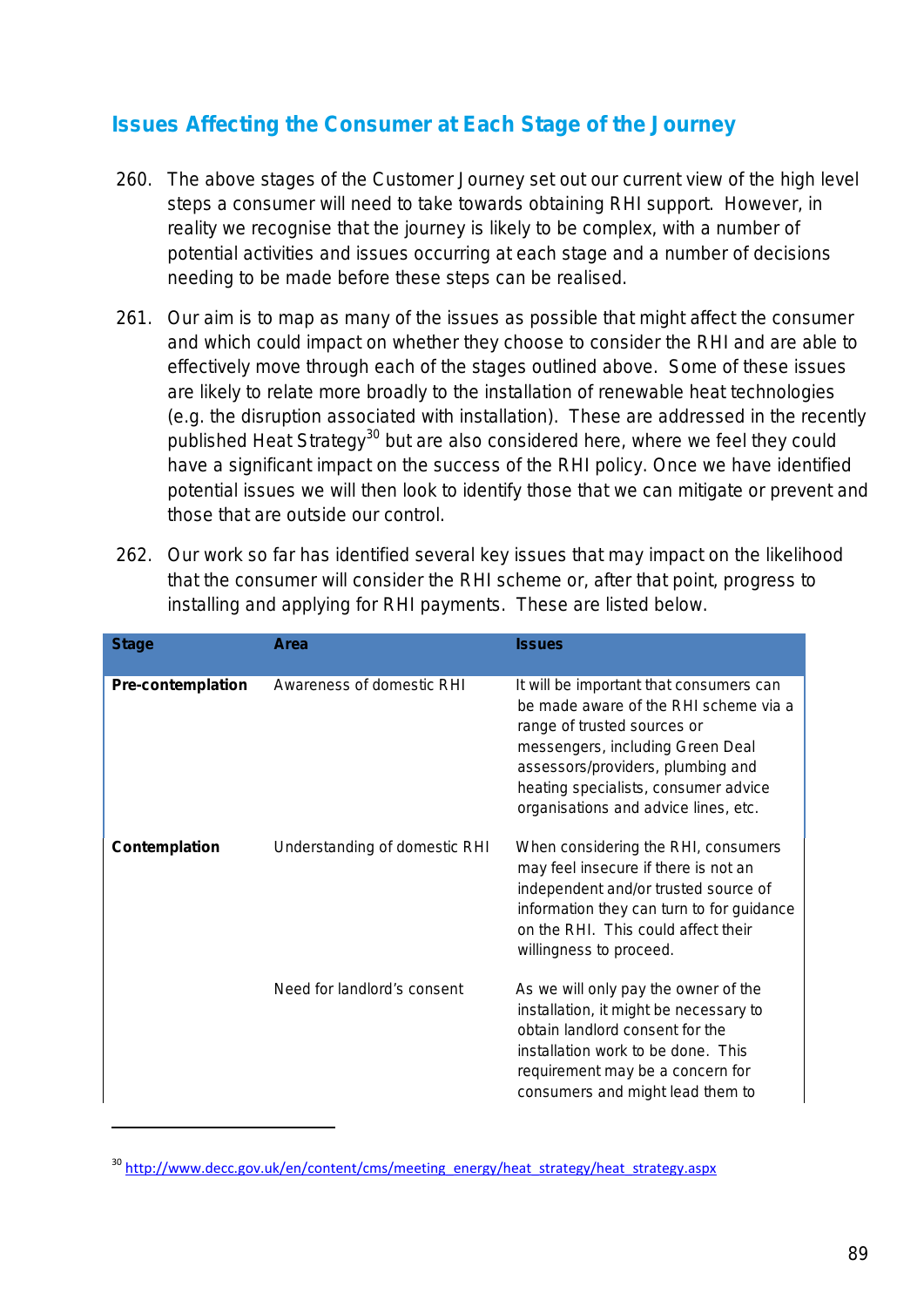| <b>Stage</b> | Area                                                                                                                    | <b>Issues</b>                                                                                                                                                                                                                                                                                                                                                                   |
|--------------|-------------------------------------------------------------------------------------------------------------------------|---------------------------------------------------------------------------------------------------------------------------------------------------------------------------------------------------------------------------------------------------------------------------------------------------------------------------------------------------------------------------------|
|              |                                                                                                                         | dismiss renewable heat technology as<br>an option where the installation work<br>would be extensive.                                                                                                                                                                                                                                                                            |
|              | Space implications of removing<br>old heating systems and<br>installing the renewable heat<br>measures                  | The size and required positioning within<br>a property of a renewable heating<br>system may be an issue for consumers<br>when looking at the way their pre-<br>existing systems are installed and any<br>space limitations their property might<br>have.                                                                                                                        |
|              | Costs involved in the RHI<br>customer journey                                                                           | The upfront costs involved in installing<br>the renewable heat technology are likely<br>to be a concern and could lead them to<br>dismiss the installation and the RHI at<br>the Contemplation stage.                                                                                                                                                                           |
|              | Disruption/Time involved<br>throughout the RHI process<br>(This could also arise during the                             | Consumers' initial investigations into the<br>RHI option may bring up certain<br>concerns relating to:                                                                                                                                                                                                                                                                          |
|              | Preparation stage)                                                                                                      | Disruption caused by installation work<br>and the time taken to do such work.                                                                                                                                                                                                                                                                                                   |
|              |                                                                                                                         | The total amount of time the journey<br>takes (e.g. arranging for a Green Deal<br>assessment to be done/waiting for a<br>certified installer to be free/waiting for<br>approvals). This would especially be so<br>if the planned installation of a renewable<br>heating system forms part of a wider<br>property refurbishment project and time<br>is therefore very important. |
|              | Timing/Sequence of installing<br>green tick and RHI measures<br>(This could also arise during the<br>Preparation stage) | Requiring proof that green tick<br>measures have been installed before<br>RHI measures are put in could mean<br>consumers face two periods of<br>disruption, and a longer customer<br>journey overall. This could put some<br>consumers off.                                                                                                                                    |
|              | Speed of processing for the<br>domestic RHI                                                                             | Consumers may want reassurance that<br>the length of time it takes to go through<br>the RHI application process is not<br>unduly long. This could impact on their<br>willingness to use the scheme.                                                                                                                                                                             |
|              | Future changes to the RHI tariff                                                                                        | There may be a concern about the<br>possibility of tariff changes in the future,                                                                                                                                                                                                                                                                                                |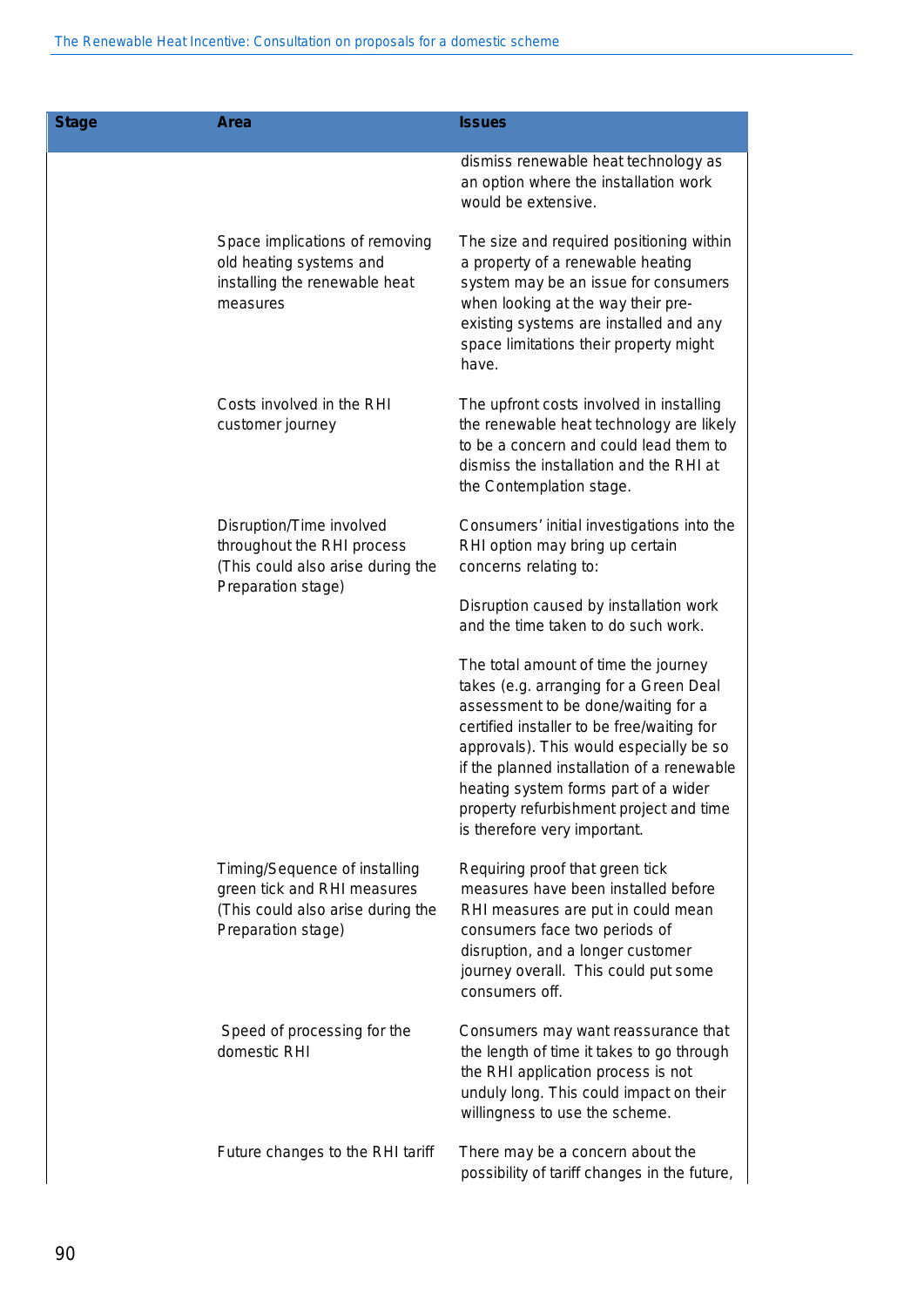| <b>Stage</b>  | Area                                             | <b>Issues</b>                                                                                                                                                                                                                                                                                                                                            |
|---------------|--------------------------------------------------|----------------------------------------------------------------------------------------------------------------------------------------------------------------------------------------------------------------------------------------------------------------------------------------------------------------------------------------------------------|
|               | levels                                           | when they might occur, the levels of<br>reduction that may be involved and<br>whether and how such changes might<br>impact the individual consumer. This<br>could affect their decision to proceed.                                                                                                                                                      |
| Preparation   | Understanding of what the RHI<br>offer might be  | Consumers may feel that they need<br>assurance about what payments they<br>will receive under the RHI before they<br>proceed to installing measures.                                                                                                                                                                                                     |
|               | Organising the funds to pay for<br>upfront costs | The consumer will need to ensure that<br>they have the funds lined up ready to<br>pay for the upfront costs described<br>above and the practicalities of actually<br>doing so may mean that they are unable<br>to continue (for example a customer<br>may not be able to secure a suitable<br>loan to pay for the upfront cost of the<br>technology)     |
|               |                                                  | For customers who have not already<br>installed green tick measures, the<br>financial and time costs associated with<br>getting a Green Deal assessment (to<br>ascertain which green tick measures<br>need to be installed) and installing the<br>green tick measures may be off-putting.                                                                |
|               | Rights of redress in domestic<br>RHI scheme      | Consumers may feel concerned that the<br>RHI scheme will not have provisions<br>available should something in the<br>process go wrong (e.g. faulty installation<br>of equipment).                                                                                                                                                                        |
| <b>Action</b> | Satisfaction with green tick<br>measures         | Where consumers are only made aware<br>of the RHI as a result of pursuing the<br>Green Deal they may feel that the<br>financial benefits derived from green tick<br>energy efficiency measures are<br>sufficient for them. They may therefore<br>decide not to go ahead with an RHI<br>application after the green tick<br>measures have been installed. |
|               | Interaction with the Green Deal                  | Where consumers use the Green Deal<br>to finance the green tick installations,<br>they may decide not to proceed with<br>that process because, for example,<br>they decide that the repayment terms<br>in all of the Green Deal offers made to                                                                                                           |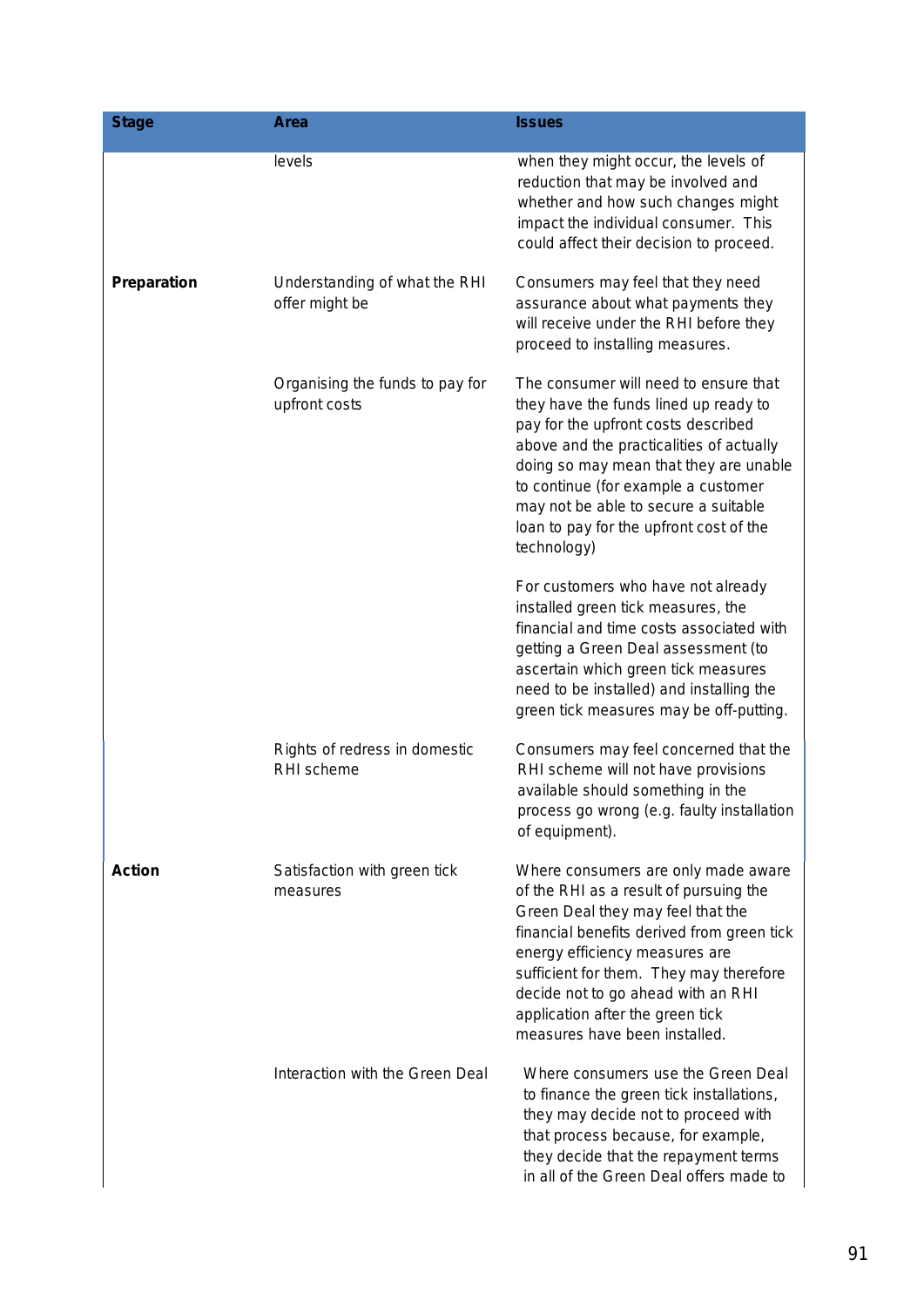| <b>Stage</b>       | Area                         | <b>Issues</b>                                                                                                                                                                                                    |
|--------------------|------------------------------|------------------------------------------------------------------------------------------------------------------------------------------------------------------------------------------------------------------|
|                    |                              | them by Providers are not suitable.<br>Since installing green tick measures is<br>a prerequisite for the RHI, this would<br>mean that an RHI application could not<br>be made.                                   |
| <b>Maintenance</b> | Ongoing use of the equipment | Consumers may become concerned<br>about how to ensure the effective use<br>of their newly installed equipment (e.g.<br>understanding the instruction manuals,<br>or the possible need for it to be<br>serviced). |

## **Ongoing Work**

- 263. Our consideration of the customer journey so far, especially the identification of key issues, has already highlighted further action that we will need to take to make the customer journey as consumer friendly as possible. As set out above, we are continuing to work to improve this analysis and we welcome views to feed into our work.
- 264. We recognise that it may not be possible to resolve all the issues that are identified, including those which are brought to our attention as a result of this consultation. We will seek to reduce their impact as much as possible by looking at how we might influence, for example, the availability of loans, the availability of sufficient information at the start of the customer journey and the availability of support throughout the journey. Ensuring that the relationship between the Green Deal and the RHI is as seamless as possible will be a key issue.
- 265. Other action could include the following:
	- To improve consumer awareness of the scheme and its benefits: we will seek to work with relevant parties, including industry, to ensure a coherent and joined-up approach is developed in preparation for the launch of the domestic RHI scheme.
	- To provide consumers with sufficient and reliable information from the start: we will investigate how best to make available guidance on the RHI scheme and customer journey. As part of this, we intend to ascertain the level of support that can be supplied through DECC's Energy Saving Advice Service helpline<sup>31</sup>. We will also investigate the options for providing online guidance on the new single government website (https://www.gov.uk/). By providing such resources, we

l

 $31$  This helpline provides advice on renewable technologies and financial incentives.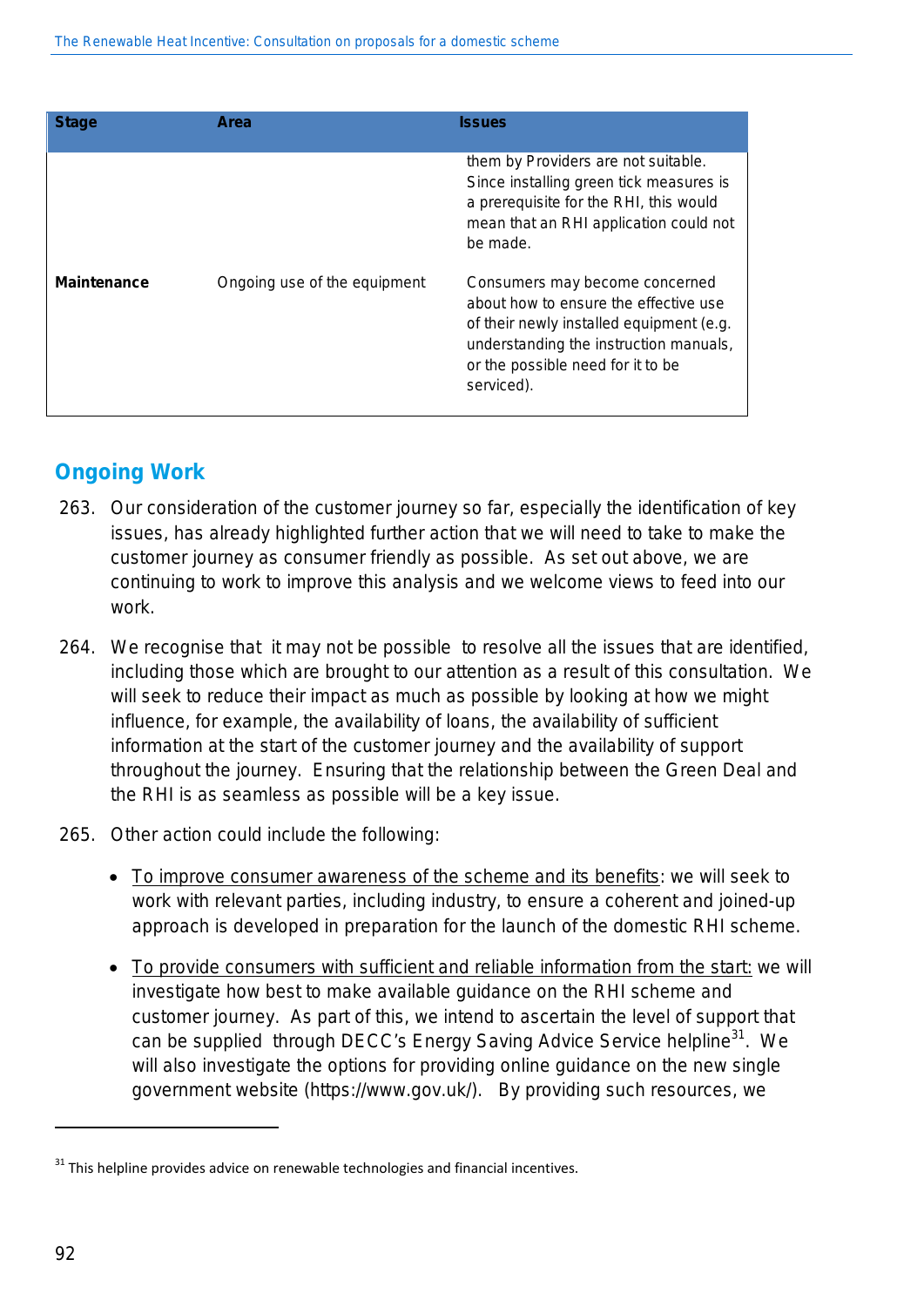could avoid some consumers progressing some way through the customer journey before they are made aware of all of the factors involved in the process (eg finance, disruption, time, etc).

- To identify likely costs: we will work with relevant stakeholders to map out where in the journey costs may be incurred, how much they will be and who will bear them. This should help consumers in their decision-making.
- To minimise disruption related to installing measures and the time involved: we may need to reconsider the proposed sequence of events that requires consumers to have installed all their energy efficiency (green tick) measures before they are eligible for the RHI. For example, a process allowing installation of both green tick and RHI measures at the same time, with the consumer providing commitments to do green tick installations rather than proof that they have already been done, might be a better solution. In such a case, some form of mechanism would be required to ensure that the installations were carried out. For example, a sanction under which RHI payments would be stopped should the green tick measures not be installed within a specified amount of time could be put in place.
- To improve understanding of the Green Deal: once the Green Deal is launched, we will be able to gain a better understanding of how the process of installing green tick measures works in practice, in particular the interaction between the Green Deal Assessor and the Green Deal Provider.
- To provide enough assurance to consumers about the RHI subsidy they are likely to recieve so that they commit to installing the required measures, we might need to consider, for example, whether consumers should receive an indicative RHI offer before they start their installation work, or whether an online 'RHI calculator' or look-up table can be developed for use by consumers to assess what benefits the scheme might offer. Such a calculator or table might look to mimic as closely as possible the chosen deeming methodology for the RHI and cover a comprehensive set of house types, but would be a guide rather than a guarantee as to what the consumer could get.
- To make clear the consumers' right to redress: we will need to identify where situations that involve something going wrong (e.g. faulty installation of equipment) may occur along the customer journey and ensure appropriate procedures are in place to resolve them.
- To identify roles and responsibilities: we will need to clearly define what each participant in the scheme, in particular the MCS (or equivalent scheme) certificated business and the RHI Administrator, is responsible for. This should provide clarity and further assurance to consumers.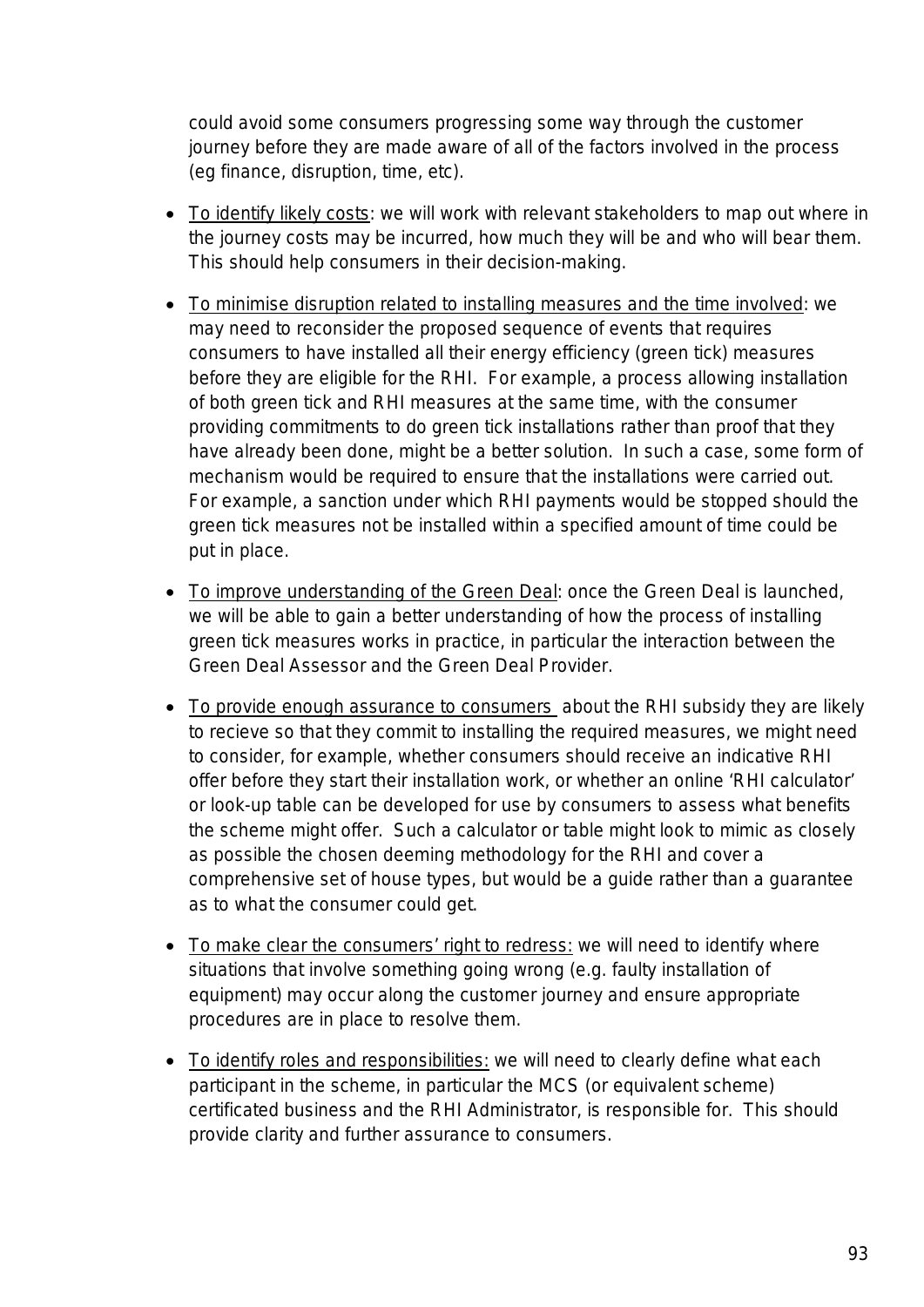- 266. Going forward we will also be looking at other variations within the customer journey. In particular, we will consider how it relates to 'legacy' applicants, social landlords, consumers who have benefited from the ECO scheme in some way and developers who are building new houses to high efficiency standards.
- 267. We welcome views on the topics raised in this chapter, in particular as highlighted in the questions below.

|    | <b>Consultation Questions</b>                                                                                                                                                                         |
|----|-------------------------------------------------------------------------------------------------------------------------------------------------------------------------------------------------------|
| 63 | In terms of communicating the RHI scheme to consumers and other<br>interested parties, what do you consider that the role of government<br>should be?                                                 |
| 64 | Do you have any comments on how RHI information to support and<br>guide consumers along the journey should be provided? If so, please<br>set them out.                                                |
| 65 | Do you have any comments on or additions to the identified events<br>and issues affecting the consumer along the customer journey? If so,<br>please set them out.                                     |
| 66 | Are there any specific customer journeys that you feel would be<br>helpful to analyse? If so, please set them out.                                                                                    |
| 67 | Do you have any comments on or additions to the actions identified<br>here? If so, please set them out.                                                                                               |
| 68 | In particular, do you have any comments on how to make the RHI and<br>Green Deal relationship as seamless as possible in order to minimise<br>disruption to the consumer? If so, please set them out. |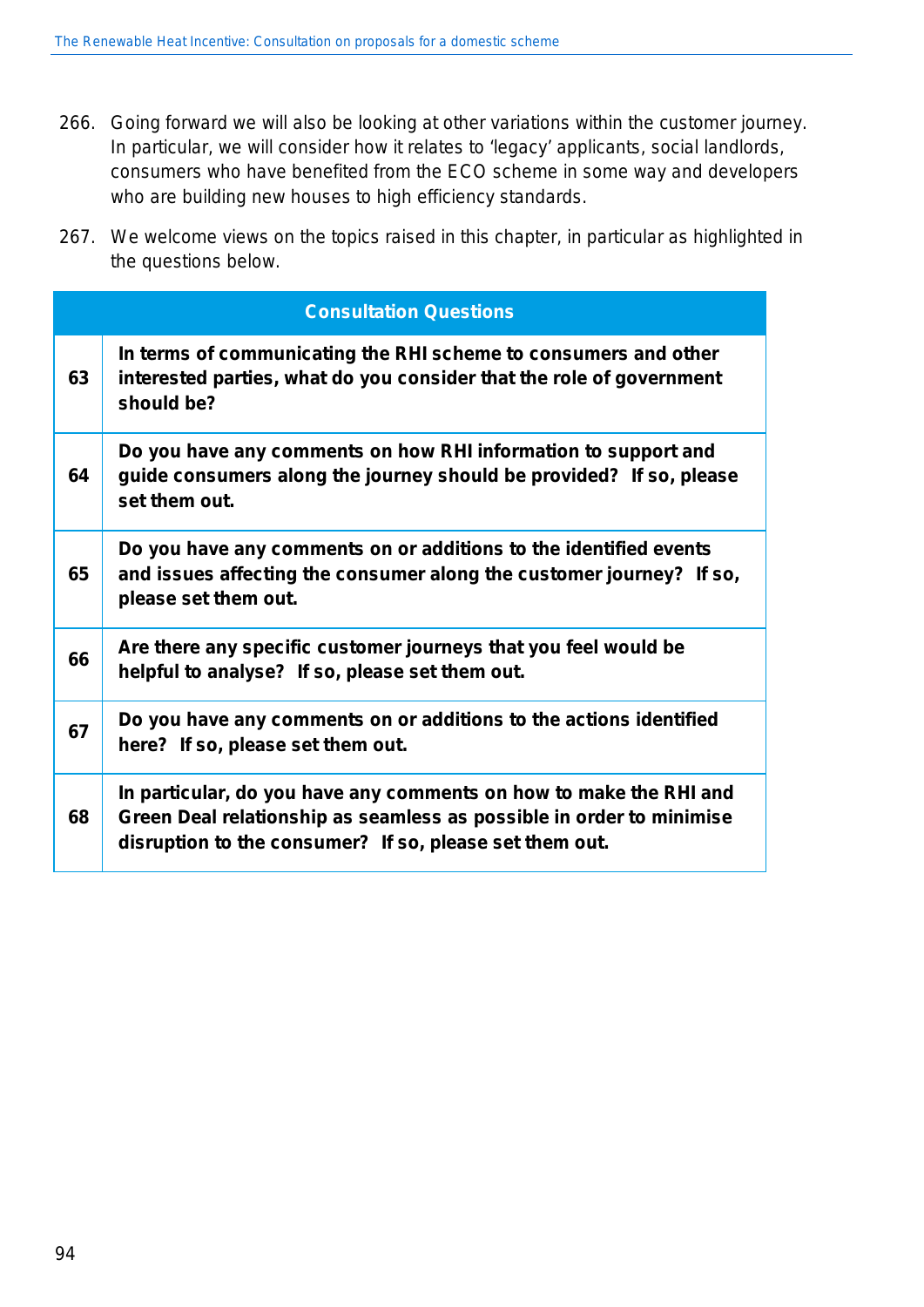## C hapter 9: B udget Management

- 268. The RHI is funded from Government spending and good budget management is an essential element of the scheme. Without a mechanism to control spending we could jeopardise the long-term future of the RHI. It is vital that we promote investment in renewable heat and encourage the up-take of eligible installations, so that we can meet our 2020 renewable energy targets and the Carbon Plan<sup>32</sup>. But our approach to budget management must ensure that the domestic RHI is financially sustainable and that the deployment of renewable heat continues to be good value for money for the taxpayer.
- 269. For Government, budgetary controls must enable us to be responsive to what is a demand-led scheme. This is especially the case since we recognise that the costs of domestic renewable heat technologies vary and depend on a wide range of factors, from biomass prices, to the cost of commodities such as copper and steel. The approach must limit the possibility of overspend whilst also providing transparency. There are clearly tensions between these objectives and our intention is to strike an optimal balance between them.
- 270. We have recently consulted on a longer term strategy for managing the budget for the non-domestic RHI. The consultation "Renewable Heat Incentive: Providing certainty, improving performance" ran from 20 July to 14 September and we are currently considering the responses received. We are proposing that budget management for the domestic scheme takes a similar approach to that proposed for the non-domestic scheme; using a system of degression, which is described in more detail below. It may be appropriate to take into account relevant consultation responses received in relation to budget management for the non-domestic RHI scheme when reaching a decision in relation to budget management following this consultation. The proposals set out in this consultation do not prejudice the outcome of the consultation on the non-domestic scheme.
- 271. The budget for the RHI covers both the domestic and non-domestic schemes<sup>33</sup>. Annual budgets are fixed and are intended to be sufficient to meet the estimated trajectory of growth needed to achieve 12% of heat coming from renewables in 2020. New installations added each year have to be funded for that year and for subsequent years that they are in the scheme.

<u>.</u>

 $32$  The Renewable Energy Directive set a binding target of 20% of the EU's energy consumption to come from renewable sources from 2020. The UK share of this commits us to consuming 15% or our energy from renewable sources. In June 2011, the Government enshrined in law a commitment to halve greenhouse emission, on 1990 levels, by the mid 2020's; the Carbon Plan sets out how we will achieve this.

<sup>&</sup>lt;sup>33</sup> Total RHI budget for the remaining years of the Comprehensive Spending Review is: 2013-14: £251m; 2014-15:£424m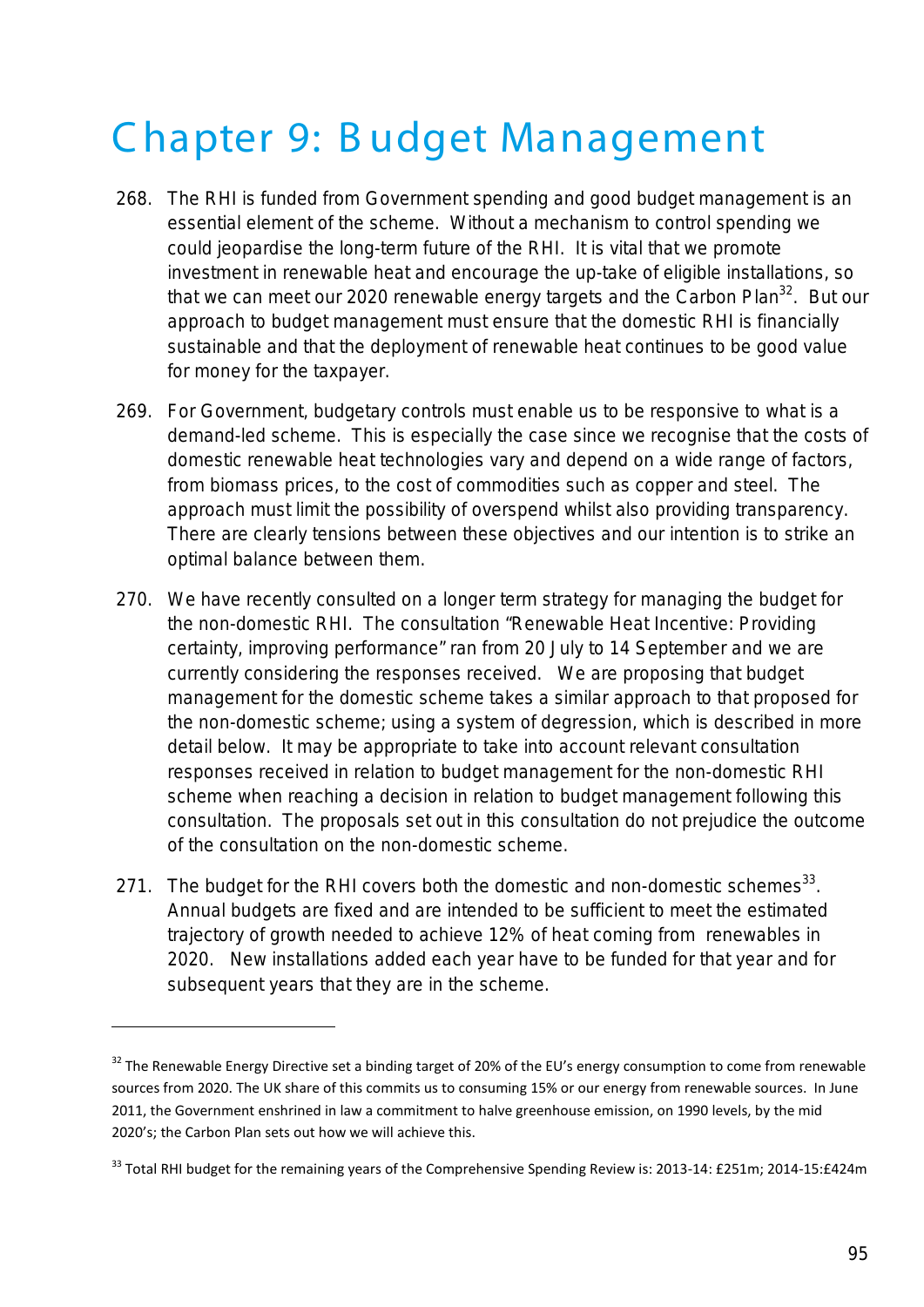272. It is our intention that the proposals outlined below would be workable for any future budgetary limits which apply to the RHI scheme beyond the current Spending Review.

#### **Summary of Proposals:**

- A system of degression (or lowering) of tariff rates.
- Degression would only occur if deployment (and costs) exceeded pre-set trigger points.
- Tariff rates payable would be reduced by fixed percentages if individual tariff trigger points were met.
- Tariff rates would also be reduced if total domestic deployment hit an overall trigger point.
- We would monitor deployment levels of eligible renewables technologies at regular intervals, and provide advance notice before any reductions in tariff rates took place.
- We are considering whether to build in greater flexibility to the system of degression for each tariff where overall deployment is much lower than expected.
- We would carry out periodic reviews of the RHI scheme.

More detail is provided below on how these proposals could work.

### **A System of Degression for Budget Control Under the Domestic Scheme**

273. On the basis of taking forward an approach similar to that proposed for the nondomestic scheme, budget management for the domestic scheme could work as set out below.

#### **The Use of Trigger Points**

274. Our proposed degression-based system of budget management would reduce tariff rates should the forecast RHI domestic spending reach pre-determined triggers. The way in which we might set triggers is discussed below, but these would link in to the projected level and costs of deployment that we want the domestic scheme to contribute towards our overall heat ambition. Projected costs would be based on deemed heat, and, where relevant, the estimated heat load for dwellings where heat is metered. Under this system it is possible that tariff reductions might not occur, but where degression did happen then the reduced tariffs would only apply to new applications which are accredited after the date the tariff rate reduction is made.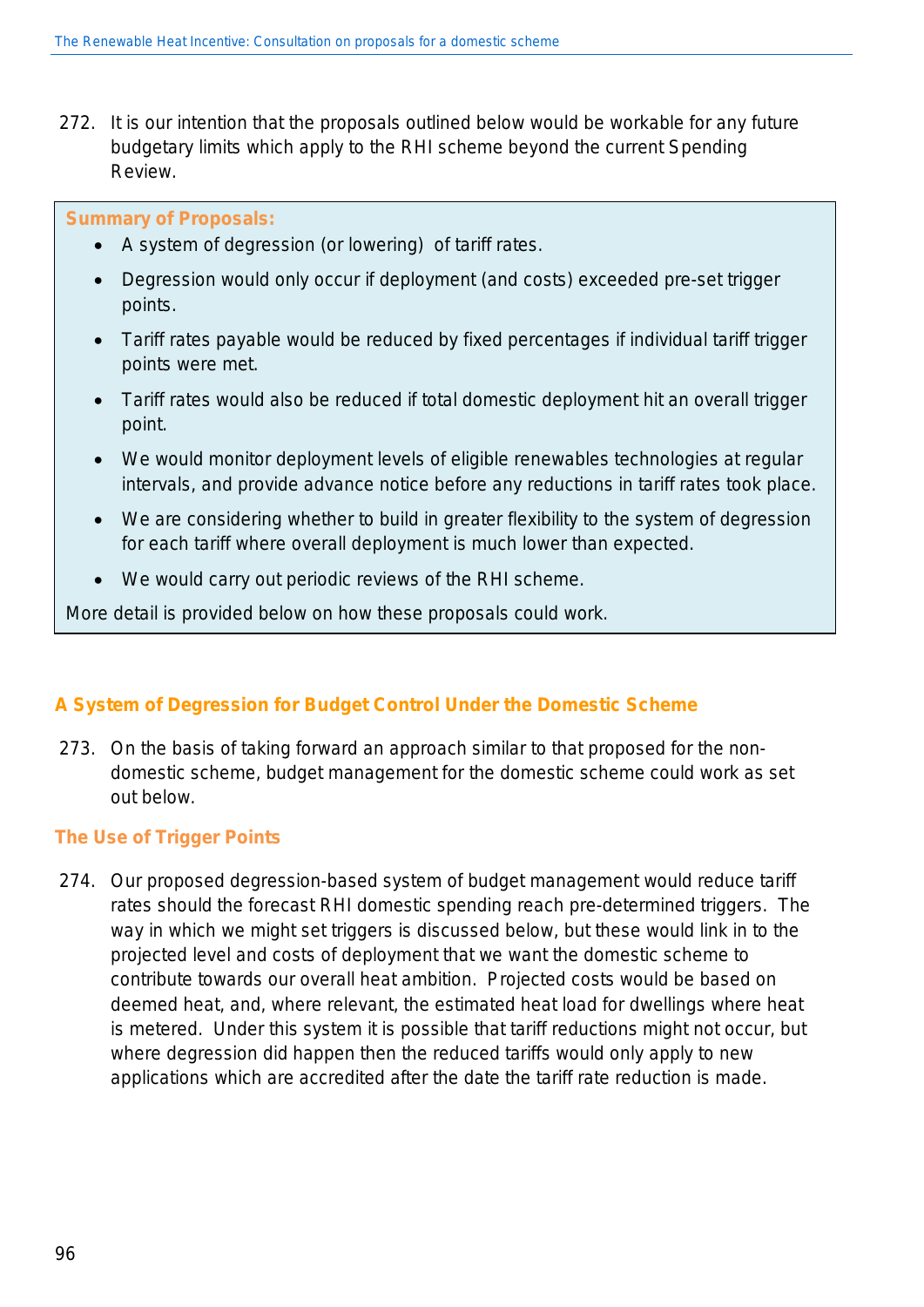275. We are considering whether we would need to give special consideration to applications submitted by legacy applicants<sup>34</sup> when assessing whether trigger points have been met. This is discussed in more detail below. We are also considering whether it is appropriate to build in flexibility which would enable us not to degress where a trigger has been hit, but only in circumstances when overall deployment is much lower than expected. We would welcome views both on how we might treat legacy applicants, and how we might build-in greater flexibility to the proposed degression mechanism.

### **Degression of Individual Tariff Rates for Different Technologies**

- 276. Along the lines of the non-domestic consultation we propose that individual domestic tariff rates would be automatically reduced by a fixed pre-determined amount if trigger points were hit. At this time we envisage that the conditions under which any reductions could take place would need to be set out in regulations which would be subject to full Parliamentary scrutiny before they come into effect, helping to ensure a robust and transparent scheme. Deployment would itself be based on all approved installations and applications for installations which have been received but have yet to be approved.
- 277. As with the non-domestic RHI, we are proposing that if a trigger point is hit for an individual technology, then the tariff rate payable would be reduced by a fixed percentage, such as 5%. This could be repeated in the next period if the earlier reduction has not been sufficient to bring deployment rates back into line with projections. A larger degression rate of between 10-20% may be needed to control growth if demand does not respond to several earlier reductions in a row.
- 278. Trigger points for each technology could be set in a variety of ways, such as whether the estimated costs of supporting the technologies go above projected levels. An alternative approach would be to base triggers on whether one technology deploys above its share of the available funding for the domestic scheme as a whole. There may be other ways we could set triggers and we would welcome your views on this.
- 279. We have asked open questions within this consultation document about what tariffs rates for some technologies should be, and as such cannot provide estimates of what any triggers might be at this stage, as the two areas are clearly interlinked. We will need to ensure that any triggers operate in a fair manner across all technologies, are transparent and provide consumers with some certainty, whilst at the same time delivering value for money.

<u>.</u>

 $34$  Legacy applicants are those who installed eligible technologies after 15<sup>th</sup> July 2009 but before the scheme launch and who are able to apply under the RHI scheme for support once it becomes operable.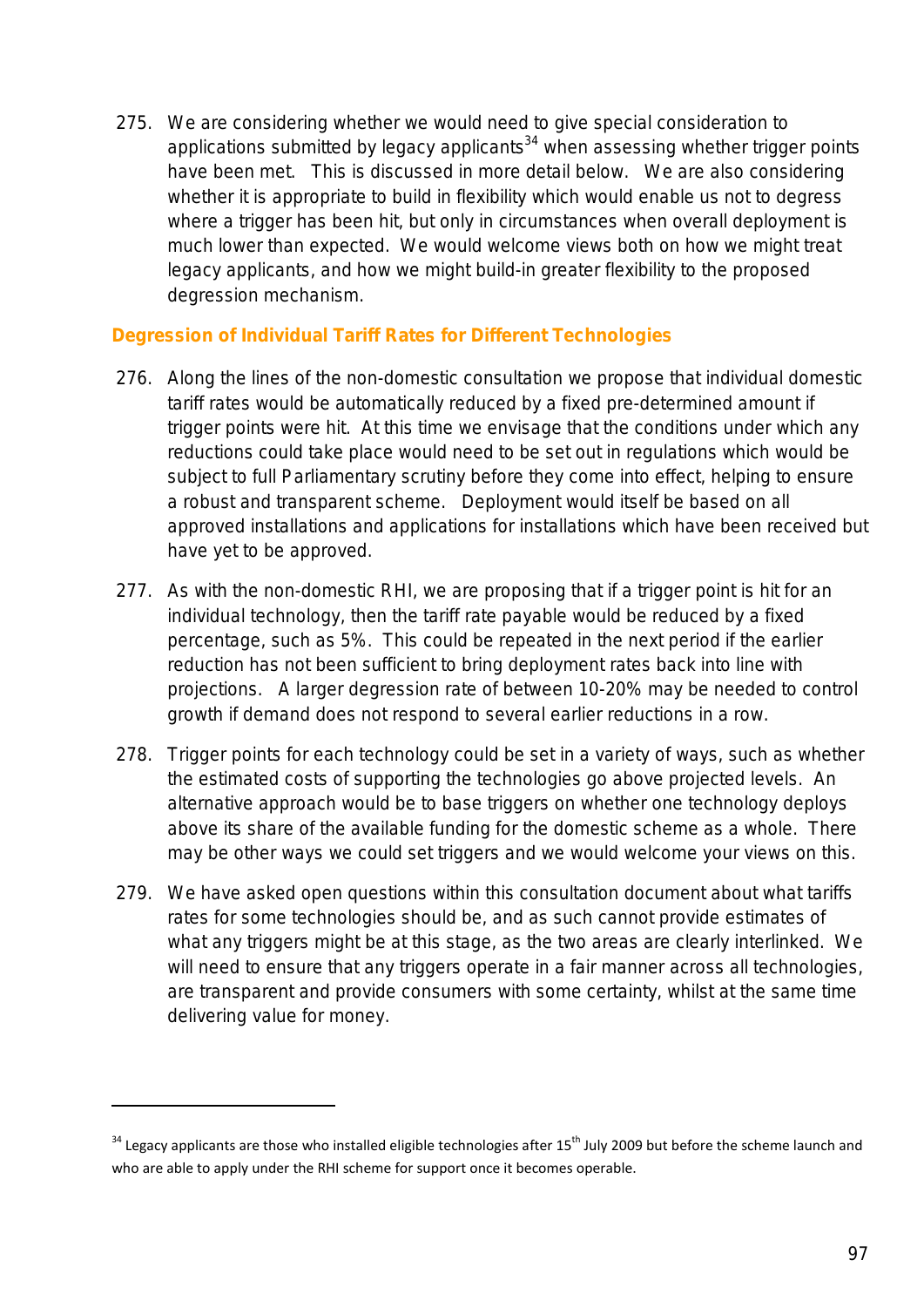#### **Air-Source Heat Pumps**

280. Air-Source Heat Pumps (ASHPs) are one domestic technology that we recognise may deploy at levels significantly different from our forecasts. As well as there being scope for capital cost reductions, ASHPs are relatively simple to install. In order to better control costs in a situation where deployment of ASHPs is significantly higher than anticipated we could provide for a higher reduction such as 10% for ASHPs if trigger points were met, rather than 5%.

#### **Degression if Overall Trigger Points are Met**

281. In addition to individual tariff degression and trigger points, we propose having an overall tariff trigger for the domestic scheme. The overall tariff trigger would be based on the expected costs of the domestic RHI's contribution as a whole to the 2020 renewables targets. If the overall trigger point were met, then any individual tariffs where the technology is deploying at any level above their projected level or share would be reduced by a fixed percentage, such as 5%. This would be in addition to any reduction which might occur as a result of individual tariff triggers being hit (as set out in the preceding section). This combined approach would provide flexibility and recognises that levels of deployment for different technologies may be different, relative to expected levels.

#### **Monitoring Deployment Levels**

- 282. As discussed, we propose using pre-set trigger points to determine when a tariff reduction would occur. Progress towards those triggers would be regularly monitored and made available on the DECC website, so that applicants could plan ahead for any potential changes. We consider that there are two options for making this data available, and for giving advance notice of any future reductions to tariff rates:
	- (i) Making an announcement on a quarterly basis if there will be a reduction, with up to a months' notice period before any tariff reduction comes into effect, mirroring the approach in our recent non-domestic consultation.
	- (ii) Given that the lead-in times for domestic installations are much shorter than under the non-domestic scheme, then we consider there may be advantages to making an announcement every two months but with a shorter one or two week notice period before any tariff reduction comes into effect. As we expect the number of applications under the domestic scheme to be significantly higher than under the non-domestic scheme, it may make sense to monitor deployment rates on a more frequent basis and make any adjustments based on data which is more recent.

#### **Periodic Reviews of the RHI**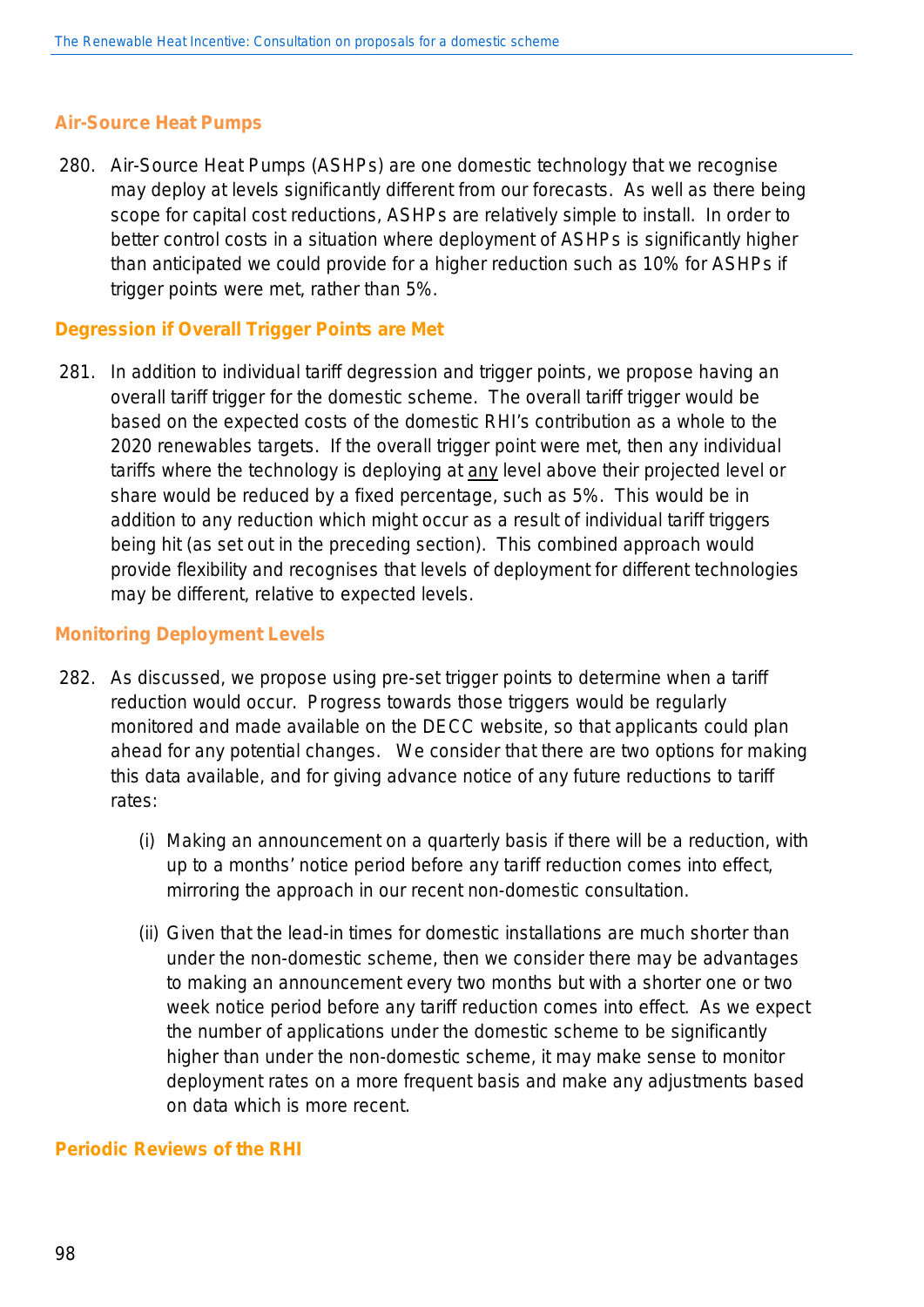- 283. For both the domestic and non-domestic schemes we propose that we would carry out reviews of the RHI starting in 2014 and again in 2017, with the aim of bringing in any changes in 2015 and 2018 respectively. This mechanism would allow Government to periodically take stock of the evidence on the operation of both schemes and implement changes, in response to the levels of technology that are actually being deployed and the costs to Government of supporting these. These reviews would not necessarily result in tariff reductions, and they could include consideration of other aspects of the schemes such as eligibility or metering for instance.
- 284. We recognise that there are some disadvantages associated with periodic reviews such as the lead in time needed to put in place any changes, including amending legislation, and the relative infrequency of changes. This is why we consider that this approach would work best in combination with the degression mechanism described above. We expect to monitor deployment in any case, especially if and when tariff degression occur and may undertake a review of tariffs before a scheduled periodic review if it was found to be necessary.
- 285. If we proceed with the proposal to implement periodic reviews, then this would also provide an opportunity to re-evaluate the deployment trajectory needed in order to meet the 2020 renewables target and contribute to overall carbon reduction targets, alongside the non-domestic RHI.

### **Legacy Applications**

- 286. We are proposing that installations which were completed and first commissioned on or after 15 July 2009, would be eligible to apply for support under the domestic scheme once it goes live, providing they meet the eligibility criteria.
	- We are considering whether, for the purposes of individual tariff degression, we should treat legacy applications differently in our assessment of deployment levels. This approach could reduce the likelihood of trigger points being hit, and tariff rates being reduced, early on in the scheme's operation. In order to do this we would need to be able to identify these legacy applicants clearly, and also ensure that this approach would not add complexity to the scheme.
	- We are also considering whether we should allow legacy applicants to be guaranteed a tariff rate, for example if they applied within a specified period of time. The rate could be that which is applicable to the individual technology on the date the domestic RHI scheme goes live. Doing this would provide assurance to potential applicants; and it would provide us with greater certainty over costs, as we would know exactly how much we would pay out for these legacy applicants in total. We will need to consider whether doing this would provide legacy applicants with unfair preferential treatment.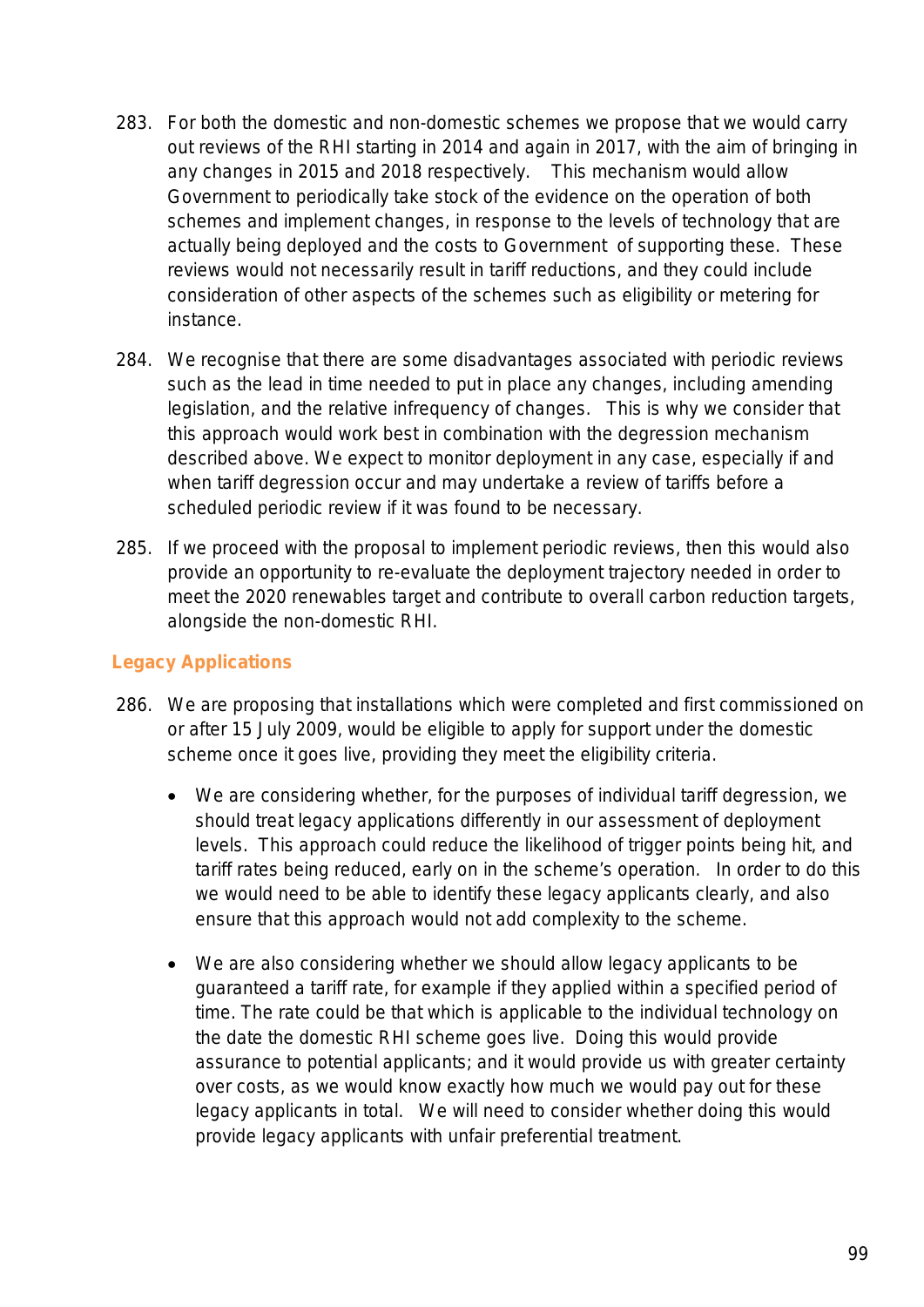287. With either of these approaches we might need to encourage legacy applicants to submit their application for RHI support within the first 12 months of the scheme going live, and to let Ofgem know in advance of the policy entering into force if they intend to submit an application.

#### **Making Degression Calculations in Financial Terms**

- 288. We are proposing that the degression calculations and triggers are based on pounds spent. This is because the limits within which we have to manage the scheme are budgetary ones. Different combinations of deployment would cost different amounts for the same heat output.
- 289. We have considered using alternatives to financial measurements, such as installed capacity and renewable heat produced. Setting triggers in installed capacity (kW) would measure the potential maximum heat production of installations and award tariffs on that basis, and might enable applicants to see relatively easily how much heat capacity could be installed before a tariff reduction is required. However, we would need to estimate future technology mix and levels of heat use for future installations. If those estimates were wrong we might find that the trigger levels were pre-programmed to reduce tariffs either too soon or too late for the amount of renewable heat and levels of expenditure.
- 290. A trigger combining total deemed heat output and, where relevant, estimated heat produced (kWh) is another potential approach to setting triggers. This has the advantage of linking clearly to the objective of achieving 12% of heat from renewable sources. Unlike the non-domestic scheme where there could be some mismatch between the amount of heat produced and the financial costs due to the two tier tariff for small and medium biomass boilers, we are proposing a single tariff for biomass under the domestic scheme, in which case using renewable heat produced may be more of a possibility. Progress towards triggers would be tracked using the deemed heat data provided at application or heat load estimates for those dwellings using metering.

#### **Alternatives to Degression**

291. We believe that a system of degression for the domestic scheme would provide the optimum balance between providing certainty to those who are considering applying for support and ensuring that deployment is able to increase in a way that is sustainable for installers and manufacturers of renewable heat. We have also considered alternative approaches to managing the budget for the domestic scheme. For example, it might be possible to operate a system limiting the number of applications which can be made in any given period - a rationing or quota system – although this could lead to a stop-start rate of take-up that would not support sustainable growth in the renewable heat supply chain.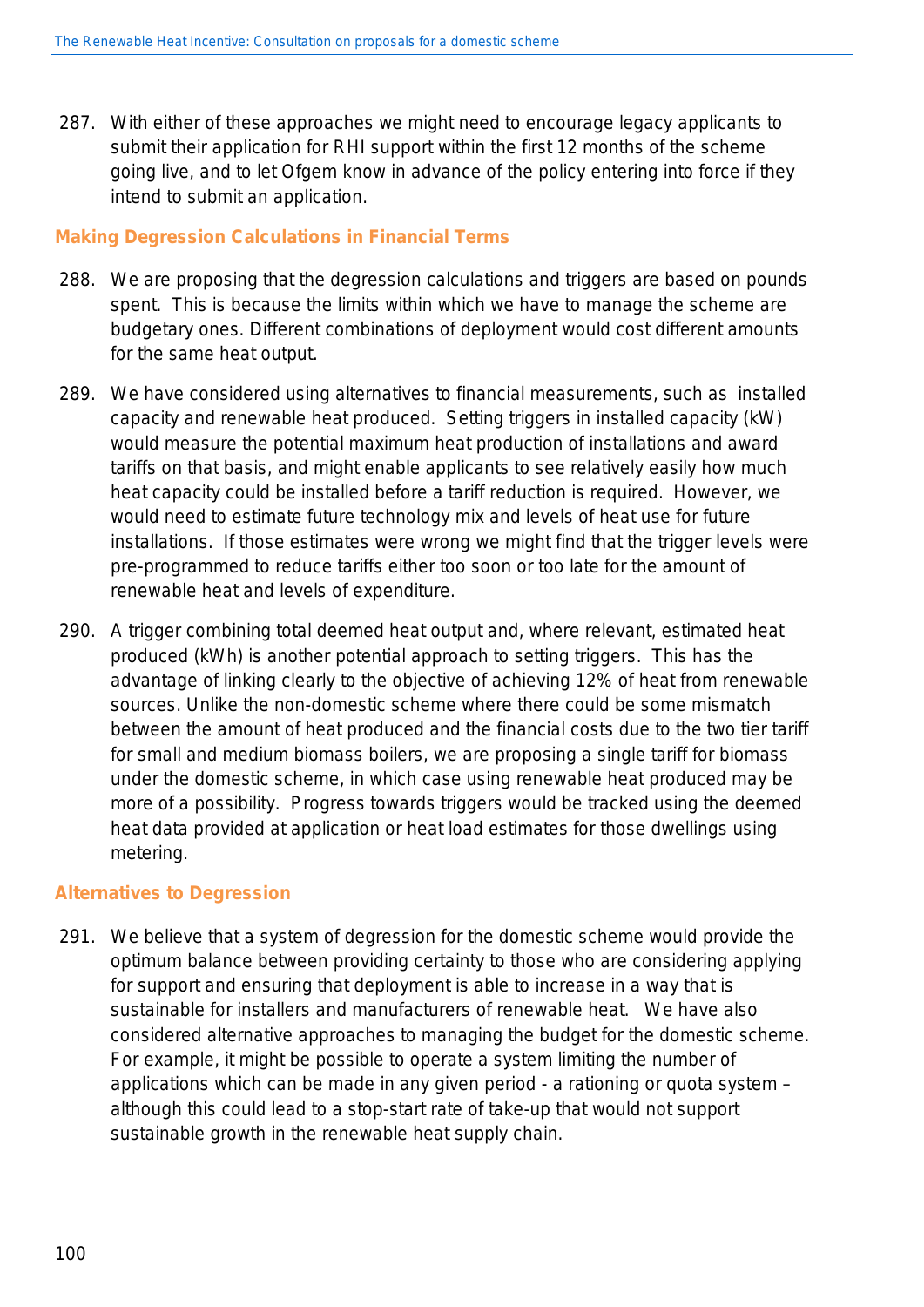292. Alternatively, we could operate a fixed annual budget spend which once spent would suspend the RHI scheme for the rest of the year (similar to the Stand-by Mechanism for Budget Management in place for the non-domestic scheme for 2012/13). On its own this approach might not provide the sophistication required to manage the domestic RHI budget, but it could be used to provide a backstop in case the degression mechanism was not adequate.

### **Enhanced Preliminary Accreditation**

293. In the non-domestic consultation we asked for evidence as to whether tariff uncertainty caused by a system of degression could reduce deployment of renewables technology, and invited views on a system of enhanced preliminary accreditation (EPA) as a means of helping deal with any uncertainty for projects that take a long time to install. EPA would enable consumers to apply for a guaranteed tariff rate, which would then become payable once an installation was finally commissioned. We are in the process of considering the responses received in respect of this proposal. At this time we are not proposing to apply a similar option to the domestic RHI scheme. This is because the lead times to installation are generally much shorter than those in the non-domestic environment, and installation costs are considerably lower. As a result, domestic consumers would be less likely to be affected by uncertainty arising from potential tariff degression.

|    | <b>Consultation Questions</b>                                                                                                                                                                                                                                                                         |
|----|-------------------------------------------------------------------------------------------------------------------------------------------------------------------------------------------------------------------------------------------------------------------------------------------------------|
| 69 | Do you agree that the system of degression described would provide us<br>with a sufficient means of controlling the costs of supporting the<br>domestic RHI scheme? If you would prefer a different approach to<br>budget control then please set out what that might be and how it might<br>operate. |
| 70 | Do you agree that we should build in greater flexibility to the system<br>such that degression might not occur if overall deployment levels are<br>low? If yes, how do you think this could be achieved?                                                                                              |
| 71 | How do you think we should set triggers which would result in tariff<br>reductions to ensure fairness, value for money and certainty? Do you<br>agree with the options presented, or would you prefer we took an<br>alternate approach?                                                               |
| 72 | Would you prefer a system which announces any tariff rate reductions<br>every two months (with up to a one or two week notice period before the<br>reduced rate comes into effect), or on a quarterly basis (with up to a                                                                             |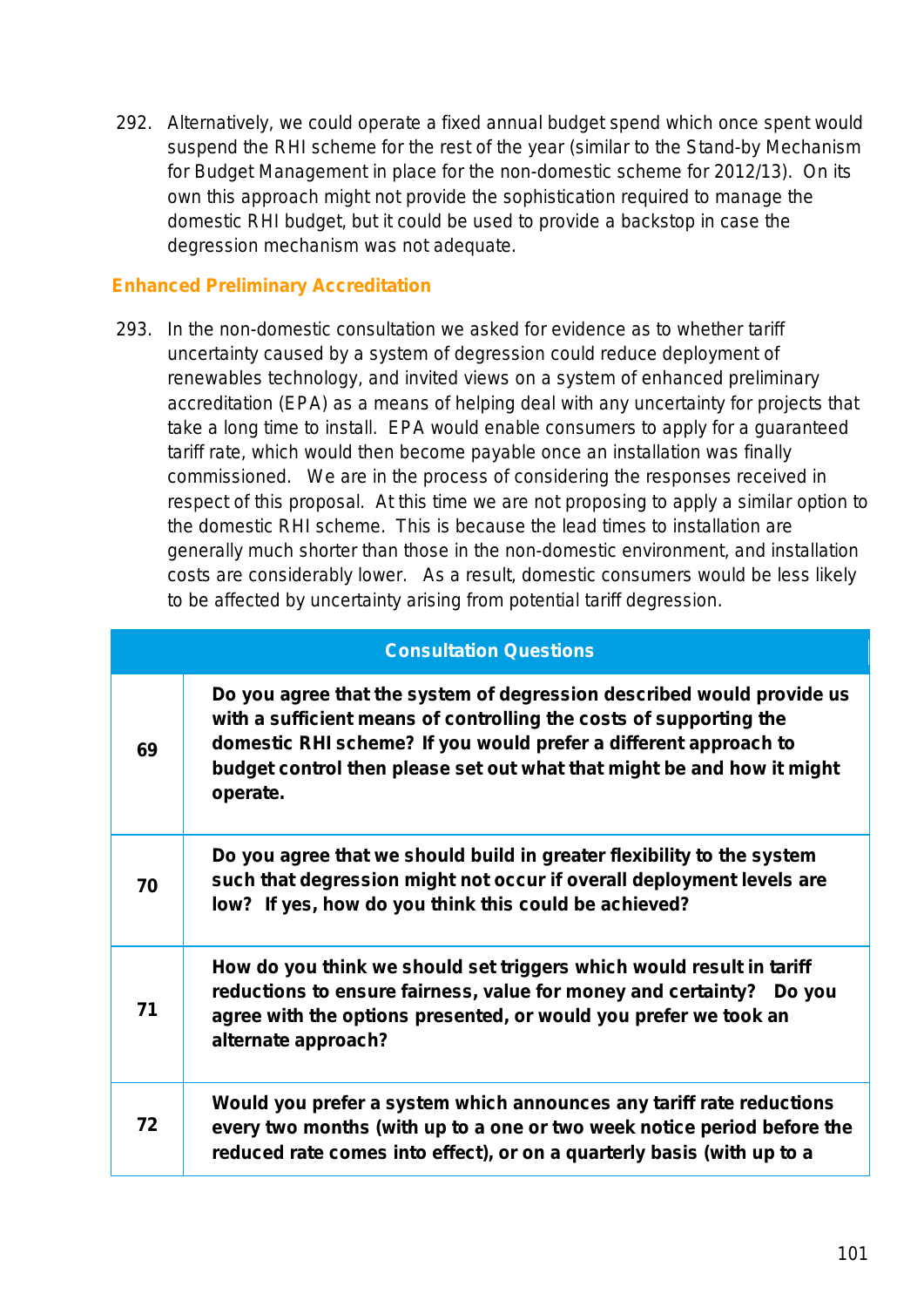|    | months' notice period)? If you would prefer a different period please set<br>this out and explain why.                                                                                                                                                                                      |
|----|---------------------------------------------------------------------------------------------------------------------------------------------------------------------------------------------------------------------------------------------------------------------------------------------|
| 73 | Do you agree that the system should specifically recognise legacy<br>applicants when calculating whether trigger points have been met? Do<br>you agree with the options presented, or would you prefer we took an<br>alternate approach? If yes, then please provide details.               |
| 74 | Do you agree that we should base degression calculations and triggers<br>on pounds spent, or do you consider it would be more appropriate to<br>use an alternative approach, such as installed capacity and renewable<br>heat produced? Please provide reasons for your preferred approach? |
| 75 | Do you agree that we should not apply EPA or a similar option to the<br>domestic scheme? If not, why not? How could this work?                                                                                                                                                              |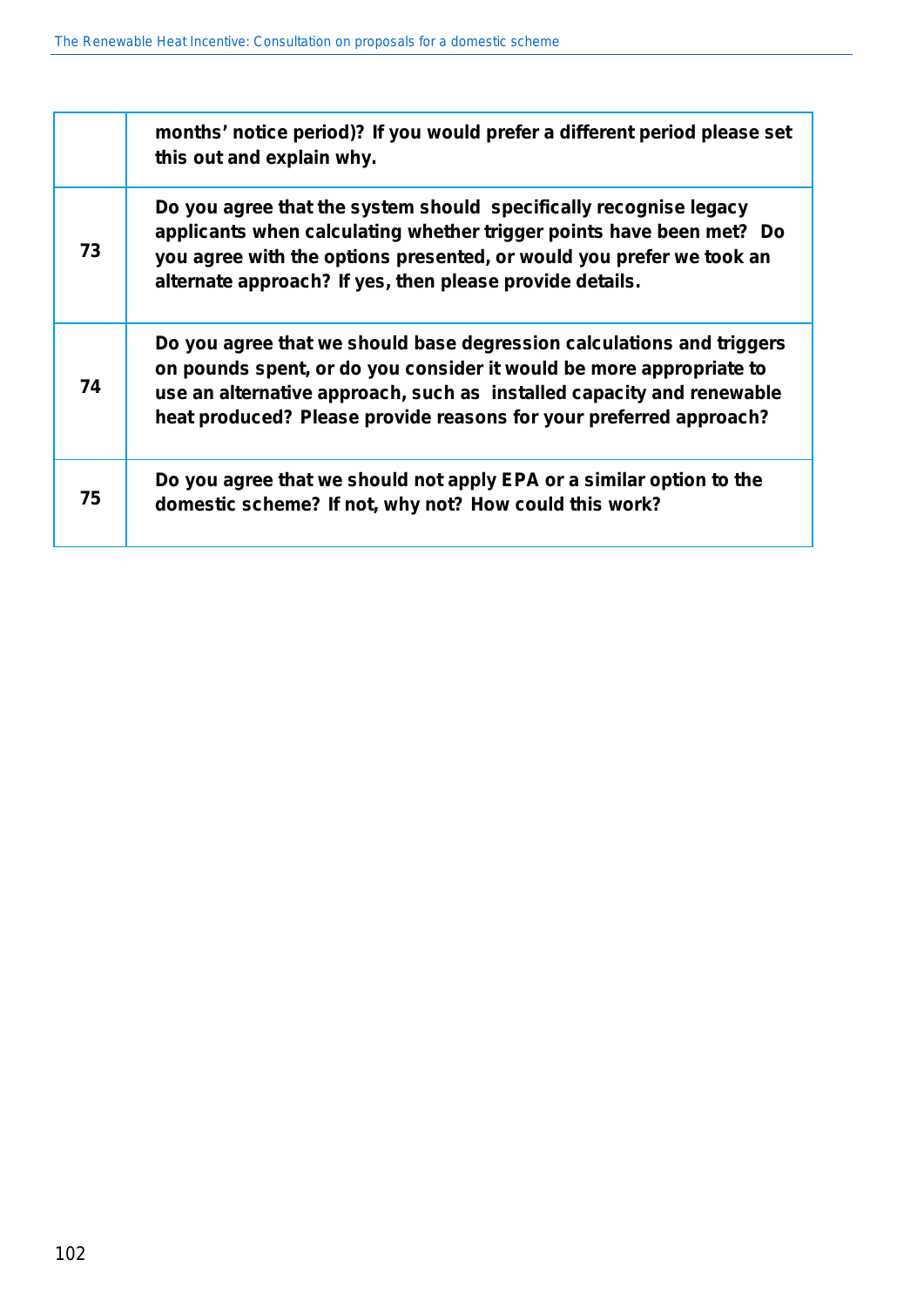# List of Consultation Questions

|                | <b>Consultation Question</b>                                                                                                                                                                                                                                                                                             |
|----------------|--------------------------------------------------------------------------------------------------------------------------------------------------------------------------------------------------------------------------------------------------------------------------------------------------------------------------|
|                | <b>Objectives and Approach</b>                                                                                                                                                                                                                                                                                           |
| 1              | What are your views about the proposed approach of a universally<br>available tariff scheme? Is a tariff scheme the most efficient way to drive<br>down technology costs, increase innovation and value for money,<br>together with developing a home grown supply chain? Please include<br>reasoning for your response. |
| $\overline{2}$ | Do you think that there would be advantages in phasing or piloting roll-<br>out of the scheme? On what basis do you think it might make sense to<br>phase or pilot the scheme?                                                                                                                                           |
| 3              | Do you think that there may be alternative or additional approaches to<br>incentivising renewable heat deployment that we should pursue? What<br>approaches do you think might add most value?                                                                                                                           |
|                | <b>Eligible Properties</b>                                                                                                                                                                                                                                                                                               |
| 4              | Do you have any comments on the proposed exclusion of second homes<br>from the RHI?                                                                                                                                                                                                                                      |
| 5              | Do you have any comments on the proposed approach to private<br>landlords and their tenants under the RHI? Have you any suggestions<br>about how to ensure that the RHI incentivises the installation of<br>renewable heat in the private rented sector and does not disadvantage<br>tenants?                            |
| 6              | What are your views on our proposals for the treatment of legacy<br>applications for installations between July 2009 and the opening of the<br>scheme?                                                                                                                                                                   |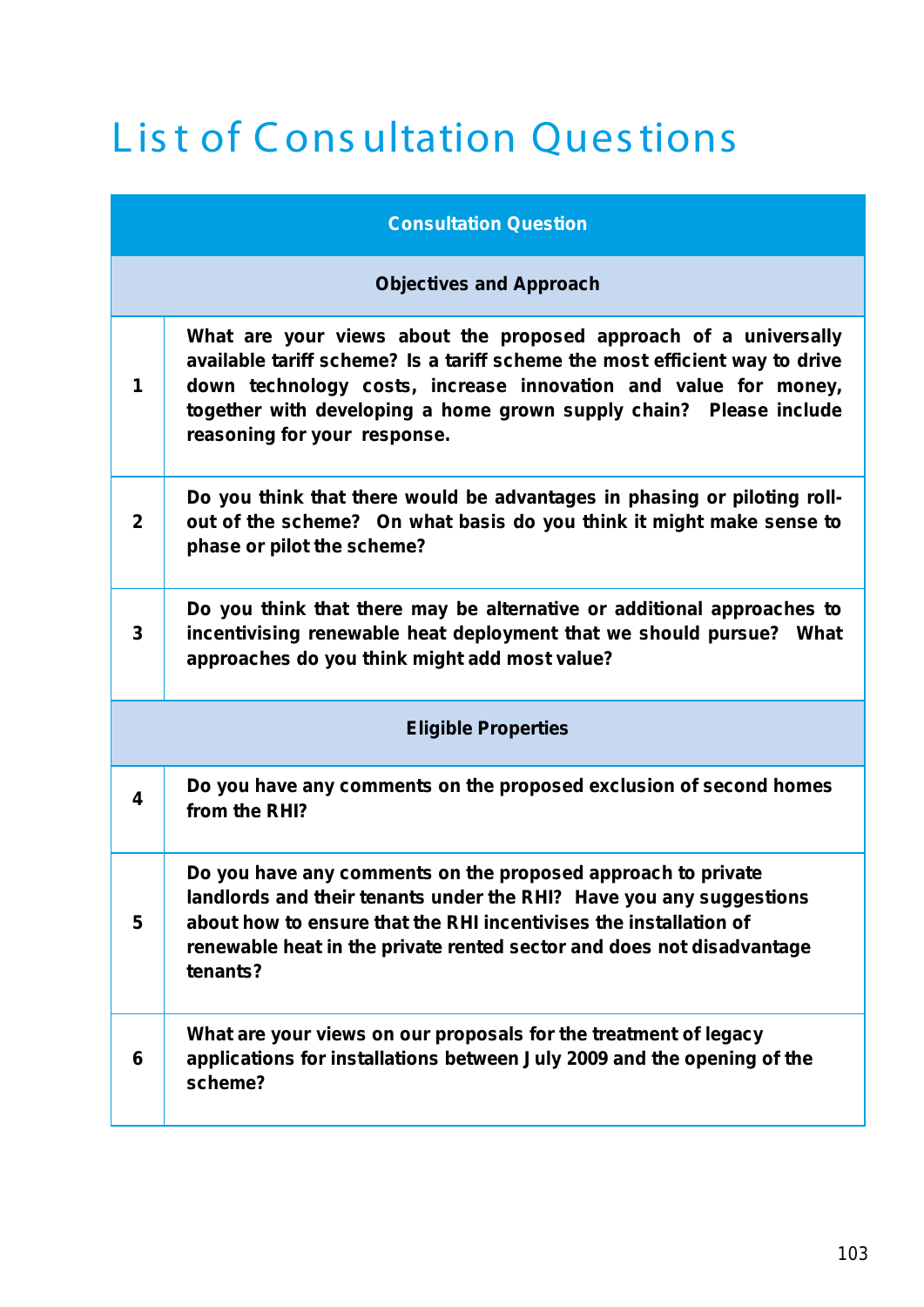| 7               | Are there any other legacy applicants (aside from those that have<br>received RHPP, a Home Renewables Loan, or installed renewable heating<br>systems since 15 July 2009) that you think we need to consider?                                 |
|-----------------|-----------------------------------------------------------------------------------------------------------------------------------------------------------------------------------------------------------------------------------------------|
| 8               | What are your views on phasing legacy applications over the first year<br>and the option of setting a cut off date for legacy applications?                                                                                                   |
|                 | <b>Eligible Technologies</b>                                                                                                                                                                                                                  |
| 9               | Do you agree with the proposed approach to the selection of eligible<br>technologies for the domestic RHI scheme? Please include reasoning<br>for your response.                                                                              |
| 10              | Do you agree with the proposed eligible technologies set out above?<br>Are there others that should be considered for inclusion?                                                                                                              |
| 11              | Do you agree that an approved suppliers scheme is the best option for<br>domestic biomass heat installations to demonstrate their use of<br>sustainable fuel? Please provide reasoning with your response.                                    |
| 12 <sub>2</sub> | Do you agree that as part of the approved biomass supplier list we<br>should assume a level of boiler efficiency? Please provide evidence to<br>back up your response.                                                                        |
| 13              | Do you agree that April 2014 is an appropriate date from which to start<br>requiring users of domestic biomass heat installations to provide proof<br>of meeting the sustainability criteria? Please provide reasoning with<br>your response. |
| 14              | Is the air quality approach set out above appropriate for the domestic<br>RHI sector? Please provide your reasoning with your response                                                                                                        |
|                 | <b>Excluded Technologies</b>                                                                                                                                                                                                                  |
| 15              | Do you have any views on our proposals for excluding certain<br>technologies? If you would like to suggest changes, please provide<br>evidence to support your view.                                                                          |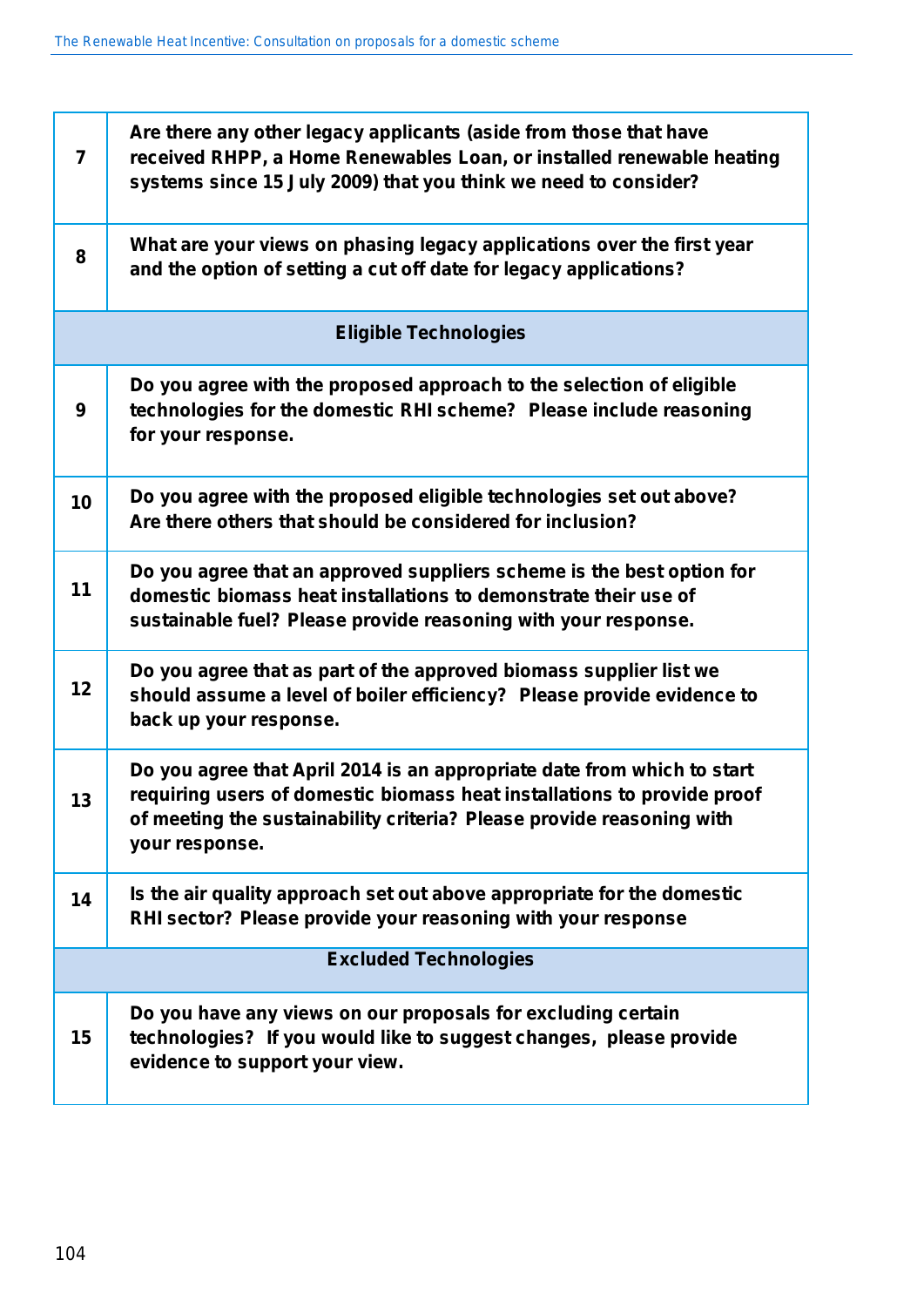| <b>Heat Pump Standards</b> |                                                                                                                                                                                                                                                                                                                                           |
|----------------------------|-------------------------------------------------------------------------------------------------------------------------------------------------------------------------------------------------------------------------------------------------------------------------------------------------------------------------------------------|
| 16                         | Do you agree with our proposed approach to efficiency requirements<br>for heat pumps?                                                                                                                                                                                                                                                     |
| 17                         | Do you agree with our assumption that heat pump systems, using<br>technology that meets MCS efficiency specifications, should meet an<br>SPF requirement of 2.5 providing they are designed, installed and used<br>appropriately?                                                                                                         |
|                            | <b>Energy Efficiency Requirements</b>                                                                                                                                                                                                                                                                                                     |
| 18                         | Do you think that the 'Green Ticks approach' to an energy efficiency<br>requirement is appropriate to the RHI? Please provide reasoning for your<br>response and further information on any exceptional cases you think<br>might arise                                                                                                    |
| 19                         | What are your views on our proposal to require consumers to have<br>installed energy efficiency measures and provided proof to Ofgem before<br>they become eligible for the RHI? Can you suggest an alternative<br>approach that guarantees the installation of the green tick measures, but<br>provides RHI subsidy at an earlier point? |
| 20                         | Do you think that solid wall insulation should be excluded from the<br>energy efficiency requirements or be introduced in a phased way? Please<br>provide evidence for your response.                                                                                                                                                     |
| <b>Tariff Design</b>       |                                                                                                                                                                                                                                                                                                                                           |
| 21                         | Do you think that 7 years is a suitable time period for tariff payments<br>under the RHI to be made? Would a different time period for tariff<br>payments suit different technologies? Please provide evidence to<br>support your view.                                                                                                   |
| 22                         | Please provide evidence on the potential lifetimes for the different<br>renewable heating technologies, particularly where they are expected to<br>last less than the 20 year period that we are assuming.                                                                                                                                |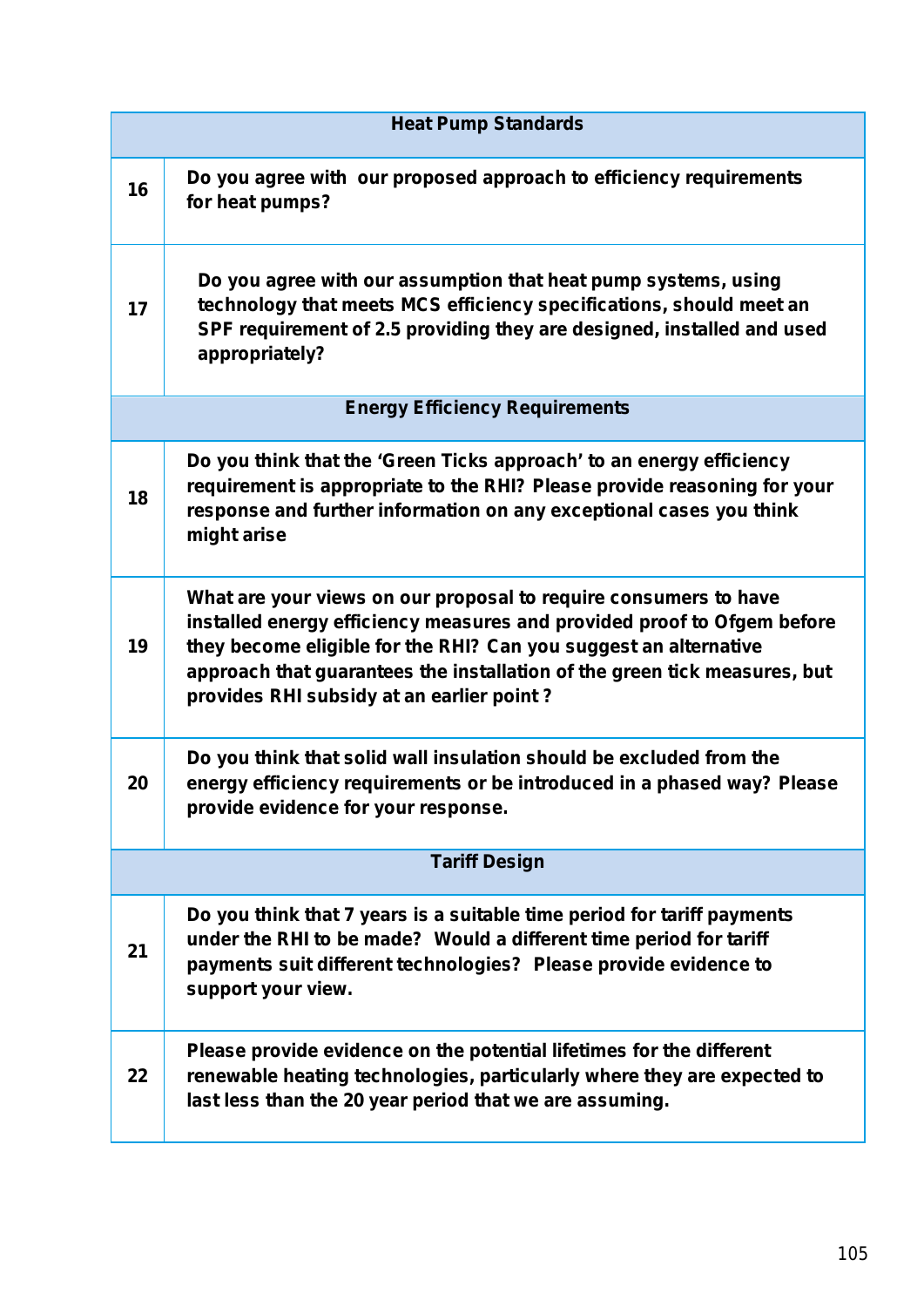| 23 | What is the risk of switchback after the period over which tariff payments<br>are made? Do you think this applies solely to biomass?                                                                                                                                                                                                                      |
|----|-----------------------------------------------------------------------------------------------------------------------------------------------------------------------------------------------------------------------------------------------------------------------------------------------------------------------------------------------------------|
| 24 | Do you think that either of the proposed solutions would mitigate the risk<br>of switchback? Which approach would be better? Is there any other<br>action we could take to ensure the continued use of biomass in this way?                                                                                                                               |
| 25 | What do you think are the other risks associated with paying a tariff over<br>a shorter period, say 7 years, but assuming heat delivered for 20 years?<br>How do you think we should mitigate these risks?                                                                                                                                                |
| 26 | Do the tariff ranges above accurately reflect the costs faced by<br>consumers installing renewable technologies? Where possible we would<br>welcome cost-based evidence that supports your views.                                                                                                                                                         |
|    | <b>Solar Thermal Tariff</b>                                                                                                                                                                                                                                                                                                                               |
| 27 | What are your views on the support for solar thermal as set out? What<br>evidence is there to support a tariff higher than the renewable energy<br>cap? Do you have any suggestions / views on other ways in which a<br>subsidy for solar thermal could be paid, for example, through a capital<br>grant or through increasing the tariff beyond the cap? |
|    | <b>GSHP Thermal Tariff</b>                                                                                                                                                                                                                                                                                                                                |
| 28 | What are your views on the support for GSHPs as set out? What evidence<br>is there to support a tariff higher than the renewable energy cap?                                                                                                                                                                                                              |
| 29 | What are your views on differentiated tariffs for GSHPs?                                                                                                                                                                                                                                                                                                  |
| 30 | Do you have any data that you can share on the current market split<br>between borehole and ground array GSHPs, associated costs and the<br>likely future demand of these?                                                                                                                                                                                |
| 31 | Are there other factors which should be taken into account when<br>calibrating the tariff levels for either air source heat pumps or biomass<br>boilers if the value for money cap were to become applicable to those<br>technologies?                                                                                                                    |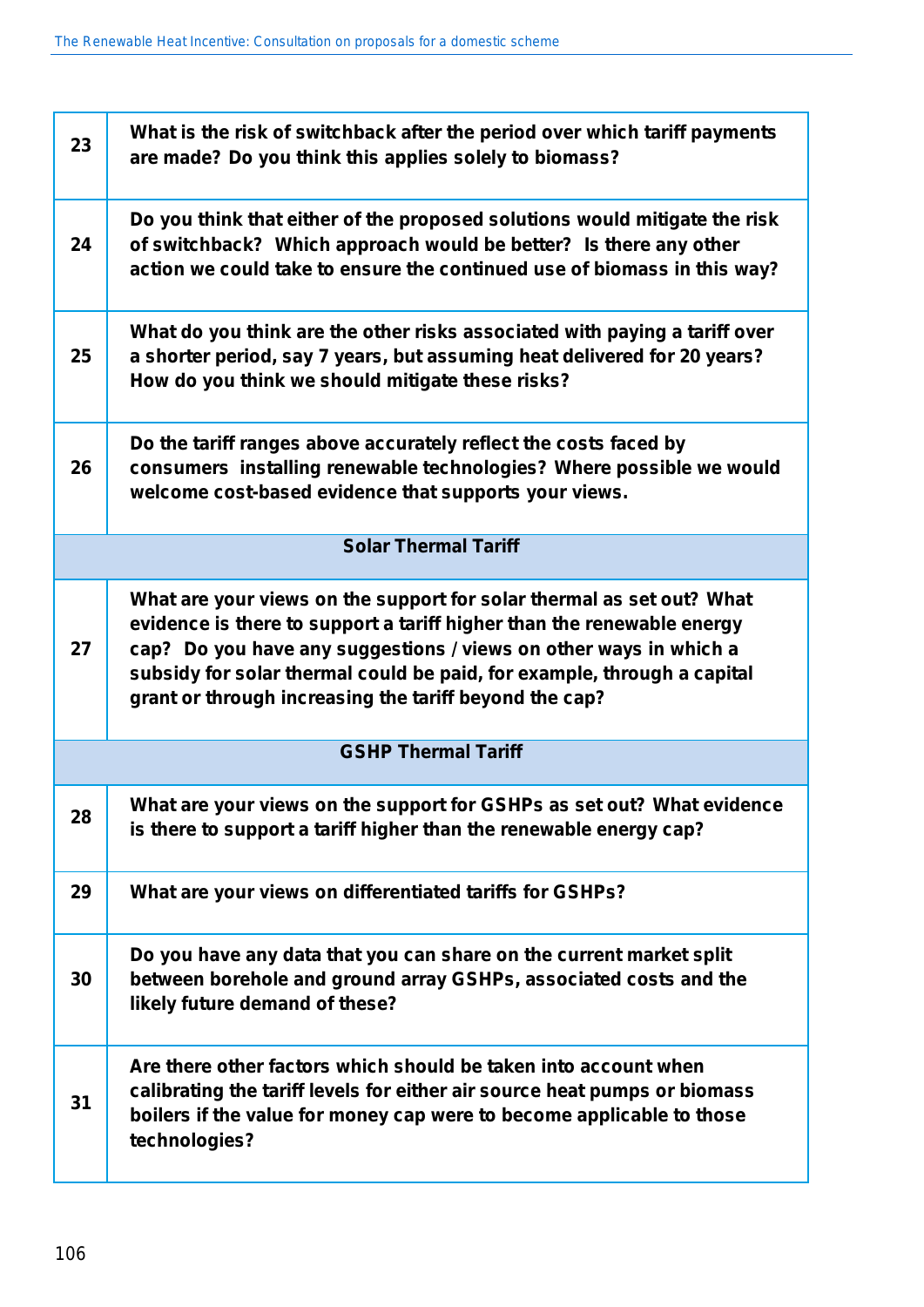|                                | <b>New Build</b>                                                                                                                                                                                                  |
|--------------------------------|-------------------------------------------------------------------------------------------------------------------------------------------------------------------------------------------------------------------|
| 32                             | Do you believe that the introduction of a domestic RHI tariff for new build<br>is appropriate? If so, what additional costs and/or savings should DECC<br>take into account if setting a new build tariff?        |
| 33                             | Do you have any evidence on the percentage cost reductions associated<br>with fitting a renewable heating system into a new building, compared<br>with retrofitting it?                                           |
| 34                             | If you do not agree with a domestic tariff for new build along the lines<br>proposed, can you propose alternative ways to incentivise the uptake of<br>renewable heating in the sector?                           |
|                                | <b>Social Landlords</b>                                                                                                                                                                                           |
| 35                             | In light of the above, do you think we should introduce a domestic RHI<br>tariff for social landlords? Why/why not?                                                                                               |
| 36                             | Do you think that the proposed 7 year period for tariff payments would be<br>appropriate for social landlords too or would another timeframe within<br>the assumed 20 year life of equipment be more appropriate? |
| 37                             | Do you have any evidence on the percentage differences to<br>costs/benefits of fitting individual renewable heating systems into social<br>housing?                                                               |
| 38                             | Is there an alternative way in which you think we should incentivise<br>renewable heat in the sector?                                                                                                             |
| <b>Metering versus Deeming</b> |                                                                                                                                                                                                                   |
| 39                             | Do you agree that deeming, as opposed to metering, is the most<br>appropriate approach on which to base the calculation of RHI payments?<br>If not, why not?                                                      |
| 40                             | Do you agree that a calculation by the MCS installer, or equivalent, is the<br>best approach and that the above criteria are adequate for developing an                                                           |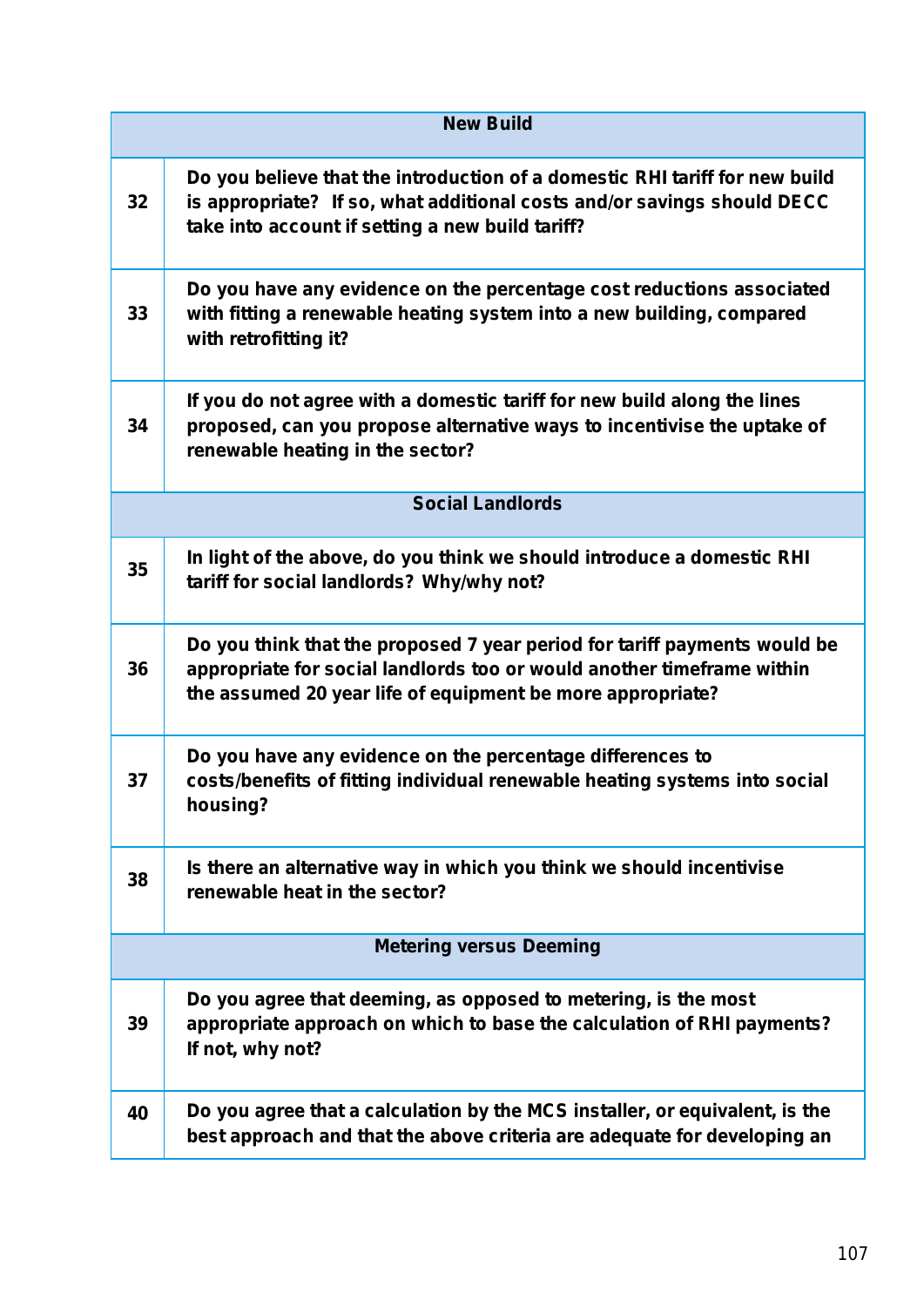|                            | effective calculation?                                                                                                                                                                                                                                                              |
|----------------------------|-------------------------------------------------------------------------------------------------------------------------------------------------------------------------------------------------------------------------------------------------------------------------------------|
| 41                         | Do you have any views on which calculation would be most appropriate<br>for deeming heat? Please provide evidence to support your claim.                                                                                                                                            |
|                            | <b>Bivalency</b>                                                                                                                                                                                                                                                                    |
| 42                         | Do you agree with the approach outlined here for the treatment of<br>bivalent systems?                                                                                                                                                                                              |
| <b>Financing</b>           |                                                                                                                                                                                                                                                                                     |
| 43                         | Do you anticipate that financing offers will come forward from the market<br>to provide support for renewable heat in conjunction with the RHI? If not,<br>is there anything DECC could do to support this?                                                                         |
| 44                         | To what extent do you believe the ability for some consumers to fund<br>their renewable heat installations through Green Deal and the RHI will<br>improve deployment of renewable heat?                                                                                             |
| <b>Raising Performance</b> |                                                                                                                                                                                                                                                                                     |
| 45                         | Do you agree that a metering and monitoring service package like the one<br>we have outlined would be effective at driving long-term system<br>performance improvements?                                                                                                            |
| 46                         | Do you think that the additional financial support in option 1 should be<br>distributed as a flat-rate increase to the RHI tariff, a one-off upfront<br>payment or in some other way?                                                                                               |
| 47                         | Do you offer a system that already provides some of the requirements<br>outlined in option 1? If so, please can you provide details of how your<br>system works and whether you would be interested in helping us develop<br>this proposal further.                                 |
| 48                         | Should consumers' RHI tariffs for heat pumps vary according to the<br>measured or estimated performance of the system? Do you think<br>installers would offer performance guarantees if this was offered in the<br>RHI? Please comment on the method we have described in option 2. |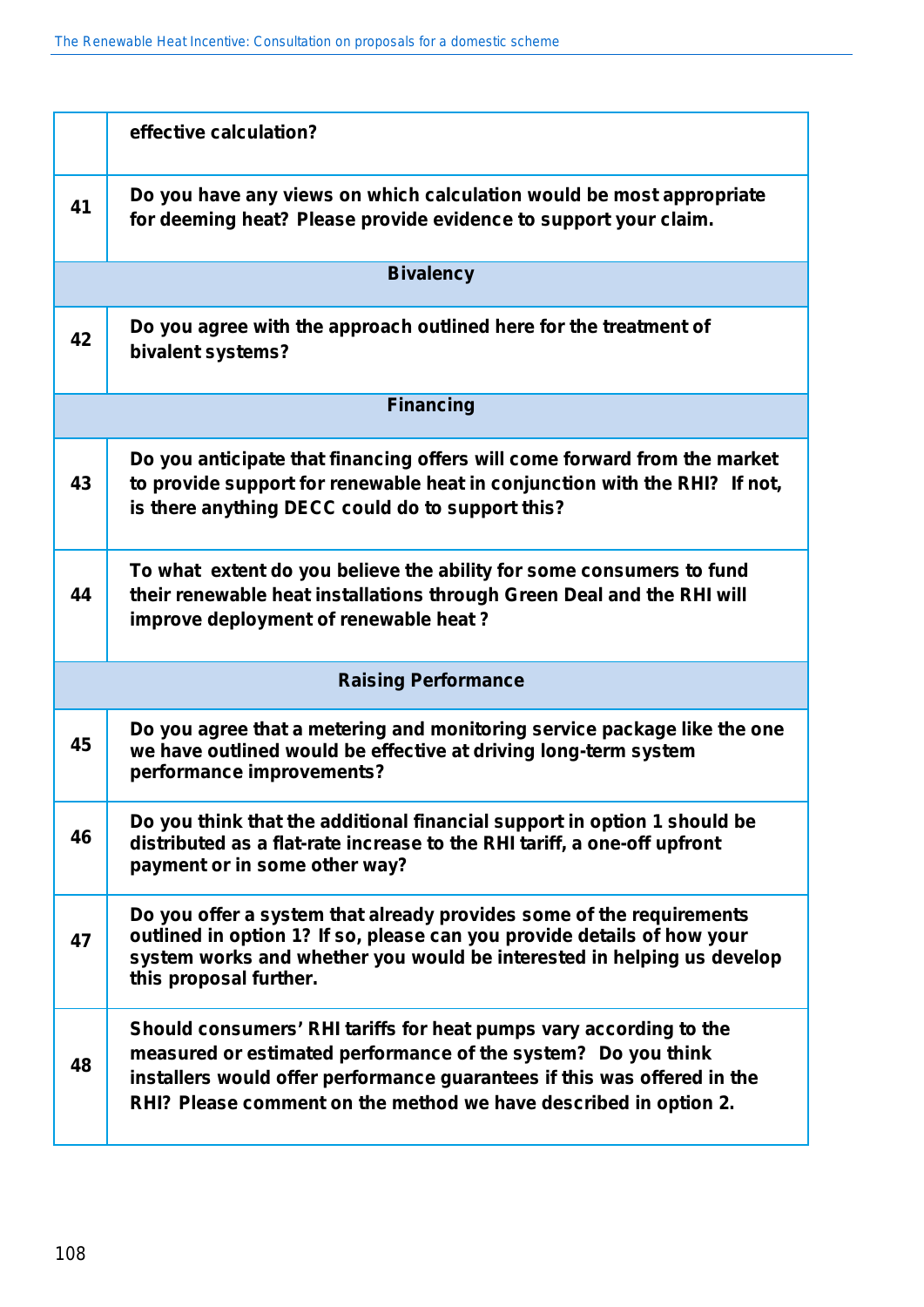| 49              | Do you think that setting a minimum SPF higher than the EU minimum for<br>air source and ground source heat pumps could be an effective driver of<br>performance? What figure do you think might be suitable?                    |
|-----------------|----------------------------------------------------------------------------------------------------------------------------------------------------------------------------------------------------------------------------------|
| 50              | If we took this approach, should the minimum SPF required increase over<br>time? Please comment on how quickly you think the required SPF should<br>rise and to what level it should rise.                                       |
| 51              | What are your views on the use of the RHI budget to pay for metering<br>equipment to be installed for the purpose of policy evaluation?                                                                                          |
| 52              | What are your views on the proposal that we should share data with MCS<br>Certification Bodies so that it can be used to improve MCS installer<br>surveillance?                                                                  |
| 53              | What are your views on the requirement to make all installations 'meter<br>ready' and the use of an Installer Checklist?                                                                                                         |
| 54              | Do you agree that there should be a financial penalty for consumers who<br>do not ensure their installation is 'meter ready'?                                                                                                    |
| 55              | Should the penalty for consumers who do not make their installation<br>'meter ready' be the loss of the first year of their RHI payments or a<br>reduction of all of their payments? What other penalty might be<br>appropriate? |
| 56              | What are your views on providing a tariff uplift for systems where solar<br>thermal is installed alongside other renewable technologies                                                                                          |
| 57              | Do you have any evidence on the size of tariff that should be provided in<br>order to encourage the deployment of these systems.                                                                                                 |
| 58              | Are there any other approaches that you think could drive continued<br>improved performance of renewable heating systems?                                                                                                        |
| <b>Delivery</b> |                                                                                                                                                                                                                                  |
| 59              | What are you views on the above options for the proposed pattern of<br>payments?                                                                                                                                                 |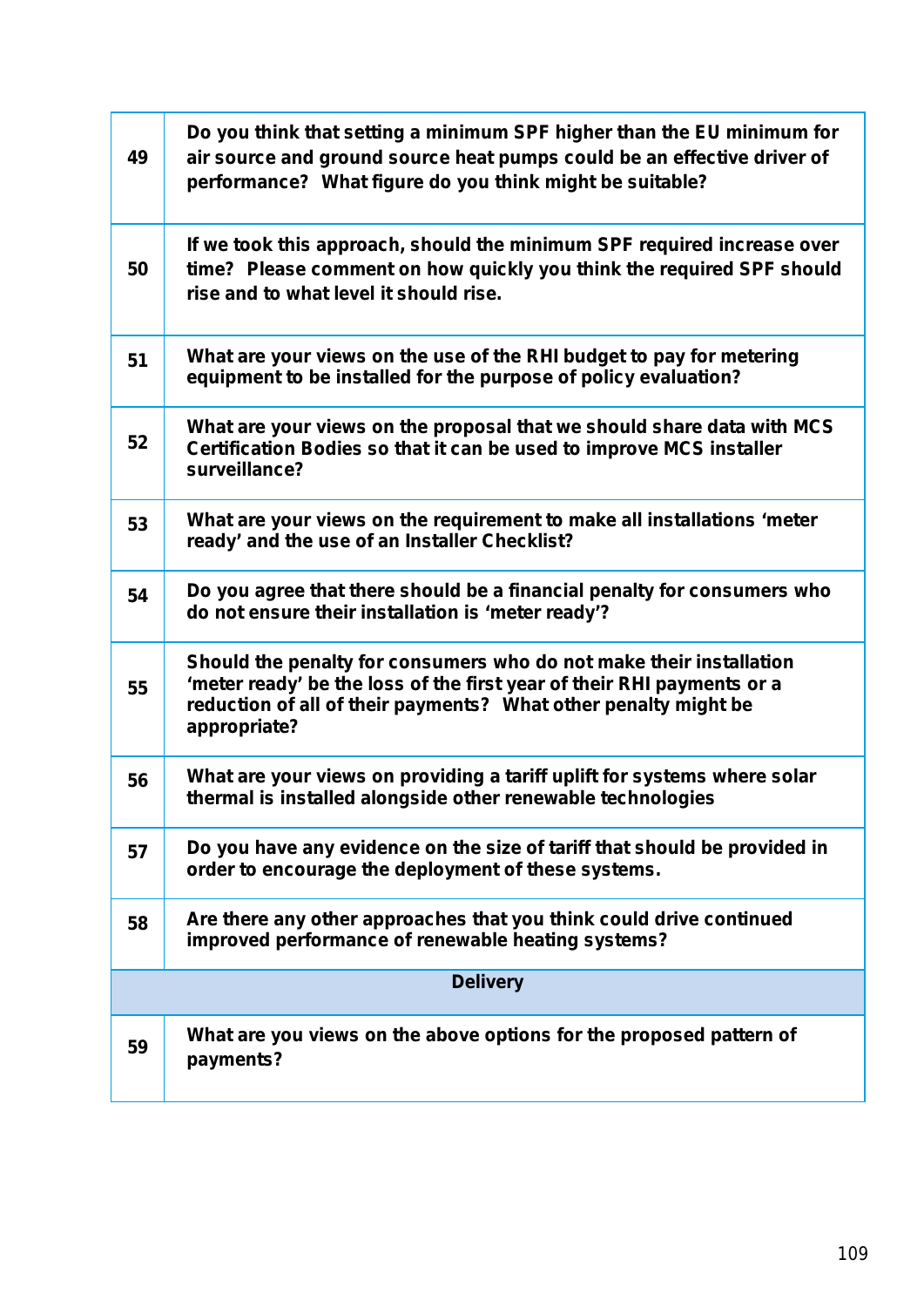| <b>Consumer Protection</b> |                                                                                                                                                                                                                                                                                                                                                                                                                                                                              |
|----------------------------|------------------------------------------------------------------------------------------------------------------------------------------------------------------------------------------------------------------------------------------------------------------------------------------------------------------------------------------------------------------------------------------------------------------------------------------------------------------------------|
| 60                         | Do you think that MCS (or equivalent schemes) will provide sufficient<br>consumer protection for the RHI or should additional consumer<br>protection be built into the scheme? If you think more is necessary,<br>please explain what you think is required.                                                                                                                                                                                                                 |
| <b>Maintenance</b>         |                                                                                                                                                                                                                                                                                                                                                                                                                                                                              |
| 61                         | Do you agree that our proposed approach of an annual consumer self-<br>declaration, supported by supplementary spot checks is the best way to<br>ensure that equipment installed under the RHI continues to be<br>operational and generate heat optimally over time? What should the<br>penalties for non compliance be? If you think that the proposed approach<br>is not the best or could be improved, please set out your reasoning and<br>any evidence to support that. |
| <b>Fraud</b>               |                                                                                                                                                                                                                                                                                                                                                                                                                                                                              |
| 62                         | Are there other risks of fraud or gaming that we have not identified in the<br>table above?                                                                                                                                                                                                                                                                                                                                                                                  |
|                            | <b>Consumer Journey</b>                                                                                                                                                                                                                                                                                                                                                                                                                                                      |
| 63                         | In terms of communicating the RHI scheme to consumers and other<br>interested parties, what do you consider that the role of government<br>should be?                                                                                                                                                                                                                                                                                                                        |
| 64                         | Do you have any comments on how RHI information to support and<br>guide consumers along the journey should be provided? If so, please<br>set them out.                                                                                                                                                                                                                                                                                                                       |
| 65                         | Do you have any comments on or additions to the identified events and<br>issues affecting the consumer along the customer journey? If so,<br>please set them out.                                                                                                                                                                                                                                                                                                            |
| 66                         | Are there any specific customer journeys that you feel would be helpful<br>to analyse? If so, please set them out.                                                                                                                                                                                                                                                                                                                                                           |
| 67                         | Do you have any comments on or additions to the actions identified<br>here? If so, please set them out.                                                                                                                                                                                                                                                                                                                                                                      |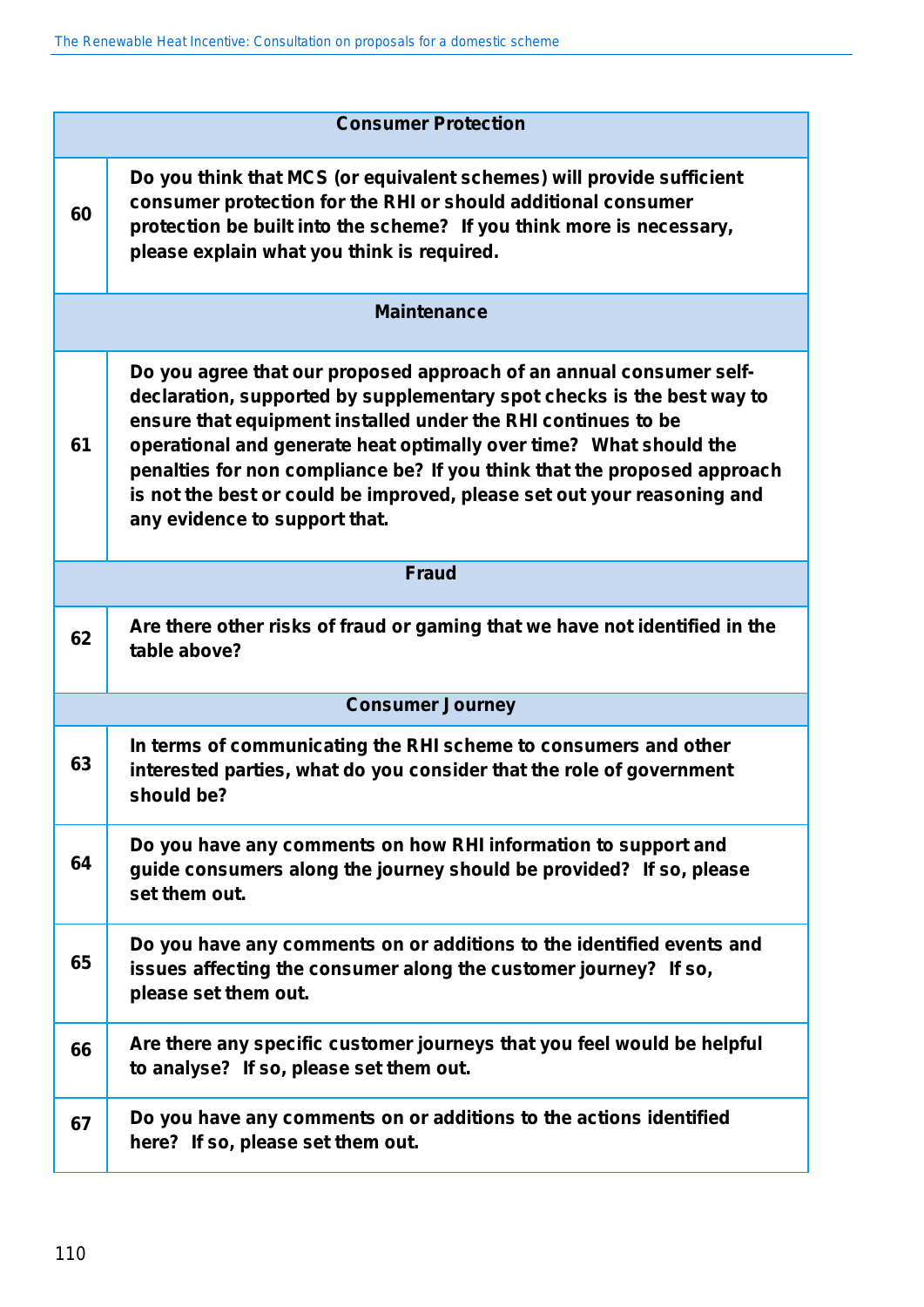| 68 | In particular, do you have any comments on how to make the RHI and<br>Green Deal relationship as seamless as possible in order to minimise<br>disruption to the consumer? If so, please set them out.                                                                                                                               |
|----|-------------------------------------------------------------------------------------------------------------------------------------------------------------------------------------------------------------------------------------------------------------------------------------------------------------------------------------|
|    | <b>Budget Management</b>                                                                                                                                                                                                                                                                                                            |
| 69 | Do you agree that the system of degression described would provide us<br>with a sufficient means of controlling the costs of supporting the domestic<br>RHI scheme? If you would prefer a different approach to budget control<br>then please set out what that might be and how it might operate.                                  |
| 70 | Do you agree that we should build in greater flexibility to the system such<br>that degression might not occur if overall deployment levels are low? If<br>yes, how do you think this could be achieved?                                                                                                                            |
| 71 | How do you think we should set triggers which would result in tariff<br>reductions to ensure fairness, value for money and certainty? Do you<br>agree with the options presented, or would you prefer we took an<br>alternate approach?                                                                                             |
| 72 | Would you prefer a system which announces any tariff rate reductions<br>every two months (with up to a one or two week notice period before the<br>reduced rate comes into effect), or on a quarterly basis (with up to a<br>months' notice period)? If you would prefer a different period please set<br>this out and explain why. |
| 73 | Do you agree that the system should specifically recognise legacy<br>applicants when calculating whether trigger points have been met? Do<br>you agree with the options presented, or would you prefer we took an<br>alternate approach? If yes, then please provide details.                                                       |
| 74 | Do you agree that we should base degression calculations and triggers<br>on pounds spent, or do you consider it would be more appropriate to use<br>an alternative approach, such as installed capacity and renewable heat<br>produced? Please provide reasons for your preferred approach?                                         |
| 75 | Do you agree that we should not apply EPA or a similar option to the<br>domestic scheme? If not, why not? How could this work?                                                                                                                                                                                                      |